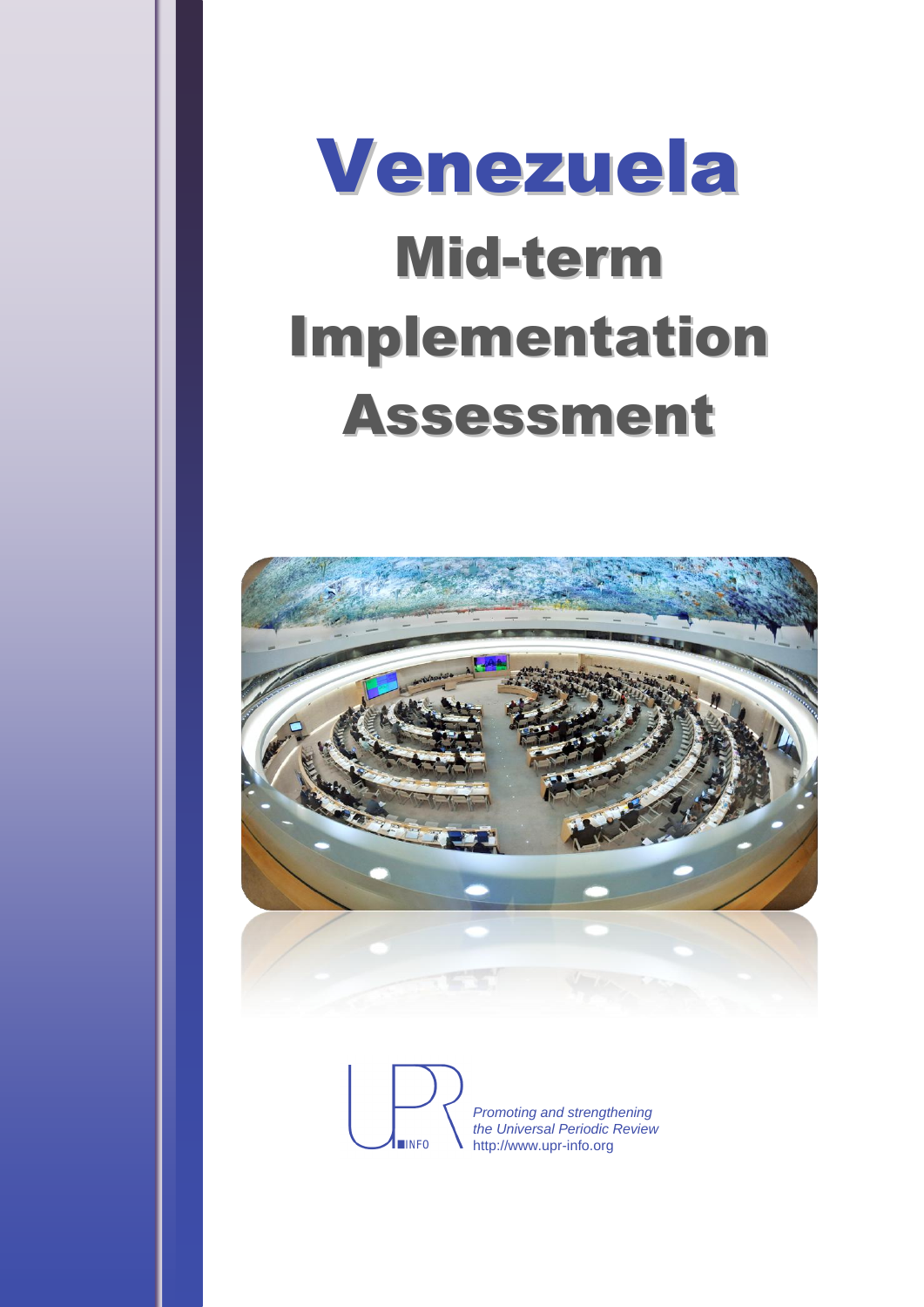## **Introduction**

#### **1. Purpose of the follow-up programme**

*The second and subsequent cycles of the review should focus on, inter alia, the implementation of the accepted recommendations and the development of the human rights situation in the State under review.*

A/HRC/RES/16/21, 12 April 2011 (Annex I C § 6)

The Universal Periodic Review (UPR) process takes place every four and one half years; however, some recommendations can be implemented immediately. In order to reduce this interval, we have created a follow-up process to evaluate the human rights situation two years after the examination at the UPR.

Broadly speaking, *UPR Info* seeks to ensure the respect of commitments made in the UPR, but also, more specifically, to give stakeholders the opportunity to share their opinion on the commitments. To this end, about two years after the review, *UPR Info* invites States, NGOs, and National Institutions for Human Rights (NHRI) to share their comments on the implementation (or lack thereof) of recommendations adopted at the Human Rights Council (HRC) plenary session.

For this purpose, *UPR Info* publishes a Mid-term Implementation Assessment (MIA) including responses from each stakeholder. The MIA is meant to show how all stakeholders are disposed to follow through on and to implement their commitments. States should implement the recommendations that they have accepted and civil society should monitor that implementation.

While the follow-up's importance has been highlighted by the HRC, no precise directives regarding the follow-up procedure have been set until now. Therefore, *UPR Info* is willing to share good practices as soon as possible and to strengthen the collaboration pattern between States and stakeholders. Unless the UPR's follow-up is seriously considered, the UPR mechanism as a whole could be adversely affected.

The methodology used by UPR Info to collect data and to calculate the index is described at the end of this document.

Geneva, 11 August 2014



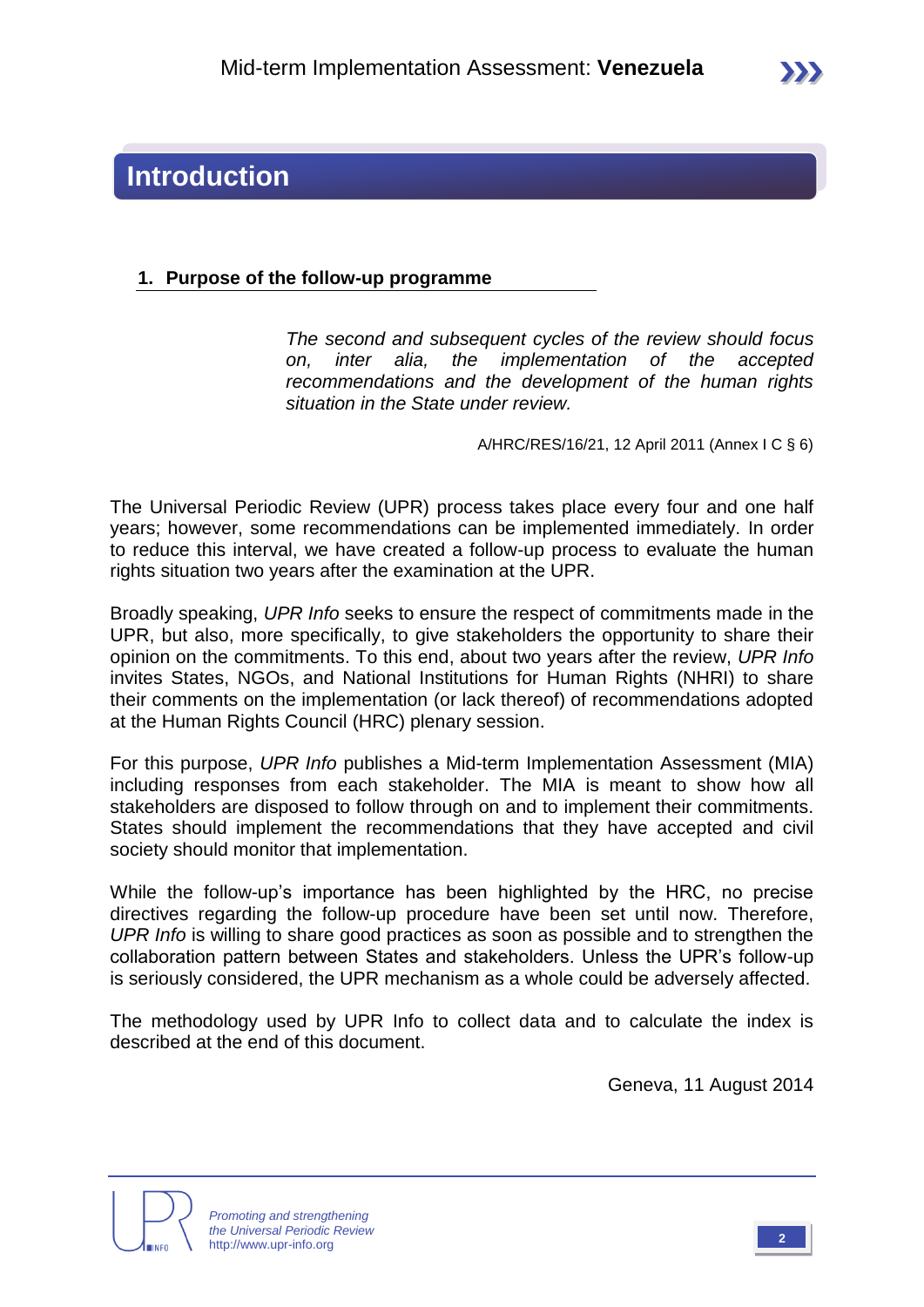## **Follow-up Outcomes**

#### **1. Sources and results**

All data are available at the following address:

<http://followup.upr-info.org/index/country/venezuela>

We invite the reader to consult this webpage since all recommendations, all stakeholders' reports, as well as the unedited comments can be found at the same internet address.

571 stakeholders' reports were submitted for the UPR. NGOs were contacted. 3 UN agencies were contacted. The Permanent Mission to the UN was contacted. The National Human Rights Institution (NHRI) was contacted as well.

8 NGOs responded to our enquiry. None of the UN agencies responded. The State under Review did not respond to our enquiry. The NHRI did not respond to our enquiry either.

The following stakeholders took part in the report:

1. **NGOs**: (1) Asociación Civil Paz Activa (PAZ) (2) CIVILIS Derechos Humanos (CIVILIS) (3) El Comité de Familiares de las Víctimas de los sucesos ocurridos entre el 27 de febrero y los primeros días de marzo de 1989 (COFAVIC) (4) Espacio Público (ESPACIO) (5) Fundación Pro Bono Venezuela (PROVENE) (6) Individual Submission - Dr. Daniel Hellinger (DH) (7) Reporters sans frontières (RSF) (8) University of Oklahoma College of Law International Human Rights Clinic (UOCLIHRC)

*IRI*: 62 recommendations are not implemented, 24 recommendations are partially implemented, and 15 recommendations are fully implemented. No answer was received for 50 out of 158 recommendations and voluntary pledges (full list of unanswered recommendations is available at the end of this document).



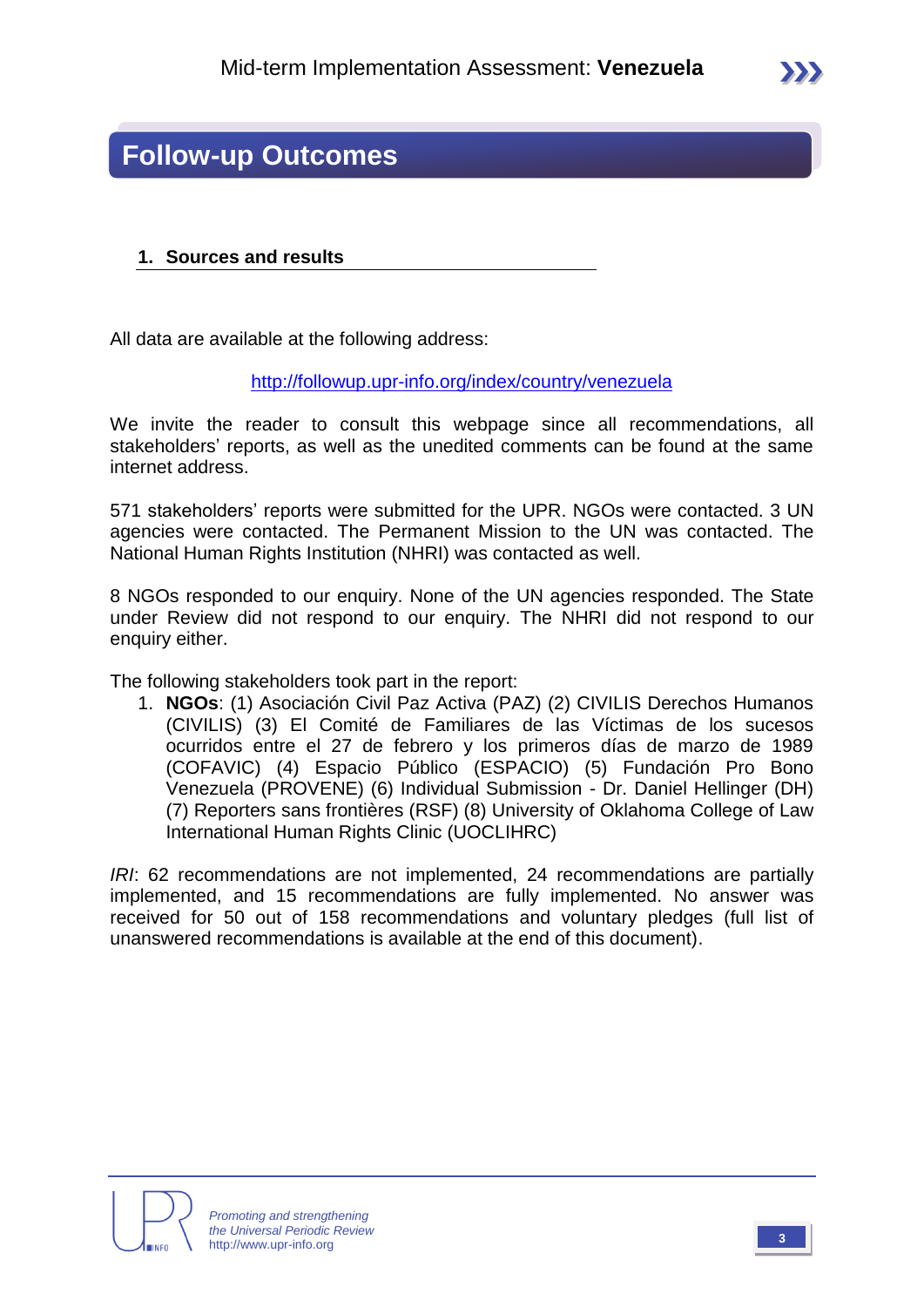#### **2. Index**

Hereby the issues that the MIA covers:

| rec.<br>$n^{\circ}$ | <b>Rec. State</b>           | <b>Issue</b>                                                                                                               | <b>IRI</b>      | page    |
|---------------------|-----------------------------|----------------------------------------------------------------------------------------------------------------------------|-----------------|---------|
| 1                   | Algeria                     | Disabilities, International instruments                                                                                    | fully impl.     | page 21 |
| 55                  | Algeria                     | Detention conditions                                                                                                       | not impl.       | page 41 |
| 42                  | Angola                      | Women's rights                                                                                                             | partially impl. | page 59 |
| 44                  | Angola                      | Women's rights                                                                                                             | fully impl.     | page 59 |
| 3                   | Australia                   | Disabilities, International instruments                                                                                    | fully impl.     | page 21 |
| 107                 | Australia                   | Special procedures                                                                                                         | not impl.       | page 24 |
| 110                 | Australia                   | Freedom of opinion and expression, International<br>instruments                                                            | not impl.       | page 7  |
| 127                 | Australia                   | Justice                                                                                                                    | not impl.       | page 49 |
| 142                 | Australia                   | Freedom of opinion and expression                                                                                          | not impl.       | page 15 |
| 84                  | Bangladesh                  | Disabilities, Right to education, Rights of the Child                                                                      | partially impl. | page 17 |
| 48                  | <b>Belarus</b>              | Trafficking                                                                                                                | not impl.       | page 38 |
| 76                  | <b>Belarus</b>              | Right to education, Rights of the Child                                                                                    | fully impl.     | page 61 |
| 52                  | Belgium                     | Detention conditions                                                                                                       | not impl.       | page 40 |
| 101                 | Belgium                     | Detention conditions, Justice                                                                                              | partially impl. | page 43 |
| 119                 | Belgium                     | Other                                                                                                                      | not impl.       | page 24 |
| 86                  | <b>Bolivia</b>              | Indigenous peoples, Minorities                                                                                             | partially impl. | page 18 |
| 4                   | <b>Brazil</b>               | Detention conditions, Disabilities, International<br>instruments, Torture and other CID treatment                          | partially impl. | page 21 |
| 17                  | <b>Brazil</b>               | Human rights defenders                                                                                                     | not impl.       | page 30 |
| 102                 | <b>Brazil</b>               | Civil society, National plan of action                                                                                     | not impl.       | page 63 |
| 106                 | <b>Brazil</b>               | Special procedures                                                                                                         | not impl.       | page 24 |
| 21                  | <b>Brunei</b><br>Darussalam | General                                                                                                                    | not impl.       | page 62 |
| 37                  | Cambodia                    | Rights of the Child, Women's rights                                                                                        | fully impl.     | page 58 |
| 16                  | Canada                      | Civil society, Human rights defenders                                                                                      | not impl.       | page 29 |
| 31                  | Canada                      | Indigenous peoples, Sexual Orientation and Gender<br>Identity, Women's rights                                              | partially impl. | page 63 |
| 114                 | Canada                      | Freedom of opinion and expression, Freedom of the<br>press.International instruments                                       | not impl.       | page 9  |
| 124                 | Canada                      | Justice                                                                                                                    | not impl.       | page 48 |
| 140                 | Canada                      | Civil society, Freedom of association and peaceful<br>assembly, Freedom of opinion and expression, Freedom<br>of the press | not impl.       | page 13 |
| 146                 | Canada                      | Human rights defenders                                                                                                     |                 | page 55 |
| 32                  | Cuba                        | Public security                                                                                                            | not impl.       | page 34 |
| 50                  | Cuba                        | Justice                                                                                                                    | partially impl. | page 38 |
| 51                  | Cuba                        | Detention conditions                                                                                                       | not impl.       | page 39 |
| 85                  | Cuba                        | Indigenous peoples                                                                                                         | partially impl. | page 18 |
| 15                  | <b>Czech Republic</b>       | Detention conditions                                                                                                       | not impl.       | page 29 |
| 109                 | <b>Czech Republic</b>       | Other                                                                                                                      | not impl.       | page 44 |

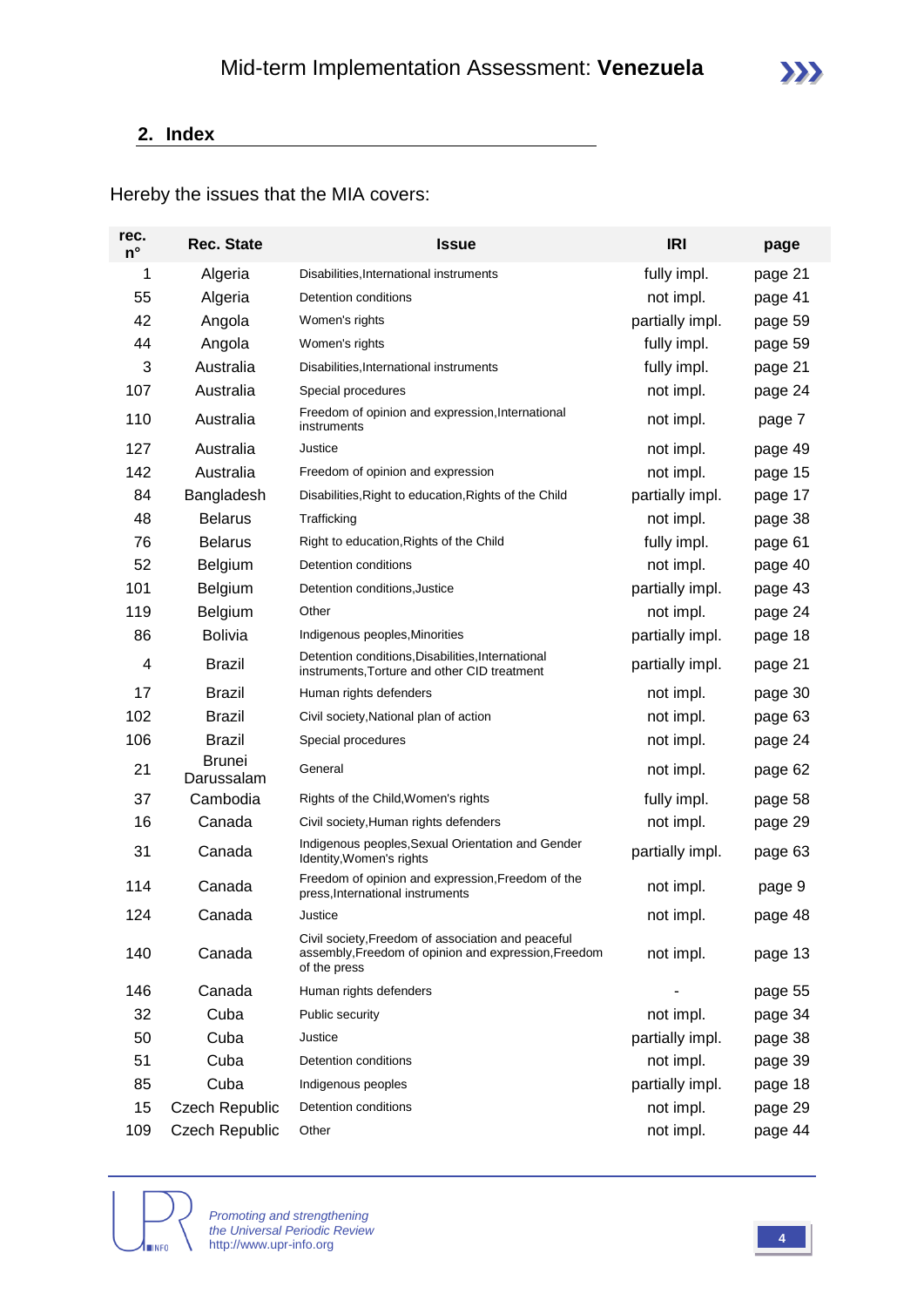## Mid-term Implementation Assessment: **Venezuela**



| 112 | <b>Czech Republic</b> | Freedom of association and peaceful assembly                                                                                                                        | not impl.       | page 8  |
|-----|-----------------------|---------------------------------------------------------------------------------------------------------------------------------------------------------------------|-----------------|---------|
| 120 | <b>Czech Republic</b> | Human rights violations by state agents                                                                                                                             | not impl.       | page 45 |
| 143 | <b>Czech Republic</b> | Civil society, Human rights defenders                                                                                                                               | not impl.       | page 54 |
| 88  | Ecuador               | Indigenous peoples, Right to land                                                                                                                                   | not impl.       | page 19 |
| 23  | France                | Public security                                                                                                                                                     | partially impl. | page 32 |
| 137 | France                | Freedom of opinion and expression, Freedom of the<br>press                                                                                                          | not impl.       | page 10 |
| 144 | France                | Human rights defenders, Impunity                                                                                                                                    | not impl.       | page 54 |
| 128 | Germany               | Justice                                                                                                                                                             | not impl.       | page 49 |
| 138 | Germany               | Freedom of opinion and expression, Freedom of the<br>press                                                                                                          | not impl.       | page 12 |
| 28  | <b>Holy See</b>       | Other                                                                                                                                                               | partially impl. | page 62 |
| 34  | <b>Holy See</b>       | Public security                                                                                                                                                     | partially impl. | page 37 |
| 53  | <b>Holy See</b>       | Detention conditions, Justice                                                                                                                                       | not impl.       | page 40 |
| 41  | Indonesia             | Women's rights                                                                                                                                                      | fully impl.     | page 58 |
| 139 | Indonesia             | Freedom of opinion and expression, Freedom of the<br>press                                                                                                          | not impl.       | page 12 |
| 25  | Iran                  | Justice, Rights of the Child                                                                                                                                        |                 | page 57 |
| 131 | <b>Israel</b>         | Justice                                                                                                                                                             | not impl.       | page 50 |
| 135 | <b>Israel</b>         | Extrajudicial executions, Freedom of association and<br>peaceful assembly, Freedom of the press, Human rights<br>defenders, Human rights violations by state agents | not impl.       | page 52 |
| 136 | <b>Israel</b>         | Justice                                                                                                                                                             | not impl.       | page 53 |
| 98  | Japan                 | Enforced disappearances, International instruments                                                                                                                  | partially impl. | page 22 |
| 39  | Laos                  | Technical assistance                                                                                                                                                | not impl.       | page 63 |
| 29  | Lebanon               | Poverty, Right to education, Right to food, Right to health                                                                                                         | partially impl. | page 16 |
| 11  | Malaysia              | Detention conditions                                                                                                                                                | not impl.       | page 27 |
| 54  | Malaysia              | Human rights education and training                                                                                                                                 | fully impl.     | page 16 |
| 70  | Malaysia              | Right to health, Women's rights                                                                                                                                     | not impl.       | page 60 |
| 36  | Myanmar               | Human rights education and training, Women's rights                                                                                                                 | fully impl.     | page 58 |
| 26  | Nicaragua             | General                                                                                                                                                             | partially impl. | page 62 |
| 12  | Norway                | Detention conditions                                                                                                                                                | partially impl. | page 28 |
| 19  | Norway                | Civil society, UPR process                                                                                                                                          | not impl.       | page 22 |
| 100 | Norway                | Justice, Impunity                                                                                                                                                   | partially impl. | page 42 |
| 105 | Norway                | Special procedures                                                                                                                                                  | not impl.       | page 23 |
| 115 | Norway                | Other                                                                                                                                                               | not impl.       | page 45 |
| 43  | Pakistan              | Women's rights                                                                                                                                                      |                 | page 59 |
| 8   | Paraguay              | <b>NHRI</b>                                                                                                                                                         | not impl.       | page 62 |
| 59  | Qatar                 | Poverty                                                                                                                                                             |                 | page 16 |
| 87  | Qatar                 | Indigenous peoples, Right to education                                                                                                                              | partially impl. | page 19 |
| 7   | Russian<br>Federation | Detention conditions                                                                                                                                                | not impl.       | page 25 |
| 47  | Russian<br>Federation | Justice                                                                                                                                                             | not impl.       | page 37 |
| 33  | Singapore             | Public security                                                                                                                                                     | partially impl. | page 35 |
| 99  | Slovakia              | International instruments                                                                                                                                           | not impl.       | page 23 |
| 113 | Slovakia              | Freedom of opinion and expression                                                                                                                                   | partially impl. | page 8  |



*Promoting and strengthening the Universal Periodic Review* http://www.upr-info.org **<sup>5</sup>**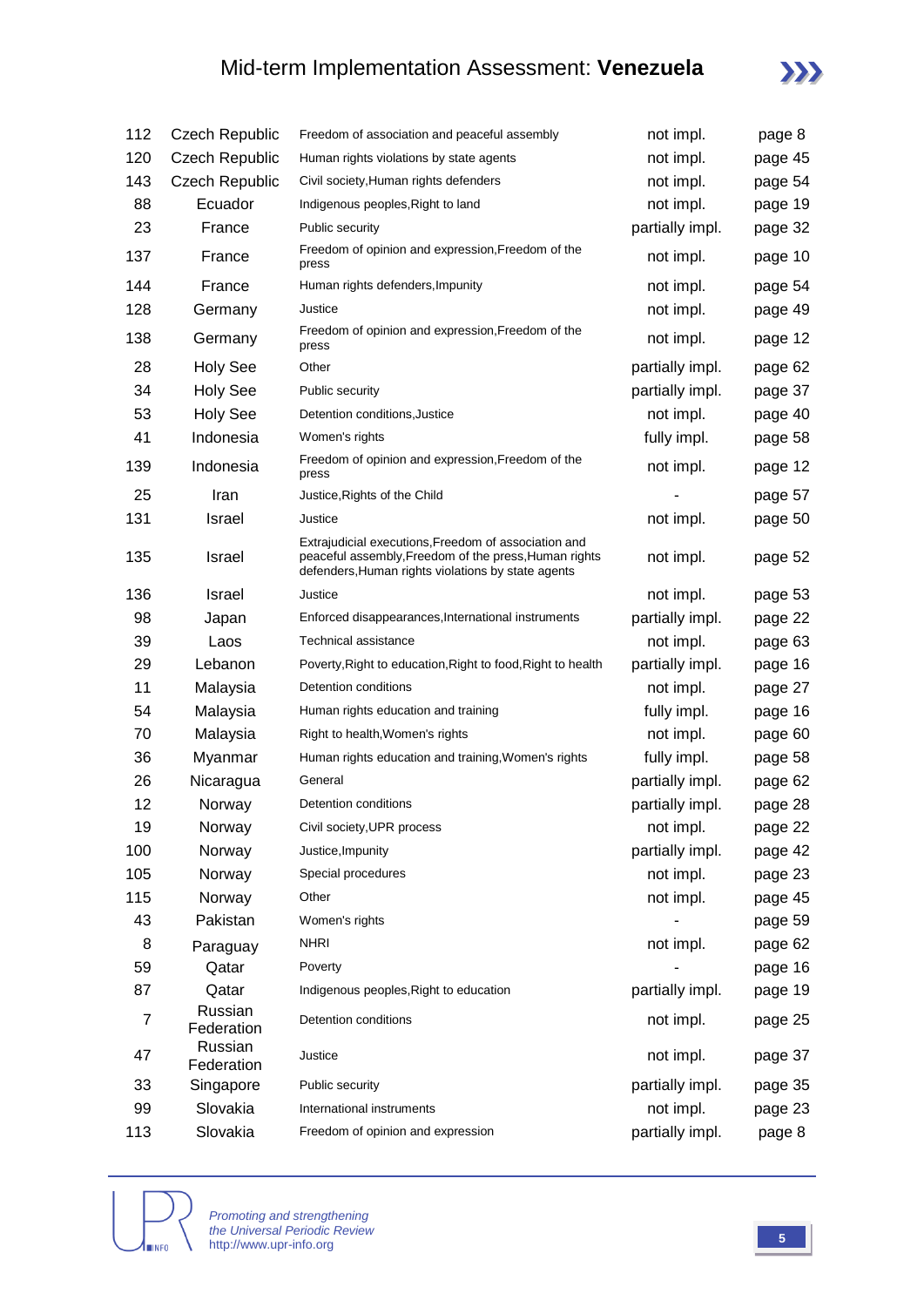## Mid-term Implementation Assessment: **Venezuela**



| 141            | Slovakia             | Freedom of opinion and expression, Freedom of the<br>press                  | not impl.       | page 14 |
|----------------|----------------------|-----------------------------------------------------------------------------|-----------------|---------|
| $\overline{2}$ | Slovenia             | Disabilities, International instruments                                     | fully impl.     | page 21 |
| 111            | Slovenia             | Freedom of opinion and expression, Justice                                  | not impl.       | page 63 |
| 121            | Slovenia             | Women's rights                                                              |                 | page 61 |
| 122            | Slovenia             | Labour, Rights of the Child, Trafficking                                    | not impl.       | page 61 |
| 45             | Sri Lanka            | Indigenous peoples, Minorities, Women's rights                              | not impl.       | page 60 |
| 49             | Sri Lanka            | Rights of the Child, Trafficking, Women's rights                            | not impl.       | page 60 |
| 71             | Sri Lanka            | Right to education, Right to health, Rights of the<br>Child, Women's rights | partially impl. | page 60 |
| 13             | Switzerland          | Detention conditions                                                        | not impl.       | page 28 |
| 118            | Switzerland          | Freedom of opinion and expression                                           | not impl.       | page 10 |
| 6              | Thailand             | Disabilities, International instruments, Technical<br>assistance            | fully impl.     | page 21 |
| 10             | Thailand             | Detention conditions, Women's rights                                        | not impl.       | page 27 |
| 5              | Turkey               | Detention conditions                                                        | not impl.       | page 25 |
| 9              | Turkey               | General                                                                     | partially impl. | page 26 |
| 14             | United Kingdom       | Detention conditions                                                        | not impl.       | page 28 |
| 18             | United Kingdom       | Civil society, UPR process                                                  | not impl.       | page 22 |
| 104            | United Kingdom       | Special procedures                                                          | not impl.       | page 23 |
| 89             | <b>United States</b> | Asylum-seekers - refugees                                                   | fully impl.     | page 19 |
| 108            | <b>United States</b> | Other                                                                       | not impl.       | page 24 |
| 116            | <b>United States</b> | Trafficking                                                                 | not impl.       | page 45 |
| 123            | <b>United States</b> | Justice                                                                     | not impl.       | page 47 |
| 56             | Uruguay              | Civil society, Freedom of the press                                         | not impl.       | page 41 |
| 97             | Uruguay              | International instruments                                                   | partially impl. | page 22 |
| 103            | Uruguay              | Special procedures                                                          | not impl.       | page 23 |
| 151            | Venezuela            | Racial discrimination                                                       | fully impl.     | page 17 |
| 152            | Venezuela            | Right to land                                                               |                 | page 17 |
| 153            | Venezuela            | Justice                                                                     | fully impl.     | page 56 |
| 154            | Venezuela            | <b>Minorities</b>                                                           |                 | page 19 |
| 155            | Venezuela            | Human rights education and training                                         | fully impl.     | page 17 |
| 156            | Venezuela            | Indigenous peoples                                                          | partially impl. | page 20 |
| 157            | Venezuela            | Human rights education and training, Migrants                               | not impl.       | page 20 |
| 158            | Venezuela            | <b>Disabilities</b>                                                         | not impl.       | page 21 |
| 24             | Viet Nam             | Justice                                                                     | partially impl. | page 34 |
| 30             | Viet Nam             | Poverty, Rights of the Child, Women's rights                                | fully impl.     | page 57 |

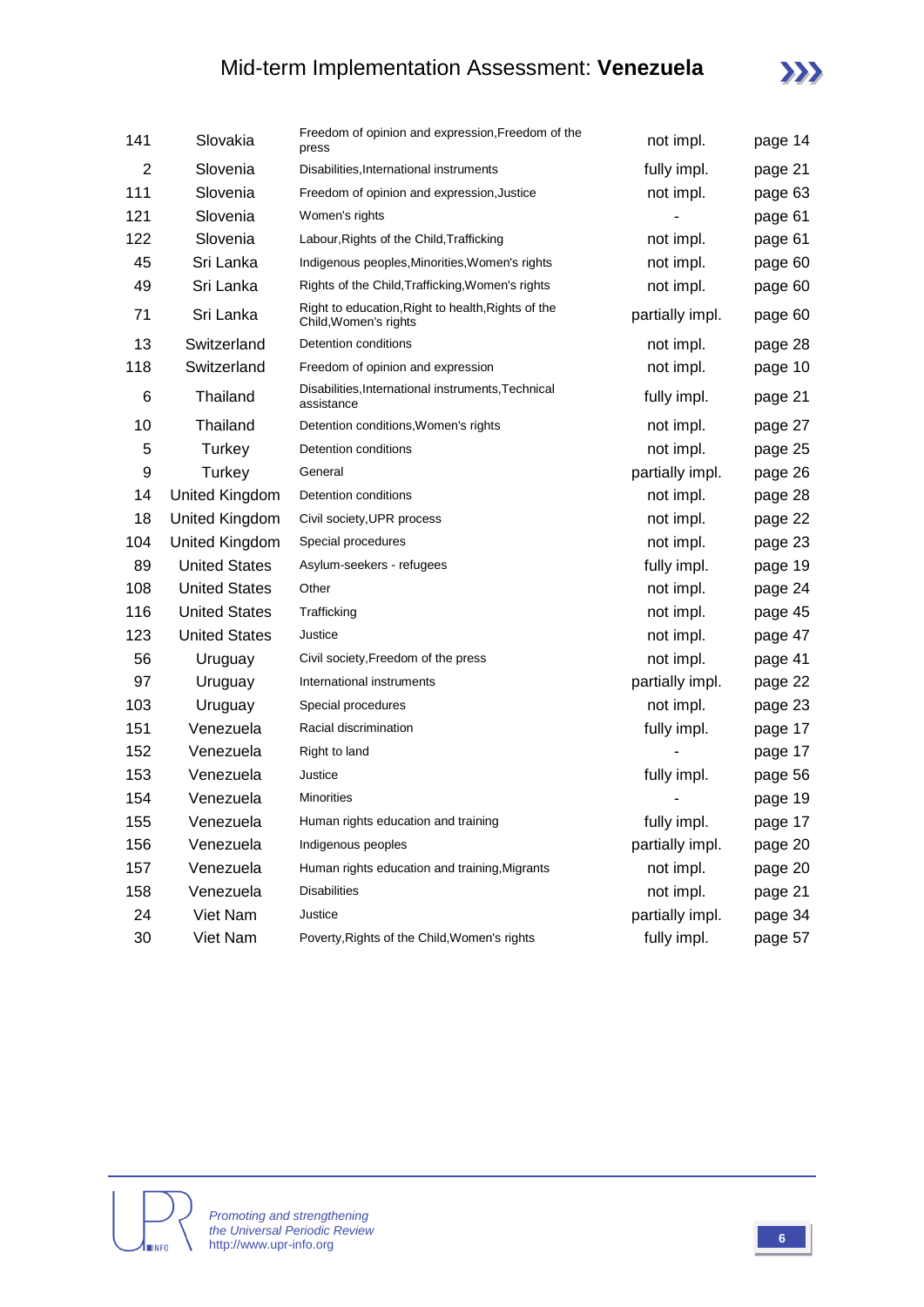#### **3. Feedback on recommendations**

## **CP Rights**

Recommendation nº110: *Take steps to protect freedom of expression and opinion, in line with its obligations under the International Covenant on Civil and Political Rights* (Recommended by *Australia*)

IRI: *not implemented*

#### Espacio Publico (ESPACIO) response:

En contra de lo establecido en el Pacto Internacional de Derechos Civiles y Políticos que exige a los Estados garantizar el derecho a la libertad y seguridad personales, sin poder someter a detención de manera arbitraria (art. 9, sección 1) y proteger la libertad de expresión, de buscar, recibir y difundir informaciones (art. 19, sección 2), el Estado venezolano se ubica como el responsable de las violaciones en un porcentaje que oscila entre 62% (año 2011), 61% (año 2012) y 75% (año 2013). Entre el 2011 y lo que va de 2014, las agresiones se producen en el desarrollo de movilizaciones de calle, en la que periodistas son agredidos por cuerpos de seguridad, funcionarios públicos o grupos violentos que pretenden impedir la cobertura de los acontecimientos.

#### CIVILIS Derechos Humanos (CIVILIS) response:

Rejected and moving towards a further closure of independent media, including restrictions to imports of paper for the production and distribution on newpapers. The situation is presently critical.

#### Fundación Pro Bono Venezuela (PROVENE) response:

Precisamente en áreas de libertad de expresión y opinión se han sucedido muchos retrasos en Venezuela. Se dificulta e imposibilita el trabajo de medios impresos y audiovisuales de larga trayectoria en el país, por el hecho de expresar opiniones y reportar sucesos que evidencian carencias en el funcionamiento de las instituciones gubernamentales. Medios Impresos: se ha negado el permiso de importar el papel necesario para imprimir las ediciones del periódico, con lo que el derecho a la información queda restringido a las pocas personas con acceso a medios digitales. Adicionalmente, varios de las empresas informativas con larga tradición en Venezuela, han sido adquiridas por nuevos empresarios, estos, por razones políticas censuran a su trabajadores, marcando líneas editoriales en una dirección, en las que claramente se intenta opacar cualquier omisión, falta o mal funcionamiento de funcionarios gubernamentales [\(fuente de apoyo\)](http://cnpcaracas.org/2014/03/noticias/renuncia-jefa-de-investigacion-de-ultimas-noticias-por-censura). En medios audiovisuales se han repetido estos casos, de manera reiterada. Hoy en día, no existe en Venezuela ningún medio de comunicación que no esté sujeto y limitado por directrices gubernamentales. Por lo que los venezolanos, tienen menos posibilidades de enterarse de la realidad en la que viven, y por lo tanto, menos capacidades de responder y demandar cambios en las actuaciones gubernamentales.

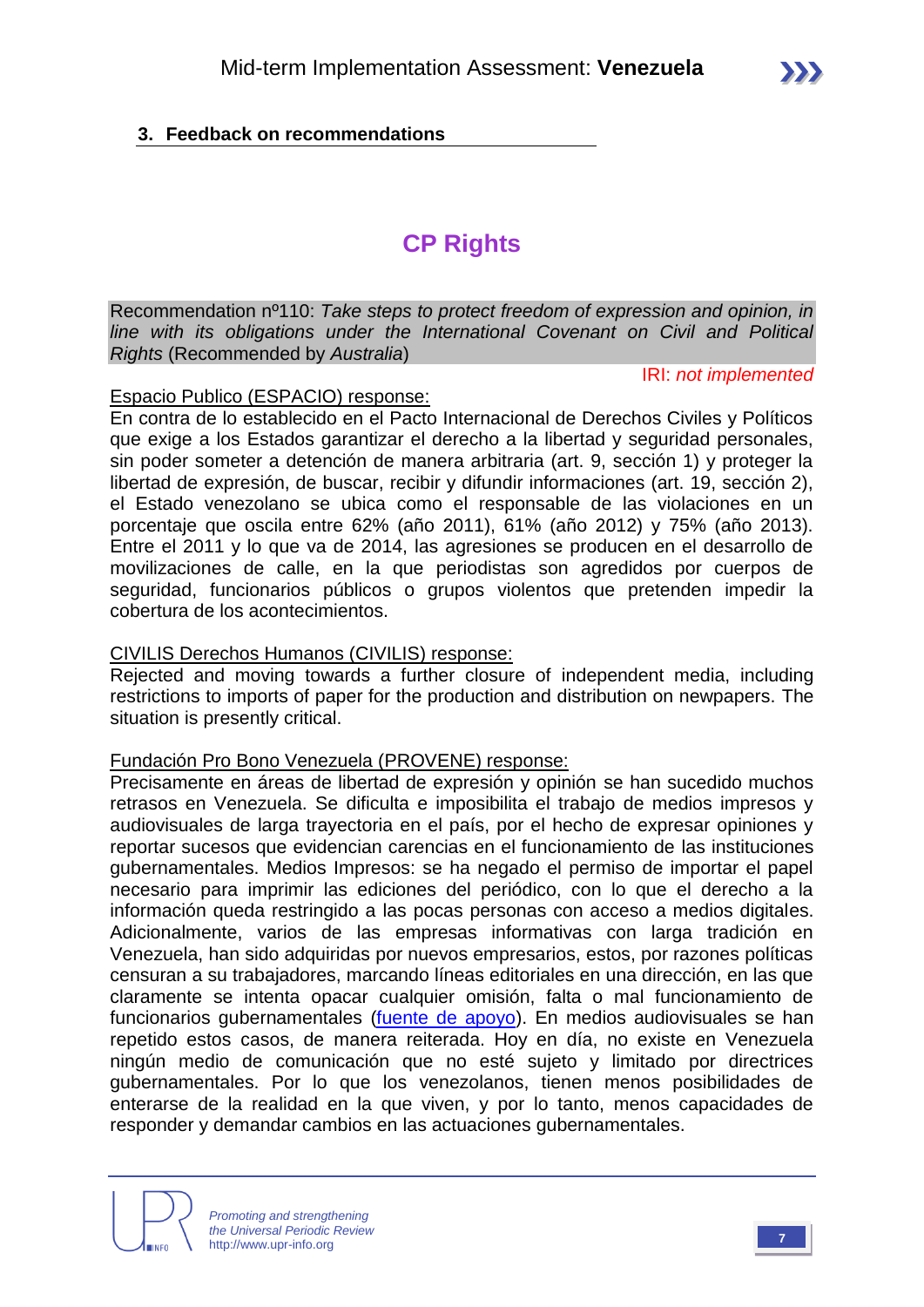#### Reporters sans frontières (RSF) response:

Reporters sans frontières est de plus en plus inquiète de la situation de la liberté de l'information au Venezuela, notamment depuis le début du soulèvement populaire de contestation contre les pénuries et l'insécurité qui secouent le pays. RSF n'a constaté aucune mesure d'avancée du gouvernement vénézuélien vis-à-vis de la protection physique des journalistes. Ces derniers sont régulièrement agressés par les manifestants et par les forces de l'ordre. D'après le Syndicat National des Journalistes du Venezuela (SNTP), la [Guardia Nacional Bolivariana de Venezuela] est responsable de 62% de ces attaques. Le gouvernement vénézuélien a signé en 1966 le pacte international relatif aux droits civils et politiques, signé par le Venezuela qui protège les particuliers contre les ingérences d'Etat et promeut le droit à la vie, l'interdiction de la torture, de l'esclavage et du travail forcé. Dans ce cadre, il est capital que le pays respecte le droit à l'information en commençant par garantir l'intégrité physique des journalistes.

Recommendation nº112: *Review the Law of Political Parties, Public Meetings, and Demonstrations and its compliance with the article 201 of the Constitution* (Recommended by *Czech Republic*)

#### CIVILIS response:

#### IRI: *not implemented*

It has become even more restrictive, after an interpretation of the Law and article 68 of the Venezuelan Constitution by the Constitutional Court of the Venezuelan Supreme Tribunal. The interpretation implies that in order to hold a public assembly or protest, a notification as established by the Law is not enough, an authorization would be mandatory. As well, that the National Guard and other law-enforcement agencies can act immediately to repress unauthorized assemblies or protests.

#### ESPACIO response:

Esta Ley no ha sido revisada ni modificada de conformidad con los estándares internacionales de derechos humanos. El Tribunal Supremo de Justicia emitió el 24 de abril de 2014 una decisión en la cual estableció que era obligatorio el permiso correspondiente para la realización de manifestaciones públicas. Los permisos para estas reuniones podrían, a criterio de la autoridad, ser aceptados, negados o modificar las condiciones de la reunión. En caso de que no se obtenga el permiso correspondiente, las fuerzas de seguridad están autorizadas para dispersar las reuniones.

#### Individual Submission - Dr. Daniel Hellinger (DH) response:

This needs to be done but is unlikely to be undertaken in the present polarized situation.

Recommendation nº113: *Harmonize the Venezuelan legal framework related to the right to the freedom of expression with the country's international obligations* (Recommended by *Slovakia*)

IRI: *partially implemented*

#### ESPACIO response:

Recientemente se han modificado varias leyes venezolanas, incluyendo elementos relacionados con la libertad de expresión. En junio de 2012 se reformó el Código

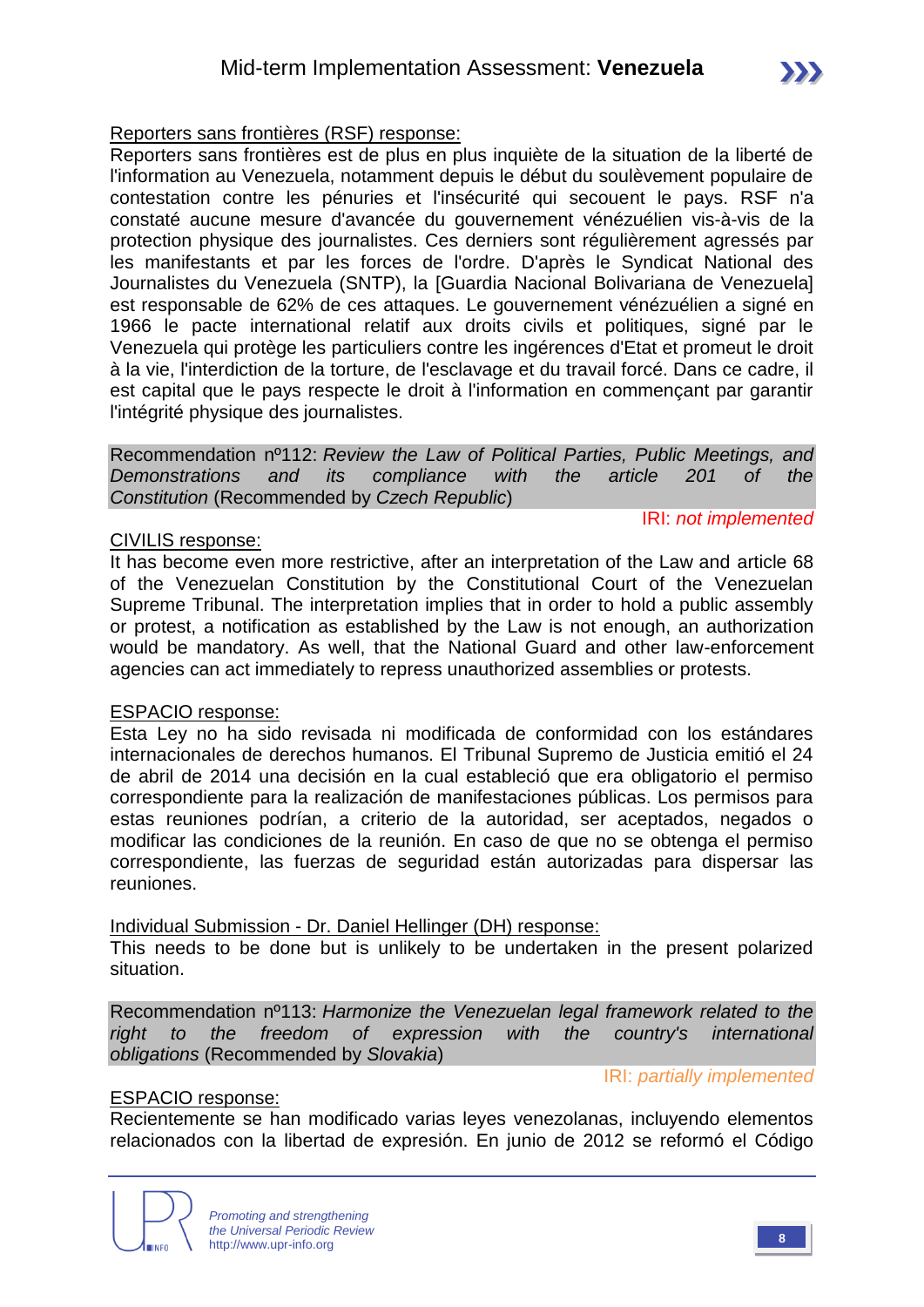Orgánico Procesal Penal, dejando a libre criterio del Juez penal, la publicidad de los debates de juicio penal. En junio de 2012 se creó la Ley sobre Acceso e Intercambio Electrónico de Datos, Información y Documentos entre los Órganos y Entes del Estado, fomentando el intercambio de información electrónica entre los órganos del Estado. En agosto de 2012, se promulgó la Ley Aprobatoria del Protocolo de Montevideo sobre el Compromiso con la Democracia en el MERCOSUR, ratificando la vigencia de instituciones democráticas y el compromiso con el respeto de los derechos humanos. En octubre de 2013, se publicó el Decreto Presidencial No. 458, el cual crea el Centro Estratégico de Seguridad y Protección de la Patria (CESPPA), el cual, al igual que su antecesor CESNA, faculta a su presidente para "declarar el carácter de reservada, clasificada o de divulgación limitada a cualquier hecho o circunstancia, que en cumplimiento de sus funciones tenga conocimiento o sea tramitada en el CESPPA". Por otro lado, leyes contrarias a los estándares internacionales de libertad de expresión tales como el Código Penal, el cual mantiene delitos de desacato; y la Ley de Responsabilidad Social en Radio, Televisión y Medios Electrónicos que establece medidas sancionatorias ambiguas y desproporcionales en contra de medios de comunicación; siguen sin ser revisadas. Tampoco se han aprobado leyes que fomenten prácticas favorables a la libertad de expresión tales como una ley de transparencia y acceso a la información pública, una ley de neutralidad de la red y acceso libre a internet u otras similares.

#### DH response:

[...]

Recommendation nº114: *Amend the current legislation regarding the media to eliminate the criminalization of "desacato", contempt, libel or slander, in line with the international human rights standards*(Recommended by *Canada*)

IRI: *not implemented*

CIVILIS response: No amendment so far

#### ESPACIO response:

El Código Penal venezolano vigente continúa siendo el de fecha 13 de abril de 2005, el cual mantiene todos los artículos de desacato y vilipendio que criminalizan las ofensas y críticas contra funcionarios públicos.

#### PROVENE response:

Esto aún no ha ocurrido. De hecho, las violaciones en este sentido se han incrementado, arremetiendo y amenazando con arremeter contra personas que manifiesten cualquier opinión crítica a las actuaciones gubernamentales. En este sentido, el derecho a manifestar estipulado en diversos tratados internacionales, así como también en nuestro texto constitucional, ha sido recientemente condenado, ya que se considera entonces que cualquier manifestación puede ser considerada ilegal y los ciudadanos pueden ser aprehendidos. Por lo que no sólo se rechaza la recomendación de descriminalizar las actitudes mencionadas en a recomendación, sino que progresivamente se van menoscabando más y más derechos. En este sentido se agrega la [siguiente noticia que detalla la ilegalización de la protesta](http://www.eluniversal.com/nacional-y-politica/140425/el-tsj-ilegalizo-la-protesta-pacifica-espontanea) en Venezuela.

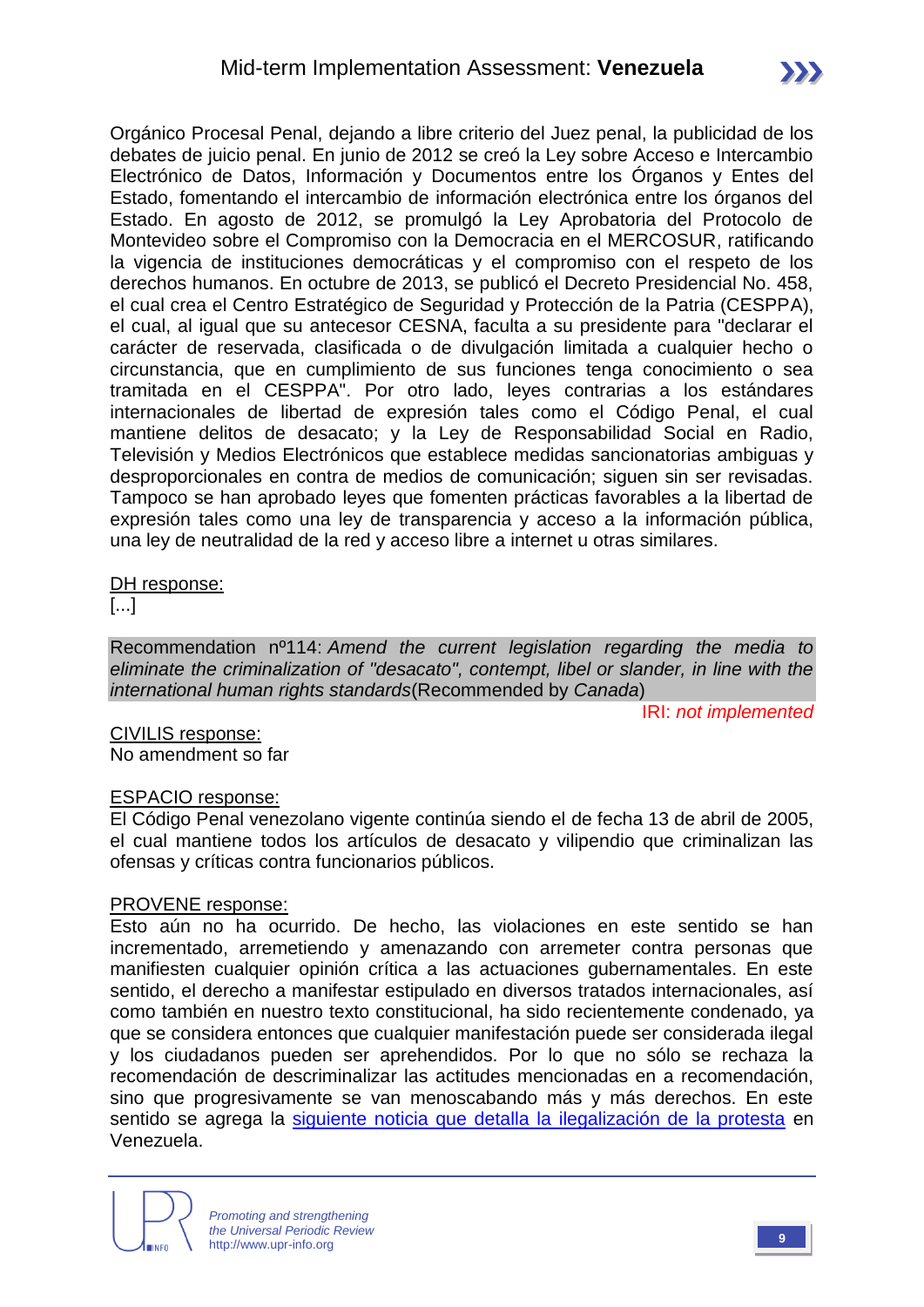RSF response:

[...]

DH response:

[...]

Recommendation nº118: *Act so that the right to life and physical integrity is effectively guaranteed and all instances of the State respect and protect the right of everyone to the freedom of expression*(Recommended by *Switzerland*)

IRI: *not implemented*

#### ESPACIO response:

Durante los años 2011 y 2012, el tipo de violación al derecho a la libertad de expresión más frecuente fue la agresión física hacia los periodistas, lo que representó el 25,9% y 24,6% del total de violaciones respectivamente. Durante el primer cuatrimestre del año 2014, las agresiones nuevamente ocupan el primer lugar con 20,62% (67), seguidas de las amenazas con 20% (65). Las denuncias recibidas incluyen detenciones, agresiones, robos o hurtos, un herido de bala y una persona fallecida en el año 2014 por intentar cubrir con su celular el desarrollo de la represión a una protesta en la capital venezolana.

#### PROVENE response:

En este sentido, el respeto a la integridad física y la protección por parte del Estado del derecho a la libertad de expresión ha disminuido considerablemente desde la fecha del último Examen Periódico Universal. La integridad física de los venezolanos es amenazada cada vez que salen a manifestar, y en al menos 2.000 casos, este derecho a sido violentado por fuertes agresiones de funcionarios del Estado. En este sentido se agrega la [siguiente noticia](http://www.bbc.co.uk/mundo/noticias/2014/04/140401_venezuela_derechos_humanos_amnistia_dp.shtml) que detalla la ilegalización de la libertad de expresión en Venezuela.

#### RSF response:

Le droit à l'intégrité des professionnels de l'information est loin d'être respecté au Venezuela. Pendant la couverture de manifestations populaires notamment, certains journalistes sont visés perpétuellement par les agents de la GNB et de la PNB. Pour eux, le statut de journaliste tient davantage du facteur risque que d'un statut protecteur. Dès lors, la carte de presse ne permet aucune protection du journaliste: au contraire, la présenter revient à aider l'identification des journalistes pour les policiers pendant les manifestations. Ainsi la journaliste indépendante Mildred Manrique a été arrêtée arbitrairement et molestée par les forces de l'ordre au moins quatre fois entre février et mai 2014. L'Etat vénézuélien doit reconnaître l'importance du rôle des journalistes dans la couverture de manifestations, comme l'a souligné la résolution des Nations unies signée le 28 mars 2014.

Recommendation nº137: *Renew its commitment to freedom of expression and opinion as well as to pluralism, ensure free access to information, and take measures to fight threats and attacks against journalists* (Recommended by *France*)

IRI: *not implemented*



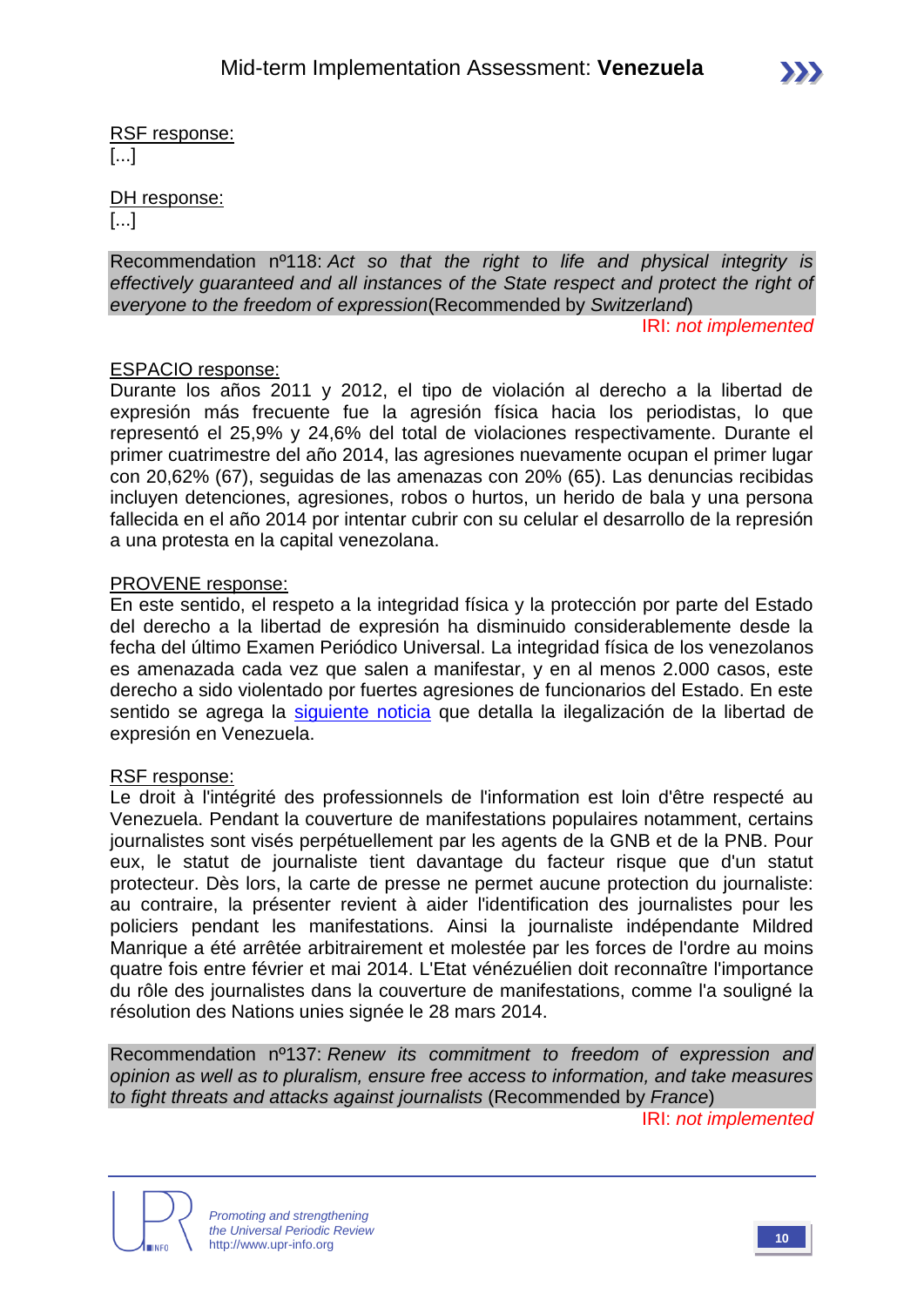#### ESPACIO response:

Según los resultados de un estudio de peticiones de información realizado por Espacio Público en el año 2013, se evidencia que en un 96% de los casos las peticiones de información no son contestadas adecuadamente. Entre los meses de septiembre y octubre de 2013 se realizaron 70 peticiones de información a diferentes órganos y entes del Estado, asegurándose de que se incluyeran peticiones a todos los poderes públicos: Ejecutivo, Legislativo, Judicial, Ciudadano y Electoral a nivel Nacional, Estadal y Municipal. Se incluyeron en el estudio a Gobernaciones y Alcaldías de las provincias del país para evaluar el impacto que tiene este derecho en las diferentes regiones. Del análisis del estudio se desprende que el 92% del total de las respuestas obtenidas fueron negativas; 4% fueron positivas y 4% se negó a recibirlas. Para el 2010 el 67% de las mismas fue negativa, y para el 2011, el total de negativas fue de 85%. Con respecto a la lucha contra amenazas y ataques a periodistas, durante los años 2011 y 2012, el tipo de violación al derecho a la libertad de expresión más frecuente fue la agresión física hacia los periodistas, lo que representó el 25,9% y 24,6% del total de violaciones respectivamente. Durante el primer cuatrimestre del año 2014, las agresiones nuevamente ocupan el primer lugar con 20,62% (67), seguidas de las amenazas con 20% (65). Las denuncias recibidas incluyen detenciones, agresiones, robos o hurtos, un herido de bala y una persona fallecida en el año 2014 por intentar cubrir con su celular el desarrollo de la represión a una protesta en la capital venezolana. En el año 2010, el Ministerio de Interior, Justicia y Paz aprobó una resolución (n°88) en la que se autoriza el uso de perdigones y armas de fuego en caso de violencia activa. Es importante destacar que tales disposiciones van dirigidas sólo a los miembros de la Policía Nacional Bolivariana y policías municipales, ninguna de estas legislaciones regula la actuación de la Guardia Nacional (GNB). Y son precisamente los efectivos castrenses los principales victimarios registrados en las movilizaciones de calle desarrolladas en Venezuela desde febrero de 2014, un vacío legal que abre la puerta al abuso, lo que ha dejado varios heridos graves como el caso de Marvinia Jiménez y una persona fallecida , ambos violentados mientras grababan protestas con lo que se viola, además, el derecho a la libertad de expresión (difusión de información).

#### PROVENE response:

Esta situación se ha agravado considerablemente, los ataques a periodistas tanto nacionales como internacionales han incrementado en cantidad y en gravedad. Por lo que la libertad de expresión e información no sólo es coartada por los distintos instrumentos legales existentes, sino por amedrentamiento físicos y psicológicos que sufren reporteros nacionales tanto internacionales, al tratar de reportar y comunicar sucesos que ocurren dentro del territorio nacional. Para demostrar esta afirmación se agrega la [siguiente noticia](http://www.infobae.com/2014/03/12/1549714-un-centenar-periodistas-sufrieron-ataques-venezuela-el-ultimo-mes) que recoge varias experiencias de periodistas.

#### RSF response:

Le libre accès à l'information est aussi très largement compromis au Venezuela pour des raisons matérielles. En effet, les diverses pénuries qui secouent le pays depuis 2013 ont également touché les ressources en papier de presse, ce qui met en difficulté les maisons d'édition. Ainsi, Reporters sans frontières a recensé douze quotidiens, régionaux et nationaux, contraints de stopper leur production. Vingt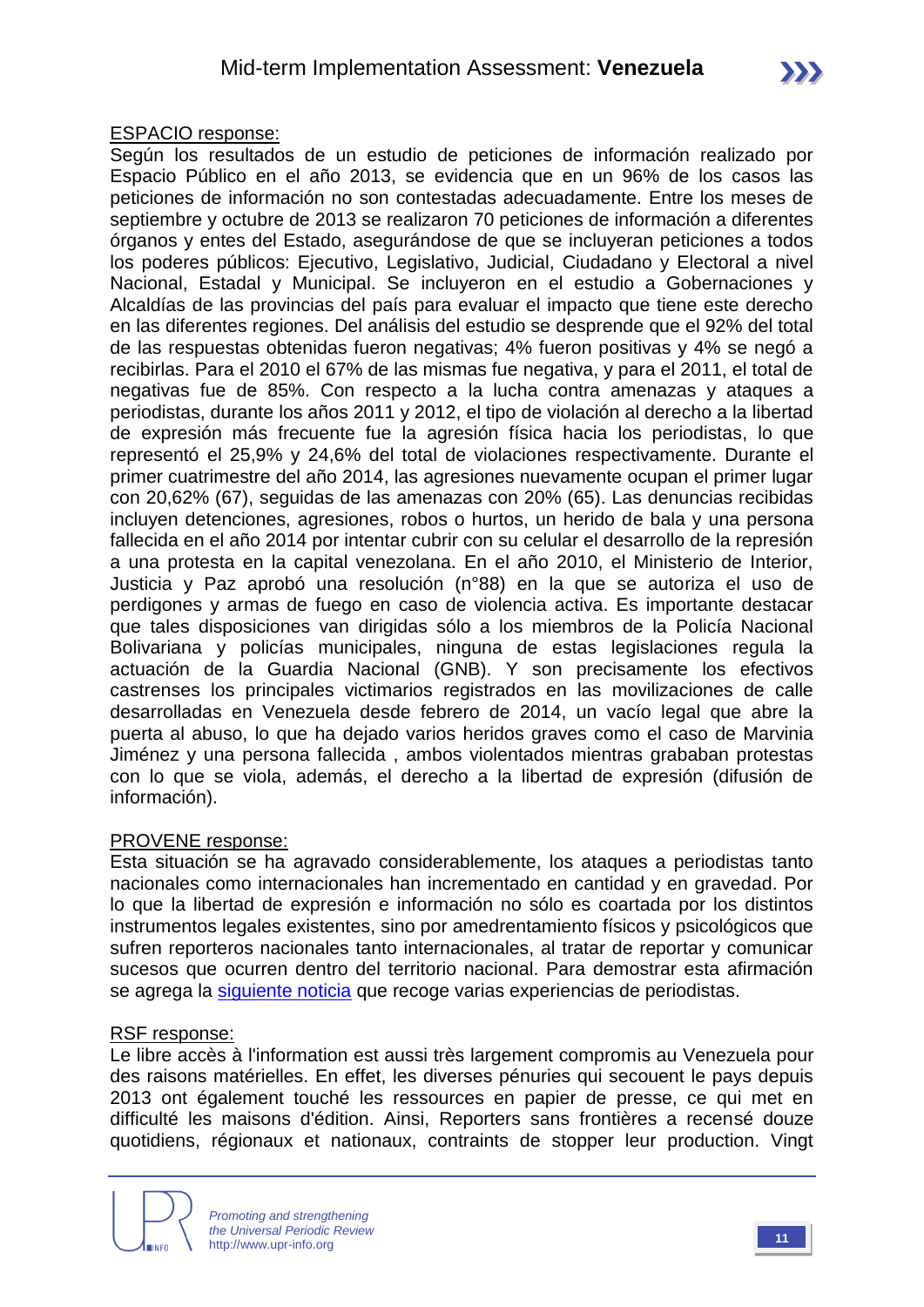autres ont été obligés de réduire leur rédaction. Reporters sans frontières exhorte le gouvernement vénézuélien à faciliter le processus d'importation de papier afin de donner les moyens aux citoyens de s'informer depuis des sources plurielles.

Recommendation nº138: *Reassess media legislation provisions and guarantee freedom of expression* (Recommended by *Germany*)

IRI: *not implemented*

#### PROVENE response:

Estas medidas no han sido re evaluadas y el derecho a la libertad de expresión es mermado cada vez mas.

Recommendation nº139: *Step up its efforts to guarantee freedom of expression as well as the safety of journalists in the country* (Recommended by *Indonesia*)

IRI: *not implemented*

#### ESPACIO response:

De acuerdo al registro de la Asociación Civil Espacio Público, entre el año 2011 y 2013 se ha observado un aumento progresivo de las violaciones a la libertad de expresión. Del 2011 al 2012, el incremento fue de 10,71%, mientras que de 2012 a 2013 fue de 16,53%. A principios de 2014, Espacio Público registró un número de violaciones a la libertad de expresión sin precedentes en los últimos años, en el contexto de las manifestaciones de calle que se realizan a nivel nacional desde principios de febrero. En el Informe Cuatrimestral del 2014 (Enero-Abril) se contabilizaron 325 violaciones, lo que representa un aumento de 240% respecto a la mismo periodo de 2013, y a la vez superando en 112% al total de violaciones de todo el año 2013 (289). Durante los años 2011 y 2012, el tipo de violación al derecho a la libertad de expresión más frecuente fue la agresión física hacia los periodistas , lo que representó el 25,9% y 24,6% del total de violaciones respectivamente. Durante el primer cuatrimestre del año 2014, las agresiones nuevamente ocupan el primer lugar con 20,62% (67), seguidas de las amenazas con 20% (65). Las denuncias recibidas incluyen detenciones, agresiones, robos o hurtos, un herido de bala y una persona fallecida en el año 2014 por intentar cubrir con su celular el desarrollo de la represión a una protesta en la capital venezolana.

#### PROVENE response:

Esta situación se ha agravado considerablemente, los ataques a periodistas tanto nacionales como internacionales han incrementado en cantidad y en gravedad. Por lo que la libertad, de expresión e información no sólo es coartada por los distintos instrumentos legales existentes, sino por amedrentamiento físicos y psicológicos que sufren reporteros nacionales tanto internacionales, al tratar de reportar y comunicar sucesos que ocurren dentro del territorio nacional. Para demostrar esta afirmación se agrega la [siguiente noticia](http://www.infobae.com/2014/03/12/1549714-un-centenar-periodistas-sufrieron-ataques-venezuela-el-ultimo-mes) que recoge varias experiencias de periodistas:

#### RSF response:

La crise économique et sociale de 2013 a élevé l'inquiétude vis-à-vis du Venezuela à un nouveau degré au Venezuela, avec plus de 500 atteintes au droit à l'information. Les autorités vénézuéliennes doivent prendre en considération la recommandation de la Commission interaméricaine des droits de l'homme selon laquelle chaque pays



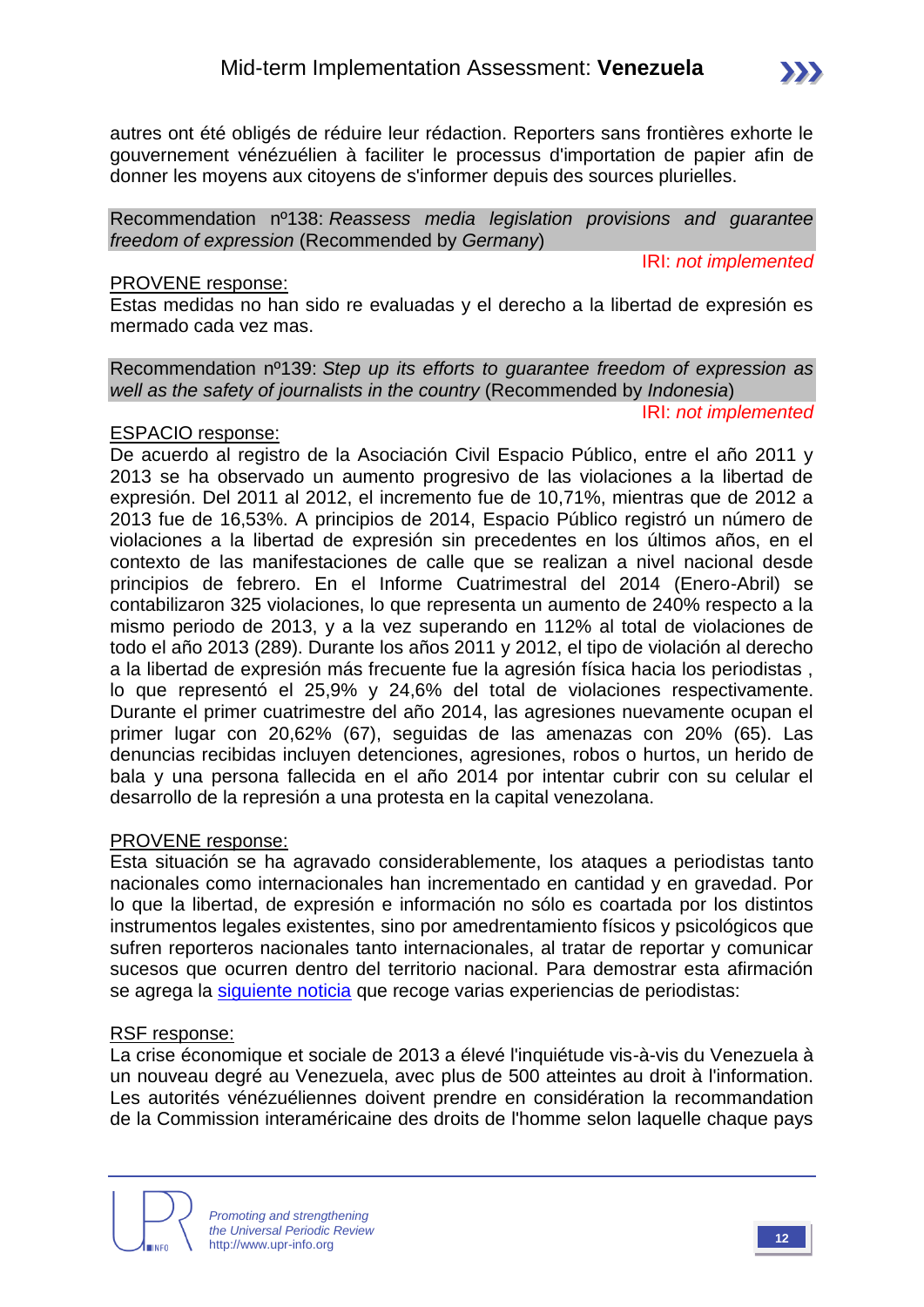de la région du cône sud doit disposer de son propre mécanisme de défense des journalistes et des défenseurs des droits de l'homme.

Recommendation nº140: *Promote the exercise of freedom of expression, association and peaceful assembly, notably of members of political parties, unions, media and civil society without the risk of undue restrictions* (Recommended by *Canada*)

#### IRI: *not implemented*

#### ESPACIO response:

La postura del Tribunal Supremo de Justicia ha sido la interpretación del artículo 68 de la Constitución referido al derecho a la manifestación pacífica ratificando que "resulta obligatorio para las organizaciones políticas así como para todos los ciudadanos, agotar el procedimiento administrativo de autorización ante la primera autoridad civil de la jurisdicción correspondiente, para poder ejercer cabalmente su derecho constitucional a la manifestación pacífica". En este sentido, "cualquier concentración, manifestación o reunión pública que no cuente con el aval previo por parte de la respectiva autoridad competente para ello, podrá dar lugar a que los cuerpos policiales, a los fines de asegurar el derecho al libre tránsito y otros derechos constitucionales, actúen dispersándola con el uso de los mecanismos más adecuados para ello, en el marco de lo dispuesto en la Constitución y el orden iurídico".

De esta manera, para poder protestar en Venezuela no basta con la notificación a la primera autoridad civil correspondiente, sino que es imperativo solicitar un permiso, es decir, que se restringe toda protesta espontánea, ya que cualquier intención de movilización debe ser canalizada por la autoridad pública. La militarización de las empresas básicas (área siderúrgica y metalúrgica ubicada en la zona sur del país), y su tipificación como "zonas de seguridad" limita e inhibe el ejercicio legítimo del derecho a la protesta ya que esta puede ser calificada como una "violación" constituyendo un delito dentro del código penal.

En el año 2014 fueron detenidos [...] jóvenes manifestantes y el dirigente de oposición Leopoldo López por presuntamente haber instigado a delinquir y a desconocer el Estado en sus pronunciamientos públicos y llamados ala protesta durante el 12 de febrero, día en el que resultaron fallecidas tres personas por hechos violentos tras una marcha a la Fiscalía General de la República . Por esta situación fueron procesados funcionarios del Servicio Bolivariano de Inteligencia Nacional (SEBIN) ante su responsabilidad como autores materiales.

#### PROVENE response:

Recientemente la sede de un par de Organizaciones promotoras de DDHH (Sin Mordaza y HUMANO LIBRE) fueron asaltadas por funcionarios del Estado, así como también se ha intentado allanar sedes de partidos políticos, amedrentando no solamente a los ciudadanos que se dedican a la vida política sino a los defensores de derechos humanos y de grupos vulnerables como lo es la comunidad LGTBI, entre otros. El derecho de libre asociación también ha sido vulnerado, al exigir un permiso ante la Autoridad competente para el lugar de reunión o concentración. En este sentido se agrega la [siguiente noticia](http://www.eluniversal.com/nacional-y-politica/140425/el-tsj-ilegalizo-la-protesta-pacifica-espontanea) que detalla la ilegalización de la protesta en Venezuela.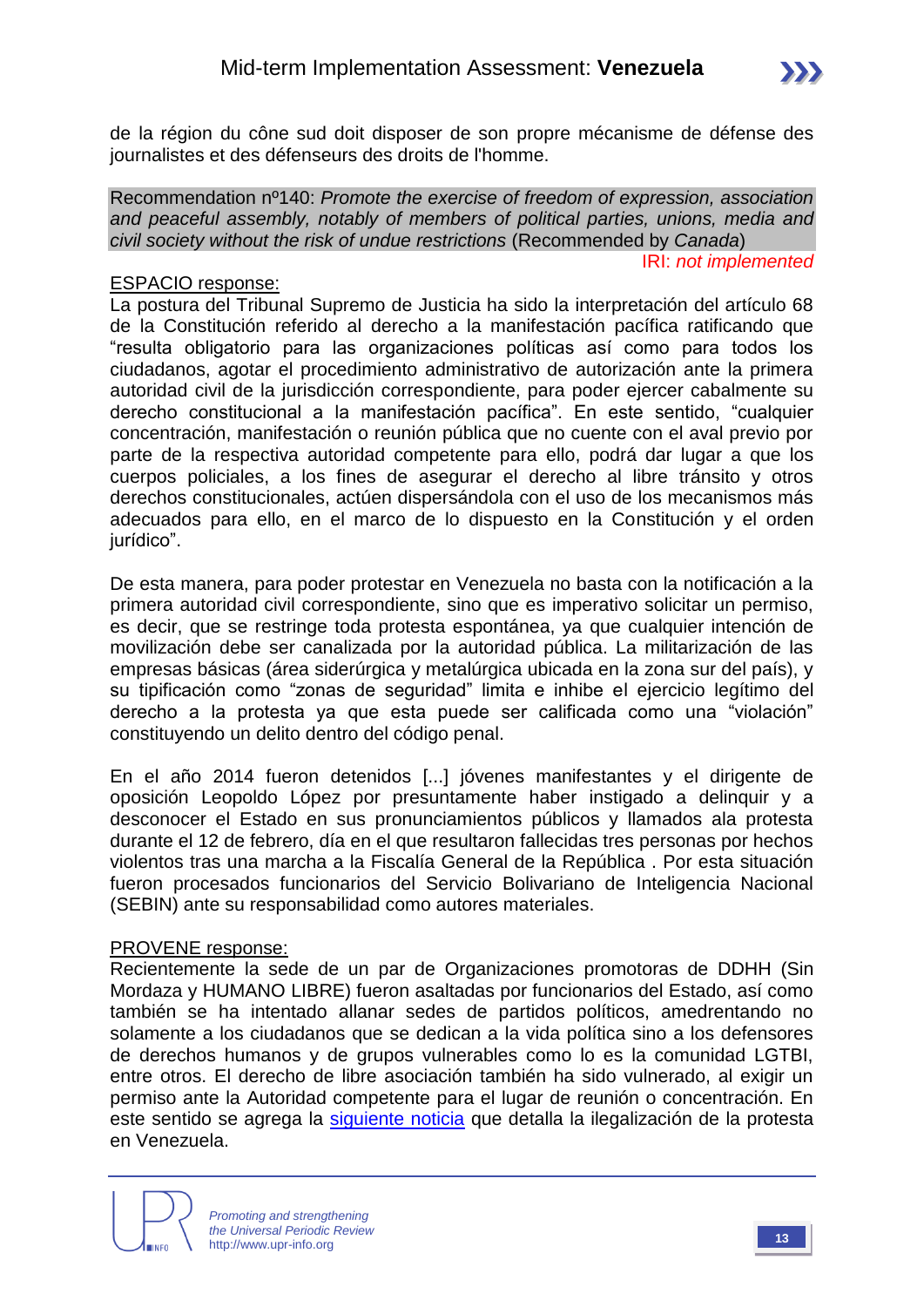#### RSF response:

La guerre de l'information dénoncée par le gouvernement de Nicolás Maduro est aggravée régulièrement par l'hostilité du gouvernement envers les médias. Les propos souvent insultants envers la presse des membres du gouvernement comme Delcy Rodríguez, ministre de la communication, ne font que souffler sur les braises d'un paysage médiatique polarisé à l'extrême. Le gouvernement vénézuélien doit accepter l'idée du pluralisme médiatique : aucune liberté de l'information ne sera possible sans que l'Etat n'accepte la critique.

Recommendation nº141: *Provide for plurality and diversity of the media as a fundamental component of the right to information and ensure that journalists can perform their legitimate duties free from any unjustified prosecution* (Recommended by *Slovakia*)

#### ESPACIO response:

IRI: *not implemented*

Tras la venta del canal Globovisión en mayo de 2013 y de la Cadena Capriles por presiones políticas y económicas en junio del mismo año, en el canal de noticias se han contabilizado 16 renuncias de periodistas independientes, mientras que en el grupo editorial Grupo Últimas Noticias se registran hasta ahora 32 periodistas que han cesado sus labores por despidos y renuncias, cuyo motivo central es la censura. En 2013 tanto el hostigamiento judicial como el verbal hacia medios críticos y periodistas independientes, ocuparon el segundo lugar con 19,72% y el cuarto lugar con 12,46% en ocurrencia de violaciones, mientras que durante el 2011 y 2012 se hallaban por debajo de las cuatro primeras posiciones.

Un informe de 2012 desarrollado por el organismo público Servicio Bolivariano de Inteligencia, el Ministerio del Poder Popular para la Comunicación e Información (Minci), el Partido Socialista Unido de Venezuela, y Conatel; señala que de 1045 medios autorizados, 38,8% es considerado como "aliado" de la gestión gubernamental, mientras que el 24,9% es considerado opositor, y 13,2% tiene la etiqueta "con acercamiento", lo que indica que al menos 52% de los medios (televisión, radio y prensa) tiene una línea editorial favorable al gobierno.

#### PROVENE response:

No existen canales de televisión con opiniones plurales, todos los canales de televisión han sido sometidos de manera estricta y coercitiva a silenciar cualquier noticia en la que se informe u opine cualquier información que pueda ser interpretada como amenazante para el gobierno. Los pocos canales "neutros" (no abiertamente gubernamentales) prefieren hacerse de la vista gorda y transmitir información y programas con un contenido superfluo, lo que da a entender a muchos, que la situación del país es regular y no hay nada que informar. Varias personas que no aceptan la censura en su trabajo periodístico y/o editorial, han optado por abandonar sus puestos de trabajo, lo que hace aún más difícil para el ciudadano común poder tener distintas versiones de los acontecimientos que suceden en el país. Varios periodistas han sido perseguidos políticamente y varios se han visto forzados a abandonar el país en aras de preservar su integridad tanto física como profesional. Recientemente se supo sobre el despido de un comediante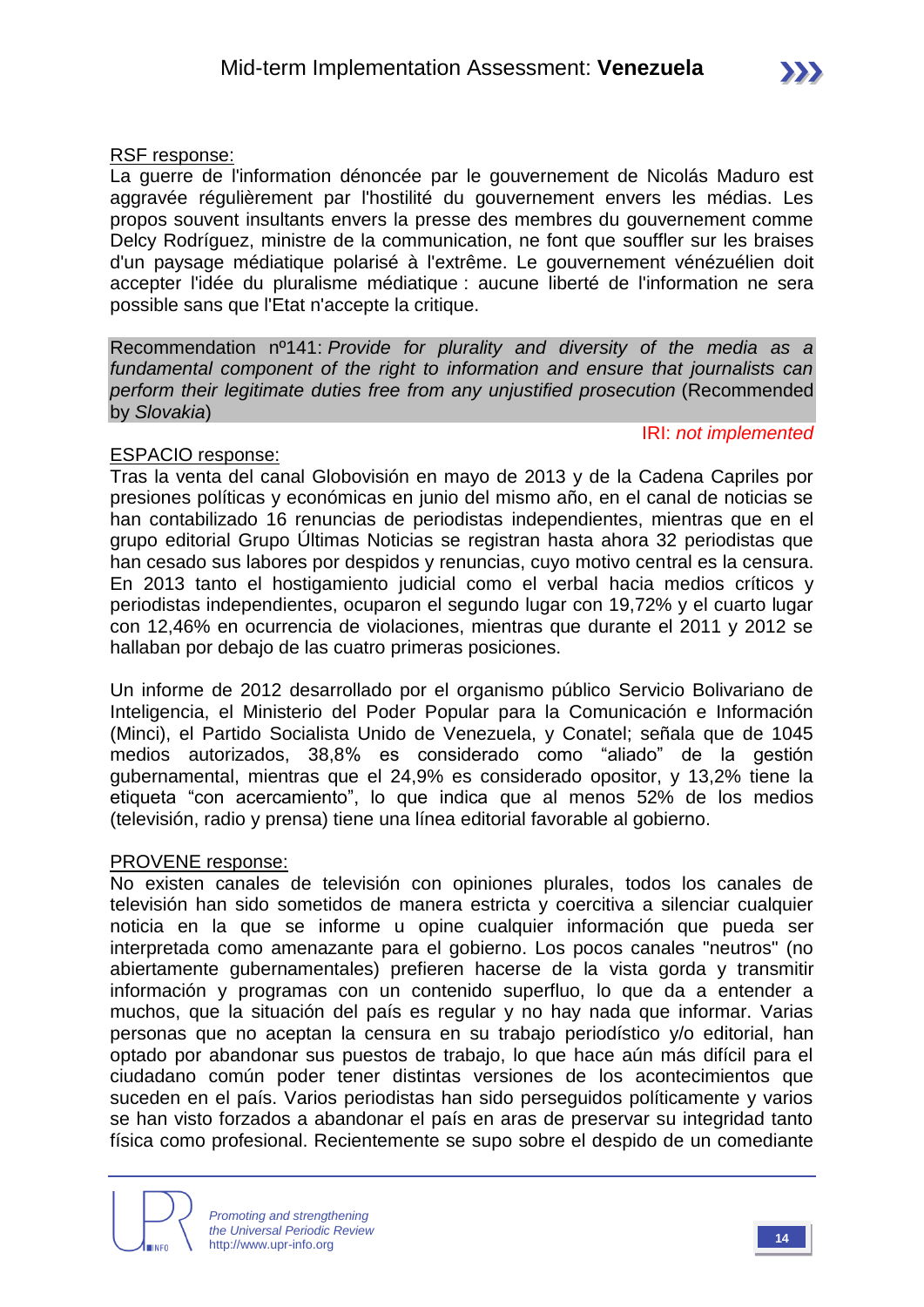

llamado Luis Chataing, de su programa televisivo en el canal Televen, por supuestas "presiones" del gobierno hacia el canal, el programa de Chataing realizaba crítica reiterada del Gobierno y sus políticas ineficientes.

#### RSF response:

L'information par voie de presse est dominée au Venezuela par quelques groupes éditoriaux privés. L'accès à internet, quant à lui, est fourni par une poignée d'entreprises de télécommunications : CANTV, Inter et Venezolana de Comunicación. CANTV, responsable d'environ 80% des abonnements à internet, est sous l'autorité directe du ministère de la science, des technologies et de l'innovation. Les contenus sur internet sont soumis à l'appréciation de la commission nationale des télécommunications, (CONATEL) qui décide de leur légitimité, et qui peut les bloquer.

#### Recommendation nº142: *Ensure timely and effective access to government information* (Recommended by *Australia*)

#### IRI: *not implemented*

#### ESPACIO response:

Según los resultados de un estudio de peticiones de información realizado por Espacio Público en el año 2013, se evidencia que en un 96% de los casos las peticiones de información no son contestadas adecuadamente. Entre los meses de septiembre y octubre de 2013 se realizaron 70 peticiones de información a diferentes órganos y entes del Estado, asegurándose de que se incluyeran peticiones a todos los poderes públicos: Ejecutivo, Legislativo, Judicial, Ciudadano y Electoral a nivel Nacional, Estadal y Municipal. Se incluyeron en el estudio a Gobernaciones y Alcaldías de las provincias del país para evaluar el impacto que tiene este derecho en las diferentes regiones. Del análisis del estudio se desprende que el 92% del total de las respuestas obtenidas fueron negativas; 4% fueron positivas y 4% se negó a recibirlas. Para el 2010 el 67% de las mismas fue negativa, y para el 2011, el total de negativas fue de 85%. Continúan, además, las restricciones a los periodistas de medios privados, a quienes les impiden ingresar a lugares como el hemiciclo de sesiones de la Asamblea Nacional, el Tribunal Supremo de Justicia, el Palacio de Miraflores, el Cuerpo de Investigaciones Científicas, Penales y Criminalísticas, hospitales públicos, centros penitenciarios y otros lugares públicos fuente de información.

#### PROVENE response:

En esta recomendación, también se presentan diversas fallas. Cuando se intenta acceder a información sobre el funcionamiento de las Instituciones, esta es esporádica, desactualizada y en muchos casos incoherente. Los informes anuales, obligados legalmente por la Constitución Nacional (Art. 141 y 143), no son completos, son atemporales y en pocas ocasiones reflejan información importante, en especial en materia penal. Con esta manera de actuar se dificulta el derecho ciudadano de acceder a la información, y con esto poder fundamentar sus reclamos.

#### RSF response:

L'information officielle est communiquée au Venezuela par quelques médias nationaux comme la chaîne de télévision VTV. Or, la polarisation politique dans les

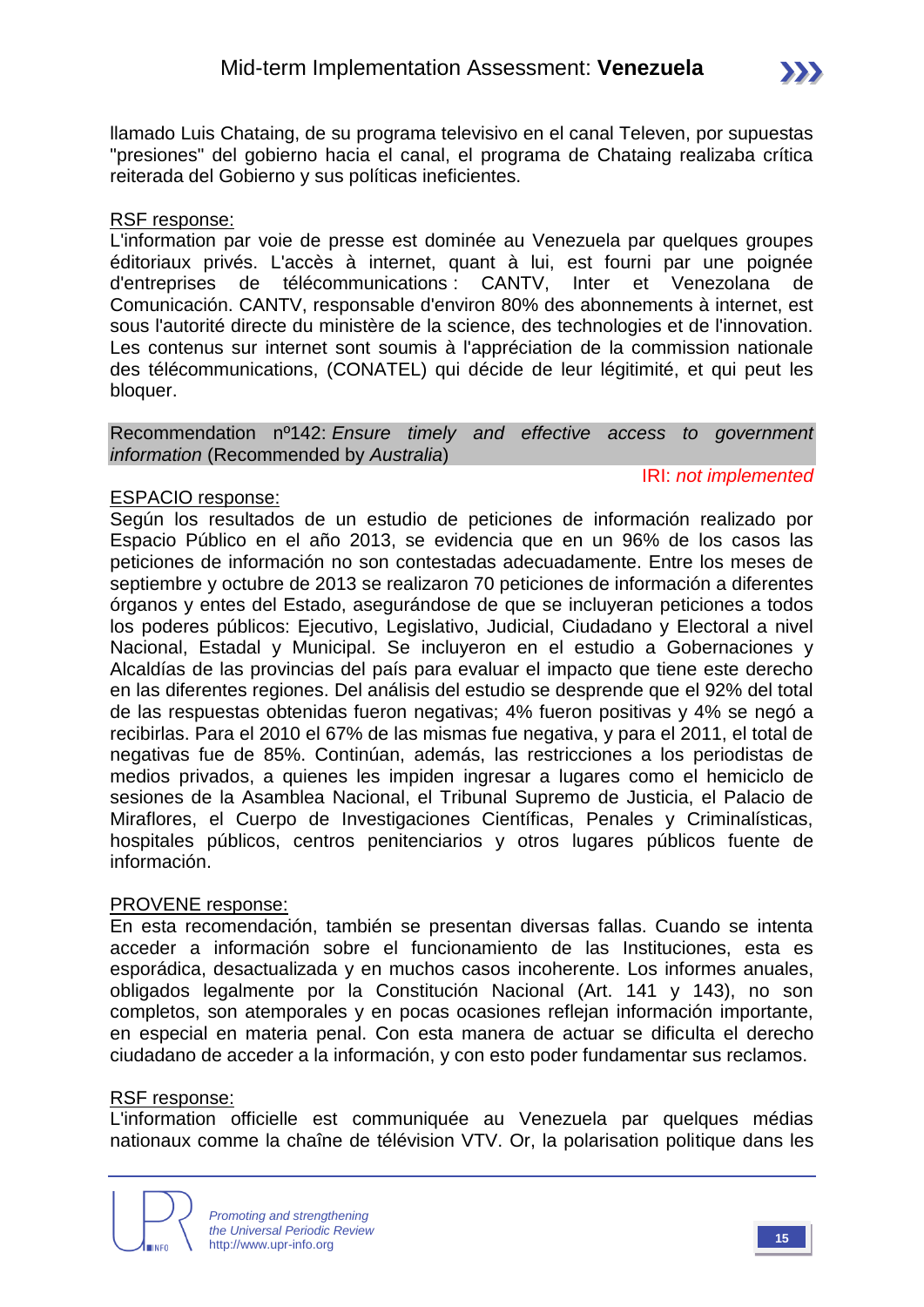médias vénézueliens est telle que le contenu varie beaucoup entre la presse officielle et les informations des médias privés. Cette situation rend l'accès aux informations relatives au gouvernement particulièrement délicat. De plus, les tensions qu'ont soulevé les manifestations populaires mettent en danger cette presse officielle. Les locaux de la chaîne VTV ont été attaqués par des manifestants en février 2014. Plusieurs journalistes se sont vus refuser l'accès à une audience de la Cour suprême de justice le 25 mars 2014 dans le cadre du procès du maire de San Cristobal, accusé d'outrage (desacato). Ces blocages de l'accès à l'information imposés arbitrairement par les représentants du gouvernement sont courants au Venezuela, et constituent une atteinte grave à la liberté de l'information. Ces refus vont à l'encontre de la constitution vénézuélienne qui garantissent le droit à être informé dans la transparence des sujets relevant de l'intérêt public. L'article 57 de la Constitution oblige les fonctionnaires à répondre à toute demande d'information sur leurs activités.

## **ESC Rights**

Recommendation nº29: *Continue implementing the policies and programmes aimed at guaranteeing the rights to education, health and food, in addition to combating poverty* (Recommended by *Lebanon*)

IRI: *partially implemented*

CIVILIS response:

Education continues to be one of the strengths of the Venezuelan State, showing some signs of abating. In regards to the right to health, Venezuela is going through a severe crisis, reflected in some of the following signs: lack of maintenance to infrastructure; lack of qualified personnel; lack of maintenance of equipment; lack of medicines for chronic and other health conditions; lack of reagents for basic blood and other tests.

Recommendation nº54: *Continue ensuring systematic human rights awarenessraising and training for all personnel working in the legal and justice system, including police, public defenders, lawyers and judges*(Recommended by *Malaysia*)

IRI: *fully implemented*

CIVILIS response:

The training is conducted under the so-called "critical vision" of human rights, which is a distortion of the common principles of human rights based on international standards

Recommendation nº59: *Continue efforts to reduce poverty through social programmes* (Recommended by *Qatar*)

#### CIVILIS response:

Poverty, in fact, increased for the first time in some years, in the first trimester of 2014, as shown by official data.



IRI: *-*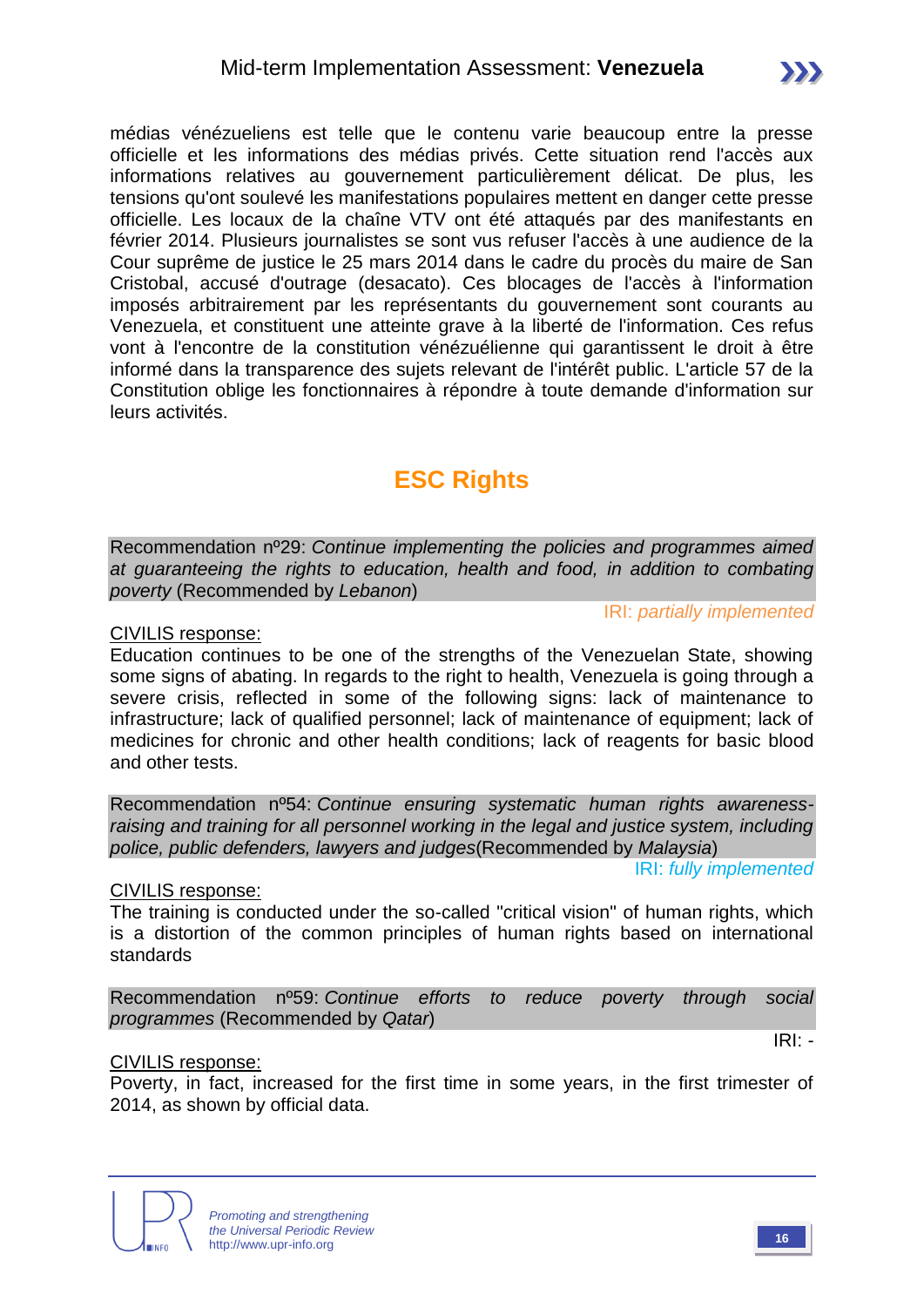*Promoting and strengthening the Universal Periodic Review* http://www.upr-info.org **<sup>17</sup>**

The government has sought to do this but faces fierce opposition from the opposition, which sees any move in this direction as an attempt to impose an ideological bias

## **Minorities**

Recommendation nº84: *Consider adopting measures to ensure education for all children with disabilities* (Recommended by *Bangladesh*)

PROVENE response:

into educational policy.

Existe la Ley para personas con discapacidad, publicada en Gaceta Oficial de la República Bolivariana de Venezuela bajo el No. 38.598, de fecha 5 de enero de 2006, en la que se incluye a los niños como objeto de protección por tener discapacidad, pero no existe ninguna ley o medida especial a nivel legislativo destinada específicamente a atender la situación de niños con discapacidad. Sin embargo, en el año 2011, se introdujo la "Gran Misión Hijos de Dios", cuyo objetivo a corto plazo es proveer el ingreso especial a familias que tengan adolescentes embarazadas en situaciones de pobreza, menores de edad en situaciones de extrema pobreza, y personas con discapacidad de cualquier edad. El ingreso a esta misión, otorgado por el Estado está dirigido a que en estos hogares se puedan satisfacer necesidades básicas, pero la asignación económica es temporal porque el objetivo ulterior es superar la situación de pobreza extrema. [Fuente.](http://www.correodelorinoco.gob.ve/tema-dia/conozca-todo-sobre-gran-mision-hijos-venezuela/)

DH response:

The Venezuelan government has shown a strong commitment in this area. Afro-Venezuelan groups credit the government with significant progress in terms of recognition of cultural discrimination. The opposition often uses racist stereotypes in publicity against the government.

Recommendation nº151: *To implement the newest Racial Discrimination Act, by the constitution of the Institute against Racial Discrimination established in this law, and follow up of the plans and agreements such as the Programme of Action of the World Conference against racism, racial discrimination, xenophobia and related intolerance* 

Recommendation nº152: *To strengthen the procedures for tenancy regularization of urban land* (Recommended by *Venezuela*)

DH response:

DH response:

This was largely accomplished in 2005-2006. There have been few disputes (unlike the case for rural property rights).

Recommendation nº155: *To strengthen public policy in education at all levels and modalities, especially those aimed at the promotion, dissemination and respect for human rights* (Recommended by *Venezuela*)

IRI: *fully implemented*

IRI: *fully implemented*

*(Durban Programme of Action)* (Recommended by *Venezuela*)

IRI: *partially implemented*

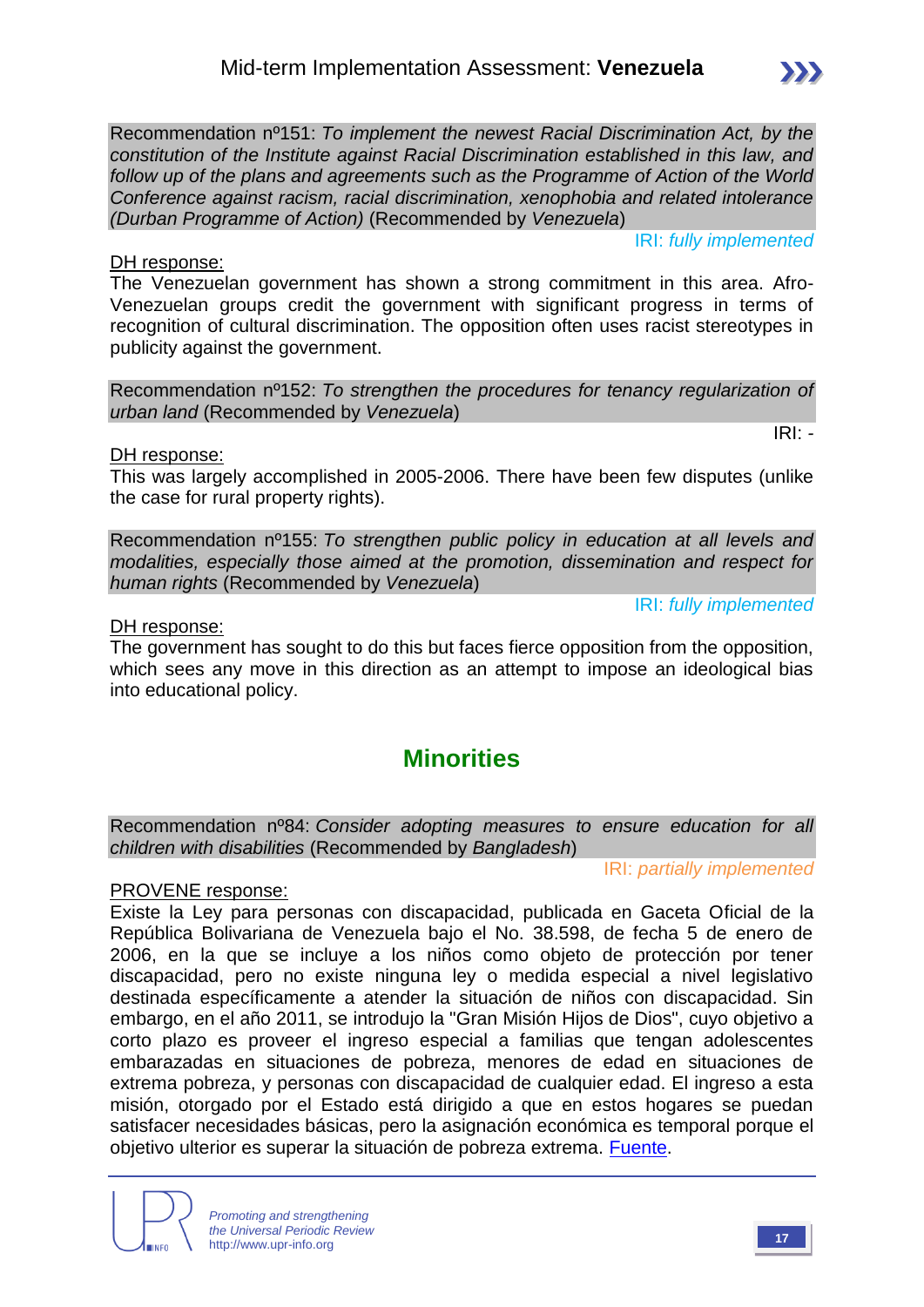IRI: *partially implemented*

#### DH response:

Some progress has been made.

#### Recommendation nº85: *Continue advancing in policies and programs dignifying and fully realizing the rights of indigenous peoples* (Recommended by *Cuba*)

#### PROVENE response:

Este ha sido un tema emblemático de este gobierno desde los inicios de su gestión, en este sentido, se han implementado diversos programas y leyes, a través de los que pretende llegar a algún tipo de reivindicación histórica. Sin embargo, la ejecución de estas medidas ha sido frenada en distintas ocasiones, ya que el gobierno, parece no estar seguro de querer otorgar a estos grupos la autonomía que provendría consecuencia de la puesta en práctica del grupo de leyes destinados a garantizar la continuidad de su tipo de vida. Por un lado se implementa la ley de Demarcación y garantía del hábitat y tierras de los pueblos indígenas, publicada en Gaceta Oficial de la República Bolivariana de Venezuela, bajo el No. 37.118 en fecha 12 de enero de 2001, que establece un proceso de entrega de tierras, partiendo del entendimiento de lo que la tierra significa para estos pueblos. Desde la entrada en vigencia de esta ley son menos del 5% de las tierras las que han sido entregadas, por lo que la ley no ha sido realmente efectiva en la práctica. Podemos notar la disociación entre la realidad fáctica y la realidad discursiva. Por lo que estos "avances" de los que se hace tanta propaganda parecen no reflejar de manera fiel la realidad en cuanto a la consideración de los pueblos indígenas.

#### University of Oklahoma College of Law International Human Rights Clinic (UOCLIHRC) response:

Venezuela failed with this recommendation, because in the murder of the indigenous leader Yukpa, Sabino Romero Izarra, the government is not doing anything for investigation of this murder, and has not taken any measure against the responsible.

#### DH response:

As is common in the region, good laws have not always been followed by consistent implementation, especially when rights of indigenous peoples conflict with extractive industries vital to the economy.

Recommendation nº86: *Continue carrying out its sound public policies from the Ministry of Popular Power for Indigenous Peoples, to guarantee the respect and observance of the rights of Indigenous Peoples and Afro-descendant Communities* (Recommended by *Bolivia*)

IRI: *partially implemented*

#### PROVENE response:

[See response to recommendation n°85]

#### UOCLIHRC response:

When the government of Venezuela has not taken any measure for punish to the guilty of the murder of the indigenous leader Yukpa, Sabino Romero Izarra, has failed with this recommendation.



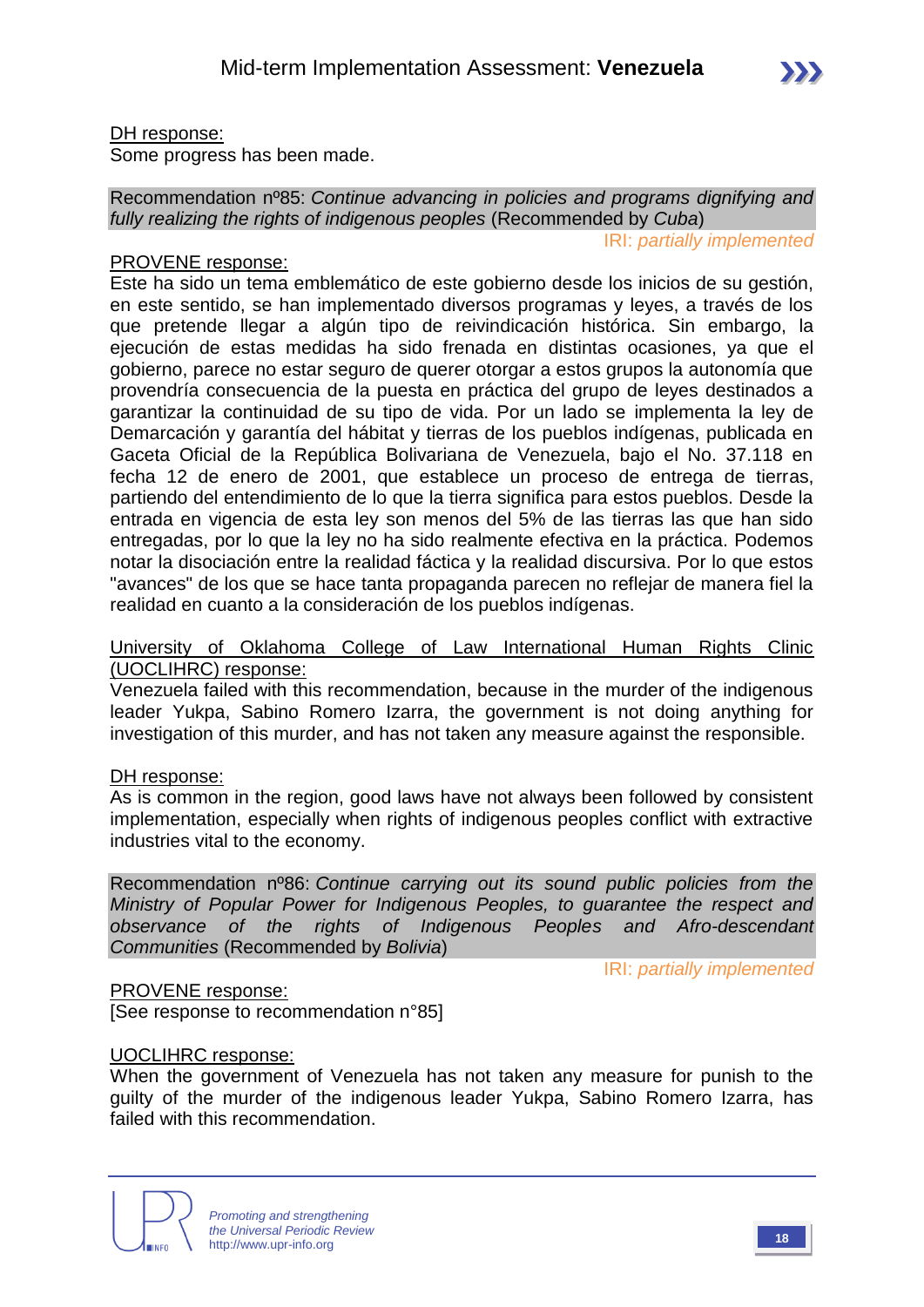

IRI: *partially implemented*

#### PROVENE response:

Los esfuerzos actuales por parte del Estado son insuficientes. Quienes se encuentran trabajando principalmente en este tema son Fundaciones y Organizaciones No Gubernamentales, que dentro de sus posibilidades (cada vez más limitadas, debido a las restricciones de financiamiento impuestas por el Gobierno Nacional y el impedimento de asociación por persecución), realizan grandes esfuerzos logísticos y económicos por llevar personal capacidad y capacitar a los propios indígenas, para entrenar a los habitantes de estas comunidades, en habilidades de lectura y escritura.

#### UOCLIHRC response:

Effectively, the government of Venezuela has made an effort for improve the literacy rate among indigenous people and those living in the rural areas. Is not enough, but they are working in this area.

#### DH response:

Venezuela has done well in this regard.

Recommendation nº88: *Expedite and systematize the process of demarcation of indigenous collective lands and habitat, and update the census data of indigenous communities and peoples, ensuring the participation of communities in this process* (Recommended by *Ecuador*)

#### PROVENE response:

IRI: *not implemented*

Esto ha tenido lugar a nivel teórico, en la práctica son pocos los [procedimientos] que se han llevado a cabo. Se muestra la [siguiente noticia que indica esta premisa.](http://www.scielo.org.ve/scielo.php?pid=S1315-64112007000300013&script=sci_arttext)

#### UOCLIHRC response:

Venezuela, has not implemented appropriately this recommendation, because the participation of the indigenous communities in these process are not equitable for all the communities.

Recommendation nº89: *Intensify its efforts to provide protection to asylum-seekers and refugees, including through the timely provision of documentation as to their legal status and rights* (Recommended by *United States*)

#### IRI: *fully implemented*

## PROVENE response:

Venezuela ha asistido en los últimos años a más de 200.000 personas, principalmente de nacionalidad colombiana, en situaciones de refugiados. Las facilidades de nacionalización y permanencia en el país son relativamente fáciles. Estas políticas no han sido modificadas sustancialmente con este gobierno, para [demostrar lo planteado se agrega la siguiente noticia](http://www.acnur.org/t3/donde-trabaja/america/venezuela/)

Recommendation nº154: *To disseminate, in a forum with wide participation among Government agencies and social movements, the results of the National Census of* 

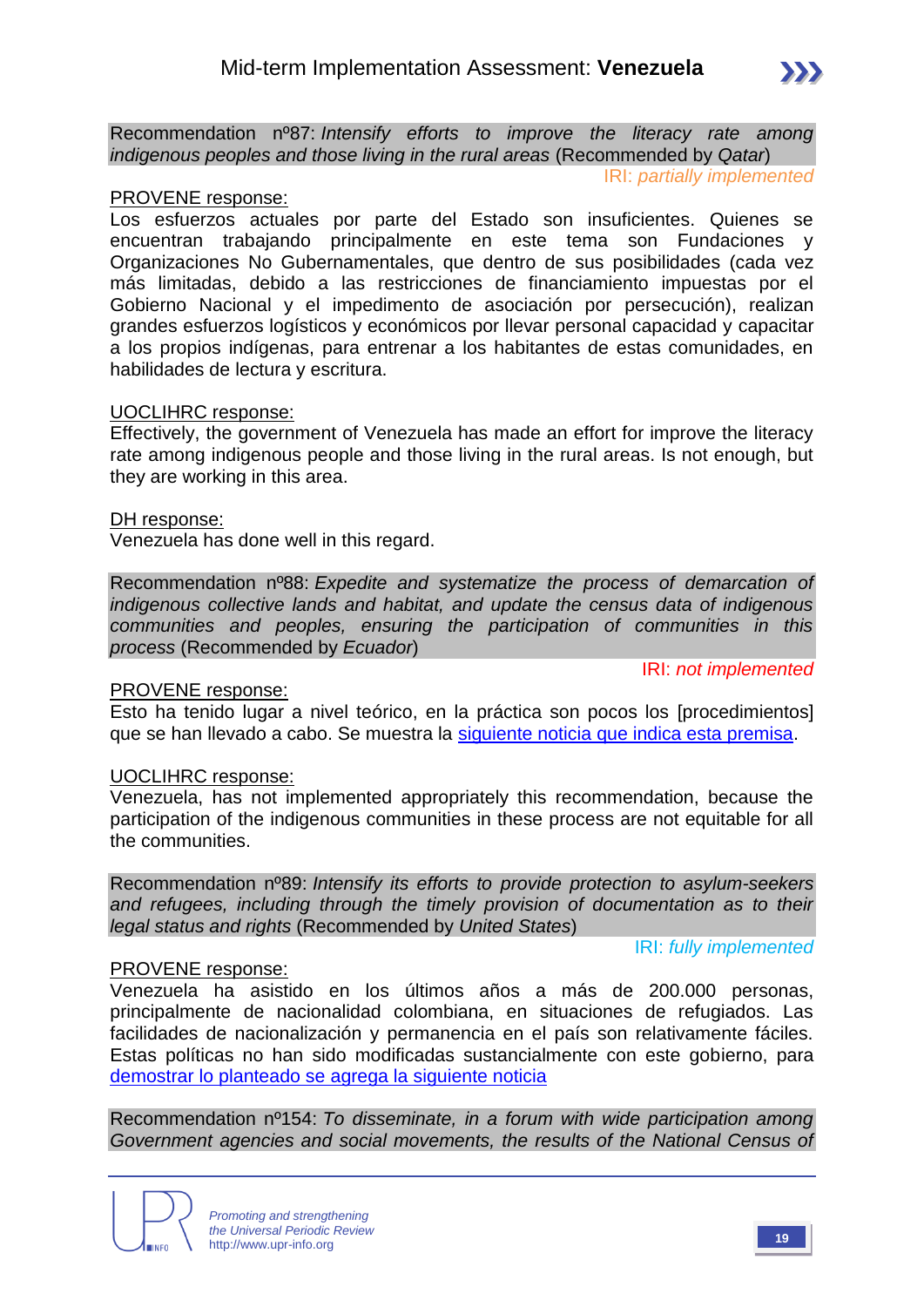#### PROVENE response:

Las acciones en este sentido han sido dispersas y mayormente discursivas. Se ha producido encuentros entre el gobierno y grupos de afrodescendientes, en lo que el tema de "inclusión social" (sumamente publicitado como positivo por este gobierno) y el tema de reivindicación histórica no se producido debido a estos encuentros, ya que el seguimiento de las medidas y resoluciones adoptados en los mismos, no dependen únicamente de los asistentes a dichos encuentros, sino que depende de varios actores y factores sociales, a quienes este discurso aún no llega. Pareciera entonces, que los involucrados en los encuentros de diálogo entre ambos grupos, no representan los afectados en general, ni a aquellos funcionarios que de verdad quieren hacer un cambio en este tema particular.

#### DH response:

The government has made some progress but not enough to satisfy the Afrodescendent movement.

Recommendation nº156: *To update census data of communities and indigenous peoples. To ensure the participation of the own communities in this process* (Recommended by *Venezuela*)

IRI: *partially implemented*

PROVENE response: El último censo que se tiene de las comunidades indígenas se realizó en al año 2011. Existen diversos mecanismos que permiten la participación de las comunidades indígenas en las decisiones y situaciones que los atañen, sin embargo, hemos visto en reiteradas ocasiones y casos, en los que podemos citar el conocido como Sabino Romero, que cuando la autonomía indígena contraría alguna iniciativa o plan del Gobierno, la misma es forzada a disminuir y tomar su justa medida. Ejemplo de esta afirmación se agrega la [siguiente noticia que explica de manera](http://www.ultimasnoticias.com.ve/noticias/actualidad/sucesos/cronologia-violenta-del-caso-sabino-romero.aspx)  [específica.](http://www.ultimasnoticias.com.ve/noticias/actualidad/sucesos/cronologia-violenta-del-caso-sabino-romero.aspx)

#### UOCLIHRC response:

Venezuela, has not implemented appropriately this recommendation, because the census data of communities are not update, and the participation of the own communities are not equitable.

Recommendation nº157: *To strengthen the mechanisms to protect the rights of migrants, such as training workshops for members of the Immigration Authorities who perform control checks at entry and departure points* (Recommended by *Venezuela*)

IRI: *not implemented*

#### PROVENE response:

Esta recomendación no ha sido puesta en práctica.





IRI: *-*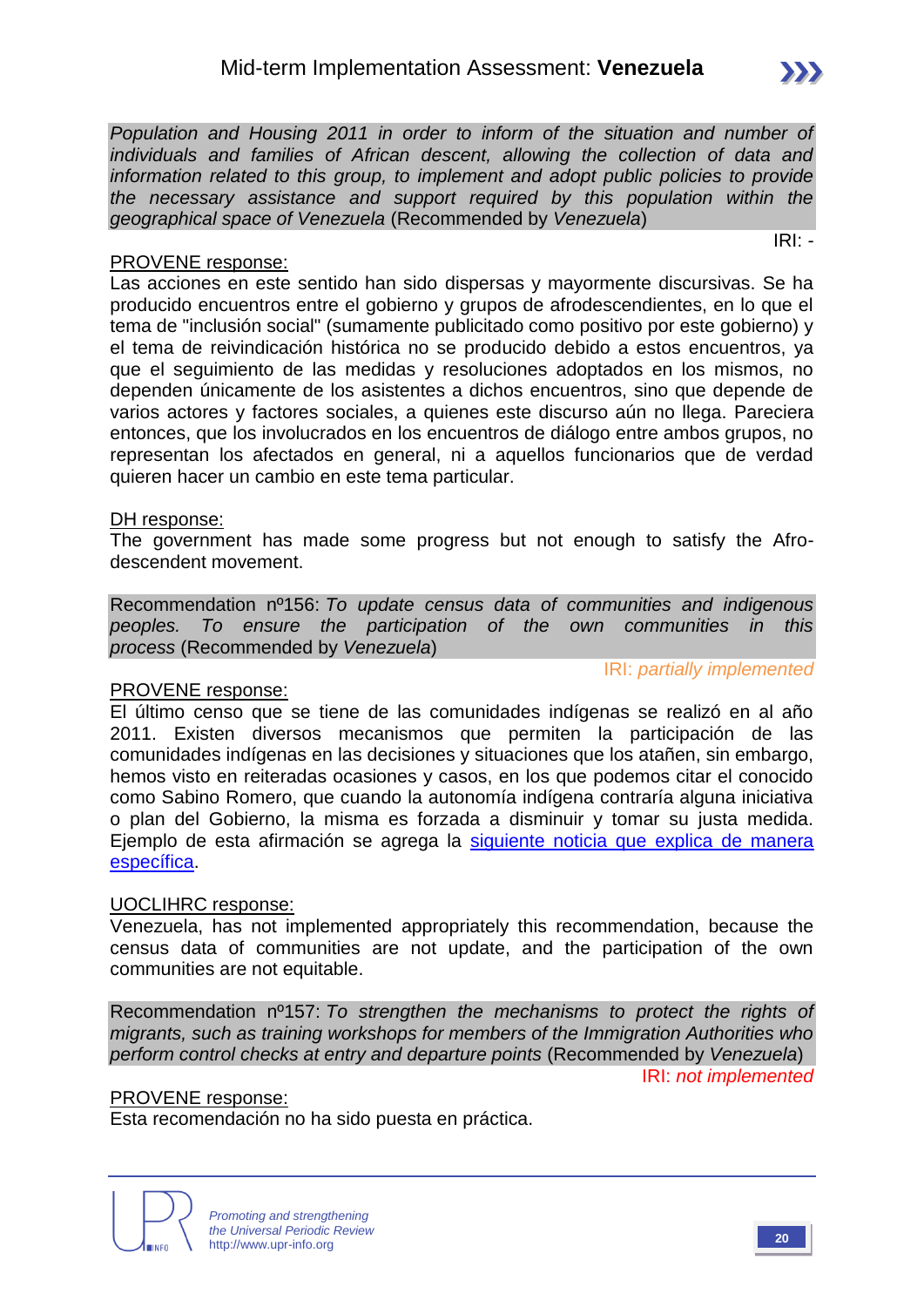#### DH response:

Currently, with the political crisis, immigration is not an issue [seriously addressed].

Recommendation nº158: *To promote, disseminate and socialize the rights of persons with visual disabilities, promoting the mass use of the Braille system to guarantee their right to information.* (Recommended by *Venezuela*)

PROVENE response:

Esta recomendación no ha sido puesta en práctica.

## **International Instruments**

Recommendation nº1: *Consider the possibility of acceding to CRPD* (Recommended by *Algeria*)

IRI: *fully implemented*

IRI: *not implemented*

+ Recommendation nº2: *Sign and ratify the CRPD* (Recommended by *Slovenia*) IRI: *fully implemented*

| Recommendation $n^o3$ : Sign and ratify<br><b>Protocol (Recommended by Australia)</b> |  | CRPD and its |  | Optional               |
|---------------------------------------------------------------------------------------|--|--------------|--|------------------------|
|                                                                                       |  |              |  | IRI: fully implemented |

+

Recommendation nº6: *Ratify CRPD at the earliest opportunity and seek relevant support from the international community and relevant UN agencies, including the OHCHR, for the ratification process*(Recommended by *Thailand*)

IRI: *fully implemented*

CIVILIS response:

Both the CRPD and the Optional Protocol were ratified on September 9, 2013

#### PROVENE response:

Se realizó una accesión a la Convención en fecha 24 de septiembre de 2013.

DH response:

Venezuela did so in 2013; it also passed a law requiring employers to set aside 5 percent of jobs for people with disabilities. It also signed the optional protocol.

Recommendation nº4: *Sign and ratify CRPD and its Optional Protocol, and the OP-CAT* (Recommended by *Brazil*)

IRI: *partially implemented*

CIVILIS response: The OPT-CAT has not been ratified

#### PROVENE response:

La OP-CAT fue firmada pero no ha sido ratificada. En fecha 22 de julio de 2013 se aprobó la Ley Especial para Prevenir y Sancionar la Tortura y Otros Tratos Crueles,

> *Promoting and strengthening the Universal Periodic Review* http://www.upr-info.org **21**



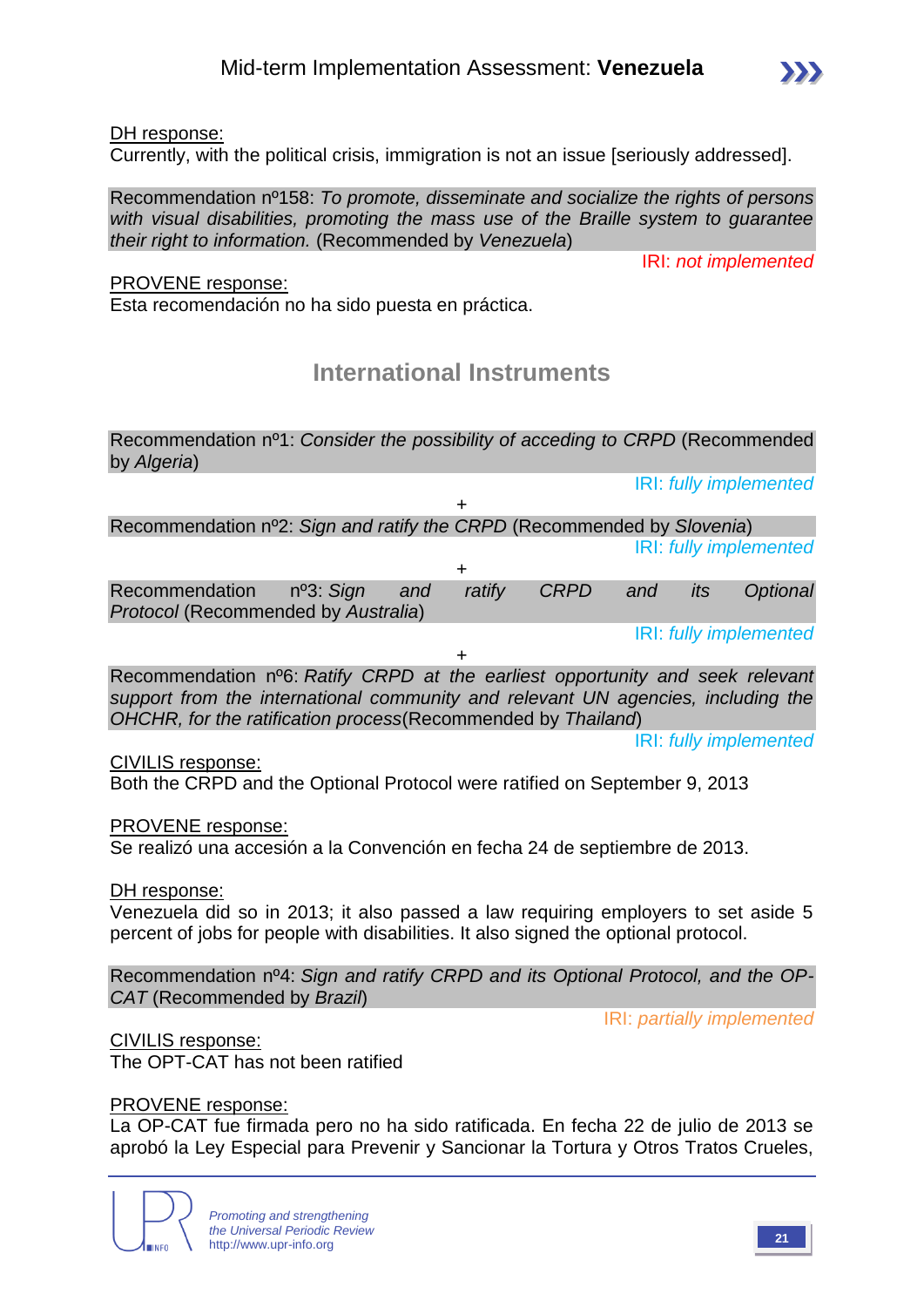

Inhumanos o Degradantes, publicada en Gaceta Oficial de la República Bolivariana de Venezuela bajo el No. 40.112, de fecha 27 de julio de 2013, la cual no especifica que es la ley aprobatoria e este Tratado.

Recommendation nº18: *Implement a comprehensive approach to the follow up of the UPR, which includes open consultation with a wide range of government bodies and civil society representatives* (Recommended by *United Kingdom*)

IRI: *not implemented*

#### CIVILIS response:

Basically, the cooperation with independent and autonomous organizations is seen only in regards to issues such as the rights of the LGBTI community and in reference to the rights of people with HIV/Aids

#### PROVENE response:

En fecha 26 de marzo de 2012, la Defensoría del Pueblo ha comenzado a realizar un seguimiento del cumplimiento y aplicación de las recomendaciones del EPU, sin embargo, en ningún momento se ha consultado a la sociedad civil que participó en la redacción de informes para trabajar de manera conjunta con ellos en la solución o y aplicación de las recomendaciones. Para ver más sobre esta información ver la noticia sobre el seguimiento en el [siguiente vínculo.](http://www.defensoria.gob.ve/dp/index.php/comunicaciones/noticias/3210-defensoria-realiza-seguimiento-a-compromisos-internacionales-del-estado)

Recommendation nº19: *Undertake a participatory and inclusive process with all interested civil society organizations in Venezuela in the implementation of UPR recommendations* (Recommended by *Norway*)

IRI: *not implemented*

CIVILIS response:

Same as above [recommendation n°18]

#### PROVENE response:

No se ha llamado a la sociedad civil a la participación en la implementación de políticas y soluciones a las recomendaciones realizadas. Únicamente el Estado ha trabajado con organizaciones que dependen directamente de organismos públicos o que conforman institutos públicos.

Recommendation nº97: *Consider the possibility of ratifying or acceding, as appropriate, to ICRMW, CED, OP-CAT and CRPD* (Recommended by *Uruguay*)

IRI: *partially implemented*

#### PROVENE response:

La OP-CAT no ha sido ratificada. La ICRMW fue firmada el 4 de octubre de 2011 pero no ha sido ratificada. La CED fue firmada el 21 de octubre de 2008 pero no ha sido ratificada. La CRPD ha sido firmada, en calidad de accesión el 24 de septiembre de 2013.

Recommendation nº98: *Ratify CED and the other major human rights instruments it has not yet ratified* (Recommended by *Japan*)

IRI: *partially implemented*

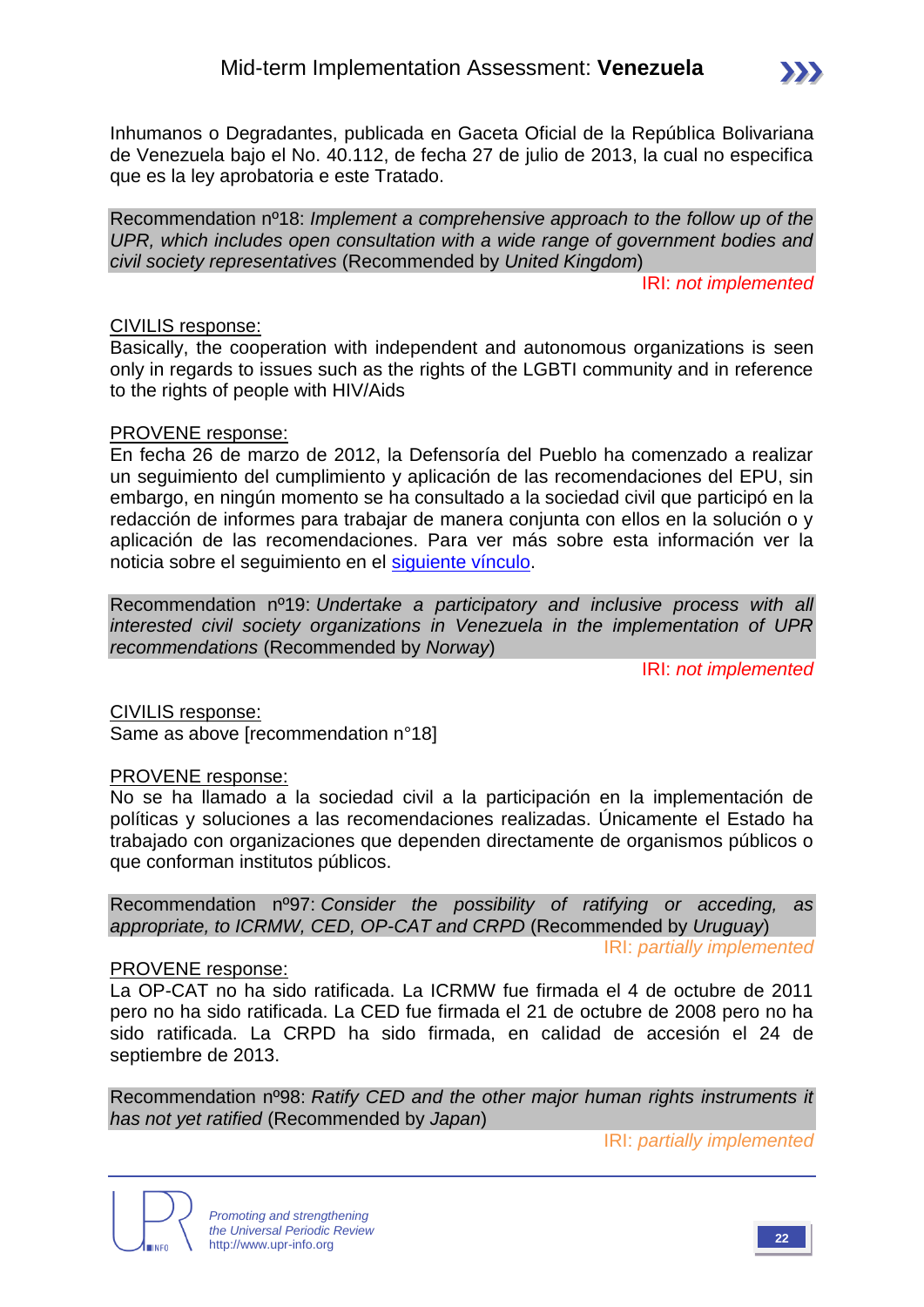

#### PROVENE response:

[Both the CRPD and the Optional Protocol were ratified on September 9, 2013.] CED no ha sido ratificada.

Recommendation nº99: *Ratify the 1954 Convention relating to the Status of Stateless Persons as well as the 1961 Convention on the Reduction of Statelessness* (Recommended by *Slovakia*)

#### PROVENE response:

No ha ratificado [Convention relating to the Status of Stateless Persons y] Convention on the Reduction of Statelessness.

Recommendation nº103: *Issue a standing invitation to all Special Procedures of the Human Rights Council* (Recommended by *Uruguay*)

IRI: *not implemented*

IRI: *not implemented*

IRI: *not implemented*

+ Recommendation nº104: *Extend a standing invitation to all UN special procedure mandate holders* (Recommended by *United Kingdom*)

CIVILIS response:

Still not accepted, after requests by 6 mandates and five made twice.

#### PROVENE response:

Los expertos de Procedimientos Especiales no han visitado el país, inclusive están esperando el permiso de visita por los hechos ocurridos con las manifestaciones que comenzaron en Venezuela desde el mes de febrero de 2014. Para ver más sobre esta solicitud visitar el [siguiente vínculo.](http://www.ohchr.org/SP/NewsEvents/Pages/DisplayNews.aspx?NewsID=14318&LangID=S)

Recommendation nº105: *Extend standing invitations to thematic special procedures of international and regional human rights bodies and allow such visits to Venezuela* (Recommended by *Norway*)

IRI: *not implemented*

#### CIVILIS response:

Same as [recommendation n°103], including also requests by the present and previous Rapporteurs on Venezuela of the InterAmerican Commission of Human **Rights** 

#### PROVENE response:

Desde el año 1996 no se han aceptado visitas de los Comisionados de Procedimientos Especiales en Venezuela, sobre ningún tipo de derecho. En varias ocasiones la ONU ha realizado declaraciones destacando la preocupación de que Venezuela no permita la visita de comisionados de Derechos Humanos, sobretodo en el año 2014 en reacción a las protestas que han generado violencia entre ciudadanos y cuerpos de seguridad del Estado.

#### DH response:

Human rights has been instrumentalized as a weapon of political propaganda on the part of the opposition. Human rights organizations will have more success gaining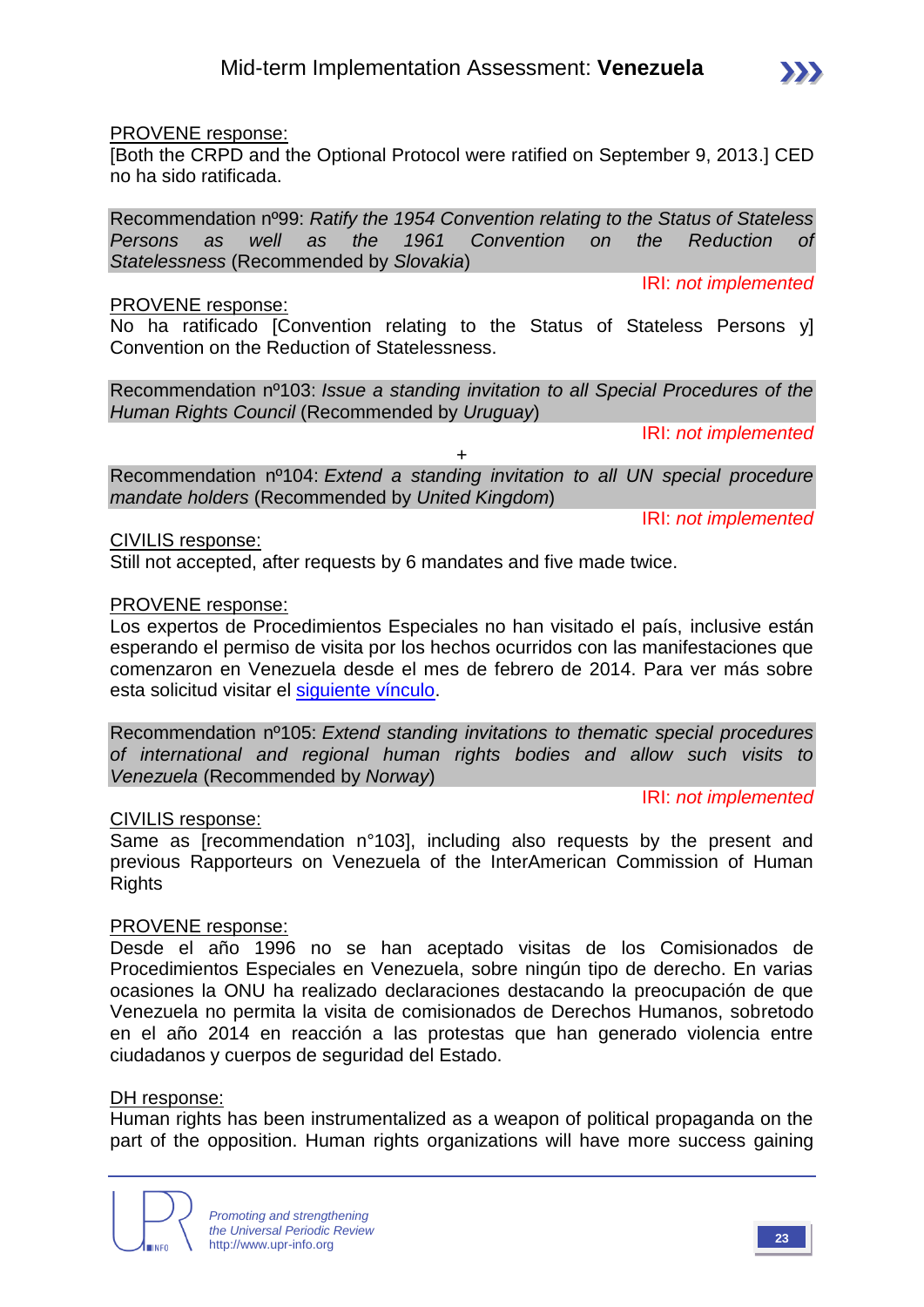access to countries such as Venezuela once they recognize this and take measures to deal with instrumentalization. Norway's recommendation is something that probably should be implemented in some form, but there are now dozens of major human rights NGOs, not all of which are committed to objectivity and to assessment of human rights beyond civil liberties.

Recommendation nº106: *Strengthen the cooperation with mandate holders, even considering the extension of a standing invitation, as Brazil has* (Recommended by *Brazil*)

#### PROVENE response:

Los titulares de los mandatos no han sido invitados. En varias ocasiones la ONU ha realizado declaraciones destacando la preocupación de que Venezuela no permita la visita de comisionados de Derechos Humanos, sobretodo en el año 2014 en reacción a las protestas que han generado violencia entre ciudadanos y cuerpos de seguridad del Estado.

Recommendation nº107: *Invite representatives of international human rights organizations to visit Venezuela, including by issuing a standing invitation to the UN special procedures* (Recommended by *Australia*)

IRI: *not implemented*

IRI: *not implemented*

#### PROVENE response:

Representantes de organizaciones internacionales de derechos humanos no han sido invitados a visitar Venezuela. Así como tampoco ha sido invitada la Comisión de Procedimientos Especiales; inclusive, no se ha permitido que dicha delegación se acerque al país, sin responder la solicitud que ésta hizo después de los hechos ocurridos desde febrero de 2014.

Recommendation nº108: *Accept visit requests from the UN Special Rapporteurs and the Inter-American Commission on Human Rights* (Recommended by *United States*) IRI: *not implemented*

#### PROVENE response:

Venezuela no ha aceptado visita de ningún comisionado de Derechos Humanos desde hace varios años. En varias ocasiones la ONU ha realizado declaraciones destacando la preocupación de que Venezuela no permita la visita de comisionados de Derechos Humanos, con el objetivo de visitar el país y ver el estatus de la aplicación de tratados. Sin embargo se han recibido visitas de representantes de organismos internacionales como la UNASUR, que siempre han estado a favor del Estado.

Recommendation nº119: *Comply with the rulings of the Inter-American Court of Human Rights, as established by article 23 of the Constitution* (Recommended by *Belgium*)

#### IRI: *not implemented*

#### CIVILIS response:

Rejected and the State still not compliant. A new ruling by the IACHR should be made in the coming months, in a case on freedom of expression which occurred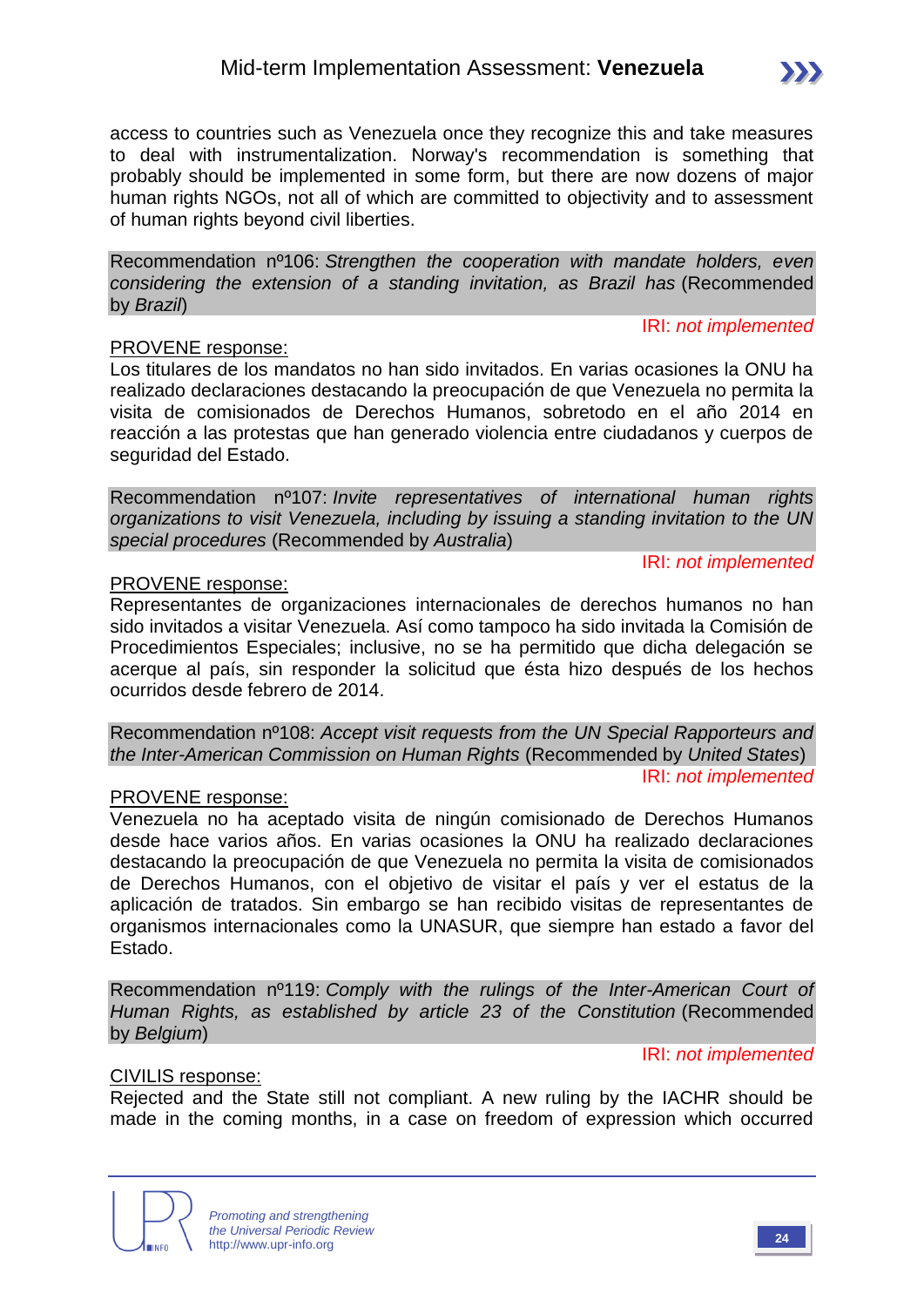

while the American Convention was in effect, and most likely it will also not be accepted and implemented.

#### PROVENE response:

Venezuela denunció formalmente la Convención Americana sobre Derechos Humanos el 10 de Septiembre de 2012. Tal denuncia se hizo efectiva en el mes de Septiembre de 2013, verificándose la exclusión del Estado venezolano de la jurisdicción de la Corte Interamericana de Derechos Humanos, y eliminándose así la opción para que los [casos relativos a Venezuela puedan ser conocidos y resueltos](http://www.oas.org/es/cidh/prensa/comunicados/2013/064.asp)  [por dicha instancia.](http://www.oas.org/es/cidh/prensa/comunicados/2013/064.asp)

#### DH response:

Venezuela has formally wirthdran from the IACHR, and no longer is obligtyed by article 23. However, in the absence of institutionalized alternatives, the withdraw from the IACHR is unfortunate.

## **Justice**

| Recommendation nº5: Increase in the number of prisons countrywide |  |  |  |  |
|-------------------------------------------------------------------|--|--|--|--|
| (Recommended by Turkey)                                           |  |  |  |  |

#### PROVENE response:

Esto no ha ocurrido. Según las estimaciones del Observatorio Venezolano de Prisiones, hacen falta al menos 30 nuevos institutos penitenciarios para satisfacer la demanda de espacio en los recintos existentes. En los 14 años de gobierno se han establecido 11 Planes o Políticas en materia penitenciaria. Se estimaba que para 2013 se crearan 13.055 nuevos cupos, hasta la fecha se han creado 2.700 plazas y la delincuencia incrementa exponencialmente, agravando día a día la situación de hacinamiento y violencia en las cárceles de Venezuela.

DH response:

Some work on improving prison conditions has begun, but much more needs to be done.

Recommendation nº7: *Apply the constitutional norms regulating the penitentiary system which would allow regulating and using with great effectiveness the available resources in the penal system*(Recommended by *Russian Federation*)

#### IRI: *not implemented*

IRI: *not implemented*

#### PROVENE response:

Esta recomendación no ha sido puesta en práctica. El texto constitucional, en su Artículo 272, establece la obligación de crear un sistema penitenciario que asegure la protección de los Derechos Humanos. Esta obligación es flagrantemente desatendida al observar las condiciones de hacinamiento y violencia que se viven en las cárceles. El Observatorio Venezolano de Prisiones cuenta con informes sistemáticos donde demuestra las condiciones ínfimas en que son tratados los internos. Son conocidas por todos, por medio de fotografías y videos de visita del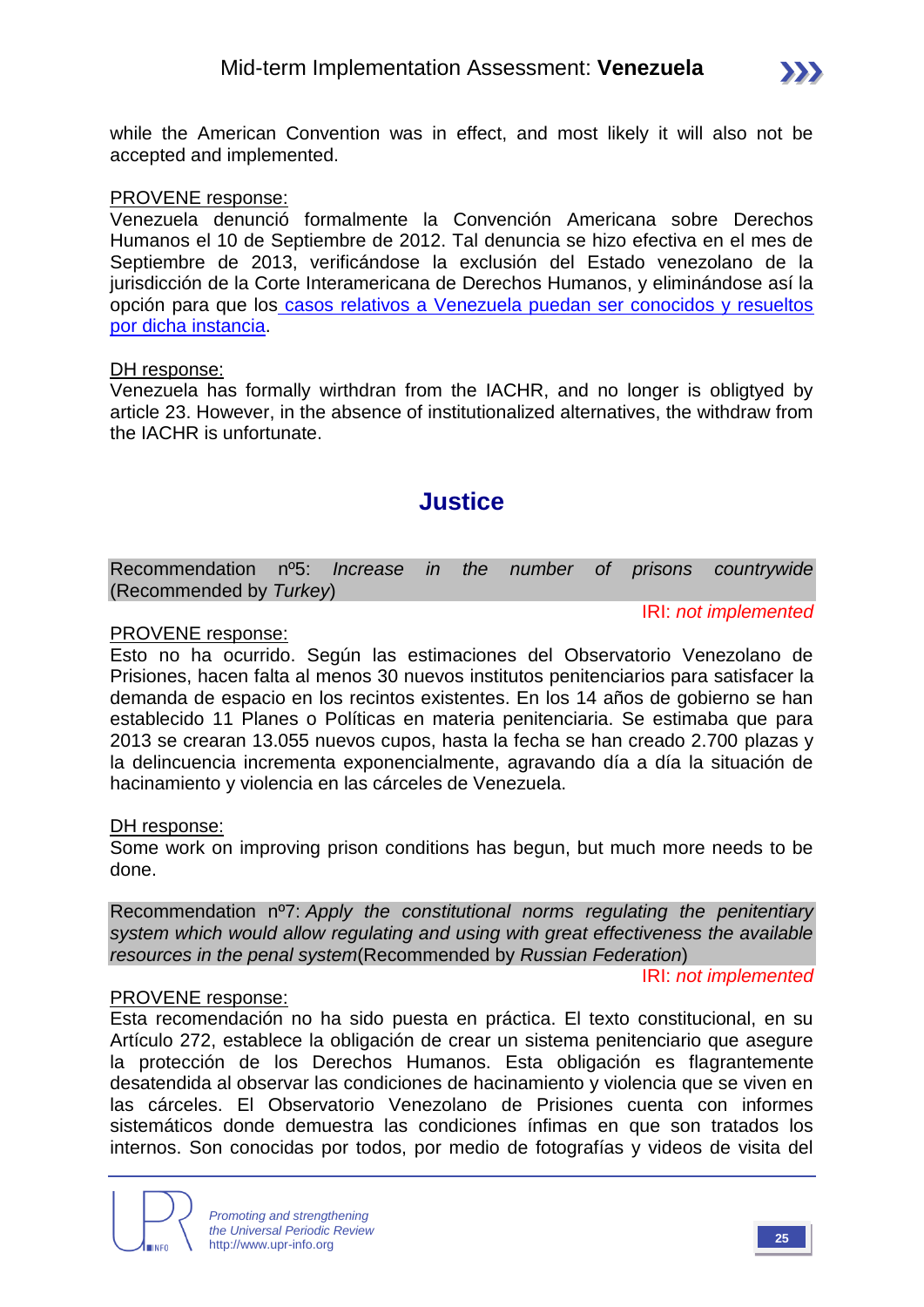

Ministerio encargado de las prisiones, las precarias condiciones que soportan los reclusos, así como las armas y drogas que hacen vida en los penales. [Apoyo.](http://www.derechos.org.ve/2014/02/01/observatorio-venezolano-de-prisiones-presento-su-informe-anual-2013/)

Recommendation nº9: *Take stronger steps to fight widespread crime and violence, with a special emphasis on bringing to justice of those responsible* (Recommended by *Turkey*)

#### IRI: *partially implemented*

#### CIVILIS response:

Even though the Government has been implementing special plans in order to lower the homicide rate in the Venezuela, they have not rendered the expected results, at least according to information provided by the Venezuelan Violence Watchdog (Observatorio Venezolano de la Violencia, OVV). According to official estimates, the crime rate in 2013 was 39 homicides per 100,000 inhabitants. According to the OVV, it was 79 per 100,000. Impunity still prevails, with an estimated 92% of cases unsolved. On May 13, 2013, the Government launched a program called "Safe Motherland Plan", which involved the participation of the Armed Forces in matters of citizen safety. This, even though the Venezuelan Constitution establishes that citizen safety is a responsibility of civilian law-enforcement agencies. In any case, the results of this Plan are not easy to measure, since one of the characteristics of the present administration has been its opaque handling of official information.

El Comité de Familiares de las Víctimas de los sucesos ocurridos entre el 27 de febrero y los primeros días de marzo de 1989 (COFAVIC) response:

En marzo de 2013 el Ministerio de Interior, Justicia y Paz dio a conocer su informe de gestión respecto del año 2012. Según las cifras del referido informe, se habrían registrado un total de 16.072 homicidios, respecto de los 14.092 registrados en 2011, lo que significaría "una variación sustancial en la tasa nacional, pasando de 48 a 54 homicidios por cada 100.000 habitantes". Sin embargo, organizaciones de la sociedad civil como el Observatorio Venezolano de la Violencia indican que en el año 2013 se registraron 24.763 muertes como consecuencia de la violencia en Venezuela, lo que denota una tasa de homicidios de 79 fallecidos por cada 100 mil habitantes. Estas cifras convierten a Venezuela en uno de los 5 países más violentos del mundo, junto con Honduras, El Salvador, Costa de Marfil y Jamaica.

El Ministerio Público, de acuerdo con cifras oficiales de su Informe Anual 2012, de 365.996 casos egresados de delitos comunes con actos conclusivos, realizó 34.484 audiencias preliminares, 27.577 aperturas de juicios, que culminaron en solo 702 sentencias condenatorias. El Ministerio Público, de acuerdo con cifras oficiales de su Informe Anual 2013, de 329.796 casos de delitos comunes egresados con actos conclusivos, realizó 8.804 audiencias preliminares, 39.428 aperturas de juicio, que culminaron en 992 sentencias condenatorias. Estas cifras revelan un alto índice de impunidad en el área de delitos comunes, impunidad que fortalece la actuación criminal, con la garantía de que la justicia no llegará.

#### PROVENE response:

A finales del año 2013 se implementó el plan denominado "Patria Segura" en el que se garantizaba una disminución sustancial de los índices de violencia y delincuencia a nivel nacional. Las cifras de asesinatos han aumentado considerablemente con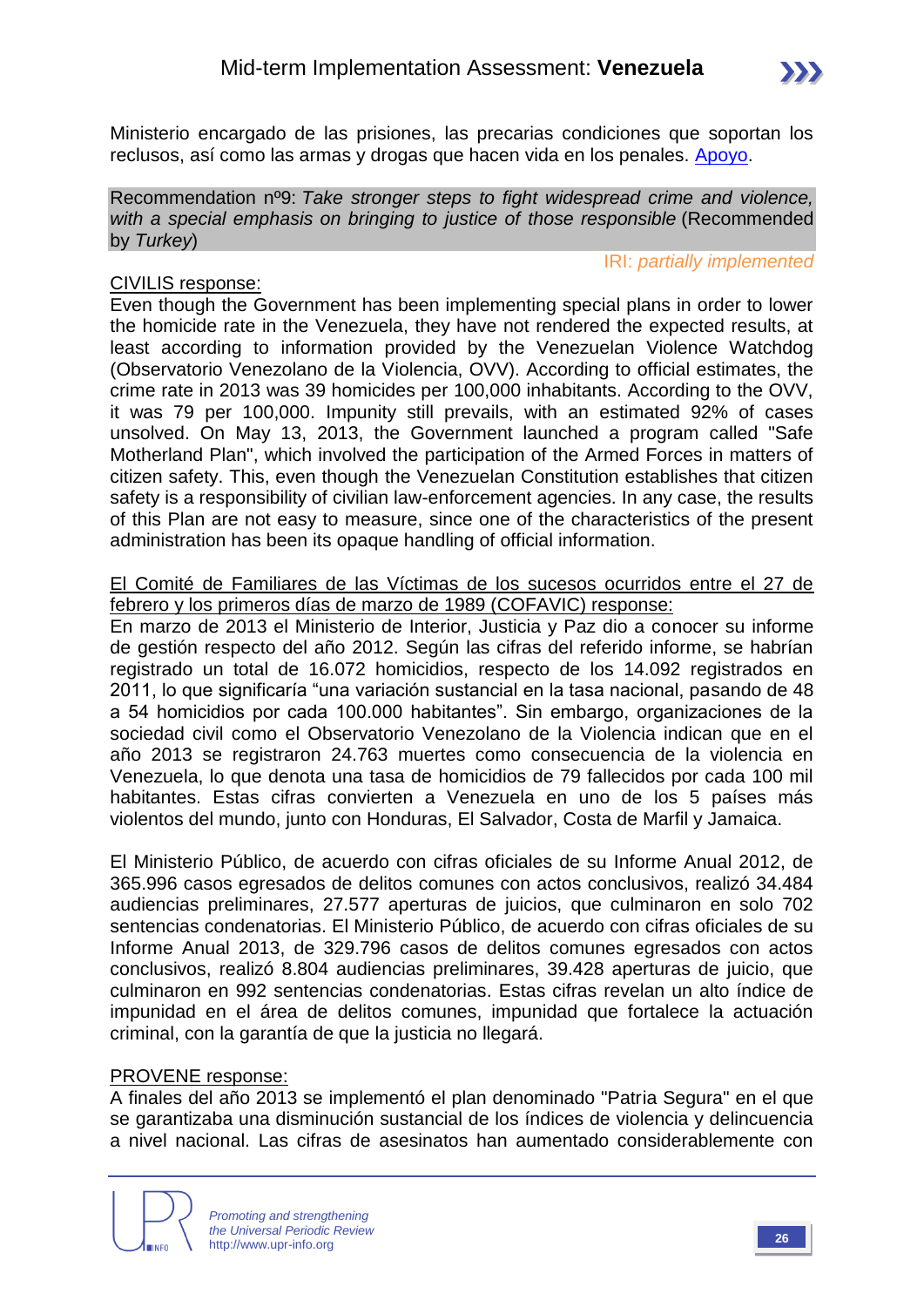Recommendation nº10: *Implement the UN Rules for the Treatment of Women Prisoners and Non-Custodial Measures for Women Offenders, otherwise known as the "Bangkok Rules"* (Recommended by*Thailand*)

IRI: *not implemented*

#### PROVENE response:

Estas reglas no han sido suficientemente implementadas. Las mujeres privadas de libertad en las prisiones venezolanas viven en condiciones extremadamente precarias. Las condiciones mínimas de sanidad e higiene, atención médica, psicológica y recreativa son carentes. Existe también una discriminación evidente entre el trato y régimen de visitas entre prisiones de mujeres y prisiones de hombres. Las mujeres no pueden recibir visitas conyugales al menos que soliciten un permiso especial para ello (procedimiento riguroso y arbitrario) y en los casos en que dicho permiso es concedido, los cónyuges son sometidos a requisas y exámenes (sangre, SIDA, etc) cada vez que visitan a sus compañeras; mientras que, en las prisiones masculinas, el régimen de visitas es laxo hasta el punto que las parejas de los privados de libertad pueden pernoctar en los retenes penitenciarios durante la semana (en casos especiales, a aquellos privados de libertad que tienen algún tipo de poder dentro del penal, ya que para los que no tienen poder adquisitivo o manejo de dinero, el procedimiento de sus cónyuges es el mismo). En las prisiones de hombres no existe límite recreacional (piscinas, discotecas, etc.) mientras que las pocas actividades recreativas disponibles para las mujeres, son progresivamente reducidas. Las mujeres embarazadas deben dar a luz en prisión, y quedarse con su hijo/hija hasta que cumpla tres años de edad. No existe atención médica especializada, y tanto la nueva madre como su hijo/hija son sometidos a las condiciones de precariedad del recinto penitenciario. Fuentes: [1](http://m.eluniversal.com/sucesos/140310/visitar-a-presas-del-inof-se-ha-convertido-en-una-espinosa-tarea) y [2](http://www.ultimasnoticias.com.ve/noticias/ciudad/parroquias/fotos--presas-del-inof-tendran-que-ganarse-la-visi.aspx)

Recommendation nº11: *Strengthen the coordination effort by the Higher Council for Prisons with a view to improve the state of prisons in particular, the problems of overcrowding and violence in prisons in the country* (Recommended by *Malaysia*) IRI: *not implemented*

#### CIVILIS response:

According to the Venezuelan Prisons Watch (Observatorio Venezolano de Prisiones, OVP), the Ministry for Correctional Affairs, created in July 2011, has not been able to solve the serious problems affecting the rights of people deprived of liberty. 2011 and 2012 were the years with the most cases of deaths and injuries due to violence in Venezuelan prisons (560 and 591 deaths respectively, and 1,457 and 1,132 injuries). 2013 was not too different, with 506 deaths due to violence and 616 injured. Overcrowding in 2013 was 231% (an increase of 20% compared to 2012), and delays in prosecution remain a major problem: 63% of inmates are still awaiting process.



*Promoting and strengthening the Universal Periodic Review* http://www.upr-info.org **<sup>27</sup>**

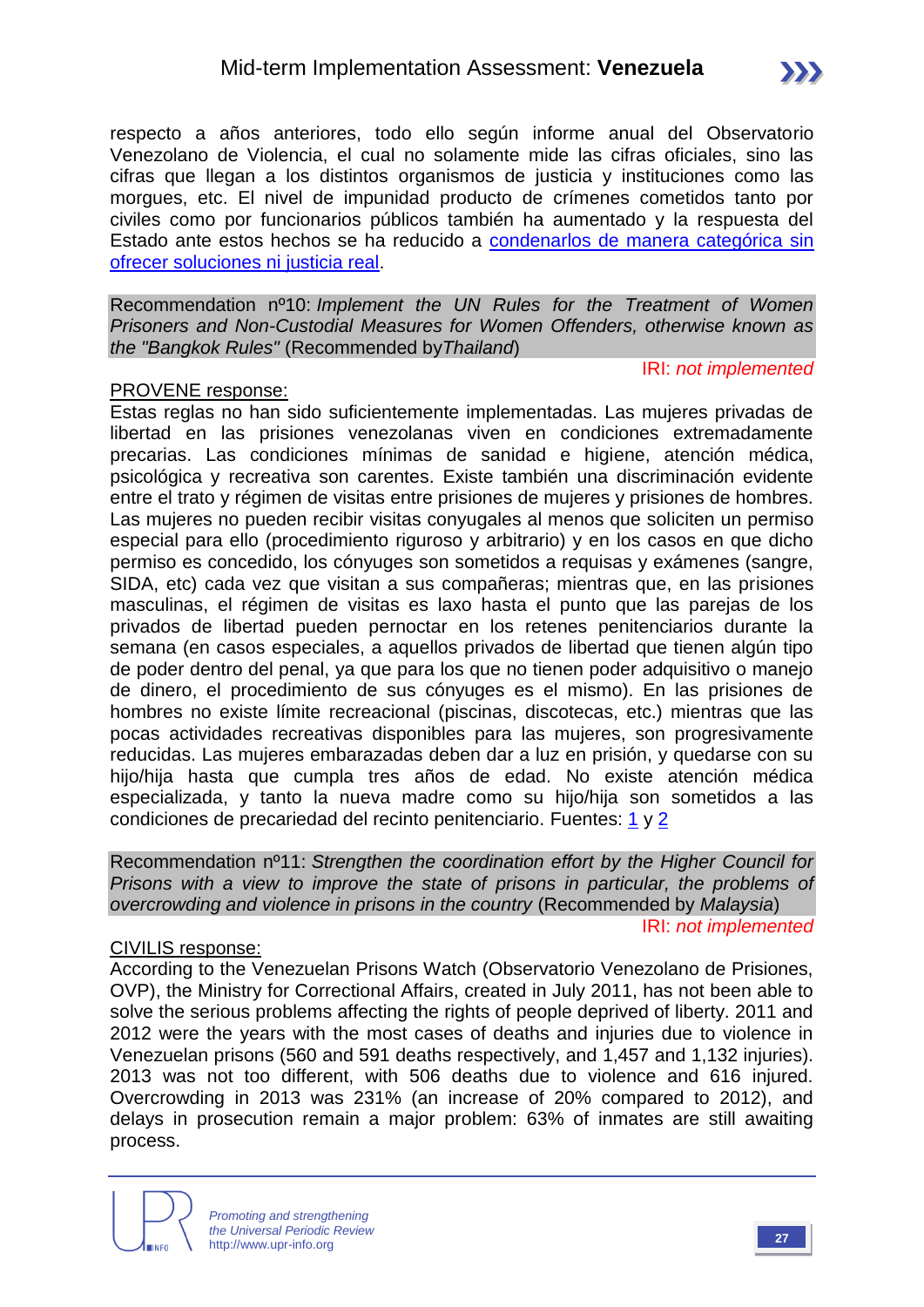#### PROVENE response:

Esto no ha ocurrido. Según las estimaciones del Observatorio Venezolano de Prisiones, hacen falta al menos 30 nuevos institutos penitenciarios para satisfacer la demanda de espacio en los recintos existentes. En los 14 años de gobierno se han establecido 11 Planes o Políticas en materia penitenciaria. Se estimaba que para 2013 se crearan 13.055 nuevos cupos, hasta la fecha se han creado 2.700 plazas y la delincuencia incrementa exponencialmente, agravando día a día [la situación de](http://panorama.com.ve/portal/app/push/noticia52430.php)  [hacinamiento y violencia en las cárceles de Venezuela.](http://panorama.com.ve/portal/app/push/noticia52430.php)

#### DH response:

Some work on improving prisons has occurred.

Recommendation nº12: *Implement a policy of maintaining and building prisons, and investing in high quality training of prison staff, increasing their number* (Recommended by *Norway*)

IRI: *partially implemented*

#### PROVENE response:

Las políticas y planes se han diseñado y la voluntad de ponerlas en práctica ha sido manifestada. Sin embargo, las cifras de nuevas prisiones construidas no representa ni el 10% de las estimaciones necesarias para cumplir con la demanda y nuevos espacios.

Recommendation nº13: *Adopt emergency measures to ensure that the UN Standard Minimum Rules for the Treatment of Prisoners are respected in all prisons of Venezuela* (Recommended by *Switzerland*)

IRI: *not implemented*

#### PROVENE response:

Estas medidas de emergencia aún no han sido implementadas.

Recommendation nº14: *Ensure that all places of detention comply with the UN Standard Minimum Rules for the Treatment of Prisoners* (Recommended by *United Kingdom*)

#### IRI: *not implemented*

#### CIVILIS response:

The new Correctional Regime is not progressive in regards to treatment of people deprived of liberty: it follows on the strict order of military training, inmates are made to chant daily slogans associated with the ruling party, and there is only one conjugal visit per month and one family visit.

#### PROVENE response:

No existe ni una prisión en Venezuela que cumpla con estos estándares. La mayoría de las prisiones son sitios hostiles con condiciones inhumanas de reclusión. Sin embargo, dentro de todas las prisiones existen celdas realmente acomodadas, con todos los lujos, exclusivas, para aquellos privados de libertad que pagan para ello. Este tipo de privados de libertad se denominan "pranes", los cuales manejan los centros de reclusión, a su antojo, dirigiendo lo que sucede dentro del mismo. Usualmente estos "pranes" tienen un sistema jerárquico dentro de la prisión,

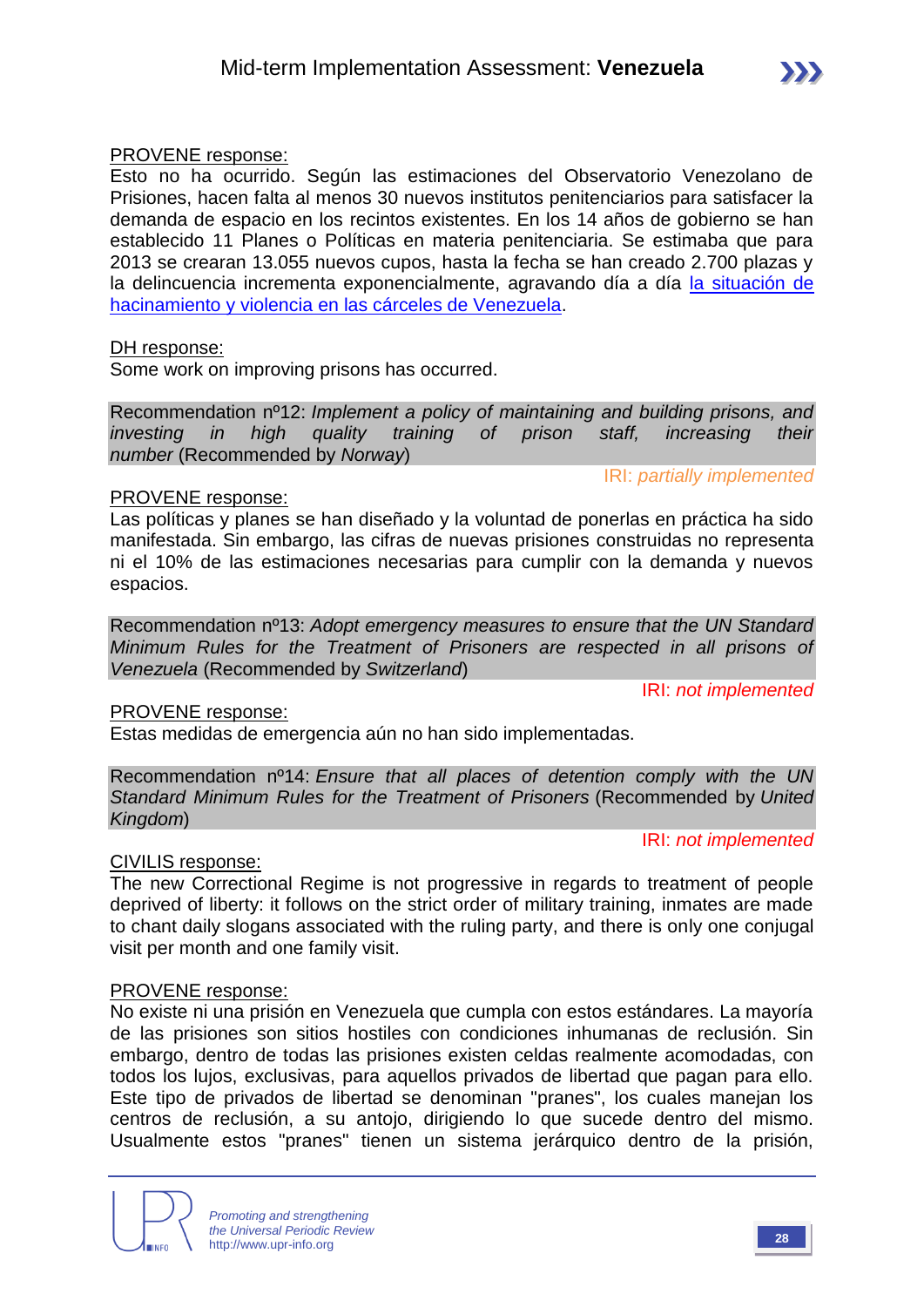implementado por ellos mismos, de acuerdo al aporte económico y de defensa de cada uno de los prisioneros. A pesar de que la manera de vivienda de los "pranes" no es la común entre todos los privados de libertad, refleja la corrupción y los problemas del sistema de justicia y de los cuerpos de seguridad del estado que resguardan estos centros. Especial atención merece la sección relativa a los "Derechos de las Personas Privadas de Libertad" del Informe Anual Enero – Diciembre 2013 sobre ["Situación de los Derechos Humanos en Venezuela"](http://www.derechos.org.ve/informe-anual-2013/).

Recommendation nº15: *Improve overall conditions of detention and prison facilities, and to combat overcrowding* (Recommended by *Czech Republic*)

IRI: *not implemented*

#### PROVENE response:

La mayoría de las detenciones realizadas en Venezuela, por los cuerpos de policías del estado, son realizadas de manera violenta. La regulación de este tipo de situaciones es complicada, porque en la mayoría de los casos, los delincuentes que están siendo arrestados están mejor equipados en cuanto a armas que los policías, por lo que los cuerpos de seguridad tienden a realizar sus detenciones con violencia extra a los fines de demostrar su autoridad e intimidar de alguna manera, tratando de evitar cualquier tipo de amenaza o violencia por parte de los detenidos. En referencia a las instalaciones de las prisiones, no han mejorado de ninguna manera. Además, con relación a las condiciones de salud de las prisiones, se puede realizar el siguiente informe: 8 internos han muerto de AIDS el último año, así como 2 de tuberculosis, lo que denota falta de atención tanto primaria como de salubridad. En referencia al hacinamiento, la capacidad de las prisiones ha sobrepasado en 231% comparado con el año 2012. Los centros de reclusión que cuentan con más hacinamiento son San Juan Centro Penitenciario (963.43%) Tocorón (874.3%), y Tocuyito (427%). Desde 1999 y 2013 han fallecido 6.163 internos y 16.208 han sido heridos por un nivel nacional. Fuente: Informe del año 2013 del Observatorio Venezolano de Prisones.

Recommendation nº16: *Support the activities of human rights defenders and independent non-governmental organizations in the promotion of human rights and democracy, including through positive public recognition of their role* (Recommended by *Canada*)

IRI: *not implemented*

#### CIVILIS response:

This has not been the case with independent human rights organizations. On the contrary, there have been increased campaigns of criminalization and disqualification for doing their work. Human Rights defenders continue to be the targets of smearing campaigns. Some of such cases have been already reported to the Inter-American Commission on Human Rights and the Mandate on Human Rights Defenders at the UN level. The Government has made an effort to create its own "civil society", with groups whose autonomy is in question, and with which the Government and the NHRI hold dialogue. One of the exceptions is the area of LGBTI rights and HIV/Aids, where there has been a much broader engagement.

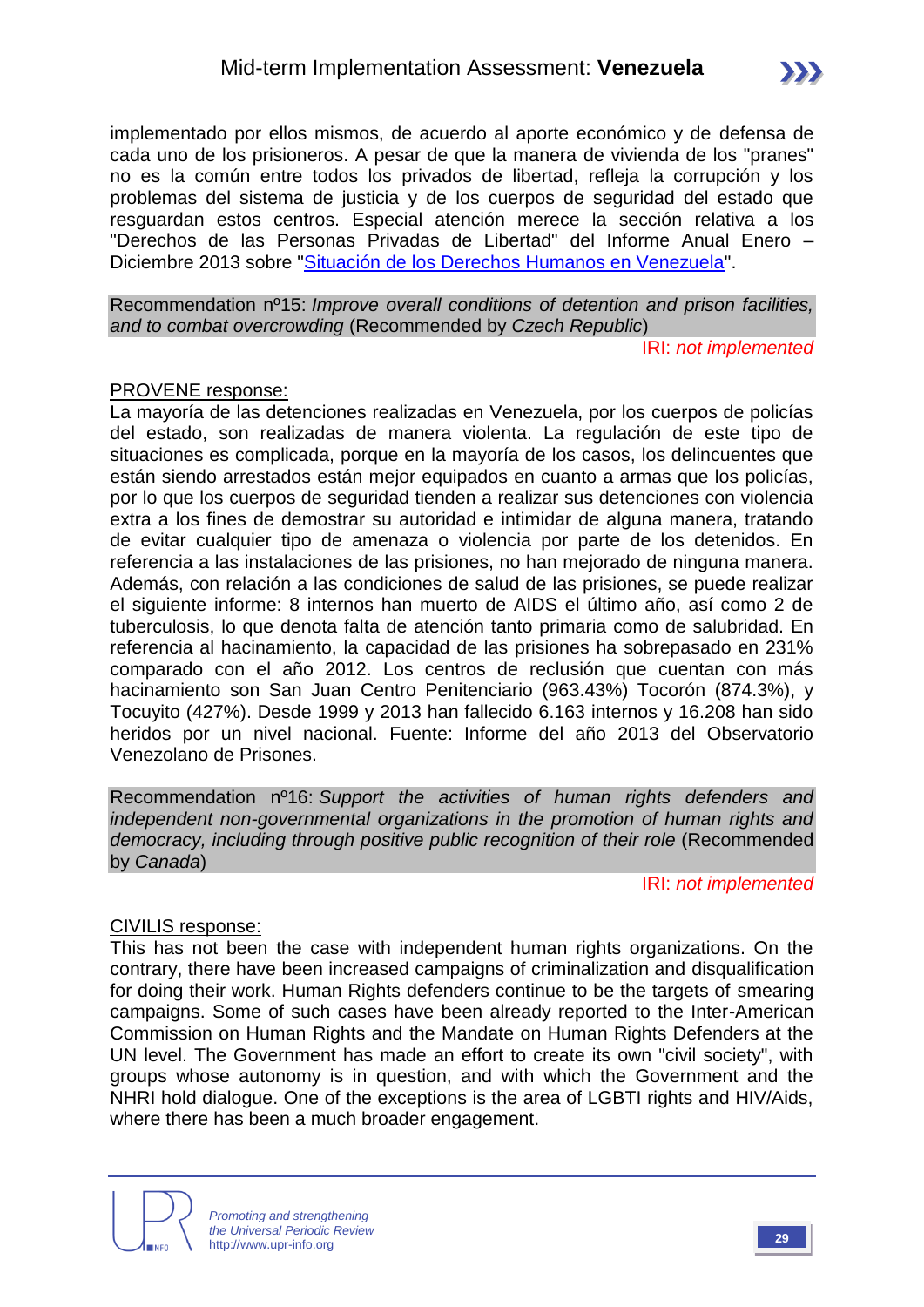#### COFAVIC response:

El 15 de junio de 2012, por medio de la Ley Habilitante, que facultó al Ejecutivo nacional a legislar en ciertas materias, se aprobó la reforma del Código Orgánico Procesal Penal en la Gaceta Oficial N° 6.078. Esta reforma incluye la modificación del artículo 121, el cual facultaba a cualquier persona natural o asociación para la defensa de los derechos humanos para presentar querella contra funcionarios del Estado que hayan cometido violaciones contra los derechos humanos en ejercicio de sus funciones. Este artículo pasó a ser el N° 123 en el cual esta facultad de acompañar a víctimas en querellas contra funcionarios del Estado por violación a los derechos humanos se le otorga exclusivamente a la Defensoría del Pueblo o a personas naturales, excluyendo de forma expresa a organizaciones no gubernamentales que por tradición han acompañado a víctimas en el sistema de justicia, lo cual constituye una reducción a la tutela de las víctimas. Para COFAVIC esta decisión es parte de una estrategia para silenciar a las víctimas y a las organizaciones que monitorean la situación de los Derechos Humanos, que comenzó en el ámbito interno con esta reforma del Código Orgánico Procesal Penal (COPP) y continuó con la denuncia de la Convención Americana sobre Derechos Humanos, la cual se hizo efectiva el 10 de septiembre de 2013.

#### PROVENE response:

El apoyo hacia actividades relacionadas con la protección y defensa de los DDHH sólo se da cuando los promotores y defensores son agentes, funcionarios o instituciones del Gobierno. La situación para quienes se dedican a promover DDHH pero son críticos hacia ciertas actuaciones gubernamentales no es favorable. Muchos dirigentes de Organizaciones relacionadas con la promoción y defensa de derechos humanos han sido amenazados por el gobierno, se les acusa de conspirar en contra del Estado, de terrorismo y otros delitos, todas estas actuaciones se dan sin pruebas reales y sólo sirven para amedrentar e intentar silenciar a quienes se encuentran realizando actividades de concientización acerca de la importancia de la existencia y protección de los DDHH. Un caso concreto que constituye prueba de tales situaciones es la [detención de Director de la Asociación Civil Un Mundo sin](http://www.eluniversal.com/nacional-y-politica/protestas-en-venezuela/140507/un-mundo-sin-mordaza-denuncia-detencion-de-su-presidente)  [Mordaza.](http://www.eluniversal.com/nacional-y-politica/protestas-en-venezuela/140507/un-mundo-sin-mordaza-denuncia-detencion-de-su-presidente)

Recommendation nº17: *Strengthen the dialogue and broad cooperation with human rights defenders, and strengthen their protection* (Recommended by *Brazil*)

IRI: *not implemented*

#### CIVILIS response:

As above, this has not been the case; on the contrary, with the new Government, closure of spaces has been even stronger.

#### COFAVIC response:

El 13 de junio de 2006 fue aprobado en primera discusión en la Asamblea Nacional el proyecto de Ley de Cooperación Internacional, que pretendía regular el acceso a fondos de cooperación internacional para el trabajo de las Organizaciones No Gubernamentales (incluidas las organizaciones de derechos humanos nacionales e internacionales que operan en Venezuela), por lo que las organizaciones tendrían que ajustarse a los proyectos de desarrollo del Estado y a su política exterior.

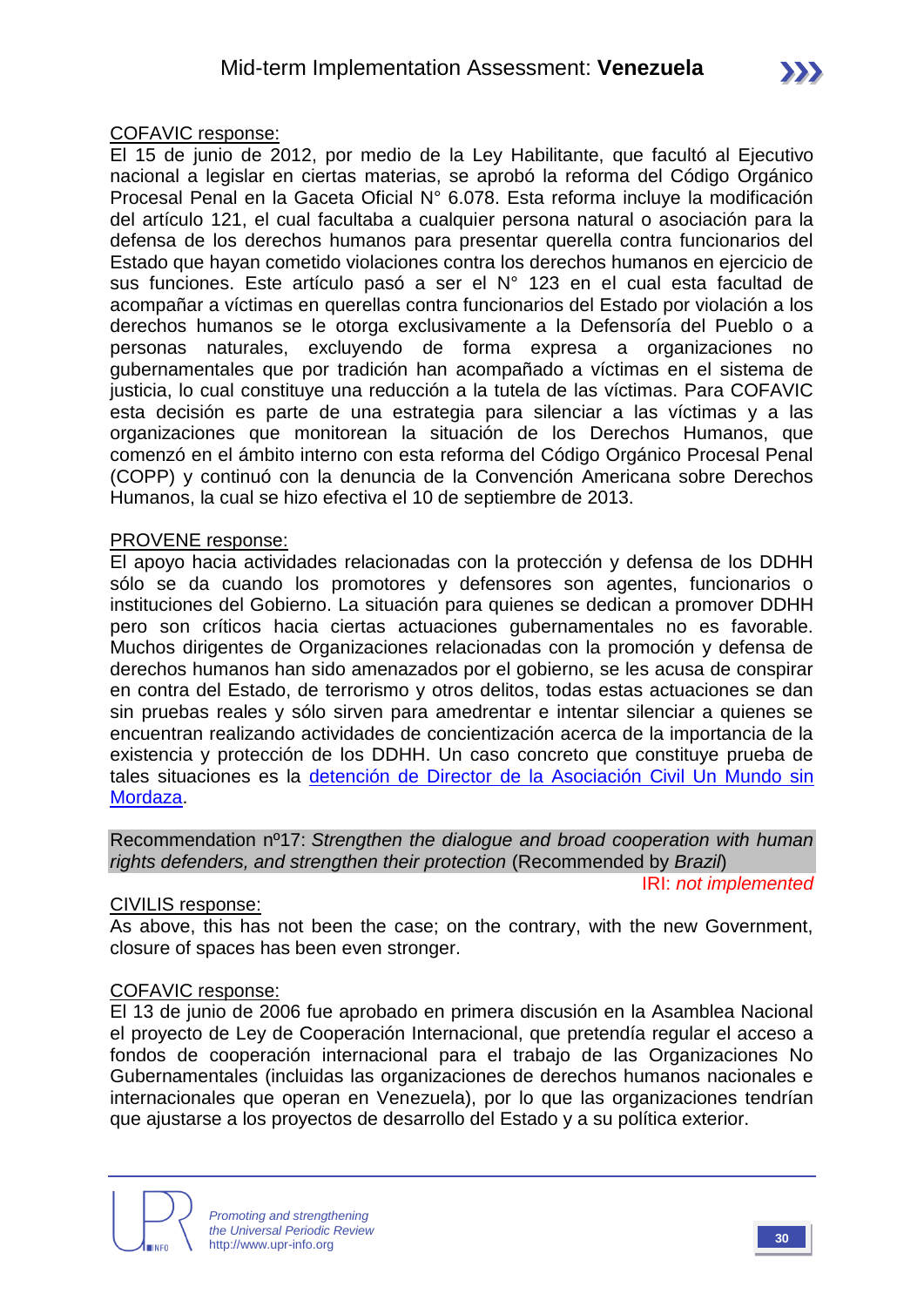Este fue un primer precedente en la regulación por medio de una legislación restrictiva de los fondos de cooperación y al derecho de libre asociación en Venezuela. Este proyecto no ha pasado a segunda discusión en la Asamblea Nacional, pero se mantiene en agenda legislativa como amenaza para las organizaciones no gubernamentales. El 23 de diciembre de 2010 fue aprobada la Ley de Soberanía Política y Autodeterminación Nacional, en Gaceta Oficial Nª 39.580 . Como indica la exposición de motivos "su ámbito de aplicación legal –sonlas personas naturales o jurídicas de derecho público o privado organizadas para desarrollar actividades con fines políticos o actividades para la defensa de derechos políticos, que atenten contra la soberanía, la independencia de la Nación, el ejercicio de las instituciones nacionales o de las autoridades legalmente constituidas". Esta legislación regula la actuación y el apoyo que reciban partidos políticos desde el extranjero, pero su definición de actores es tan amplia y ambigua que puede ajustarse a todas las organizaciones sociales del país, incluyendo a organizaciones no gubernamentales de derechos humanos, pues define como "organizaciones con fines políticos" aquellas que realicen tres tipos de actividades:

- 1) Promuevan la participación de los ciudadanos en los espacios públicos;
- 2) Ejerzan control sobre los poderes públicos y
- 3) Promuevan candidatos que aspiran ocupar cargos públicos de elección popular.

Dos de las tres actividades que según la ley definen una "organización con fines políticos". En este sentido, la ley exige que organizaciones con fines políticos limites sus bienes e ingresos solamente por recursos nacionales. Por lo que esta definición tan amplia pudiese aplicarse discrecionalmente a organizaciones sociales que reciban fondos de la cooperación internacional. El 8 de junio de 2014, Saúl Ortega, presidente de la Comisión de Política Exterior de la Asamblea Nacional y diputado del partido de gobierno PSUV en entrevista a un periódico venezolano señaló que las ONG son máquinas de lavado de dinero en Venezuela: "empresas privadas y organizaciones que se hacen llamar ONG y utilizan razones logísticas, dicen pertenecer a instituciones que defienden los derechos humanos, otros dicen ser ambientalistas, pero en el fondo son mecanismos de lavado de dinero sucio y mecanismos desestabilizadores".

El presidente de la Asamblea Nacional, Diosdado Cabello, denunció el 13 de mayo de 2014, en el periódico oficialista Correo del Orinoco, la participación de un grupo de venezolanos, integrantes de la Comunidad Global Sharpers, organización internacional auspiciada por el Foro Económico Mundial, como grupo que apoya las acciones de la oposición contra el gobierno del presidente Nicolás Maduro. Dentro de estos integrantes nombró a Rodrigo Diamanti, director de la ONG "Un Mundo sin Mordaza" quien detenido el 7 de mayo de 2014, en el Aeropuerto Internacional de Maiquetía, por funcionarios del Servicio Bolivariano de Inteligencia Nacional (SEBIN) y fue liberado el 9 de mayo de 2014, luego de ser imputado por los delitos de obstrucción de vías públicas y posesión de artefactos explosivos en la sede de la ONG. El Tribunal 27° de Control del Área Metropolitana de Caracas ordenó la prohibición de salida del país para Diamanti, quien fue trasladado esposado a la sede del TSJ, sin saber qué delitos se le imputaban. Esta detención se produjo días posteriores a un allanamiento que realizaron funcionarios del SEBIN a la sede de la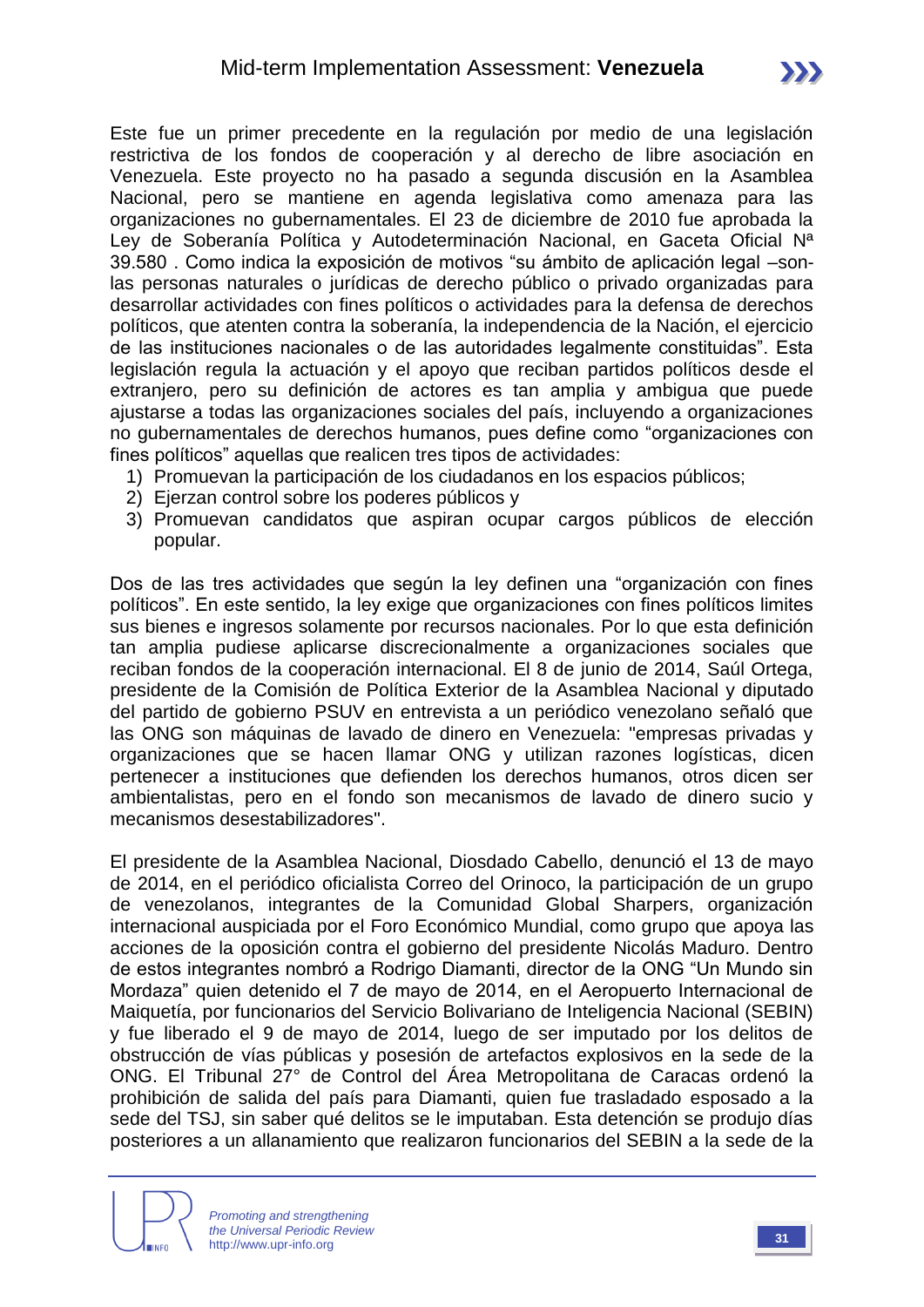organización. Diosdado Cabello, en sus declaraciones al Correo del Orinoco, aseguró que entregará ante los organismos correspondientes las pruebas que dan cuenta de la participación de esta ONG en el golpe de Estado que se pretende desarrollar en Venezuela.

#### PROVENE response:

Desde los acontecimientos que han venido ocurriendo en el país desde el mes de Febrero del 2014, representantes de distintos sectores de la sociedad (gobernantes, dirigentes políticos, representantes de instituciones vinculadas a la defensa de DDHH, actores, etc.) han convocado al diálogo. La primera convocatoria de este tipo tuvo lugar el 10 de Abril de 2014, se dio la oportunidad de intervenir y exponer sus puntos de vista a todos los presentes. Esta convocatoria por parte del Estado y la asistencia de distintos representantes opositores al Estado, parecía ser un buen paso en dirección a concretar una alianza y dirigir el país con una visión más plural. Las convocatorias se han seguido dando, pero los resultados de las mismas son infructuosos. Lo que se discute en ellas, se queda en ahí, y no hay mejorías en cuanto al resguardo y protección de DDHH. Además de ello, se ha perseguido a los defensores de Derechos Humanos, así como organizaciones que se dedican a la protección de derechos en Venezuela, a manera de restringir [la propagación de](http://www.telesurtv.net/articulos/2014/02/26/maduro-en-la-conferencia-nacional-de-paz-ningun-sector-debe-temerle-al-dialogo-6831.html)  [información sobre los DDHH en el país.](http://www.telesurtv.net/articulos/2014/02/26/maduro-en-la-conferencia-nacional-de-paz-ningun-sector-debe-temerle-al-dialogo-6831.html) Asimismo no se ha formado un diálogo con los defensores de DDHH, al contrario, son vistos como enemigos por parte del Estado, ya que defienden a los ciudadanos en primer lugar.

Recommendation nº23: *Pass a law ending the illegal circulation of firearms and take measures required to protect the right to life of citizens* (Recommended by *France*) IRI: *partially implemented*

#### CIVILIS response:

The Law to regulate the use of firearms and munitions was signed on June 15, 2013. However, there is a recognition that it has not been really implemented and no serious efforts have been made to prevent the circulation of arms and to protect the right to life.

#### COFAVIC response:

En marzo de 2013 el Ministerio de Interior, Justicia y Paz dio a conocer su informe de gestión respecto del año 2012. Según las cifras del referido informe, se habrían registrado un total de 16.072 homicidios, respecto de los 14.092 registrados en 2011, lo que significaría "una variación sustancial en la tasa nacional, pasando de 48 a 54 homicidios por cada 100.000 habitantes. Cifras del Observatorio Venezolano de la Violencia (ONG venezolana) indican que en el año 2013 se registraron 24.763 muertes como consecuencia de la violencia en Venezuela, lo que denota una tasa de homicidios de 79 fallecidos por cada 100 mil habitantes. Estas cifras convierten a Venezuela en uno de los 5 países más violentos del mundo, junto con Honduras, El Salvador, Costa de Marfil y Jamaica.

Desde 1999, hasta la fecha el Estado Venezolano ha puesto en marcha 22 planes o medidas estratégicas destinadas a mejorar la seguridad ciudadana en el país. En la actualidad, la instancia que reúne las políticas y medidas en materia de Seguridad Ciudadana en Venezuela, están recogidas en lo que se conoce como Dispositivo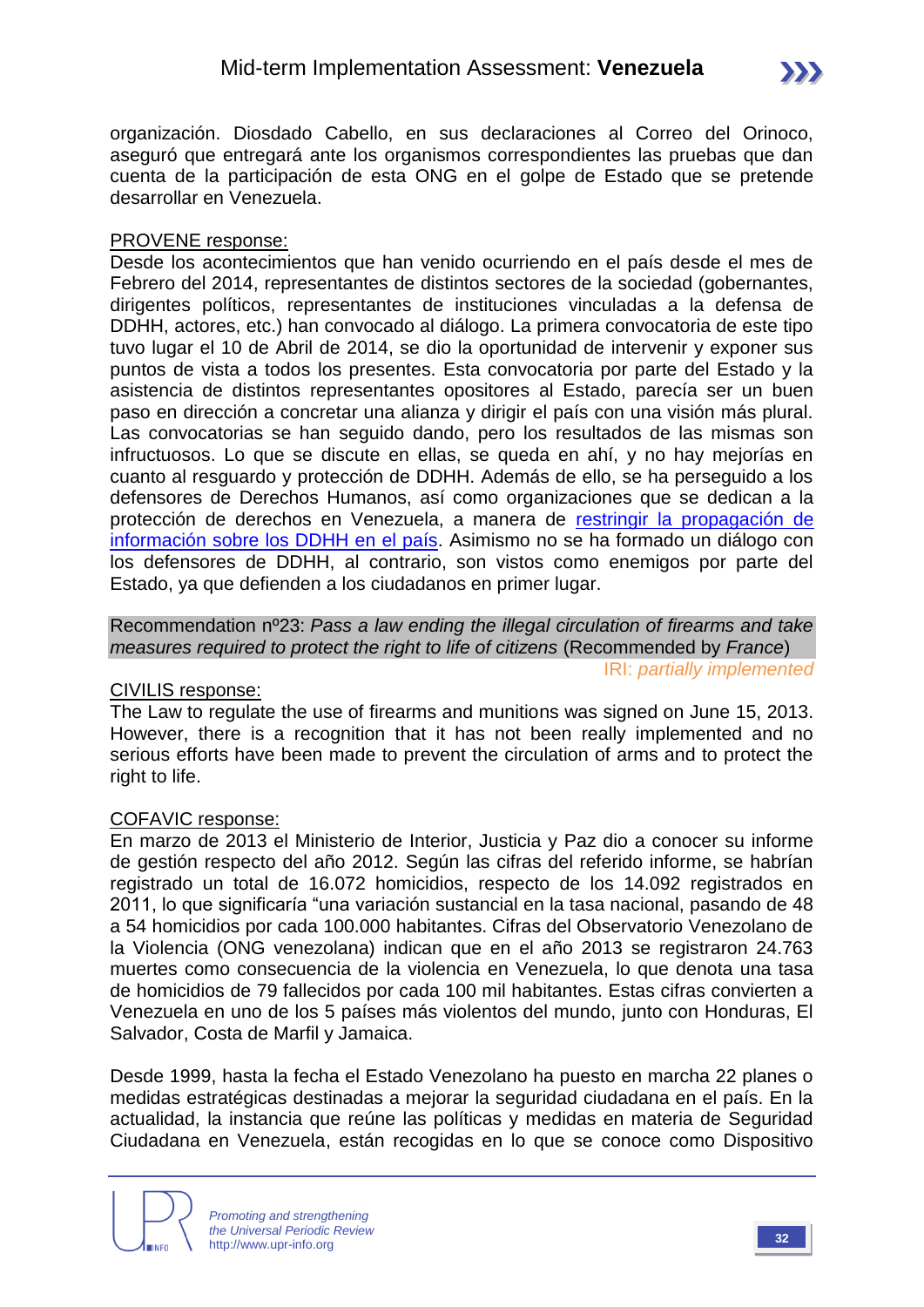Bicentenario de Seguridad (DIBISE) puesto en marcha en el año 2011 y el plan de seguridad conocido como "Plan Patria Segura" que se inició en el año 2013. Para el año 2012, de acuerdo a declaraciones del Ministro de Interior y Justicia (para la época) Tarek El Aissami, en Venezuela existía una tasa de encuadramiento de tres policías por cada 1.000 habitantes, admitiendo que se necesitaban 50.000 policías más en el país para garantizar una tasa de encuadramiento óptima.

En Gaceta Oficial N° 40.190, de fecha 17 de junio de 2013 la Asamblea Nacional de Venezuela aprobó la Ley para el Desarme y Control de Armas y Municiones para regular, sancionar y controlar las armas y municiones en el territorio nacional. Esta legislación establece la creación de un registro automatizado para la fabricación, importación y exportación de armas y municiones, coordinado por la Fuerza Armada Nacional Bolivariana (FANB). Establece sanciones para el porte ilícito de armas, más no establece acciones concretas para tratar las armas ilegales que ya existen en Venezuela. Para el periodo de Enero a Diciembre de 2012, COFAVIC monitoreo 434 casos de violaciones a los derechos humanos, 384 (88.5%) referidas a violación del derecho a la vida a través de ejecuciones extrajudiciales, 40(9.2%) casos de violación a la integridad personal a través de torturas, tratos crueles, inhumanos y degradantes y 10(2.3%) casos de violaciones del derecho a la libertad personal a través de desapariciones forzadas (2) y detenciones arbitrarias (8).

Durante el período enero a diciembre 2013 COFAVIC documento en 23 estados del país, 802 casos de presuntas violaciones de los derechos humanos, siendo que 669 corresponden a presuntas ejecuciones extrajudiciales, 89 presuntas torturas, tratos crueles inhumanos y degradantes; 43 a presuntas detenciones arbitrarias y 1 de presunta desaparición forzada de personas. De acuerdo con monitoreo realizado por COFAVIC en el 2013 la violencia también llegó a funcionarios policiales, registrándose en el 2013 un total de 266 funcionarios fallecidos y 49 lesionados en todo el país, para un total de 315 casos de funcionarios afectados por la violencia. En un 26% los funcionarios afectados (tanto fallecidos como lesionados) pertenecen a policías estadales, 21% integrantes de la Policía Metropolitana, en un 18% a la Policía Nacional Bolivariana; 17% a FFAA, 9% al CICPC, 5% otros cuerpos y 4% al Servicio Bolivariano de Inteligencia Nacional (SEBIN).

Según organizaciones de derechos humanos venezolanas de reconocida trayectoria y organizaciones internacionales durante el desarrollo de acciones represivas en varias ciudades del país en el contexto de protestas estudiantiles que se iniciaron en febrero de 2014 en Venezuela han actuado grupos armados civiles que gozarían de la aquiescencia y tolerancia del Estado. Tal como indica Human Rights Watch en su informe "Castigados por protestar", sobre este contexto de manifestaciones en el país: "En reiteradas oportunidades, miembros de las fuerzas de seguridad permitieron que, a pocos metros de donde estaban, pandillas armadas partidarias del gobierno atacaran a manifestantes, periodistas, estudiantes o personas que creían que eran opositores del gobierno. En algunos casos, las fuerzas de seguridad colaboraron abiertamente con los agresores que simpatizaban con el gobierno". También Amnistía Internacional en su Informe "Venezuela: los derechos humanos en peligro en medio de protestas señala lo siguiente: "Amnistía Internacional ha recibido con preocupación informes sobre abusos a los derechos humanos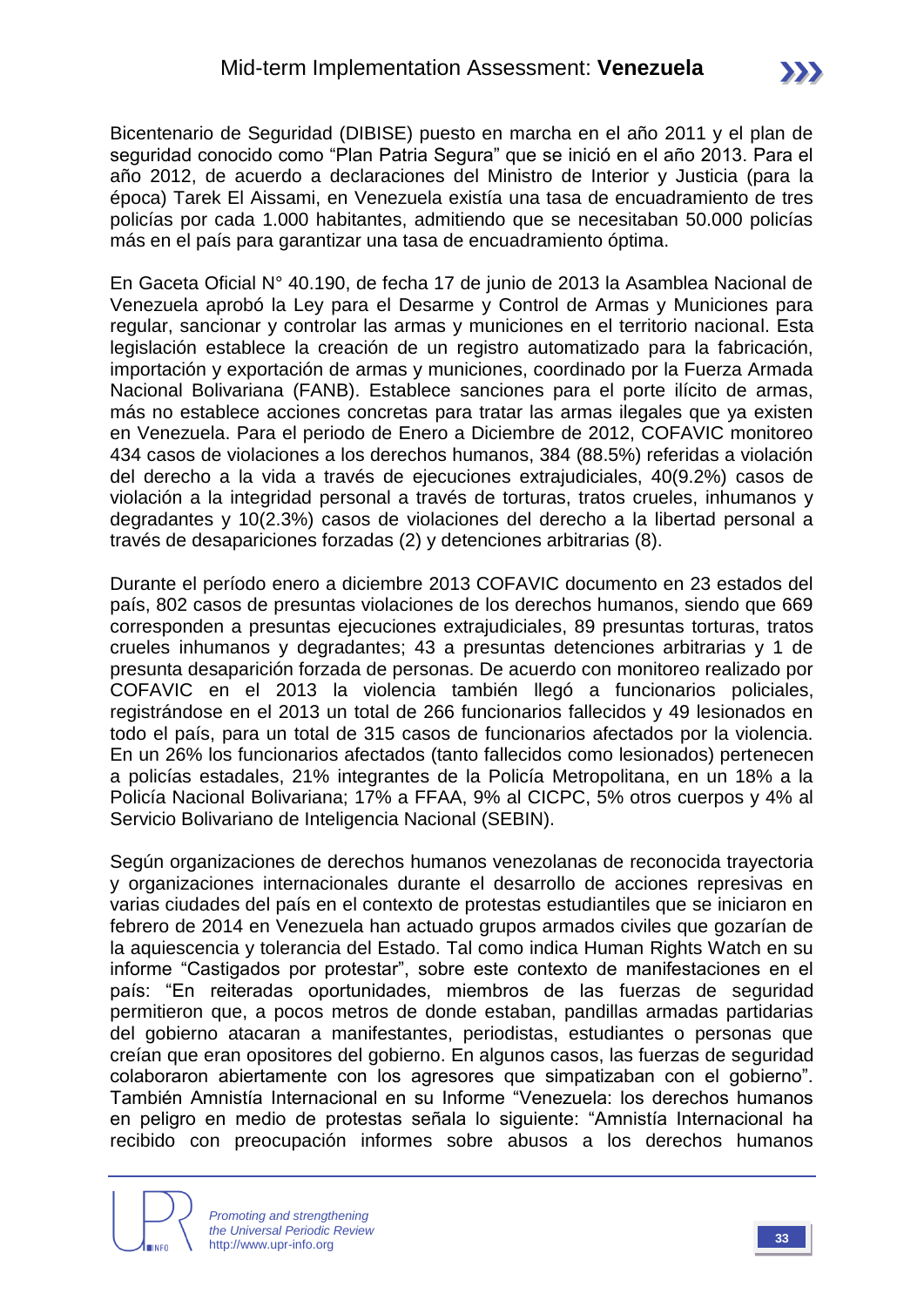presuntamente cometidos por grupos armados pro gobierno, que con frecuencia habrían actuado contra los manifestantes sin que las fuerzas del orden intervinieran para salvaguardar el derecho a la vida e integridad física".

En el 2014 el Ejecutivo Nacional, bajo decreto presidencial N° 1.014, publicado en la Gaceta Oficial N°40.440, el día 25 de junio de 2014 creó las Brigada Especial contra las Actuaciones de los Grupos Generadores de Violencia (BEGV), como órgano adscrito al Ministerio del Poder Popular para Relaciones Interiores, Justicia y Paz, con el objetivo de coordinar, analizar, evaluar, organizar, dirigir, ejecutar y recabar las informaciones y acciones provenientes de todos los órganos de seguridad ciudadana e inteligencia del Estado y otras entidades públicas y privadas para neutralizar y controlar las actuaciones de grupos generadores de violencia. Para organizaciones no gubernamentales de derechos humanos estas brigadas pudiesen utilizarse como medio de represión, bajo el argumento de proteger la seguridad del Estado.

#### PROVENE response:

Se aprobó una Ley ordenando el Desarme de la Sociedad Civil en junio del 2013 (Ley para el control de Armas, Municiones y Desarme, Gaceta Oficial N° 40.190 de fecha 17 de Junio de 2013). Sin embargo, los índices de violencia (asesinatos por armas de fuego) no ha disminuido, todo lo contrario: [ha aumentado con el paso del](http://www.aporrea.org/ddhh/n231036.html)  [tiempo.](http://www.aporrea.org/ddhh/n231036.html) Además dicha ley no ha sido aplicada en su totalidad, evitando que cumpla su rol fundamental, pues cada día se ven más armas de fuego en la calle. Incluso, una considerable cantidad de ciudadanos comunes han optado por adquirir armas que permitan resguardar su propia seguridad.

Recommendation nº24: *Strengthen the state of laws, grass-root democracy and social equitability* (Recommended by *Viet Nam*)

#### PROVENE response:

En este sentido, los resultados son contradictorios. Mientras se promueven leyes y formas de organización comunitaria que tienden a favorecer la descentralización, partiendo de la idea de que ésta favorecerá el proceso de participación democrática. El Gobierno busca centralizar y reglamentar sobre una cantidad de sectores y decisiones que por la misma naturaleza de las restricciones, tienen el efecto contrario de promover la descentralización (obsérvese la Ley Orgánica de Consejos Comunales, promulgada en Gaceta Oficial N° 39.335, del 28 de Diciembre de 2009). La justicia social, es un concepto recurrente en el discurso gubernamental, pero las acciones producidas no logran el objetivo.

Recommendation nº32: *Continue with the policies and programs confronting crime that emphasize on an educational and preventative approach* (Recommended by *Cuba*)

#### IRI: *not implemented*

IRI: *partially implemented*

#### COFAVIC response:

De acuerdo con el Decreto con Rango Valor y Fuerza de Ley Orgánica del Servicio de Policía y del Cuerpo de Policía Nacional (2008), establece (en su artículo 58) que el Órgano Rector en conjunto con el Ministerio del Poder Popular con competencia

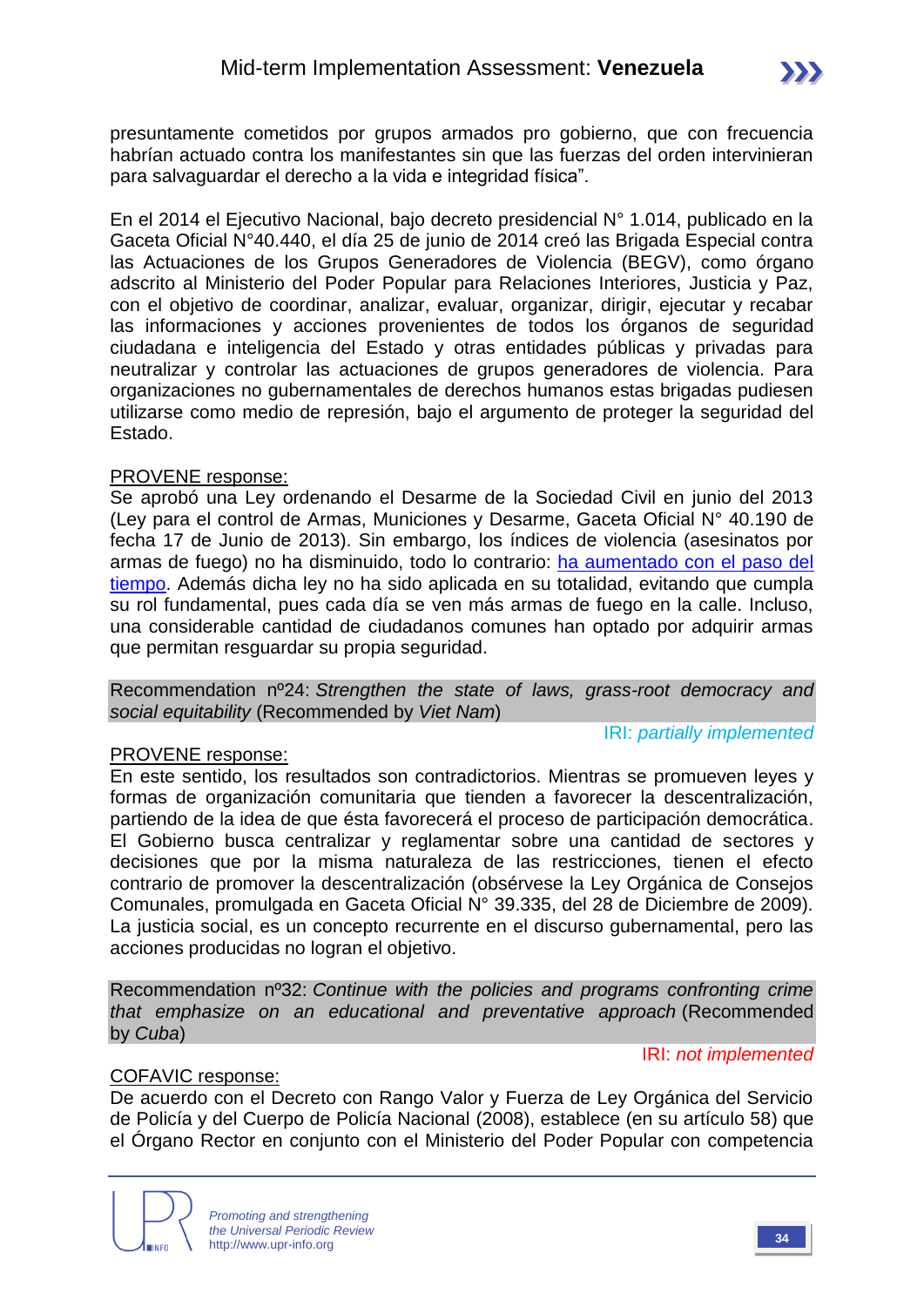en materia de Educación Superior determinará el diseño curricular y las políticas y acciones que garanticen la unidad del proceso de formación y el desarrollo profesional permanente que deberá aplicar la institución académica nacional responsable del sistema único de formación de las funcionarias y funcionarios policiales.

En tal sentido, en el año 2009, se formaliza la creación de la Universidad Nacional Experimental de la Seguridad (UNES) como única institución universitaria especializada en la profesionalización y el desarrollo integral de funcionarias y funcionarios de la seguridad ciudadana en el país. Sin embargo, al referirse sobre la seguridad ciudadana en Venezuela, la Comisión Interamericana de Derechos Humanos considera que las acciones estatales adoptadas por el Estado han sido insuficientes, tal y como lo indicó en su Informe sobre Democracia y Derechos Humanos de 2009 y en sus Informes Anuales para los años 2010, 2011 y 2012, lo cual resulta en una afectación al goce y disfrute de los derechos humanos de los venezolanos. Esto se evidencia en altos índices de violaciones al derecho a la vida e integridad personal, de los cuales no se tienen cifras oficiales unificadas. Durante el período enero a diciembre 2013 COFAVIC documento en 23 estados del país, 802 casos de presuntas violaciones de los derechos humanos, siendo que 669 corresponden a presuntas ejecuciones extrajudiciales, 89 presuntas torturas, tratos crueles inhumanos y degradantes; 43 a presuntas detenciones arbitrarias y 1 de presunta desaparición forzada de personas. Los presuntos organismos de seguridad involucrados son: CICPC con 43%, Policías Estadales (18%), FFAA (17%), Policías Municipales (14%); Policía Nacional Bolivariana (4%); Servicio Bolivariano de Inteligencia (SEBIN) (2%); otro (1%).

#### PROVENE response:

Se instauró el Plan "Patria Segura" en todo el territorio nacional. Este plan no está enfocado de manera formativa y preventiva, es un plan que implica mayormente vigilancia e inspección constante, pero no ataca las causas estructurales de la delincuencia. Cuando la impunidad es tan notoria, tampoco existen incentivos para los delincuentes para dejar de delinquir. Se requiere atacar el problema por distintos frente, y existe [una carencia notable con respecto al enfoque preventivo, educativo y](http://www.el-nacional.com/sucesos/criminalidad-mri-ovv-venezuela-violencia_0_238776255.html)  [punitivo.](http://www.el-nacional.com/sucesos/criminalidad-mri-ovv-venezuela-violencia_0_238776255.html)

Recommendation nº33: *Continue its efforts to combat crime in a manner which enhances the rule of law in maintaining social stability, upholding justice and respecting human rights* (Recommended by *Singapore*)

#### COFAVIC response:

IRI: *partially implemented*

El Ejecutivo implementó el Plan Patria Segura el 13 de mayo de 2013 como dispositivo de seguridad ciudadana con predominio de la actuación militar, que incluye funcionarios de cuerpos militares y policiales en el patrullaje de calles y resguardo de 79 municipios en Venezuela, de acuerdo con cifras oficiales. Según cifras ofrecidas por el Comando Estratégico Operacional de la Fuerza Armada Nacional Bolivariana, en el mes de mayo de 2013 se habrían desplegado un total de 26.425 funcionarios de seguridad. A mediados del mes de julio de 2013, el Plan fue implementado en los estados Nueva Esparta, Portuguesa, Amazonas y Apure. Para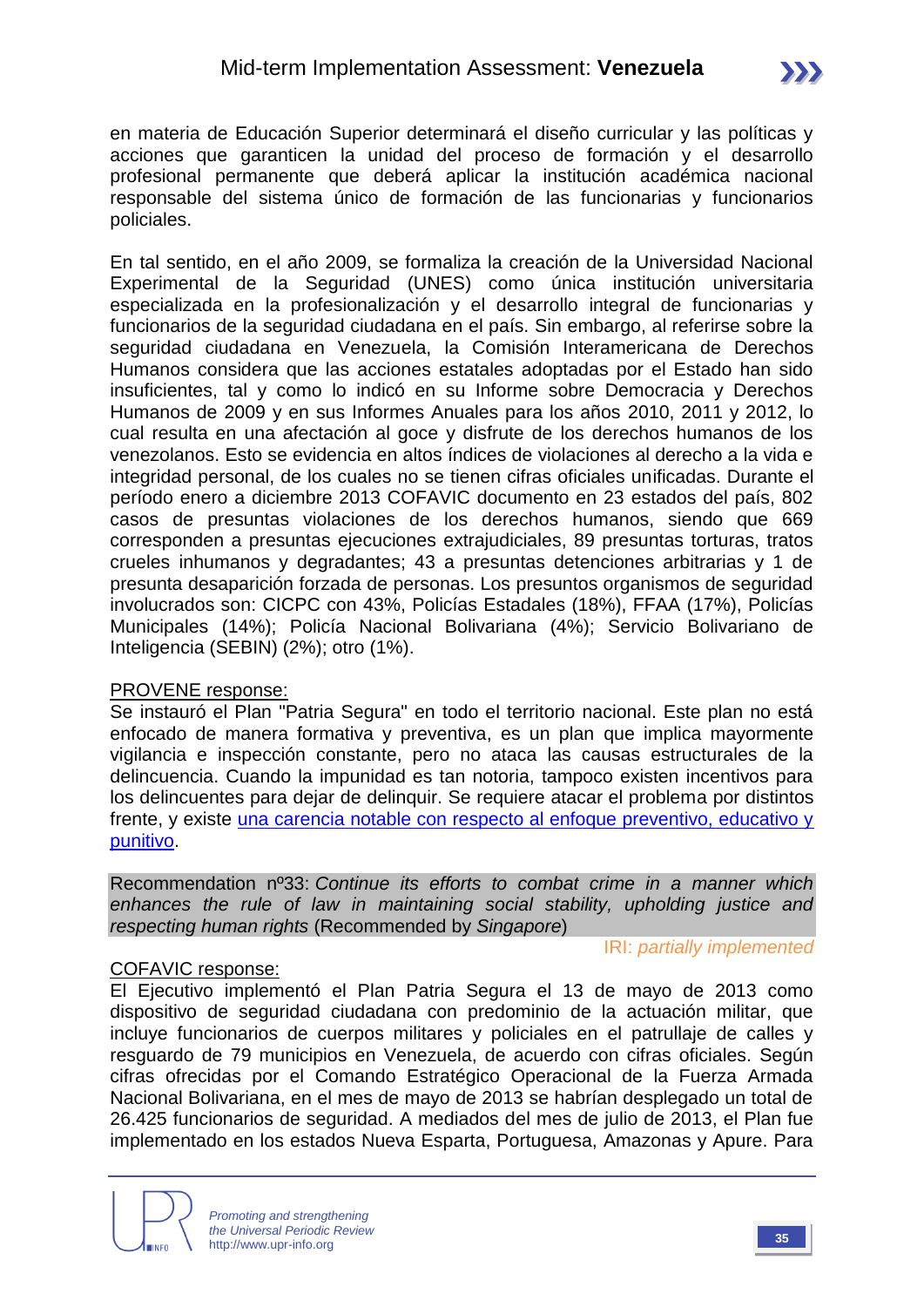finales del mes de julio, se habrían desplegado alrededor de 35.000 efectivos de seguridad, en un 95% del territorio nacional. Un estudio realizado por COFAVIC, presentado en el 150° período de sesiones de la Comisión Interamericana de DDHH contabilizó 802 casos de violaciones de derechos humanos en 23 estados del país de enero a diciembre de 2013. De estos casos 669 corresponden a violaciones al derecho a la vida, 89 a casos de torturas, tratos crueles inhumanos y degradantes, 43 casos de detenciones arbitrarias y 1 caso de desaparición forzada. En el tercer trimestre de 2013 (julio-septiembre), COFAVIC registro un incremento de las violaciones al derecho a la vida (237 casos), por parte de funcionarios policiales y militares, que coincide con los primeros meses después de la implementación del Plan Patria Segura. Las víctimas en su mayoría de violaciones a los derechos humanos registradas por COFAVIC en el 2013 corresponden a hombres jóvenes menores de 25 años.

En comparación con el 2012, COFAVIC registró incremento en las violaciones al derecho a la vida, pues en ese año se contabilizaron 384 violaciones al derecho a la vida, de un total de 434 violaciones a los derechos humanos, lo cual evidencia un aumento de casi el doble en los casos de presuntas ejecuciones extrajudiciales documentadas en 23 estados del país. Según cifras ofrecidas por el Ministro del Poder Popular para Relaciones Interiores, Justicia y Paz, para el mes de julio se había registrado una reducción aproximada de los delitos en 15% a nivel nacional. A principios del mes de agosto de 2013, el Ministro informó que "en todos los ejes del "Plan Patria Segura", existía una reducción de un 33%". Sin embargo, organizaciones de la sociedad civil han expresado preocupación por el proceso de "militarización de la seguridad ciudadana", advirtiendo que la incorporación de funcionarios militares a las labores de seguridad ciudadana contraviene lo previsto por el artículo 332 de la Constitución que establece que "los órganos de seguridad ciudadana son de carácter civil".

Para COFAVIC, la desatención a los principios constitucionales de una policía de carácter civil y las limitaciones a las Fuerzas Armadas Nacionales en materia de control de orden público, violan principios esenciales de derechos humanos y en tal sentido, coloca a la labor policial bajo la subordinación de un componente armado, con altísima capacidad de fuego, no orientado en su formación y normativa al manejo de la prevención del delito, ni a la investigación criminal, ni al control de orden público.

#### PROVENE response:

Continuando con la idea previa, se han realizado esfuerzos en aras de disminuir los índices de violencia y criminalidad en el país. Sin embargo, estos no han logrado sus objetivos. Hoy más que nunca, los atropellos por parte de los oficiales del estado están fuera de control. Los niveles de represión y el uso excesivo de fuerza y violencia, de la Policía Nacional y de la Guardia Nacional, han ocasionado recurrentes atropellos y violaciones a los DDHH de los venezolanos. Esta situación no se circunscribe a las manifestaciones que han venido sucediendo en el país desde febrero. Es frecuente, que en detenciones regulares, los oficiales policiales, también se excedan durante las detenciones y traslados de los delincuentes

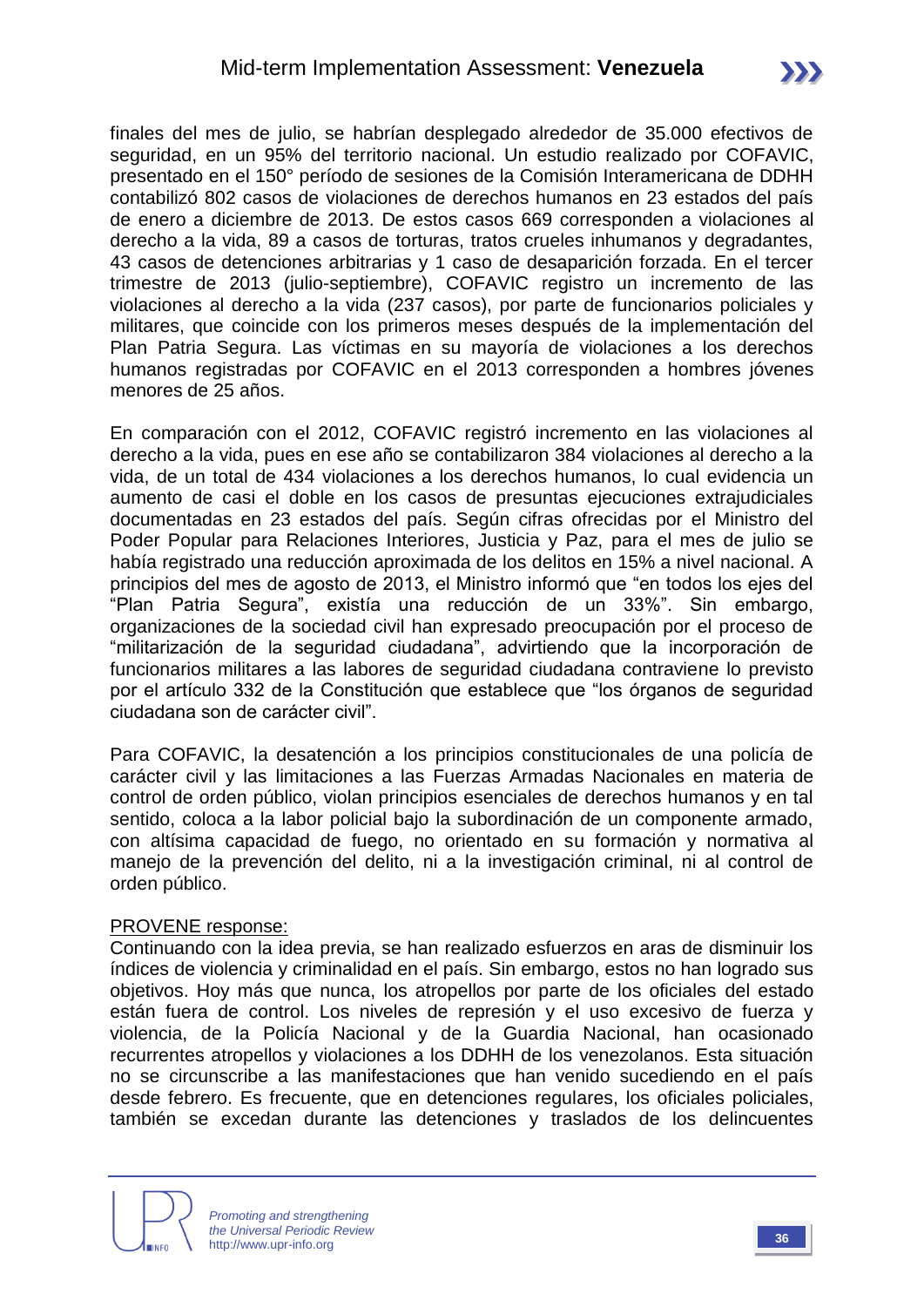(ponencia presentada por Rogelio Pérez-Perdomo, titulada "Represión y Justicia en Venezuela en Tiempos de Protesta", Porto Alegre, 2014).

Recommendation nº34: *Intensify, through the creation of new plans, the efforts to reform the police corps, and counteract insecurity, illegal weapons' trafficking and sale of narcotics* (Recommended by *Holy See*)

IRI: *partially implemented*

#### COFAVIC response:

En Gaceta Oficial N° 40.190, de fecha 17 de junio de 2013 la Asamblea Nacional de Venezuela aprobó la Ley para el Desarme y Control de Armas y Municiones para regular, sancionar y controlar las armas y municiones en el territorio nacional. Esta legislación establece la creación de un registro automatizado para la fabricación, importación y exportación de armas y municiones, coordinado por la Fuerza Armada Nacional Bolivariana (FANB). Este registro será guardado por un lapso no menor a treinta años. Esta ley también regula el porte a un arma por persona y la cantidad de 50 municiones anuales, así como establece regulaciones para personas naturales y jurídicas, de acuerdo con el uso que se le destine: defensa personal, fines deportivos, cacería, protección de personas, tenencia domiciliaria. Expertos en el área indican que esta legislación está orientada a personas que lícitamente adquieren armamento, más no a las armas ilegales que existen en el país. Estos expertos argumentan que hay "sólo 40.000 portes de armas legales" frente a entre 9 y 15 millones de armas ilegales que circulan en Venezuela (con unos 27 millones de habitantes), según una estimación oficial de 2009.

#### PROVENE response:

Se han creado y desarrollado diversos planes que intentan estos objetivos. Ha habido resultados positivos, pero aún falta mucho trabajo por hacer. Los índices de violencia muestran que la situación se agrava a medida que pasa el tiempo. No se han realizado reformas importantes a los cuerpos de policías que impliquen aplacar la corrupción que existe en dichas instituciones, así como tampoco se ha permitido su mayor alcance. Un ejemplo de ello es la cantidad de policías que son asesinados en Venezuela para robarles las armas, asimismo en muchas ocasiones, al conseguirse con delincuentes, los mismos portan armas de mayor calibre y alcance que las de los policías, armas por supuesto ilegales en el país. Se adjunta un [análisis explicativo de la situación.](http://prodavinci.com/blogs/las-muertes-por-violencia-en-venezuela-comparadas-con-el-mundo-por-anabella-abadi-m-numeralia/)

Recommendation nº47: *Develop a draft reform of the criminal code with a special emphasis on human rights in accordance with international standards* (Recommended by *Russian Federation*)

IRI: *not implemented*

#### CIVILIS response:

Did not happen; the Criminal Code reform was in fact a move backwards, at least in regards to the possibilities of human rights organizations to represent victims of violations of human rights, reserved now only for appointed legal counsels and the NHRI.

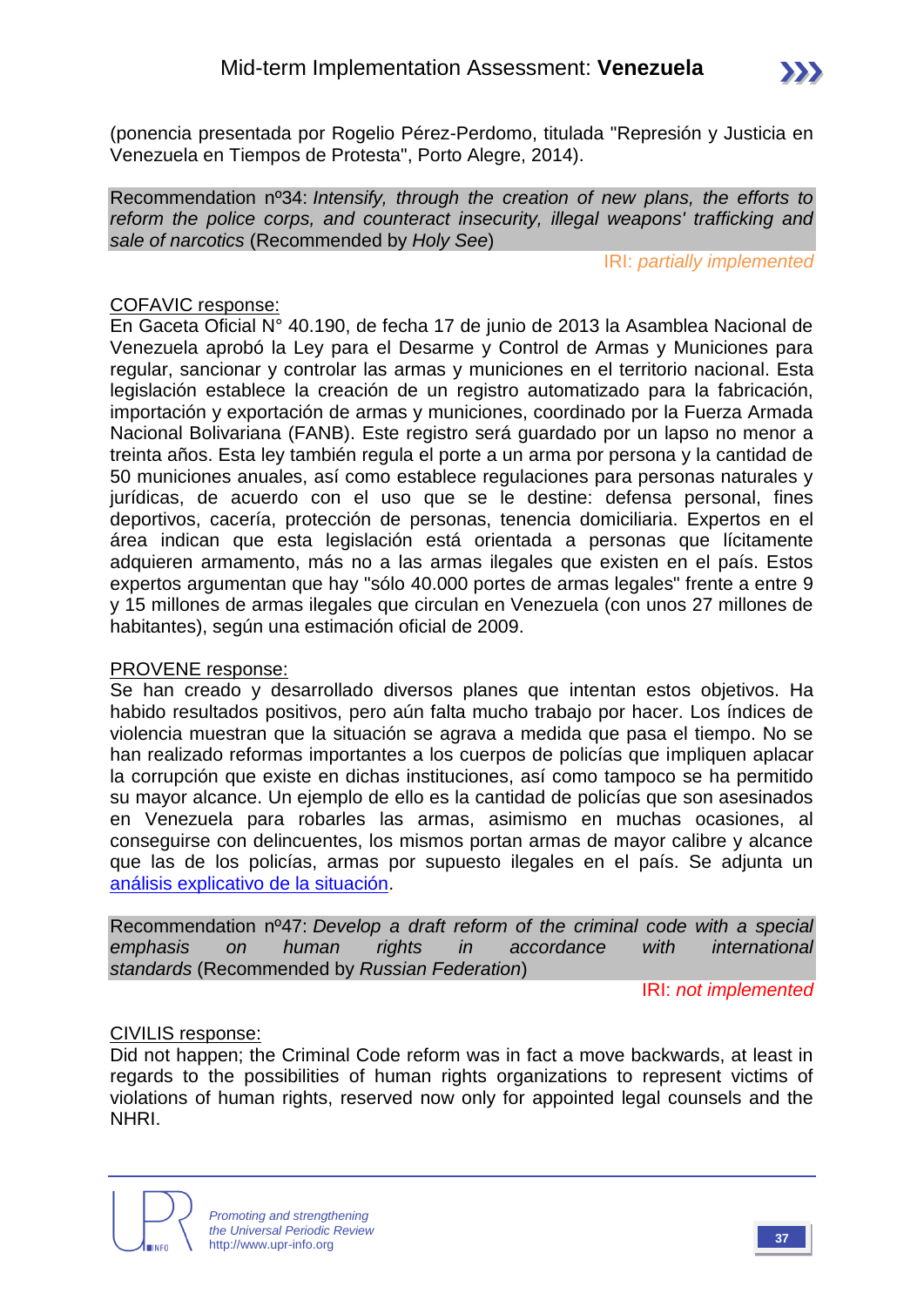#### PROVENE response:

No existe la intención de reformar el Código Penal en referencia a la situación de los Derechos Humanos en Venezuela. Con respecto a la compatibilidad del sistema venezolano con el sistema internacional, ésta es cada vez más distante (Sentencia de la Sala Constitucional N° 1049, del 23 de Julio de 2009). Venezuela denunció la Convención Interamericana de Derechos Humanos, con lo cual manifiesta su falta de [voluntad de respetar los DDHH que en la misma se expresan.](http://www.oas.org/es/cidh/prensa/comunicados/2013/064.asp)

Recommendation nº48: *Increase the efforts towards fighting against human trafficking, including by considering the possibility of the development of state programs and plans of action in this area* (Recommended by *Belarus*)

IRI: *not implemented*

#### PROVENE response:

Venezuela ha suscrito diversos tratados internacionales referentes al tema (Convención de las Naciones Unidas contra la Delincuencia Organizada Transnacional, Protocolo para Prevenir, Reprimir y Sancionar la Trata de Personas, Especialmente Mujeres y Niños y la Convención Protocolo contra el tráfico ilícito de migrantes por tierra, mar y aire) sin embargo no existen programas especializados para prevenir el mismo. Existen controles en las fronteras, pero no están enfocados en combatir la trata de personas. En ocasiones, los cuerpos de seguridad del Estado que trabajan en la frontera, son los que permiten y auspician este tipo de delitos. De hecho el tema ha escalado en magnitud e importancias, y Venezuela, parece estar posicionándose entre los primeros países del mundo en servir [como puente para](http://www.bbc.co.uk/mundo/ultimas_noticias/2014/06/140620_ultnot_eeuu_trafico_humano_venezuela_jgc.shtml)  [este tipo de transacciones.](http://www.bbc.co.uk/mundo/ultimas_noticias/2014/06/140620_ultnot_eeuu_trafico_humano_venezuela_jgc.shtml)

Recommendation nº50: *Develop the efforts under way to train and professionalize police officers, including the initiative of the Experimental University for Security* (Recommended by *Cuba*)

#### CIVILIS response:

IRI: *partially implemented*

This important training project, which started with a civilian approach to citizen safety, is since the beginning of 2014 under the Directorship of military personnel, in tune with the so-called "Plan Safe Motherland".

#### COFAVIC response:

La Universidad Nacional Experimental de la Seguridad (UNES) ha egresado 4.222 funcionarios que se han incorporado con éxito al también creado Cuerpo de Policía Nacional Bolivariana (CPNB), lográndose así cumplir con la tasa de encuadramiento policial conforme a los estándares internacionales: "3,6 funcionarios policiales por cada 100.000 habitantes", de acuerdo con cifras publicadas en el Informe del Grupo de Trabajo sobre el Examen Periódico Universal sobre Venezuela, publicado el 7 de diciembre de 2011, brindadas por el Estado venezolano. Para COFAVIC, como ha afirmado en su publicación Derechos Humanos: una oportunidad para el diálogo, 65 pasos contra la impunidad, editada en el año 2012, es fundamental garantizar que los órganos policiales y organismos de articulación en materia de seguridad ciudadana tengan un carácter estrictamente civil y profesional en todos sus niveles jerárquicos con clara diferenciación tanto institucional, como conceptual de la labor de prevención delictiva y de la investigación criminal. De igual forma, COFAVIC en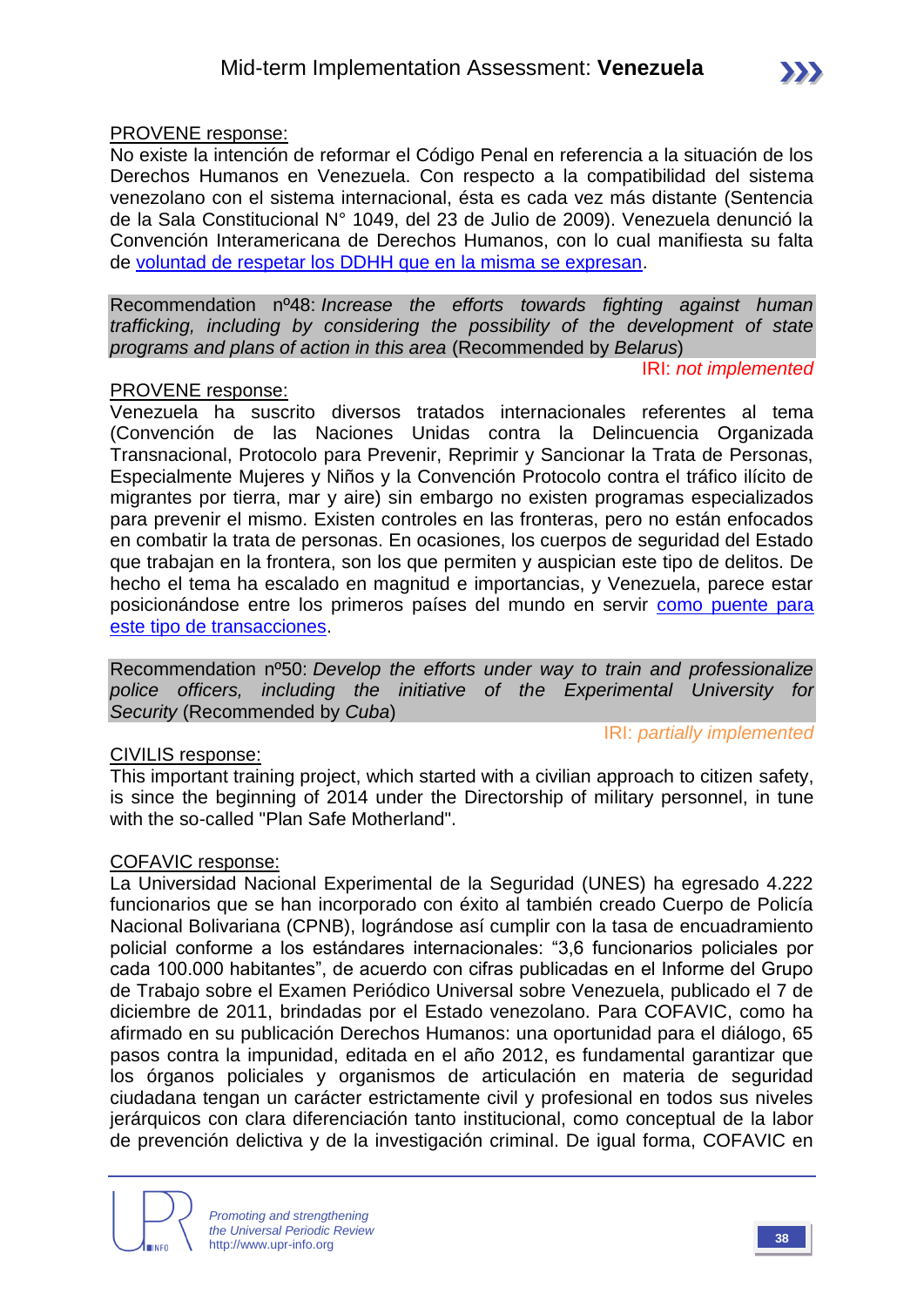dicha publicación recomienda al Estado venezolano garantizar el sistema de concursos de méritos y antecedentes como mecanismos de ingreso y permanencia en los cargos policiales, los cuales deberían regirse básicamente por los siguientes criterios: I) la formación y capacidad profesional y el desempeño funcional en la carrera policial del funcionario postulante; II) los antecedentes funcionales y disciplinarios del mismo; III) la antigüedad en la carrera policial. La práctica de detenciones ilegales y arbitrarias, seguidas de ejecuciones extrajudiciales, así como del uso excesivo e indiscriminado de la fuerza atribuible a las policías regionales y nacionales, no es un fenómeno reciente en Venezuela, el Ministerio Público ha reconocido que la mayoría de los responsables de estas acciones son miembros activos de organismos de seguridad que tienen una gran experiencia en detenciones y levantamiento de pruebas, lo que ha dificultado la identificación clara de los responsables.

En el contexto de protestas desarrolladas en varios Estados del país, luego de las elecciones presidenciales de abril 2013, diversas organizaciones de Derechos Humanos denunciaron graves casos de presuntas torturas tratos crueles inhumanos y degradantes, sin embargo más de un año después no se conoce de ninguna sentencia condenatoria por estos crímenes. COFAVIC documentó en un informe presentado públicamente y sometido al conocimiento de la Oficina de la Alta Comisionada de Derechos humanos de la ONU, cuarenta (40) casos de presuntas torturas, tratos crueles, inhumanos y degradantes durante el contexto post electoral de abril 2013. En todos ellos se pudo constatar que las autoridades nacionales no habían utilizado el Protocolo de Estambul para documentar los mismos e investigarlos y tampoco se conoce ninguna sentencia o avance sustantivo en materia procesal, luego de 16 meses de ocurridos. El Ministerio Público, a través de la Fiscal General Luisa Ortega Díaz, en una rueda de prensa el 16 de abril de 2013, reconoció 135 personas detenidas , 61 personas lesionadas y 7 personas fallecidas durante los hechos de abril de 2013, en las manifestaciones del contexto post electoral. En cuanto a estos hechos anunció que abrirían investigaciones, sin embargo, no mencionó casos de violaciones a los derechos humanos. Luego de 16 meses de acaecidos los hechos no se conoce públicamente en cuántos casos se han abierto juicios o se ha aplicado condenas.

#### PROVENE response:

No se han realizado ningún tipo de esfuerzos en este sentido.

Recommendation nº51: *Continue with the government's efforts to improve policies and programs in the treatment of persons deprived of liberty* (Recommended by *Cuba*)

#### IRI: *not implemented*

#### PROVENE response:

A pesar de que la línea de opinión del Gobierno está enfocada en admitir que existen programas que refuercen los cuerpos policiales y reformar los centros penitenciarios, lo único que se ha realizado efectivamente es el desmantelamiento de varios centros de reclusión, logrando extraer cantidad de armas, drogas y demás objetos ilegales desde adentro y restablecer a los privados de libertad, sin orden

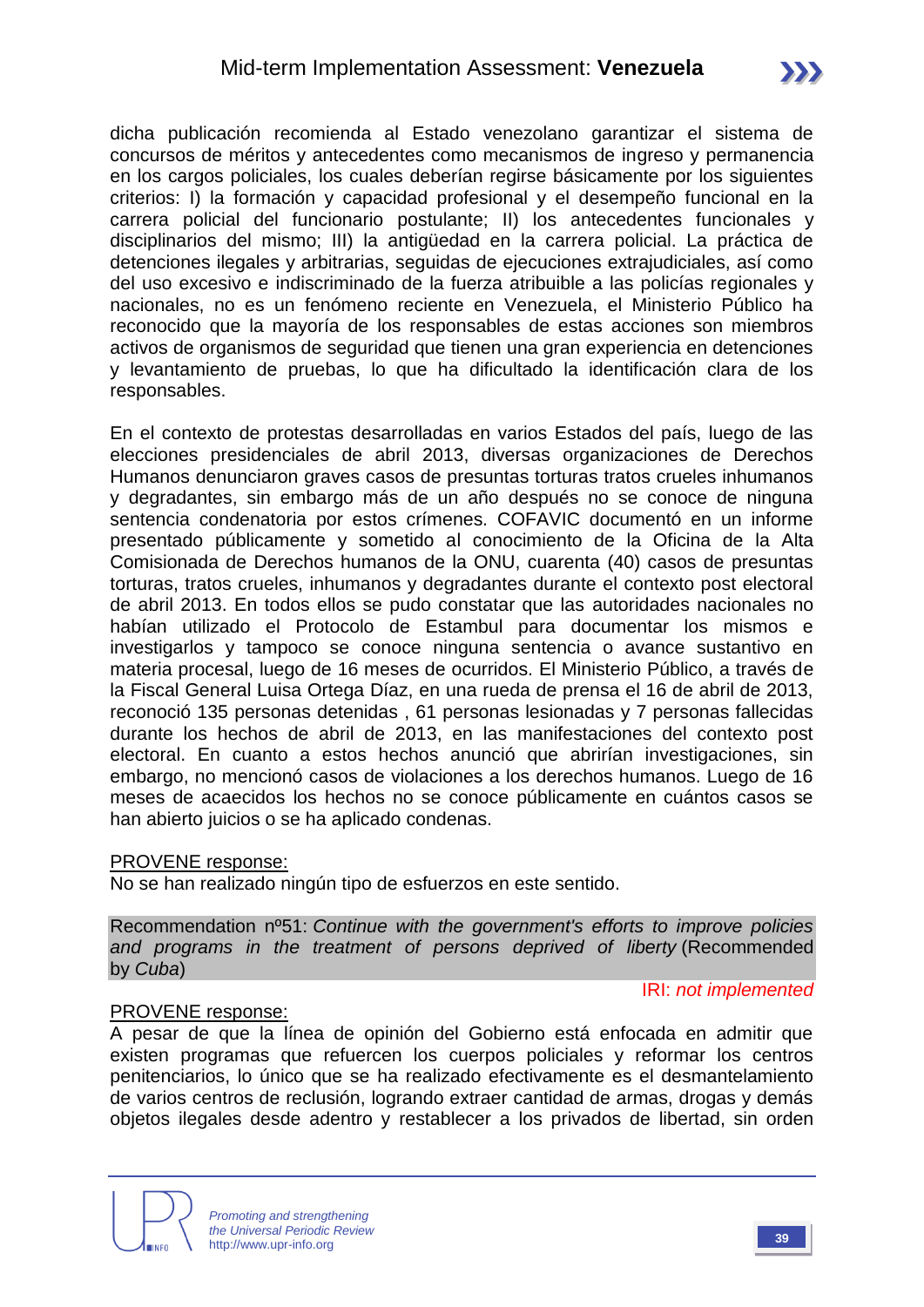

Recommendation nº52: *Reform fully the prison system and in particular ensure that it respects as soon as possible the UN Standard Minimum Rules for the Treatment of Prisoners* (Recommended by *Belgium*)

IRI: *not implemented*

CIVILIS response:

Not happening, as noted above [recommendations n°11 and n°14]

#### PROVENE response:

El sistema penitenciario no ha sido reformado, a pesar de que existen múltiples declaraciones y compromisos por parte de los funcionarios del Estado. La gestión de las prisiones debería estar en manos de los organismos regionales, para una posibilidad de mejor y mayor asistencia. Sin embargo, el Gobierno Nacional, se ha empeñado en regular todo lo concerniente al sistema carcelario, aunque no tenga la capacidad logística y técnica para hacerlo. Esta es una de las razones principales por las que se hace prácticamente imposible velar por el respeto y buenas prácticas dentro de las prisiones. Las mismas se manejan como grandes monopolios y las autoridades regionales, quienes tienen la posibilidad de velar por el correcto funcionamiento de las mismas, están vetadas de hacerlo. Fue creado el Ministerio del Poder popular para el Sistema Penitenciario, el cual ha tomado la regulación de todo el sistema penitenciario, sin tener la experticia para ello. Entre las primeras actuaciones de este Ministerio [figuró la liberación arbitraria a una cantidad de](http://elimpulso.com/articulo/venezuela-exige-reforma-total-de-sistema-penal)  [privados de libertad.](http://elimpulso.com/articulo/venezuela-exige-reforma-total-de-sistema-penal)

Recommendation nº53: *Improve the prison system and speed up the penal processes so that each person may know judicial resolutions in appropriate times* (Recommended by *Holy See*)

IRI: *not implemented*

#### CIVILIS response:

Not happening, as noted above [recommendations n°11 and n°14]

#### PROVENE response:

El Ministerio Público ha iniciado un plan con el fin de agilizar los procesos judiciales. Se han instalado múltiples planes e investigaciones de las causas que originan el retardo procesal, sin embargo, los resultados de estas investigaciones no han conducido a medidas concretas para responder a estos retardos. El retardo procesal sigue siendo uno de los mayores obstáculos para acceder a la justicia y siendo esta situación ampliamente conocida y sus causas estudiadas, la situación se agrava y no se incrementan los lapsos procesales. Se han creado, en Caracas, cuatro (4) de las llamadas "Fiscalías de Juicio" que tienen la intención de agilizar los procesos penales. Esta es una figura reciente, y su impacto aún no es cuantificable. Pero con la enorme cantidad de casos existentes, es dudoso pensar que únicamente cuatro juzgados en una ciudad, de un país con veinticuatro (24) Estados, [tengan un](http://www.mp.gob.ve/web/guest/enlace2;jsessionid=5369A0A2200506549C5607613EBFFD5B?p_p_id=62_INSTANCE_9lkZ&p_p_lifecycle=0&p_p_state=maximized&p_p_mode=view&_62_INSTANCE_9lkZ_struts_action=%2Fjournal_articles%2Fview&_62_INSTANCE_9lkZ_groupId=10136&_62_INST)  [impacto en las cifras de retardo procesal.](http://www.mp.gob.ve/web/guest/enlace2;jsessionid=5369A0A2200506549C5607613EBFFD5B?p_p_id=62_INSTANCE_9lkZ&p_p_lifecycle=0&p_p_state=maximized&p_p_mode=view&_62_INSTANCE_9lkZ_struts_action=%2Fjournal_articles%2Fview&_62_INSTANCE_9lkZ_groupId=10136&_62_INST)

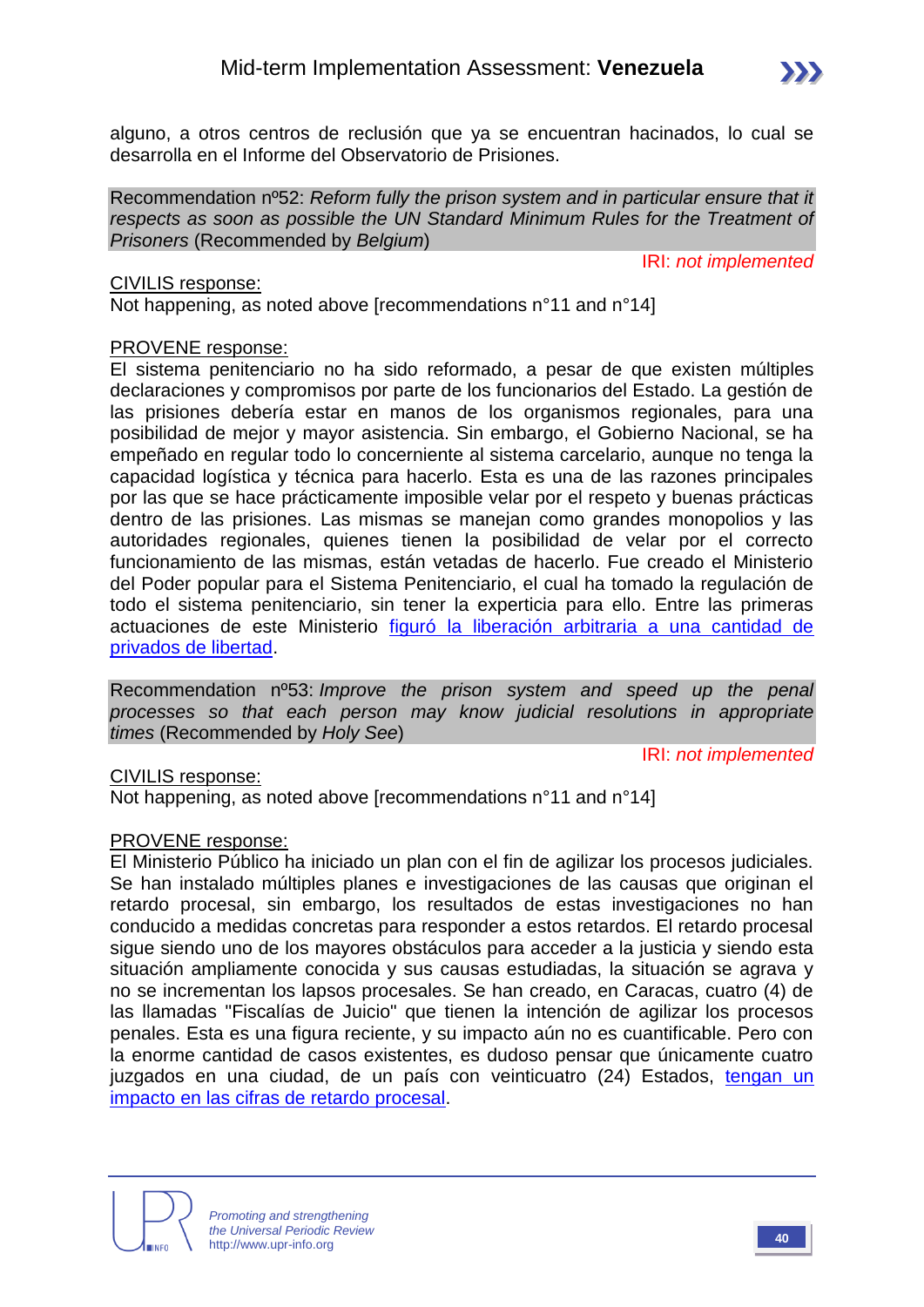Recommendation nº55: *Further work on the improvement of the penitentiary situation in the country* (Recommended by *Algeria*)

IRI: *not implemented*

#### PROVENE response:

No se han realizado ningún tipo de esfuerzos en este sentido.

Recommendation nº56: *Continue to facilitate and strengthen the work of NGOs and other civil society actors, as well as guarantee their social media* (Recommended by *Uruguay*)

IRI: *not implemented*

CIVILIS response: Not happening

#### ESPACIO response:

Tras la venta del canal Globovisión en mayo de 2013 y de la Cadena Capriles por presiones políticas y económicas en junio del mismo año, en el canal de noticias se han contabilizado 16 renuncias de periodistas independientes, mientras que en el grupo editorial Grupo Últimas Noticias se registran hasta ahora 32 periodistas que han cesado sus labores por despidos y renuncias, cuyo motivo central es la censura. En 2013 tanto el hostigamiento judicial como el verbal hacia medios críticos y periodistas independientes, ocuparon el segundo lugar con 19,72% y el cuarto lugar con 12,46% en ocurrencia de violaciones, mientras que durante el 2011 y 2012 se hallaban por debajo de las cuatro primeras posiciones. Un informe de 2012 desarrollado por el organismo público Servicio Bolivariano de Inteligencia, el Ministerio del Poder Popular para la Comunicación e Información (Minci), el Partido Socialista Unido de Venezuela, y Conatel; señala que de 1045 medios autorizados, 38,8% es considerado como "aliado" de la gestión gubernamental, mientras que el 24,9% es considerado opositor, y 13,2% tiene la etiqueta "con acercamiento", lo que indica que al menos 52% de los medios (televisión, radio y prensa) tiene una línea editorial favorable al gobierno. Adicionalmente, se han presentado dificultades con la obtención de divisas por parte de varios medios de comunicación impresos para la adquisición de papel prensa y otros insumos necesarios. Esto ha producido durante los años 2013 y 2014 el cierre permanente o temporal de al menos nueve diarios, así como la reducción de páginas o número de ediciones de al menos once diarios.

#### PROVENE response:

Se dificulta exponencialmente el trabajo para las ONG y demás organizaciones relacionadas con la defensa de DDHH en diversos ámbitos. Los medios de comunicación nacionales están regulados de manera tal que la única información que puede ser transmitida por ellos debe ser aprobada por el gobierno (directa o indirectamente). Cualquier organización que promueva DDHH corre peligro de ser intervenida, o de ver dificultado el desempeño de sus funciones, ya sea a través de medidas coactivas o de impedimentos logísticos para el funcionamiento de las mismas. El Gobierno observa a estas organizaciones como una amenaza para sus políticas de Estado y no encuentra cabida para ellas, reprimiendo su actuación y evitando de cualquier manera la realización de su trabajo. Durante el año 2014, se

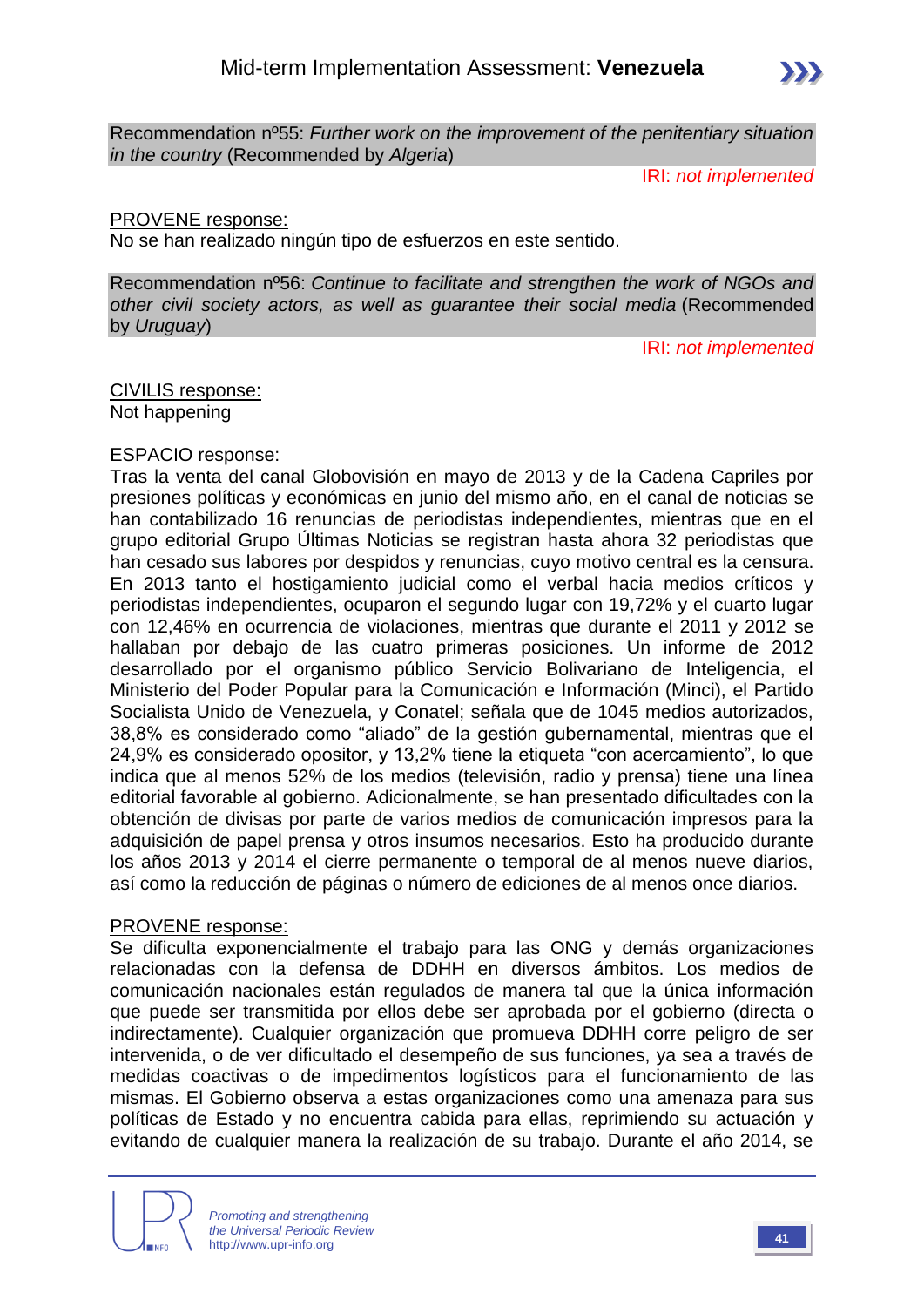

han vivido la persecución de varios defensores de DDHH que sin prueba particular han sido nombrados de delincuentes y terroristas (como ejemplo, se cita el siguiente [caso\)](http://www.eluniversal.com/nacional-y-politica/protestas-en-venezuela/140507/un-mundo-sin-mordaza-denuncia-detencion-de-su-presidente).

Recommendation nº100: *Implement a comprehensive disarmament policy and strengthen the judicial system to reduce levels of impunity* (Recommended by *Norway*)

IRI: *partially implemented*

#### CIVILIS response:

No measures taken; the State does not admit that the Judicial system lacks independence

#### COFAVIC response:

A lo largo de 25 años, COFAVIC ha denunciado la ausencia de justicia en las investigaciones de las presuntas violaciones de derechos humanos que han sido presentadas por las víctimas ante los organismos competentes, resaltando que el 96% de estos casos quedan impunes. Manteniéndose un porcentaje similar en cuanto a sanciones a los responsables de cometer delitos comunes.

Según cifras del Instituto Nacional de Estadísticas de Venezuela se registraron "19.133 asesinatos" en 2009, lo que ubica la tasa de homicidios del país en "75 por cada 100.000 habitantes". Del total de homicidios registrados en 2009, el 79,48 por ciento (15.191) fueron cometidos con armas de fuego, mientras que el restante 20,52 con algún otro tipo de armas. Es de resaltar que en esta encuesta sobre Victimización y percepción de Seguridad Ciudadana 2009, también, entre los resultados obtenidos está que el 43,75% de las personas que no denunciaron los hechos afirman que no lo hicieron porque saben o creen que la policía participó en los delitos cometidos. De esta misma manera, se indica en este estudio oficial que en el 81,21%, las víctimas de delitos señalan que no recibieron apoyo institucional y en 74,13% se indica que la policía en los encuentros con los ciudadanos no actúa con profesionalismo y en el 16,3% de los casos actúa con violencia. En el 83,15% los ciudadanos estiman que la policía no les presta atención y en el 95,86% valoran que no actúa con prontitud. En los casos de violaciones a los derechos humanos estudiados por COFAVIC los mecanismos de impunidad suelen presentarse de forma conjunta y sistemática. Entre estos mecanismos se encuentran acciones llevadas a cabo por los cuerpos policiales estadales, cuerpos de investigación, poder judicial y ejecutivo. A manera de ejemplo se puede mencionar I) en los cuerpos policiales: la existencia de "grupos elite" en las fuerzas policiales, impunidad en casos de corrupción dentro de las corporaciones de seguridad, criminalización de la víctima, tendencia a considerar las violaciones como "casos aislados"; II) en el CICPC, órgano de investigación penal: cooperación con los policías presuntamente implicados, modificación de las actas policiales, carencia de recursos lo cual genera retardos en las experticias a realizarse; discrepancias entre el contenido de los protocolos de autopsia y las versiones de los familiares; III) en el poder judicial: persiste en la administración de justicia en Venezuela un alto número de jueces y fiscales provisionales

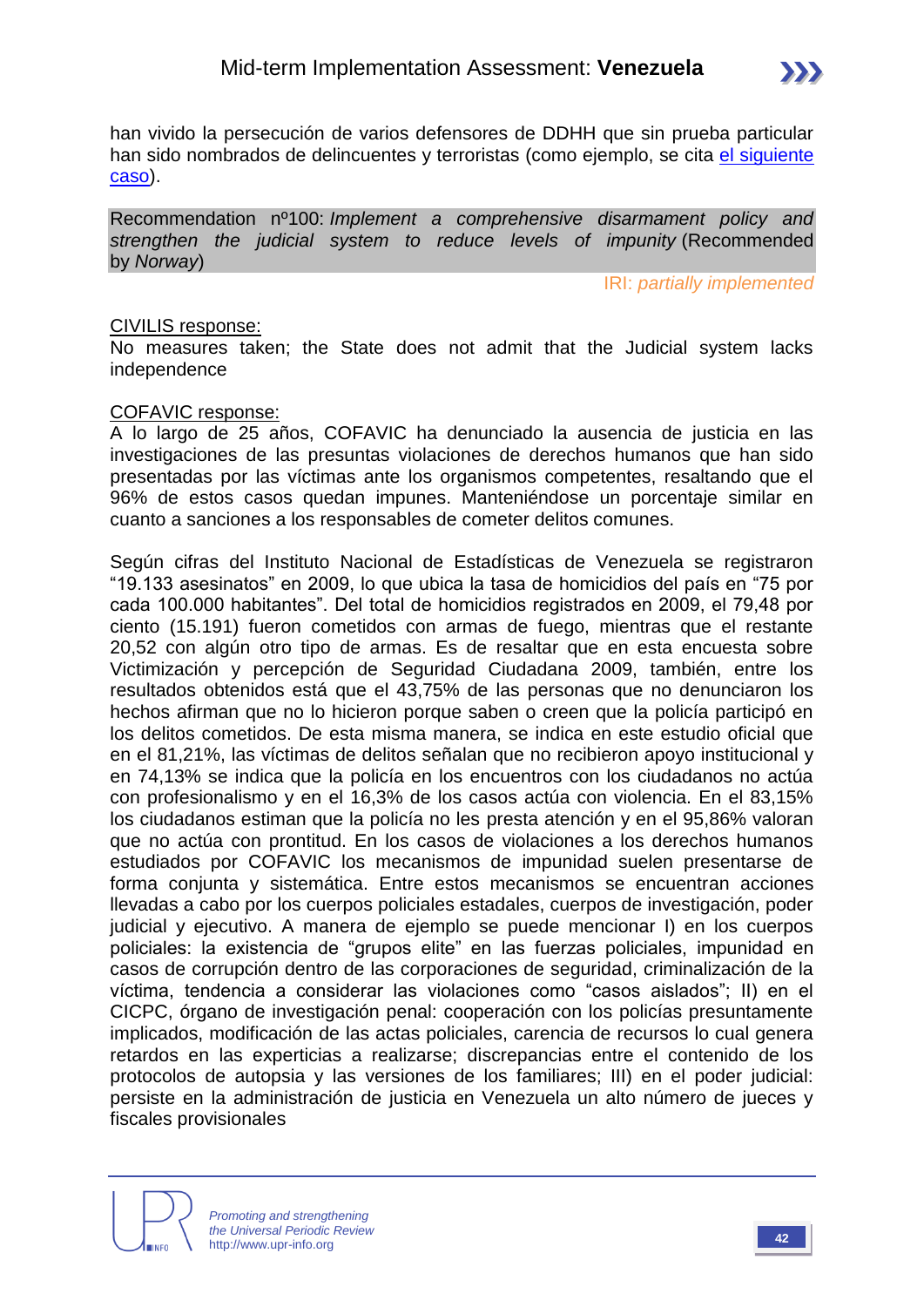#### Asociación Civil Paz Activa (PAZ) response:

A Disarmament and gun control Policy was approved by the state in June 2013. Its normative was recently published in 2014, but it is still to be implemented with proper resources and budget. Officials argue that it will take some time for measures to have impact, but it will not alone reduce gun violence. We have only seen media spots promoting disarmament of criminal groups but with no concrete results. Levels of impunity have not been reduced, specially for violent crime, as reported by the attorney general.

#### PROVENE response:

Se han tomado medidas a nivel legislativo como la implementación de la Ley Orgánica de Desarme. Los índices de violencia no han disminuido, ya que el nivel de impunidad es muy alto. Los criminales se sienten libres para seguir perpetrando crímenes; a pesar de la existencia y puesta en marcha del Plan "A Toda Vida Venezuela", implementado en 2013 en todo el territorio nacional por medio del cual se diseñaron y desplegaron diversas estrategias para promover el desarme, reducir la criminalidad, violencia de género, microtráfico, etc. Los índices de violencia, delincuencia e impunidad siguen aumentando. Se adjunta un [análisis explicativo de](http://prodavinci.com/blogs/el-costo-de-cometer-un-crimen-en-venezuela-o-cuando-el-crimen-si-paga-por-omar-zambrano/)  [la situación.](http://prodavinci.com/blogs/el-costo-de-cometer-un-crimen-en-venezuela-o-cuando-el-crimen-si-paga-por-omar-zambrano/)

Recommendation nº101: *Provide the judiciary with adequate human and financial resources for its effective functioning with special attention to the respect of the legislation regarding the preventive detention* (Recommended by *Belgium*)

IRI: *partially implemented*

#### CIVILIS response:

No measures taken; in fact, during the recent wave of protests, arbitrary arrests and violations to the right of due process have been the norm

#### PAZ response:

The judiciary system continues to present a huge gap between the demands of the people and what it offers. We do have to acknowledge the implementation (a pilot) for local or community courts to deal with minor crimes and offenses. This is an effective way for people to access to justice, as is near geographically to the clients. The Judiciary needs to triple its capacity to accelerate the processing of thousands of inmates awaiting trials. The ministry of Prisons has implemented "Plan Cayapa" to address this, and hundreds have been freed with mix perceptions of public opinion, given that some have been involved again in criminal activity.

#### PROVENE response:

Los recursos económicos han sido adjudicados, existe sin embargo una carencia en recurso humano especializado en estos temas y voluntad política para modificar y aplicar las normativas pertinentes. Esta recomendación no funciona porque no solamente existe corrupción a nivel ministerial y a nivel de cuerpos de seguridad por el sueldo precario que tienen.

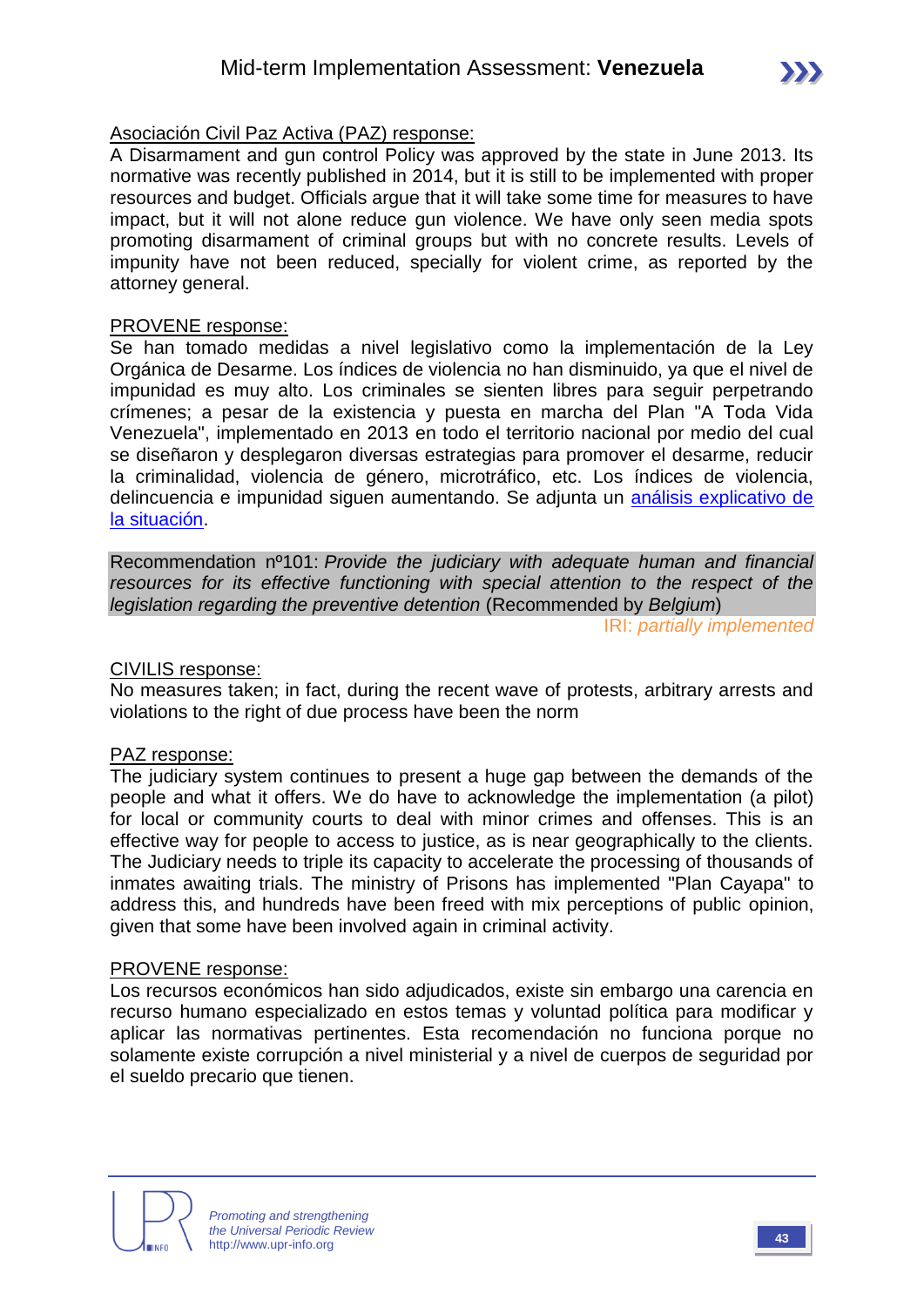Recommendation nº109: *Take all necessary measures to ensure that all cases of societal violence are effectively investigated and perpetrators prosecuted and punished* (Recommended by *Czech Republic*)

#### IRI: *not implemented*

#### COFAVIC response:

En su Informe sobre la visita in loco a la República Bolivariana de Venezuela realizada en 2002, la Comisión Interamericana de Derechos Humanos (CIDH) manifestó que había existido "un aumento significativo de la impunidad relacionada con hechos de violencia". De conformidad con la información recibida, la CIDH pudo constatar que "el 90% de las investigaciones sobre violaciones a los derechos humanos no supera las etapas preliminares del proceso". En ese informe, la CIDH señaló preocupación, pues "la impunidad constituye una situación de grave violación a las obligaciones de los Estados, e implica una suerte de círculo vicioso que tiende a reiterarse y perpetuarse, aumentando la ocurrencia de los delitos, mayormente violentos". Desde el 2002 hasta la fecha las cifras de impunidad en casos de violencia común y de violaciones a los derechos humanos documentados por COFAVIC se ha mantenido por encima del 96%, siendo que solamente 3 de cada 10 casos llega a ver a juez. En los informes anuales del Ministerio Público se revela el grave esquema de impunidad existente en Venezuela. Durante el periodo 2006-2010 se registraron 30 mil casos de presuntas violaciones de los derechos humanos, el 93% de ellos culminaron en sobreseimientos, desestimaciones y archivo fiscal. Solo el 7% terminaron en acusaciones y de ese 7% sólo el 4% terminaron en condenas.

Durante el 2011, el Ministerio Público en su Informe anual a la Asamblea Nacional indicó que recibió 8813 casos de presuntas violaciones de derechos humanos, de las cuales el 97% fueron sobreseídas, desestimadas o archivadas y solo 3% de las mismas terminaron en acusaciones.

Durante el 2012 el Ministerio Público reseñó en su informe anual: ingresaron 8227, casos en la Dirección de Protección de Derechos Fundamentales, 58 Fiscalías que realizan actos de investigación penal, 31 procedimientos por aprehensión en flagrancia. Realizó 5862 actos conclusivos, 1300 imputaciones de las cuales 1079 fueron en sede fiscal y solo 221 en sede tribunalicia. Según su reporte anual, el Ministerio Público realizó 201 audiencias preliminares y 110 juicios con 89 órdenes de aprehensión. Posteriormente, en su reciente informe anual sobre año 2013, describe cifras muy preocupantes en materia impunidad en casos de violaciones a los derechos humanos. En el mismo se expresa que el Ministerio Público recibió 8196 casos de presuntas violaciones a los derechos humanos, frente a los cuales actuaron 60 fiscalías para la investigación penal. Se celebraron 211 audiencias preliminares; 117 juicios iniciados; se emitieron 85 órdenes de aprehensión a funcionarios presuntamente responsables. Quedando el índice de impunidad estimada en 98,5%.Según cifras oficiales, entre 2000-2008 el Ministerio Público conoció de 8.350 casos de ejecuciones extrajudiciales cometidas por estos grupos, lo que indica un promedio de 1044 casos por año. Diversos organismos del Estado han reconocido progresivamente la problemática, aunque lamentablemente esto no se ha traducido en una reducción significativa de la brecha de impunidad que ha prevalecido en estos casos durante los últimos 10 años y en los que es innegable la existencia de un esquema de impunidad.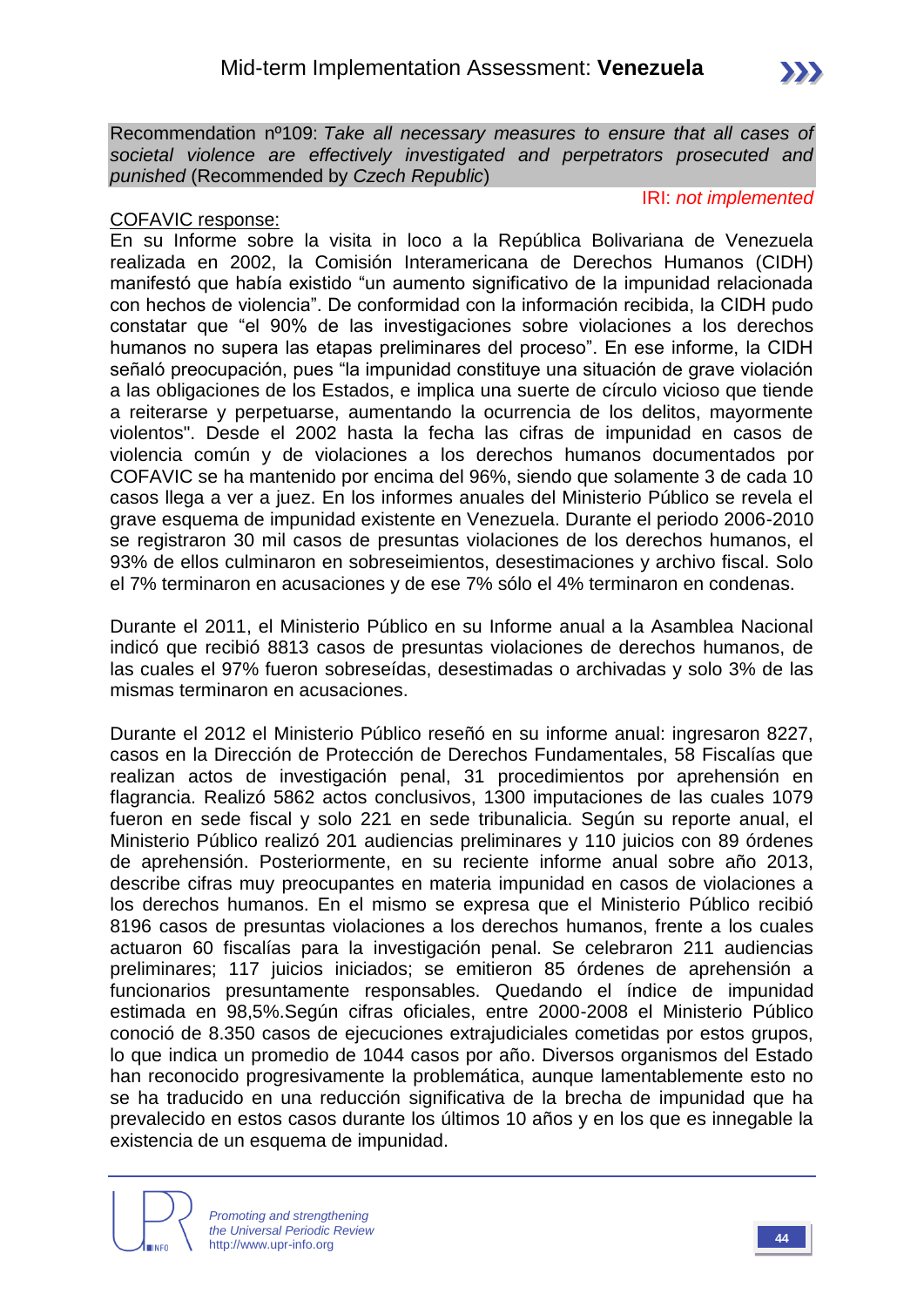

CIVILIS response:

High levels of impunity still prevail

#### PROVENE response:

Existen cantidad de planes y estrategias para llevar a cabo esta intención, sin embargo, la puesta en marcha de estos planes no se está llevando a cabo de manera eficiente, por lo que los resultados no se materializan. En el caso de la violencia de género, sin embargo, existe una mayor respuesta por parte de los órganos del estado para atender estas situaciones. Sin embargo, se atienden de manera primaria pero no se realiza el debido seguimiento, trayendo como consecuencia una venganza del agresor por la denuncia realizada, por lo que el problema no se resuelve. Debido al retraso del sistema de justicia, la corrupción y el retardo procesal, no se realizan investigaciones efectivas que permitan que los delincuentes sean penados. [Caso Violencia de mujeres.](http://www.eluniversal.com/caracas/131128/este-ano-fiscalia-ha-recibido-61377-denuncias-de-violencia-contra-la-m)

Recommendation nº115: *Amend the Criminal Code and the Organic Code of Military Justice, eliminating the crimes of contempt and vilification* (Recommended by *Norway*)

IRI: *not implemented*

CIVILIS response: No amendment so far

#### PROVENE response:

La última reforma del Código Penal fue en 2005, se prevé otra pronta reforma. La tendencia será incrementar las conductas tipificadas como delitos. Especialmente todo tipo de delitos considerados tracción a la patria, difamación, etc. los cuales están siendo gravemente (e injustamente) penados. [Fuente.](http://eltiempo.com.ve/venezuela/gobierno/nuevo-codigo-penal-preve-sumar-condenas-por-varios-delitos/55612)

Recommendation nº116: *Urge the National Assembly to adopt the draft legislation on trafficking in persons* (Recommended by *United States*)

IRI: *not implemented*

#### PROVENE response:

Esta propuesta de Ley se introdujo en el año 2010. Se espera su aprobación formal.

Recommendation nº120: *Engage actively in the fight against the misuse of power by the security forces* (Recommended by *Czech Republic*)

IRI: *not implemented*

#### CIVILIS response:

Rejected and not happening; in fact, excessive use of force has been one of the human rights violations denounced in the context of the present wave of protests

#### COFAVIC response:

Ante el agravamiento de la seguridad ciudadana y el aumento de la protesta pública, el Gobierno Nacional decidió en fecha 13 de mayo de 2013 utilizar formalmente a la Fuerza Armada Nacional Bolivariana (FANB) para dirigir las tareas de seguridad ciudadana en el Área Metropolitana de Caracas, anunciando que este mecanismo será progresivamente implementado en el resto del país con prioridad en los Estados de mayor densidad poblacional, como Lara, Carabobo y Zulia. Este plan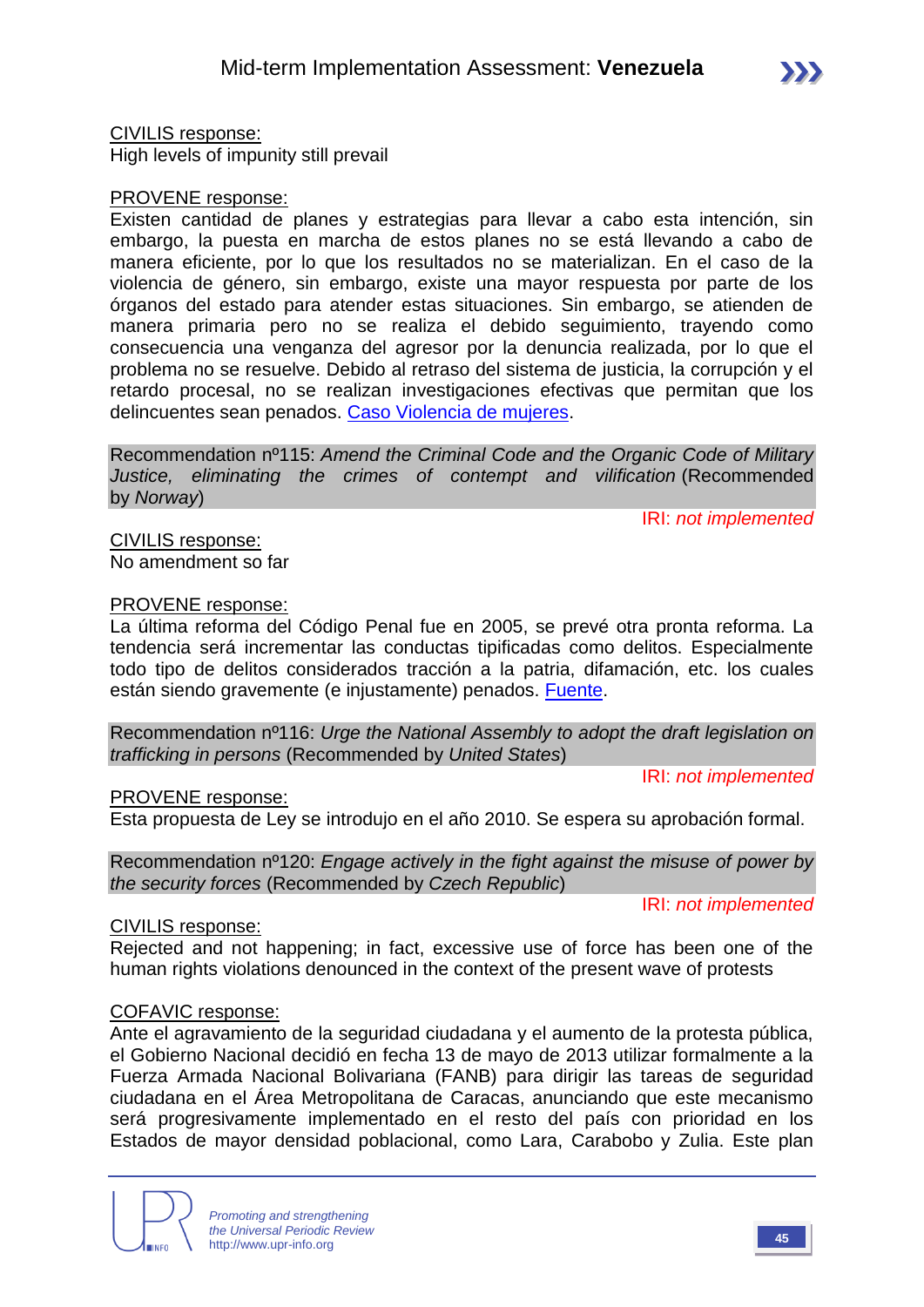denominado "Plan Patria Segura" es justificado dentro del marco de la Gran Misión A Toda Vida Venezuela. De acuerdo con la información disponible, desde las primeras etapas de implementación de "A Toda Vida Venezuela", se incorporó la participación de funcionarios de la Guardia Nacional Bolivariana. Para COFAVIC, la desatención a los principios constitucionales de una policía de carácter civil y las limitaciones a las Fuerzas Armadas Nacionales en materia de control de orden público, violan principios esenciales de derechos humanos y en tal sentido, coloca a la labor policial bajo la subordinación de un componente armado, con altísima capacidad de fuego, no orientado en su formación y normativa al manejo de la prevención del delito, ni a la investigación criminal, ni al control de orden público.

Una de las manifestaciones de violencia presentes en Venezuela y que de manera directa comprometen la actuación policial es el fenómeno conocido como grupos parapoliciales, el cual ha sido denunciado constantemente por COFAVIC, que se caracteriza por grupos de funcionarios adscritos a las policías regionales de carácter civil, quienes, en abuso de sus funciones oficiales cometen graves violaciones de derechos, a través de aparatos de inteligencia informales, ligados a estructuras estatales. La existencia de este patrón ha sido reconocido por la Corte Interamericana de Derechos Humanos en su sentencia de fecha 3 de septiembre de 2012 en el caso Néstor Uzcátegui y otros vs. Venezuela.

Según cifras oficiales, entre 2000-2008 el Ministerio Público conoció de 8.350 casos de ejecuciones extrajudiciales cometidas por estos grupos, lo que indica un promedio de 1044 casos por año. En estos casos es innegable la existencia de un esquema de impunidad, la cual según la Defensoría del Pueblo (2001), es favorecida por tres elementos principales: i) la aceptación del discurso del enfrentamiento policial, incluso por la propia ciudadanía; ii) el uso mediático de estas prácticas como "una herramienta efectiva para combatir los altos índices de inseguridad"; y iii) el desconocimiento de la sociedad de sus derechos y garantías, así como los medios para defenderlos. Para el periodo de Enero a Diciembre de 2012, COFAVIC monitoreo 434 casos de violaciones a los derechos humanos, 384 (88.5%) referidas a violación del derecho a la vida a través de ejecuciones extrajudiciales, 40(9.2%) casos de violación a la integridad personal a través de torturas, tratos crueles, inhumanos y degradantes y 10(2.3%) casos de violaciones del derecho a la libertad personal a través de desapariciones forzadas (2) y detenciones arbitrarias (8). En cada hecho hubo un promedio de cuatro (4) funcionarios o efectivos actuantes, siendo los cuerpos de seguridad mayormente involucrados los siguientes: en el 21% de los casos estuvo presuntamente involucrado el cuerpo de policía estadal, en el 21.5% el cuerpo de policía municipal y en el 3.5% de los casos el cuerpo de Policía Nacional Bolivariana para un total del 46% de incidencia de los cuerpos policiales en la violación de derechos humanos de los casos monitoreados. El Cuerpo de Investigaciones, Científicas, Penales y Criminalísticas (CICPC) tuvo participación en el 38% de los casos, la Fuerza Armada a través de alguno de sus componentes participo en el 13% de los casos, en el 1% tenemos como presunto responsable al Servicio Bolivariana de Inteligencia Nacional (SEBIN) y en el 2% restante, no fue identificado el organismos o pertenece a la categoría de "Otros". Durante el período enero a diciembre 2013 COFAVIC documento en 23 estados del país, 802 casos de presuntas violaciones de los derechos humanos, siendo que 669 corresponden a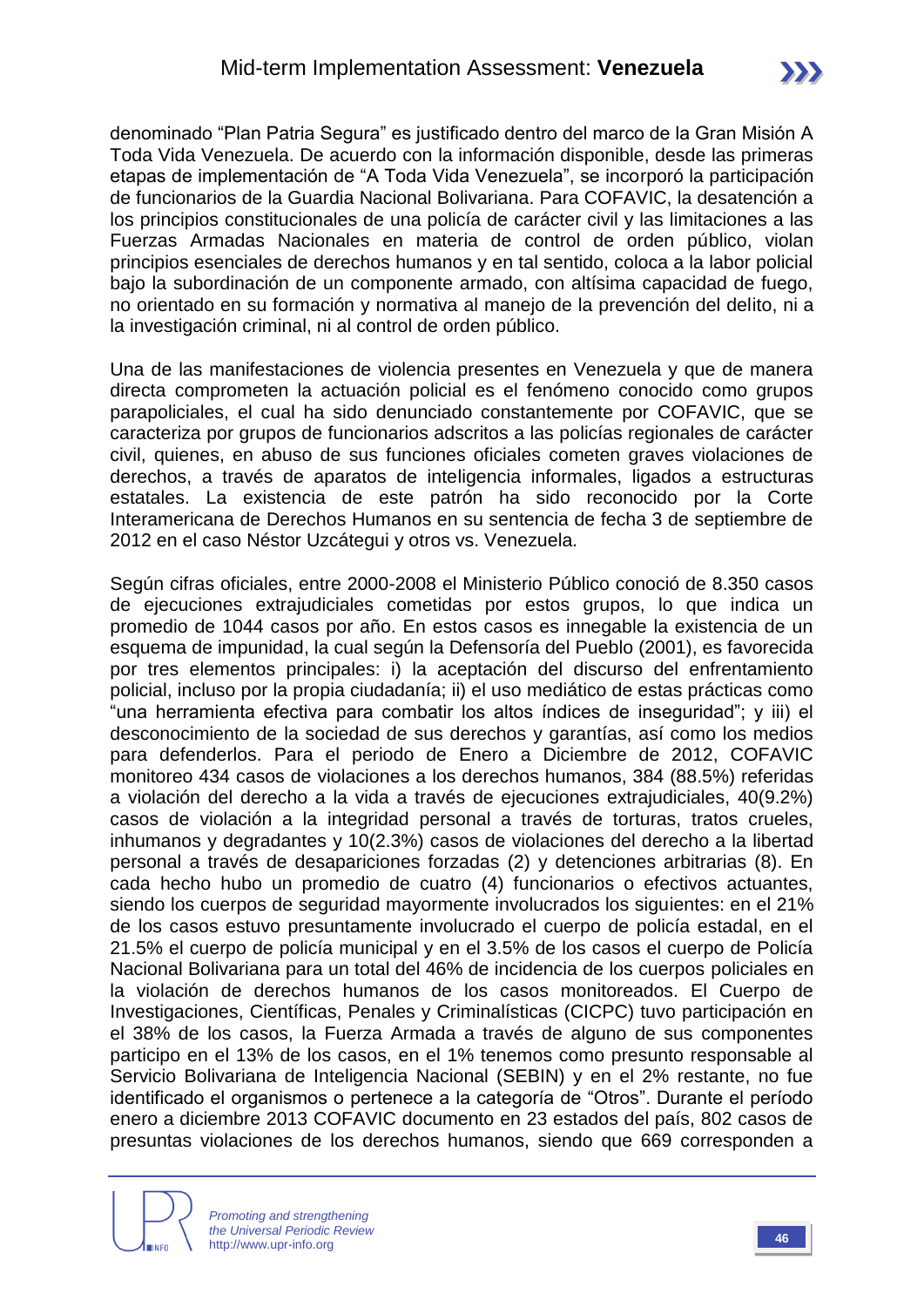presuntas ejecuciones extrajudiciales, 89 presuntas torturas, tratos crueles inhumanos y degradantes; 43 a presuntas detenciones arbitrarias y 1 de presunta desaparición forzada de personas. Los presuntos organismos de seguridad involucrados son: CICPC con 43%, Policías Estadales (18%), FFAA (17%), Policías Municipales (14%); Policía Nacional Bolivariana (4%); Servicio Bolivariano de Inteligencia/SEBIN (2%); otro (1%). Esta actuación de grupos parapoliciales en Venezuela quedó en evidencia en dos sentencias de la Corte Interamericana de Derechos Humanos de casos litigados por COFAVIC: Caso Uzcátegui y otros vs. Venezuela, de fecha 3 de septiembre de 2012, y caso Familia Barrios vs. Venezuela, de fecha 24 de noviembre de 2011. En ambos casos la Corte Interamericana determinó un patrón de ejecuciones extrajudiciales cometidas por grupos parapoliciales en Venezuela. La Corte llama la atención al Estado sobre las sistemáticas fallas que se presentaron en la investigación, así como múltiples mecanismos de impunidad, desde el inicio de las mismas, principalmente por la falta de plena independencia de los órganos de investigación criminal. La Corte indica que los órganos encargados de realizar las investigaciones no abordaron debidamente líneas de investigación definidas que llevarán al establecimiento de responsabilidades en los miembros de la policía presuntamente involucrada. En el caso de la familia Barrios, víctima de asesinato de diez de sus integrantes entre 1998 y 2012, tiene dos denominadores comunes, el primero que las víctimas habían sido testigos de los actos de amedrentamiento o incluso de los asesinatos de sus familiares y habían denunciado los hechos y el segundo elemento que se encuentra en todos los casos es la impunidad institucionalizada.

#### PROVENE response:

El uso inapropiado de poder y excesivo de fuerza por parte de las fuerzas de seguridad se ha incrementado de manera exponencial en los últimos meses (ponencia presentada por Rogelio Pérez-Perdomo, titulada "Represión y Justicia en Venezuela en Tiempos de Protesta", Porto Alegre, 2014). Los funcionarios alegan cumplir con órdenes superiores para justificar su acción, y en nombre de estas órdenes matan y violentan. Se han dado pocos pronunciamientos oficiales condenando estas actuaciones, sin embargo, de maneras más o menos directas, se ha promovido este tipo de actuaciones (a través de recompensas, llamados a "defender a la patria", despidos por negación a cumplir con órdenes superiores, etc).

#### Recommendation nº123: *Respect the independence of the judiciary* (Recommended by *United States*)

#### CIVILIS response:

IRI: *not implemented*

All [recommendations] on the issue of the independence of the judiciary were rejected. However, the lack of independence of judges and prosecutors has been widely documented. A report by the International Commission of Jurists, released in mid June indicates that at least half of all judges and prosecutors are provisional, which makes them vulnerable to manipulation and the loss of independence

#### COFAVIC response:

Para COFAVIC la independencia del poder judicial se basa en tomar medidas indispensables que permitan otorgar estabilidad y titularidad de cargos judiciales,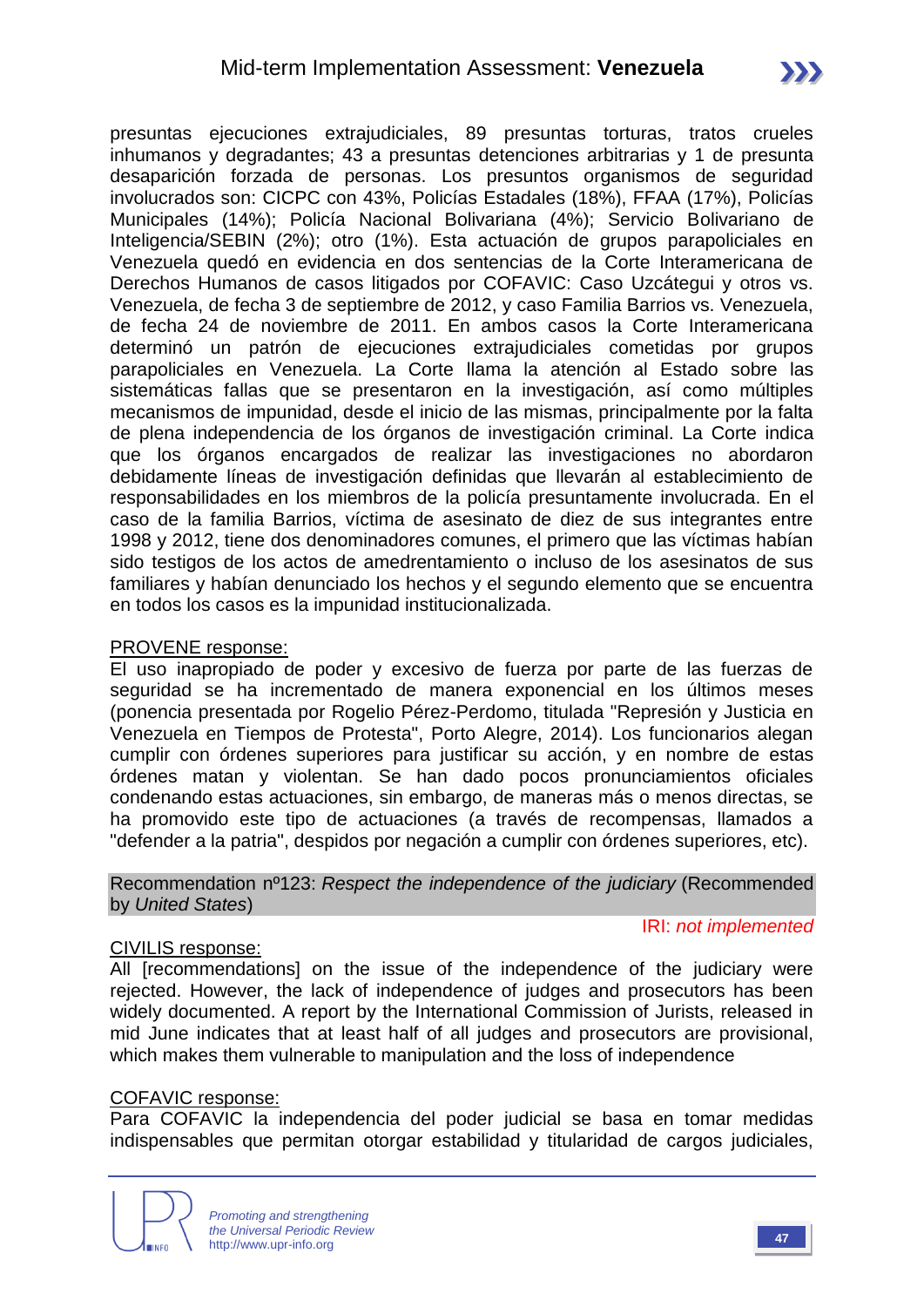como se ha indicado en una de nuestras publicaciones "Derechos Humanos una oportunidad para el diálogo: 65 pasos contra la impunidad". De acuerdo con información presentada por organizaciones de la sociedad civil en el 150ª período de audiencias ante la Comisión Interamericana de Derechos Humanos en el 2013 la Fiscalía General de Venezuela designó un total de 359 fiscales, de los cuales 94 eran provisorios, 260 fiscales auxiliares interinos, 1 fiscal interino suplente y 4 fiscales superiores. En cuanto a la designación de jueces en el 2013, se contabilizaron 774 jueces designados, de los cuales 117 ingresaron en calidad de jueces provisorios, 651 jueces temporales y 6 jueces accidentales. Además existen 10 magistrados integrantes del Poder Judicial que tiene sus cargos vencidos, al igual que integrantes del Consejo Nacional Electoral y de la Contraloría General de la República. Un ejemplo de la falta de independencia del poder judicial es el caso de la jueza María Lourdes Afiuni, privada de libertad el 10 de diciembre de 2009 por haber otorgado la libertad condicional al empresario Eligio Cedeño, en cumplimiento de una resolución de la Relatoría de Detenciones Arbitrarias de la ONU. El 11 de diciembre de 2009, el ex presidente Hugo Chávez ordena condenar a la jueza a 30 años de cárcel. Posteriormente fue trasladada a una cárcel de mujeres, el Instituto Nacional de Orientación Femenina (INOF) hasta junio de 2013, cuando la Fiscalía le otorga libertad condicional. Asimismo, casos como el de Iván Simonovis, condenado a 30 años de cárcel por presunta responsabilidad en hechos de abril de 2002, privado de libertad desde hace 10 años y a quien reiteradamente se le ha negado una medida humanitaria por su condición delicada de salud, la cual se agravó por no haber recibido luz solar durante 10 años privado de libertad.

Recommendation nº124: *Work to ensure the independence of the judiciary* (Recommended by *Canada*)

IRI: *not implemented*

#### COFAVIC response:

La Comisión Interamericana de Derechos Humanos, en su Informe Anual 2012, en el Capítulo IV, en el cual incluyó a Venezuela como uno de los países con mayor incidencia de violaciones a los derechos humanos, indicó: "Un poder judicial independiente es indispensable como contralor de la constitucionalidad de los actos de otros poderes del Estado, así como también como órgano encargado de administrar justicia". "Durante 2012 la Comisión ha continuado recibiendo información sobre la situación del Poder Judicial en Venezuela y la falta de independencia y autonomía del Poder Judicial frente al poder político, así como sobre presuntas injerencias del Poder Ejecutivo en las decisiones judiciales".

El 5 de diciembre de 2009, la presidenta del Tribunal Supremo de Justicia, en el discurso de apertura del año judicial, indicó que "la división de poderes es un principio que debilita al Estado", por lo que estas declaraciones generaron controversia. Sin embargo, el artículo 254 de la Constitución de la República Bolivariana de Venezuela indica que el poder judicial es independiente y que el Tribunal Supremo de Justicia gozará de autonomía funcional, financiera y administrativa. A juicio de organizaciones de la sociedad civil, entre ellas COFAVIC y de organizaciones internacionales como la Comisión Internacional de Juristas la independencia del Poder Judicial se encuentra amenazada, así como la estabilidad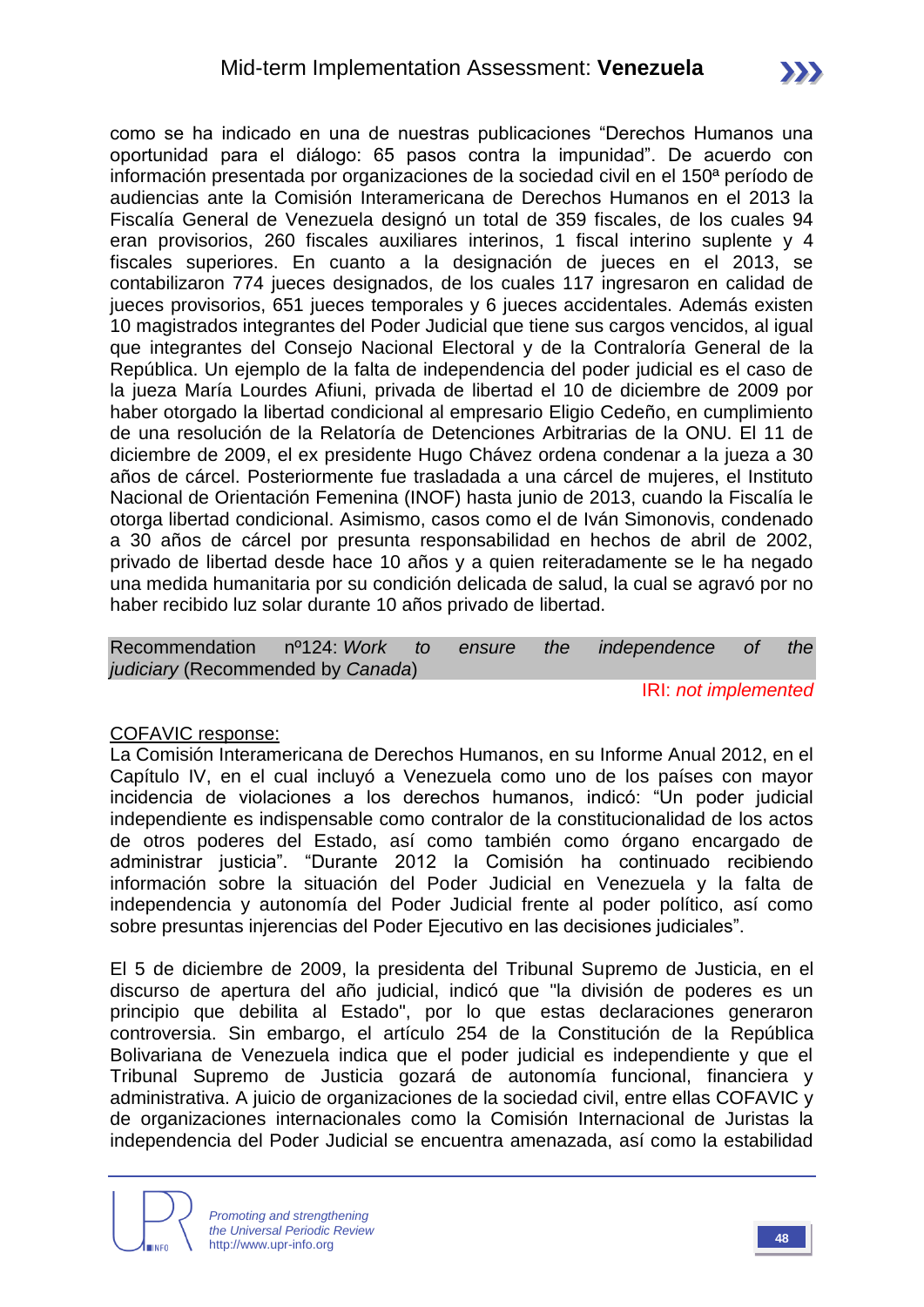de los jueces. Como señala la Comisión Internacional de Juristas en su Informe Fortaleciendo el estado de derecho en Venezuela: "solo un 20% de los jueces que actualmente se encuentran en funciones tienen garantizada la estabilidad de sus cargos, mientras el restante 80% no tienen estabilidad, y pueden ser nombrados de manera provisional o temporal, lo que además implica que pueden ser removidos por voluntad de la Comisión Judicial del TSJ". Igualmente, la Comisión Interamericana de Derechos Humanos destacó en su Informe Anual 2012, capítulo sobre Venezuela, declaraciones en abril de 2012 del ex presidente de la Sala de Casación Penal del Tribunal Supremo de Justicia, Eladio Ramón Aponte Aponte, "en las cuales hizo referencia al funcionamiento del Poder Judicial en Venezuela y afirmó que mientras había ocupado funciones dentro del Poder Judicial, recibía instrucciones de parte de altos funcionarios del Gobierno para tomar las decisiones en los casos bajo su conocimiento".

Recommendation nº127: *Take necessary measures to ensure transparency in the independent appointment of judicial and prosecutorial officers* (Recommended by *Australia*)

#### IRI: *not implemented*

#### COFAVIC response:

De acuerdo con información presentada por organizaciones de la sociedad civil a la Comisión Interamericana de Derechos Humanos entre 2011 y 2013 se han realizado solamente dos concursos para designación de fiscales titulares del Ministerio Público y de los mismos se han designado a dos fiscales. Aun cuando, los concursos de oposición públicos son establecidos como requisitos para el ingreso de la carrera judicial y el ascenso de jueces o juezas, de acuerdo al artículo 255 de la Constitución de la República Bolivariana de Venezuela. El 6 de mayo de 2009 entró en vigencia el Código de ética del juez venezolano, modificado el 23 de agosto de 2010. Posteriormente, el 7 de mayo de 2013 el Tribunal Supremo de Justicia en sentencia N° 516 suspende artículos del Código de ética del juez venezolano. Dentro de los artículos suspendidos se encuentran los siguientes: 1) Artículo 1, el cual establece los principios que guían la actuación de los jueces y el régimen disciplinario, para garantizar la independencia e idoneidad de los jueces; 2) Artículo 16, el cual establece un sistema digitalizado de registros disciplinarios de jueces, el cual se indicaba que debía ser consultado antes de cualquier ingreso o designación de jueces. 3) Artículo 2, el cual establecía sanciones para jueces permanentes, temporales, ocasionales, accidentales o provisorios que incurran en faltas legales o reglamentarias, así como omitan o retarden un acto propio de sus funciones. En general el Tribunal Supremo suspendió aplicación de artículos relacionados con la estabilidad y procesos disciplinarios de jueces provisorios y otorgó a la Comisión Judicial del Tribunal Supremo de Justicia competencia para sancionar y remover a los jueces temporales, casuales, accidentales y provisionales, como lo indica la sentencia del 7 de mayo de 2013 del Tribunal Supremo de Justicia.

Recommendation nº128: *Reinforce the independence of the judiciary by increasing institutional and material support for the justice system and putting an end to the provisional nature of judicial appointments*(Recommended by *Germany*)

IRI: *not implemented*



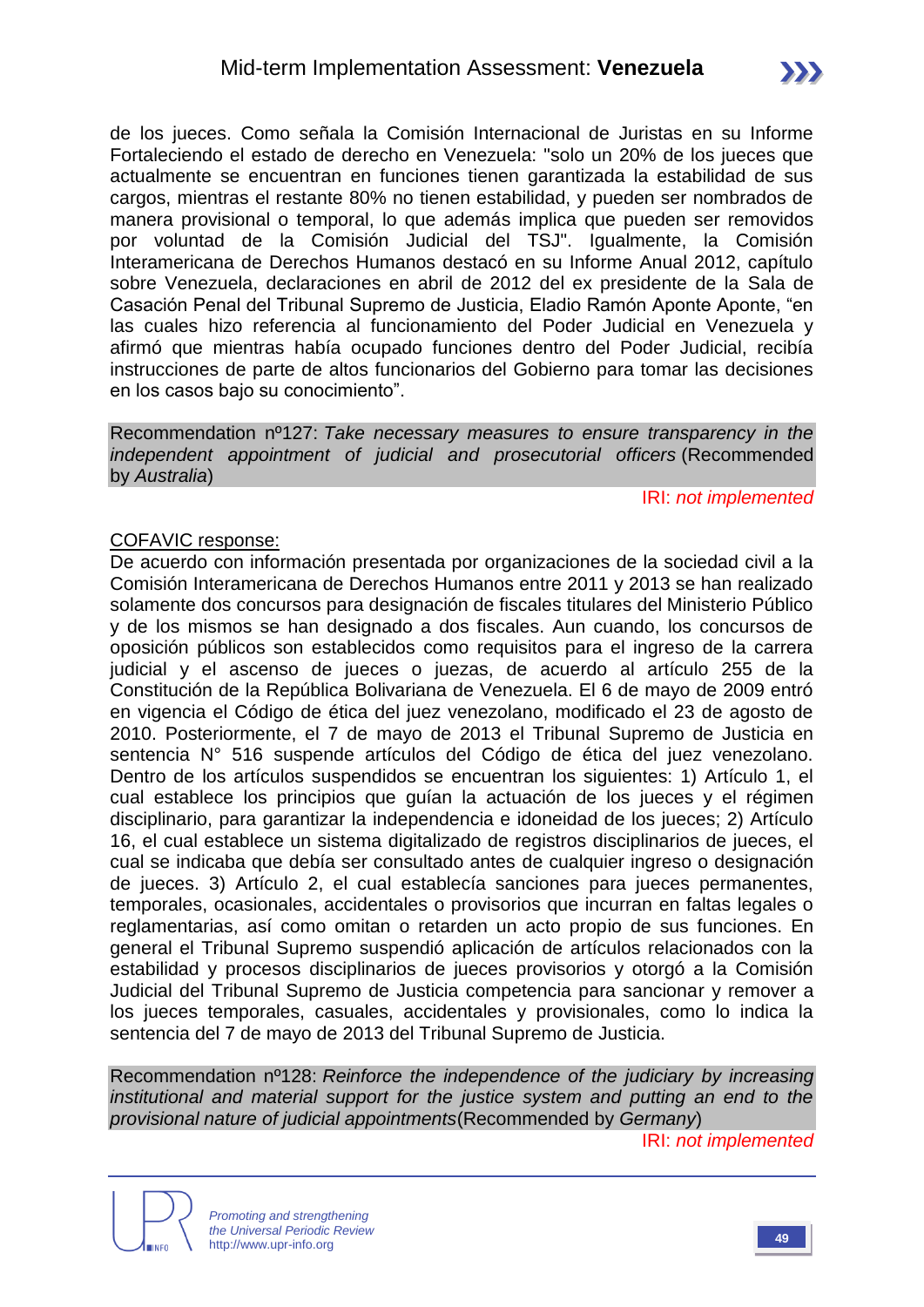#### COFAVIC response:

De acuerdo con información presentada por organizaciones de la sociedad civil a la Comisión Interamericana de Derechos Humanos entre 2011 y 2013 se han realizado solamente dos concursos para designación de fiscales titulares del Ministerio Público y de los mismos se han designado a dos fiscales. Aun cuando, los concursos de oposición públicos son establecidos como requisitos para el ingreso de la carrera judicial y el ascenso de jueces o juezas, de acuerdo al artículo 255 de la Constitución de la República Bolivariana de Venezuela. El 6 de mayo de 2009 entró en vigencia el Código de ética del juez venezolano, modificado el 23 de agosto de 2010. Posteriormente, el 7 de mayo de 2013 el Tribunal Supremo de Justicia en sentencia N° 516 suspende artículos del Código de ética del juez venezolano. Dentro de lso artículos suspendidos se encuentran los siguientes: 1) Artículo 1, el cual establece los principios que guían la actuación de los jueces y el régimen disciplinario, para garantizar la independencia e idoneidad de los jueces; 2) Artículo 16, el cual establece un sistema digitalizado de registros disciplinarios de jueces, el cual se indicaba que debía ser consultado antes de cualquier ingreso o designación de jueces. 3) Artículo 2, el cual establecía sanciones para jueces permanentes, temporales, ocasionales, accidentales o provisorios que incurran en faltas legales o reglamentarias, así como omitan o retarden un acto propio de sus funciones. En general el Tribunal Supremo suspendió aplicación de artículos relacionados con la estabilidad y procesos disciplinarios de jueces provisorios.

#### ESPACIO response:

El poder judicial venezolano no ha avanzado en términos de autonomía e independencia e imparcialidad. Al menos siete magistrados del Tribunal Supremo de Justicia tienen cargos vencidos y la Asamblea Nacional se ha abstenido de hacer los nombramientos respectivos. La mayor parte de los jueces tienen carácter provisional y son amenazados de ser removidos en caso de tomar decisiones contrarias a la línea gubernamental. En la práctica resulta imposible ganar casos de derechos humanos contra la administración pública debido a la falta de imparcialidad de los jueces.

Recommendation nº131: *Abolish the practice of using the judicial system to silence critics of the Government, reinforce the independence of the judiciary by increasing institutional and material support for the justice system and end the provisional nature of judicial appointments* (Recommended by *Israel*)

#### IRI: *not implemented*

#### CIVILIS response:

Since February 2014, there have been at least four notorious cases of politicians imprisoned by travesties of justice: bogus charges, lack of due process, lack of presumption of innocence, charges of crimes that do not allow for their being tried in freedom. One is in prison since February 18, in an ongoing trial, charged with at least one crime based on the anti-terrorist law; two were tried summarily by the Supreme Court, acting on its own as a criminal court, and were sentenced to 10 months to a year in prison, causing their removal from office as mayors of two different cities. A new election had to be held, and both their wives were elected by wide margins over the ruling party candidates. The fourth is a member of parliament, who was stripped of her post also summarily and could face trial in a short time.

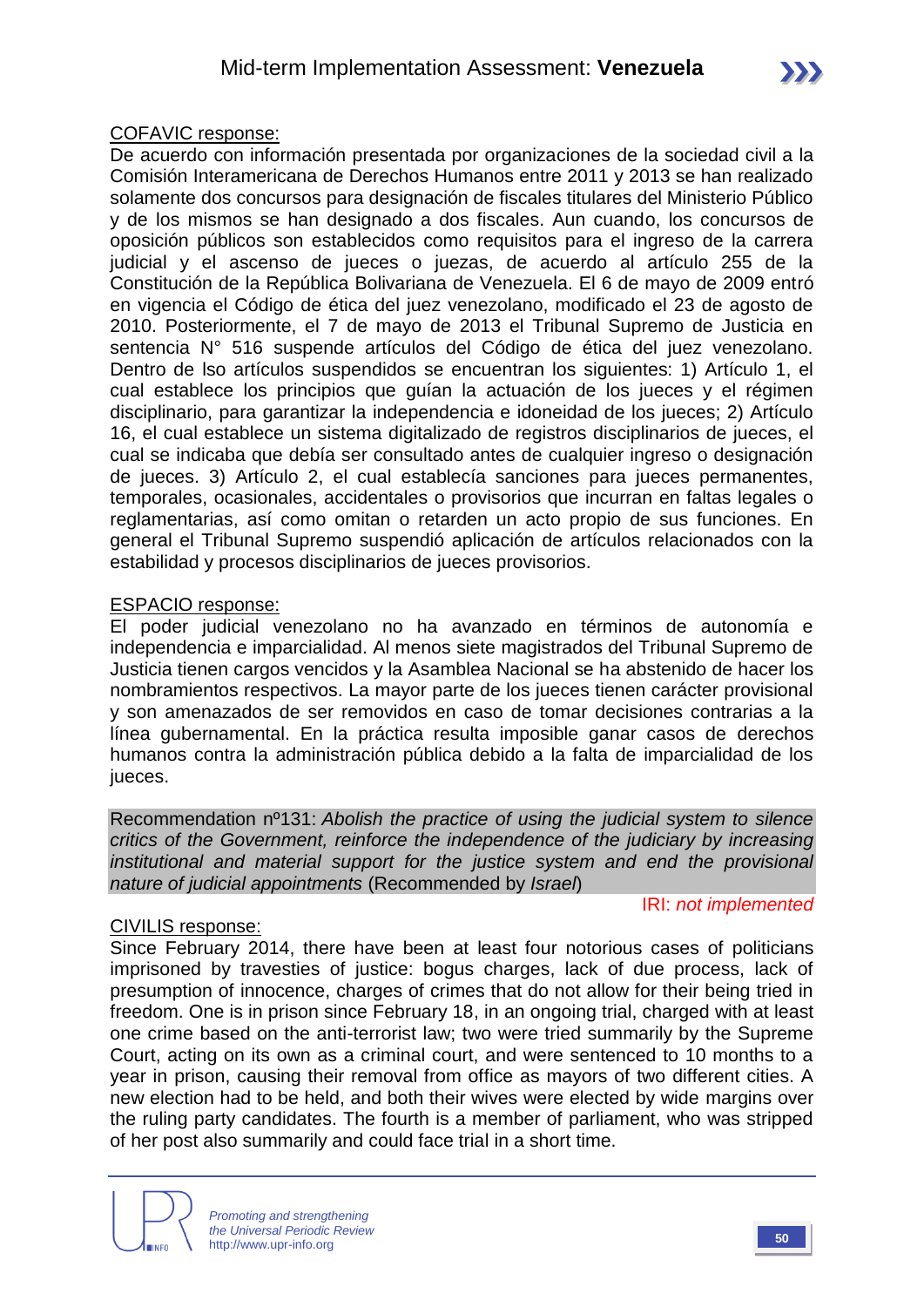#### COFAVIC response:

En Venezuela hay un claro incremento de la violencia política, la cual se ha manifestado de manera notable en el aumento sustancial de la criminalización de la protesta pública. Tal es el caso del sindicalista Rubén González, trabajador de Ferrominera, una de las empresas de industrias básicas, ubicada en el estado Bolívar, al sur de Venezuela. González el 24 de septiembre de 2009 fue privado de libertad por liderizar una huelga laboral en reclamo al cumplimiento del contrato colectivo de los trabajadores de esta empresa. Estuvo 17 meses privado de libertad, luego de que el tribunal que conoció su caso y le dictara como condena 7 años de prisión. Posteriormente en el 2011 se le dio libertad condicional y se radicó el juicio en Caracas. Finalmente, en abril de 2014 el Tribunal 24 de juicio del Área Metropolitana de Caracas declaró la inocencia de Rubén González y puso fin al proceso que se le siguió durante más de 5 años. En abril de 2013, luego de manifestaciones ocurridas en el contexto post electoral en Venezuela, el sistema judicial también fue utilizado para abrir procedimientos de investigación a manifestantes, en su mayoría estudiantes, quienes fueron víctimas de presuntas detenciones arbitrarias, torturas, tratos crueles, inhumanos o degradantes. COFAVIC documentó 72 casos de detenciones arbitrarias, torturas, tratos crueles, inhumanos y degradantes en este contexto, en los cuales se puede deducir con claridad la presunta participación directa de funcionarios del Estado venezolano y en los casos señalados como presuntos lesionados, las víctimas refirieron un retardo en la atención médica recibida, toda vez que en ninguno de los casos, las víctimas al ser llevadas a los órganos jurisdiccionales, se ordenó de oficio la práctica de exámenes médico forenses, lo cual hubiese facilitado y estimulado a las presuntas víctimas a denunciar los hechos. La mayoría de estas personas (63 casos) confirmaron ser simpatizantes de la oposición venezolana y que estaban participando en las concentraciones opositoras en las cercanías del Consejo Nacional Electoral (CNE) regional. Nueve personas indicaron que no estaban participando en las concentraciones opositoras y que se encontraban casualmente en las zonas en que fueron detenidos o heridos. En la mayoría de estos casos, públicamente altos voceros del Estado venezolano, desatendiendo de manera abierta el principio y la obligación de la presunción de inocencia, describieron a las personas que se encontraban detenidas o bajo presentación en tribunales como: "terroristas", "asesinos", "fascistas", "antichavistas" y "desestabilizadores", entre otros calificativos. Esto colocó en una mayor vulnerabilidad a las personas detenidas y a sus familiares, dado que no sólo debían probar su inocencia en los delitos que les fueron imputados, sino también denunciar las graves violaciones de los derechos humanos que presuntamente sufrieron. Nuevamente, en manifestaciones iniciadas desde el mes de febrero de 2014 hasta junio de 2014, período en el cual se reportan más de tres mil detenciones por parte de organizaciones de la sociedad civil en contra de manifestantes, estudiantes en su mayoría. COFAVIC en este contexto ha documentado 110 casos de detenciones arbitrarias, torturas, tratos crueles inhumanos y degradantes, así como irregularidades en el debido proceso en procedimientos abiertos contra manifestantes.

En el contexto de las manifestaciones iniciadas en febrero de 2014, el líder del partido de oposición Voluntad Popular, Leopoldo López, se entregó el 18 de febrero

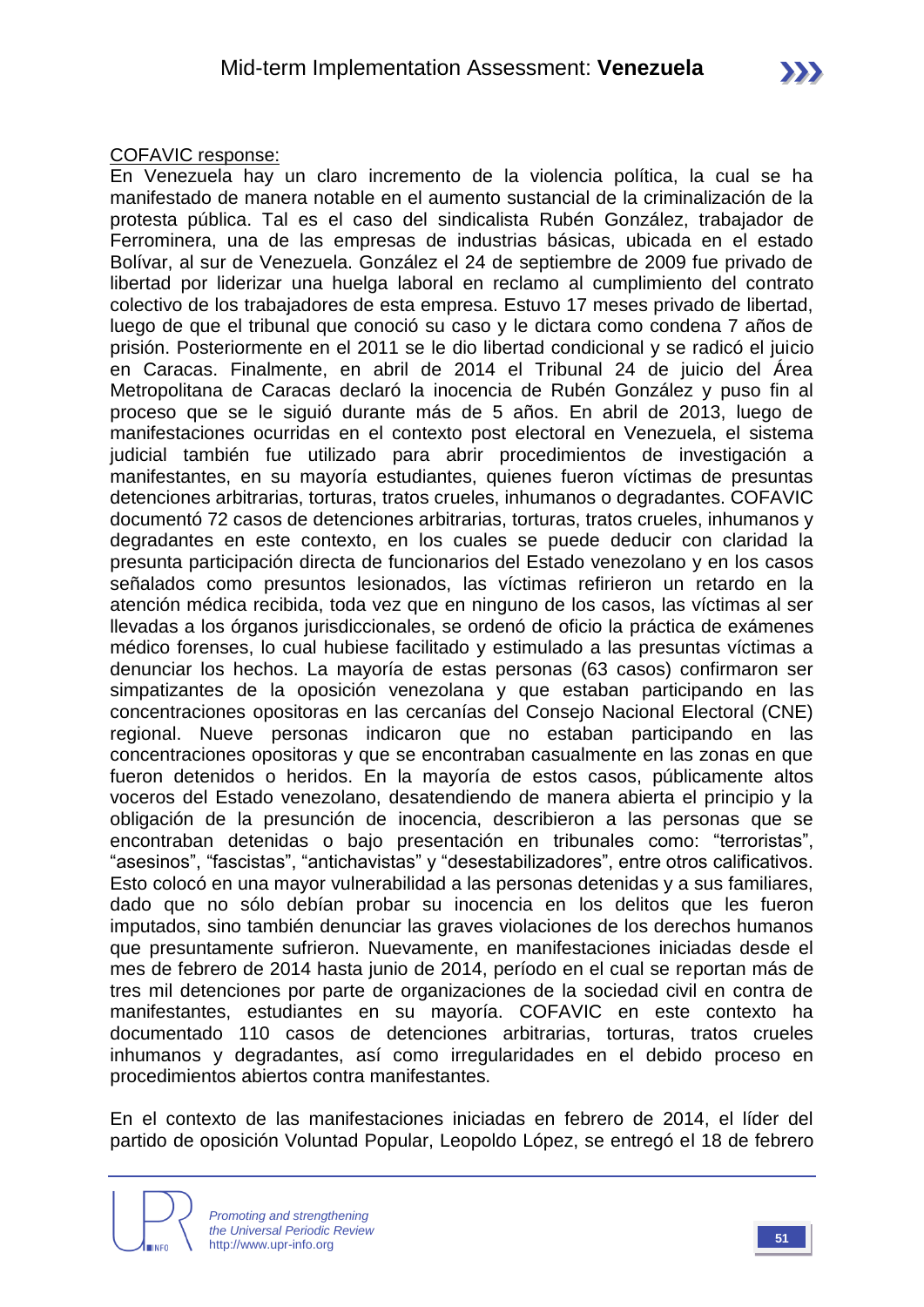de 2014 a autoridades venezolanas, luego de que el 13 de febrero emitieran una orden de captura en su contra por su presunta responsabilidad en actos violentos ocurridos en manifestaciones, iniciadas por estudiantes en febrero de 2014. Amnistía Internacional, a través de un comunicado con declaraciones de Guadalupe Marengo, directora adjunta del Programa para América de Amnistía Internacional, indicó lo siguiente: "Las autoridades venezolanas deben presentar evidencia sólida para probar los cargos contra López o liberarlo inmediata e incondicionalmente". "Estos cargos parecen tener motivos políticos debido a su reciente liderazgo en protestas en contra del gobierno. Actualmente, Amnistía Internacional no ha visto evidencia que pruebe dichos cargos. Esto es una ofensa a la justicia y la libre reunión". Leopoldo López lleva más de tres (3) meses privado de libertad en una cárcel militar de Ramo Verde, se encuentra incomunicado y sin posibilidad de ver luz solar.

Recommendation nº135: *End the culture of impunity surrounding cases of retaliation for dissent, attacks on human rights defenders and journalists, the excessive use of force during peaceful demonstrations, abuses of force by state actors, the phenomenon known as "execution of criminals" and other serious human rights violations* (Recommended by *Israel*)

IRI: *not implemented*

#### COFAVIC response:

Según el informe del Ministerio Público, correspondiente al 2011 la tasa de impunidad en casos de violaciones de derechos humanos fue de 97% y el mismo reporte para el período 2012 la impunidad estimada en base a la información aportada en el Informe Anual alcanzó el 96,8%. Desde 1998 se han reseñado miles de casos de ejecuciones extrajudiciales efectuadas por grupos parapoliciales en Venezuela. Estos crímenes, en su mayoría, a pesar de estar todos bajo el conocimiento de las autoridades, no llegan a la etapa de juicio. Los familiares de las víctimas asumen la mayor carga para, desde sus escasos recursos, impulsar la justicia pero son tantos los obstáculos convertidos en mecanismos institucionalizados de impunidad que una minoría es la que logra ver a un juez. COFAVIC en dos publicaciones que ha realizado (Grupos Parapoliciales en Venezuela, 2005), (Informe sobre violaciones a los derechos humanos cometidas por grupos parapoliciales en Venezuela) ha determinado un patrón en las ejecuciones extrajudiciales en Venezuela: los asesinatos en general son atribuidos a las fuerzas policiales y presentados generalmente por éstas como enfrentamientos; las víctimas son hombres jóvenes pertenecientes a estratos sociales muy vulnerables, en muchos casos han existido procesos de extorsiones y amenazas, existe un alto grado de impunidad y los actos se cometen siguiendo un mismo modus operandi. Posterior, a la denuncia realizada por familiares de víctimas un elemento común son los ataques y actos de hostigamientos que sufren las personas, en su mayoría mujeres, que deciden denunciar estos crímenes y buscar justicia. Durante el periodo 2000-2008 el Ministerio Público reportó el ingreso de 8350 casos de presuntos ajusticiamientos o ejecuciones extrajudiciales y en el 2010 el Poder Ejecutivo reconoció 3492 casos de resistencia a la autoridad, es decir 11.842 casos de violaciones al derecho a la vida en diez años.

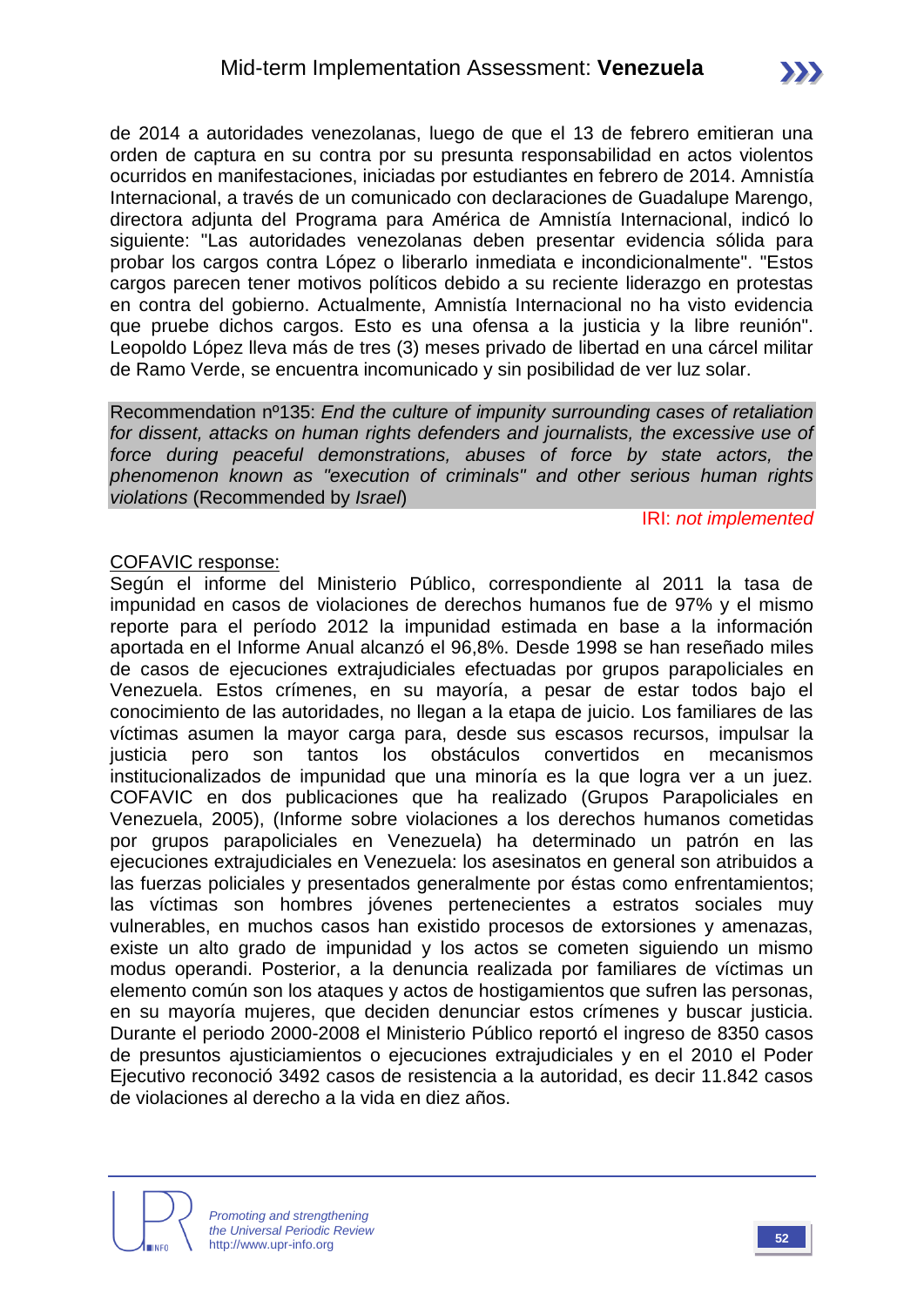#### ESPACIO response:

El uso de las instancias jurídicas y estatales por parte de funcionarios a fin de hostigar a periodistas y medios de comunicación ha sido una tendencia que se ha incrementado en los últimos tres años. En 2011 se registraron 9 casos que representaron el 4%, en 2012 se ubicó en 12 casos con 4,8%, en 2013 aumentó a 57 casos, lo constituyó un importante incrementó del 338,5% respecto al periodo anterior. De esta manera el hostigamiento judicial pasó del séptimo lugar en el 2011 al segundo en 2013, con el 19,86% del total de violaciones. De acuerdo al registro de la Asociación Civil Espacio Público, entre el año 2011 y 2013 se ha observado un aumento progresivo de las violaciones a la libertad de expresión. Del 2011 al 2012, el incremento fue de 10,71%, mientras que de 2012 a 2013 fue de 16,53%. A principios de 2014, Espacio Público registró un número de violaciones a la libertad de expresión sin precedentes en los últimos años, en el contexto de las manifestaciones de calle que se realizan a nivel nacional desde principios de febrero. En el Informe Cuatrimestral del 2014 (Enero-Abril) se contabilizaron 325 violaciones, lo que representa un aumento de 240% respecto a la mismo periodo de 2013, y a la vez superando en 112% al total de violaciones de todo el año 2013 (289). Durante los años 2011 y 2012, el tipo de violación al derecho a la libertad de expresión más frecuente fue la agresión física hacia los periodistas , lo que representó el 25,9% y 24,6% del total de violaciones respectivamente. Durante el primer cuatrimestre del año 2014, las agresiones nuevamente ocupan el primer lugar con 20,62% (67), seguidas de las amenazas con 20% (65). Las denuncias recibidas incluyen detenciones, agresiones, robos o hurtos, un herido de bala y una persona fallecida en el año 2014 por intentar cubrir con su celular el desarrollo de la represión a una protesta en la capital venezolana. . La militarización de las empresas básicas (área siderúrgica y metalúrgica ubicada en la zona sur del país), y su tipificación como "zonas de seguridad" limita e inhibe el ejercicio legítimo del derecho a la protesta ya que esta puede ser calificada como una "violación" constituyendo un delito dentro del código pena

Recommendation nº136: *Abrogate the practice of threatening witnesses and relatives of victims of human rights violations and attacks on human rights lawyers that seek judicial remedies in response to human rights violations* (Recommended by *Israel*) IRI: *not implemented*

#### COFAVIC response:

[...] Por lo que COFAVIC sostiene que el sistema de protección de víctimas es muy débil y la red de servicios de atención tanto a nivel público como no gubernamental es muy escasa, especialmente en el interior del país. En consecuencia, se hace prioritario que el Estado venezolano otorgue medidas de protección adecuadas y efectivas de protección a los testigos y familiares de las víctimas, así como a los defensores y defensores de derechos humanos. Se requiere que disponga de inmediato los recursos humanos, presupuestarios y logísticos necesarios para garantizar la integridad de las y los activistas en situación de riesgo, sus familias y organizaciones.

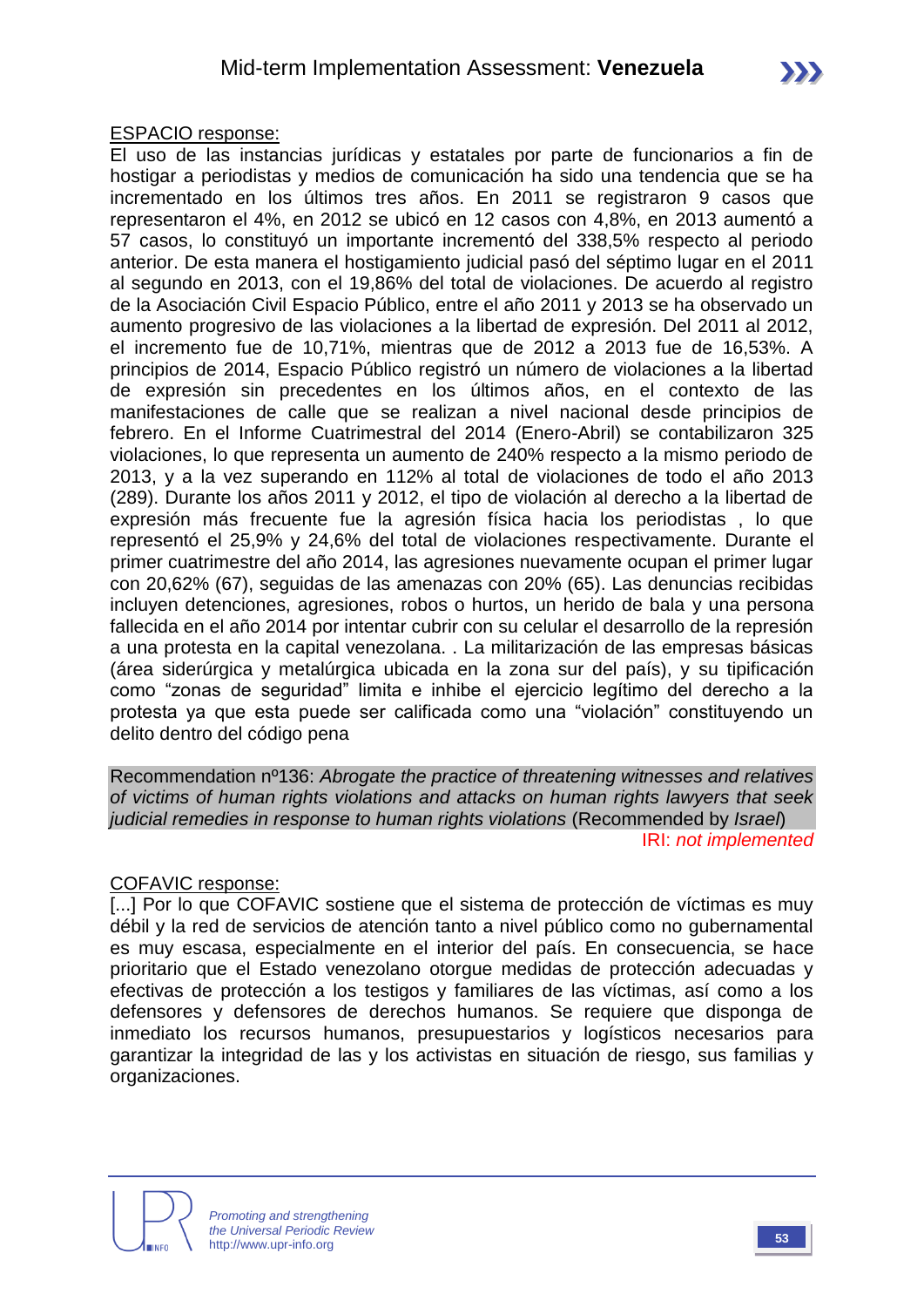Recommendation nº143: *Support independent work of the NGOs and create a strategy to defend human rights activists in the interest of sustainable and healthy development of the state* (Recommended by *Czech Republic*)

IRI: *not implemented*

#### COFAVIC response:

El crecimiento de las organizaciones no-gubernamentales de derechos humanos (ONG) en Venezuela, en estos últimos años, se ha visto afectado por el aumento significativo de los riesgos que sufren los defensores de derechos humanos, la sustantiva disminución de la cooperación internacional por presiones políticas y por las trabas que, de manera informal, pero sistemática, imponen las autoridades para demorar la legalización de muchas organizaciones emergentes que se inician en el país. Un tema que se ha presentado con recurrencia son las trabas o negativas para inscribir legalmente a nuevas organizaciones de derechos humanos. Un caso emblemático de esto es que el Foro por la Vida, la red de ONG de derechos humanos de mayor importancia histórica en el país (a al cual pertenece COFAVIC), aún no cuenta con personalidad jurídica. A pesar de la disposición del conjunto de organizaciones que conforman esta coalición y de las diligencias realizadas ante las instancias respectivas para el registro jurídico del Foro, como conjunto de ONG de DDHH sin fines de lucro, llevadas a cabo entre 2009 y 2014, esta plataforma no ha logrado formalizar su constitución ante la Notaría Pública. El patrón de colocar obstáculos en el registro de organizaciones no gubernamentales de derechos humanos se extiende a otras organizaciones tanto regionales, como nacionales.

Asimismo, en varios casos de derechos humanos litigados ante la Corte Interamericana de Derechos Humanos, los representantes de las víctimas no se les ha permitido presentar en las notarías públicas venezolanas los documentos testificales y peritajes, viéndose obligados a presentarlos ante el Consulado de Costa Rica, situación que ha sido objeto de preocupación por parte de la Corte Interamericana de Derechos Humanos en varios casos, entre ellos el de la familia Barrios, Néstor Uzcátegui y otros y los Hermanos Landaeta.

Recommendation nº144: *Reiterate publicly its support to human rights defenders, generate an environment where they can work freely and take measures to fight against the impunity of perpetrators of aggressions and threats against them* (Recommended by *France*)

IRI: *not implemented*

#### COFAVIC response:

Desde el año 2002, COFAVIC ha destinado diferentes acciones a fin de monitorear las garantías de trabajo para las y los defensores de derechos humanos en Venezuela y atención integral (jurídica, psicológica, comunicacional) a activistas en situación de riesgo. Desde el 2006 funciona en COFAVIC, la Unidad de Atención a Defensores/ras de Derechos Humanos, la cual ha reportado en reiteradas ocasiones campañas de descrédito y amenaza desde el Estado venezolano contra defensores de derechos humanos como por ejemplo: Carlos Nieto, director de la ONG Una Ventana a la libertad; Víctor Martínez, fundador del Comité de Víctimas contra la Impunidad de Lara; Humberto Prado, director del Observatorio de Prisiones; Carlos Correa, director de la ONG Espacio Público, Rocío San Miguel, directora de la ONG Control Ciudadano, entre otros. Específicamente en el contexto de manifestaciones

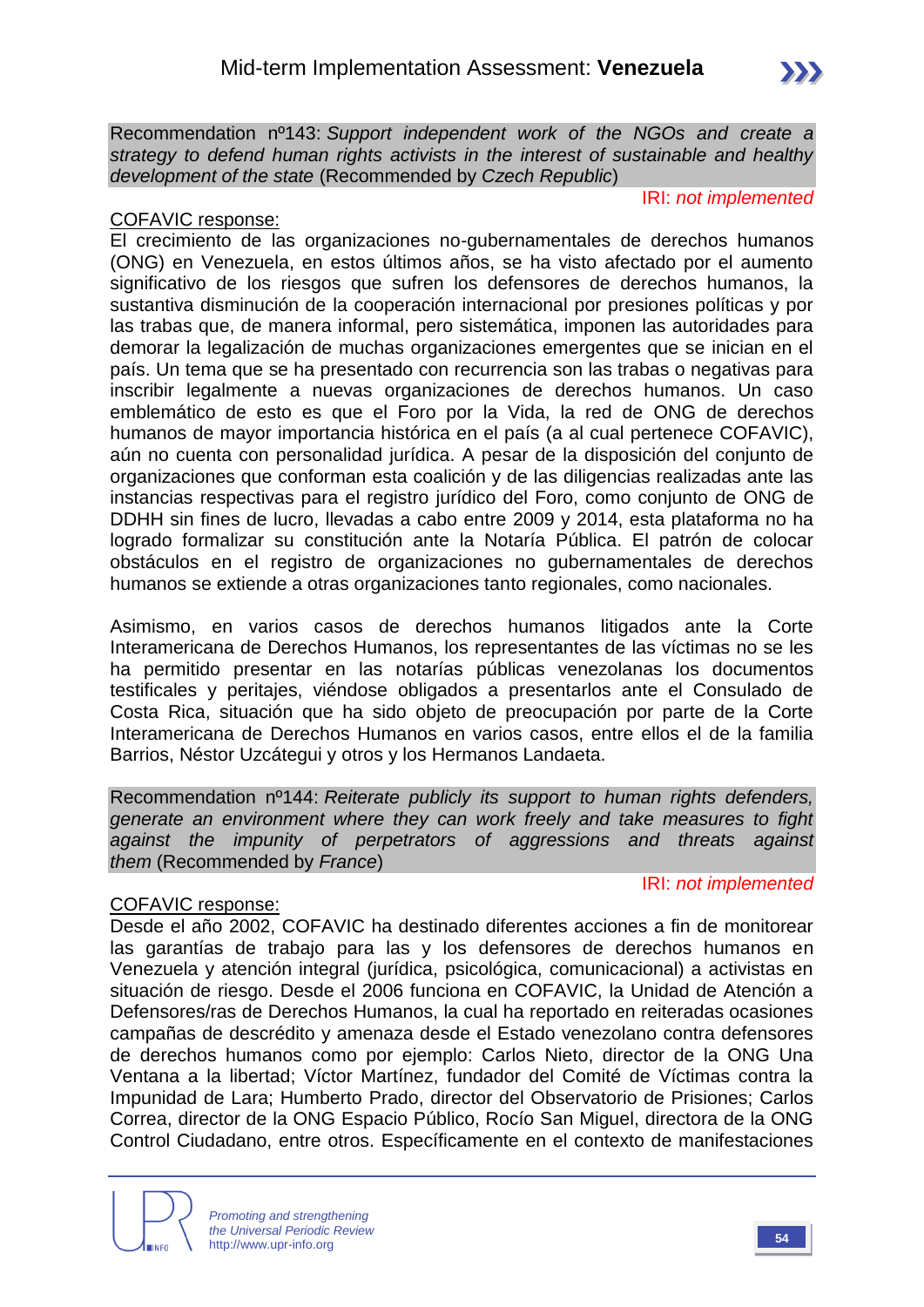registradas el 13 febrero de 2014 en Venezuela, el Ministro de Relaciones Interiores y Justicia, señaló no sólo que el defensor Humberto Prado Sifontes fuera parte de un plan de conspiración desde el año 2010, sino también de un plan para desestabilizar las cárceles venezolanas, además de haber incurrido en los últimos actos de violencia en el país.

En abril de 2013, en el contexto post electoral, se produjeron diversas manifestaciones, lo que generó detenciones por parte de cuerpos de seguridad. La organización no gubernamental Programa Venezolano de Educación- Acción en Derechos Humanos (Provea) denunció que de acuerdo a testimonios recopilados los daños a Centros de Diagnóstico Integral, denunciados por el Estado como provocados por manifestantes de oposición, habían sido hechos forzados por parte de fuerzas de seguridad del Estado que al momento de detener a manifestantes los obligaban a trasladarse a estas instalaciones de salud oficiales y los responsabilizaban por daños a estas infraestructuras. Luego de estas declaraciones, el Ministro para la Comunicación e Información de ese momento, Ernesto Villegas acusó a PROVEA como una organización que actúa para la retaguardia del fascismo. Adicionalmente el ministro indicó "Es la misma conducta de los medios el 11A: invisibilizan a las víctimas, o las trastocan en victimarios, para cohonestar el golpe".

Rodrigo Diamanti, director de la ONG "Un Mundo sin Mordaza" fue detenido el 7 de mayo de 2014, en el Aeropuerto Internacional de Maiquetía, por funcionarios del Servicio Bolivariano de Inteligencia Nacional (SEBIN) y fue liberado el 9 de mayo de 2014, luego de ser imputado por los delitos de obstrucción de vías públicas y posesión de artefactos explosivos en la sede de la ONG. El Tribunal 27° de Control del Área Metropolitana de Caracas ordenó la prohibición de salida del país para Diamanti, quien fue trasladado esposado a la sede del TSJ, sin saber qué delitos se le imputaban. Esta detención se produjo días posteriores a un allanamiento que realizaron funcionarios del SEBIN a la sede de la organización.

Recommendation nº146: *Allow access to international funding so that human rights defenders may continue to carry out their legitimate work* (Recommended by *Canada*)

#### COFAVIC response:

El 13 de junio de 2006 fue aprobado en primera discusión en la Asamblea Nacional el proyecto de Ley de Cooperación Internacional, que pretendía regular el acceso a fondos de cooperación internacional para el trabajo de las Organizaciones No Gubernamentales (incluidas las organizaciones de derechos humanos nacionales e internacionales que operan en Venezuela), por lo que las organizaciones tendrían que ajustarse a los proyectos de desarrollo del Estado y a su política exterior. Este fue un primer precedente en la regulación por medio de una legislación a fondos de cooperación y al derecho de libre asociación en Venezuela. Este proyecto no ha pasado a segunda discusión en la Asamblea Nacional, pero se mantiene como amenaza para las organizaciones no gubernamentales.



IRI: *-*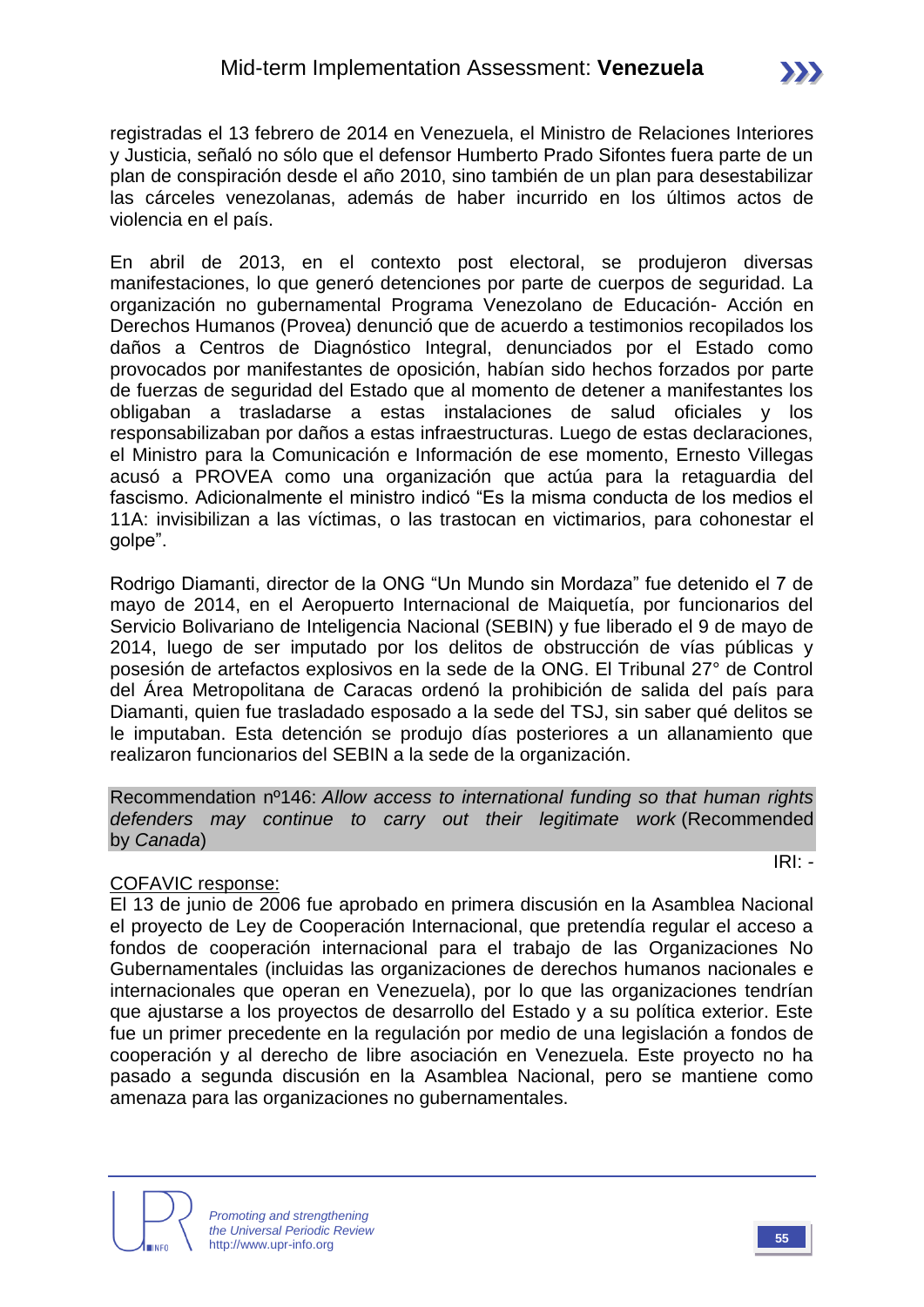El 23 de diciembre de 2010 fue aprobada la Ley de Soberanía Política y Autodeterminación Nacional, en Gaceta Oficial Nª 39.580. Como indica la exposición de motivos "su ámbito de aplicación legal –son- las personas naturales o jurídicas de derecho público o privado organizadas para desarrollar actividades con fines políticos o actividades para la defensa de derechos políticos, que atenten contra la soberanía, la independencia de la Nación, el ejercicio de las instituciones nacionales o de las autoridades legalmente constituidas". Esta legislación regula la actuación y el apoyo que reciban partidos políticos desde el extranjero, pero su definición de actores es tan amplia que puede ajustarse a todas las organizaciones sociales del país, incluyendo a organizaciones no gubernamentales de derechos humanos, pues define como "organizaciones con fines políticos" aquellas que realicen tres tipos de actividades: 1) Promuevan la participación de los ciudadanos en los espacios públicos; 2) Ejerzan control sobre los poderes públicos y 3) Promuevan candidatos que aspiran ocupar cargos públicos de elección popular. Dos de las tres actividades que según la ley definen una "organización con fines políticos".

En este sentido, la ley exige que organizaciones con fines políticos limites sus bienes e ingresos solamente por recursos nacionales. Por lo que esta definición amplia pudiese aplicarse discrecionalmente a organizaciones sociales que reciban fondos de la cooperación internacional. El 8 de junio de 2014, Saúl Ortega, presidente de la Comisión de Política Exterior de la Asamblea Nacional y diputado del partido de gobierno PSUV en entrevista al periódico venezolano Sexto Poder señaló que las ONG son máquinas de lavado de dinero en Venezuela: "empresas privadas y organizaciones que se hacen llamar ONG y utilizan razones logísticas, dicen pertenecer a instituciones que defienden los derechos humanos, otros dicen ser ambientalistas, pero en el fondo son mecanismos de lavado de dinero sucio y mecanismos desestabilizadores".

Recommendation nº153: *To promote the creation of new units for victims' assistance in the development of the new Bolivarian National Police* (Recommended by *Venezuela*)

IRI: *fully implemented*

#### COFAVIC response:

El 10 de julio de 2012 el Estado venezolano oficializó la creación de la Gran Misión A toda Vida Venezuela, de acuerdo con la Gaceta Oficial número 39.961, como política de seguridad pública de alcance nacional, ante las cifras de violencia e inseguridad ciudadana. Dentro de las medidas de carácter preventivo y de control penal ajustado a derecho, como indican los estatutos de su creación, se encuentra la creación de un Sistema Nacional de atención a víctimas, que dentro de sus objetivos se encuentra la creación de un sistema de registro e información de víctimas de violencia, tal como declaró el viceministro del Sistema Integrado de Policía, a la Universidad Nacional Experimental de la Seguridad (UNES), organismo creado en el 2009 como institución encargada de la formación de funcionarios encargados de la seguridad ciudadana del país. Sin embargo, la página web que describe el Servicio de Atención Integral a Víctimas de la Violencia indica que el servicio solamente se presta a las comunidades de la parroquia Sucre del Municipio Libertador, en el Distrito Capital. En octubre de 2012, el secretario de otro organismo creado por el Estado venezolano, la Comisión Presidencial para el Desarme, realizó el Seminario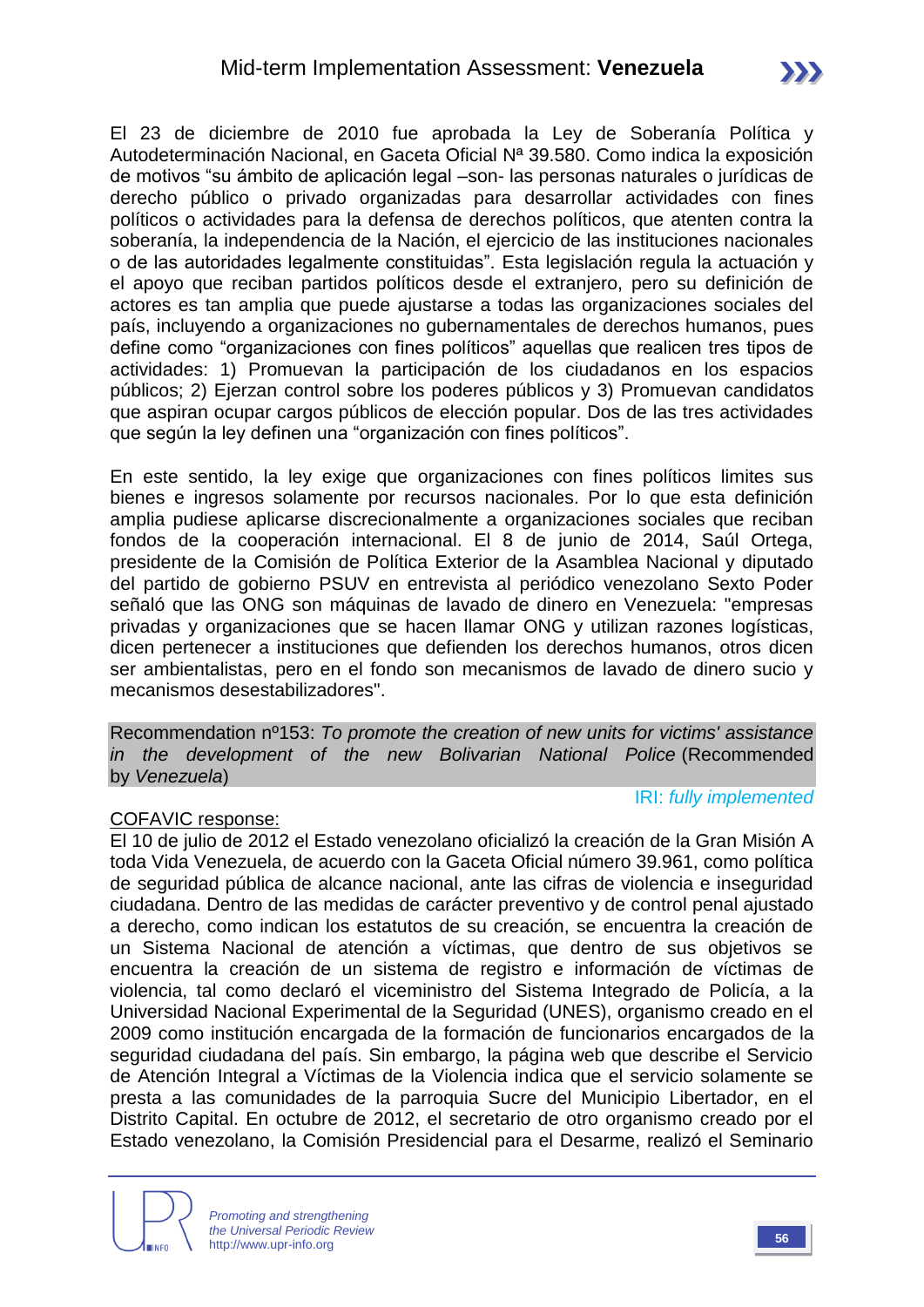Violencia, Armas de Fuego y Víctimas, en el cual contabilizaron la participación de 180 personas entre organismos del Estado, organizaciones y víctimas. Este evento de acuerdo a declaraciones del presidente de esta Comisión, servirá para sistematizar información para la construcción del Sistema Nacional de Atención a Víctimas. Estos resultados restringidos en espacio geográfico y en número de participantes y beneficiarios reflejan que aún existe una limitada implementación de programas de atención a víctimas y reparación integral, impulsados por el Estado.

#### DH response:

The government has created the force but moved too slowing to develop it and in particular train members of the force in human rights and rule of law.

## **Women & Children**

Recommendation nº25: *Strengthen the child and adolescent protection system to especially benefit adolescent criminal responsibility issues* (Recommended by *Iran*) IRI: *-*

#### PROVENE response:

Esto se ha hecho por medio de la Ley Orgánica para la Protección de Niñas, Niños y Adolescentes (comúnmente denominada LOPNNA), publicada en Gaceta Oficialde la República Bolivariana de Venezuela No. 5.859, de fecha 10 de diciembre de 2007. Por medio de la cual se reconoce al niño y al adolescente como sujeto activo de derecho, por lo que se le asignan deberes, responsabilidades y puede ser susceptible de sanciones en caso de cometer conductas establecidas como faltas o delitos, ya sea por medio de lo establecido en la LOPNNA y/o en el Código Penal. Existen procedimientos penales preestablecidos tanto en la LOPNNA como en el Código Penal para realizar las investigaciones a niños o adolescentes que hayan cometidos delitos. Aunado a ello se debe agregar que hay varias investigaciones de centros especializados en violencia que expresan su preocupación por las cárceles de menores, en los que se cometen los mismos delitos que en cárceles de personas mayores.

Recommendation nº30: *Attach more importance to the protection of social vulnerable groups, including women, children, elderly and the poor people* (Recommended by *Viet Nam*)

#### PROVENE response:

IRI: *fully implemented*

Se ha dado más importancia a la protección de grupos vulnerables aprobando una serie de leyes, lo cual en Venezuela es el primer paso para el reconocimiento y consideración de estos grupos. Este grupo de normas buscan la inclusión de estos grupos, sin embargo los procedimientos por medio de los cuales se escuchan a estas víctimas y se presta atención a ellos son desorganizados e inaccesibles, impidiendo atender de manera efectiva y otorgar protección y/o asistencia de este grupo de personas. Se pueden enumerar las siguientes leyes a modo de ejemplo: Ley Orgánica sobre el Derecho de las Mujeres a una Vida Libre de Violencia,



*Promoting and strengthening the Universal Periodic Review* http://www.upr-info.org **<sup>57</sup>**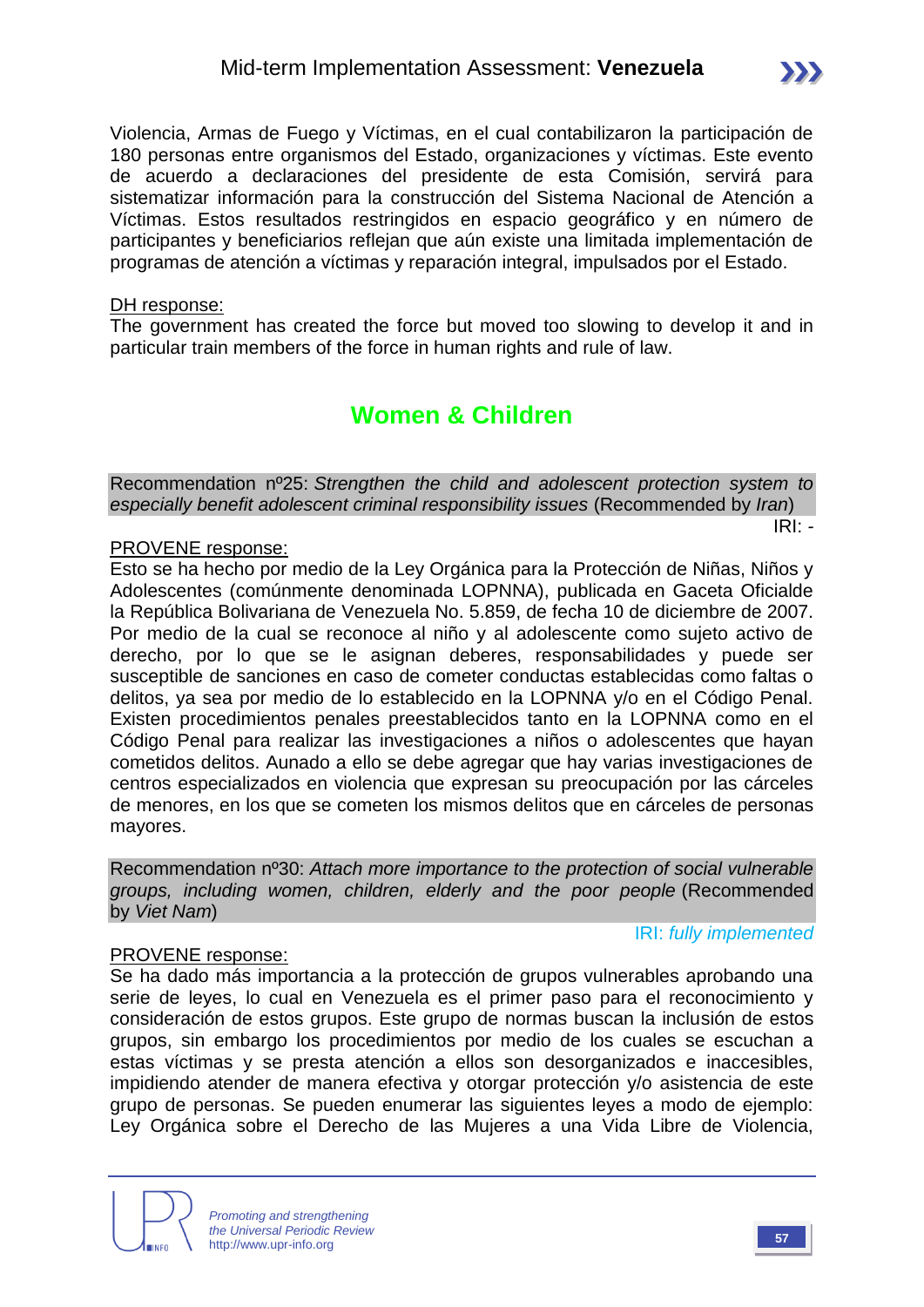publicada en la Gaceta Oficial de la República Bolivariana de Venezuela número 38.668 del 23 de abril de 2007 y la LOPNNA, arriba identificada.

Recommendation nº36: *Continue efforts to improve women's rights and conduct awareness-raising and training courses for law enforcement officers in order to ensure the human rights of its people*(Recommended by *Myanmar*)

IRI: *fully implemented*

#### PROVENE response:

Se ha hecho un esfuerzo por mejorar en la formación de conciencia sobre los derechos de las mujeres, por medio de la creación de varias instituciones cuyo objetivo principal es la protección de los derechos de las mujeres como grupo vulnerable, tales como, el Ministerio del Poder Popular para la Mujer, el Instituto Nacional de la Mujer, la Defensoría de la mujer, entre otros. Entre las actividades que más promueven estas instituciones son las charlas informativas que buscan formar a los ciudadanos sobre la existencia de mecanismos de denuncia y entrenamiento sobre cómo funcionan estos mecanismos administrativos y judiciales. Además de ello, se obtuvo información de ciertos funcionarios públicos que se han ido especializando en estos temas a los fines de trabajar de manera eficiente en éstas instituciones.

Recommendation nº37: *Continue its efforts in cooperation with the competent bodies in order to secure protection of the rights of the vulnerable groups particularly women and children* (Recommended by *Cambodia*)

#### PROVENE response:

Existen varias instituciones que buscan proteger los derechos de los niños, niñas y adolescentes, a nivel nacional, estadal y municipal. Sin embargo, no cuentan con los recursos suficientes para operar, en comparación con la cantidad de casos que reciben. Los funcionarios que trabajan en estas instituciones, deben ser especializados en la materia y buscan como objetivo principal la eliminación de cualquier situación que pueda afectar los derechos de los niños y adolescentes, tanto particular como general. Existen tribunales especializados en este tema y se ha hecho un esfuerzo en mejorarlos. En líneas generales se ha notado desde el gobierno un esfuerzo por atender a los grupos vulnerables de niños y mujeres.

Recommendation nº41: *Intensify efforts to promote and protect women's rights, particularly in regard to gender based violence* (Recommended by *Indonesia*)

#### IRI: *fully implemented*

IRI: *fully implemented*

#### PROVENE response:

Se han realizado esfuerzos importantes en esta materia, por medio de la educación, entrenamiento y capacitación de ciudadanos y funcionarios. La protección de estos derechos, se supone que se atiende de manera eficiente tanto en el Ministerio del Poder Popular para la Mujer como Instituto Nacional de la Mujer, así como en el Ministerio Público, sin embargo, los procedimientos no son efectivos, ya que la mujer que denuncia no tiene protección del denunciado, incluso después de la citación, existen cantidad de casos en que la mujer que denuncia es víctima de violencia por el denunciado en represalia por haber llevado la denuncia.

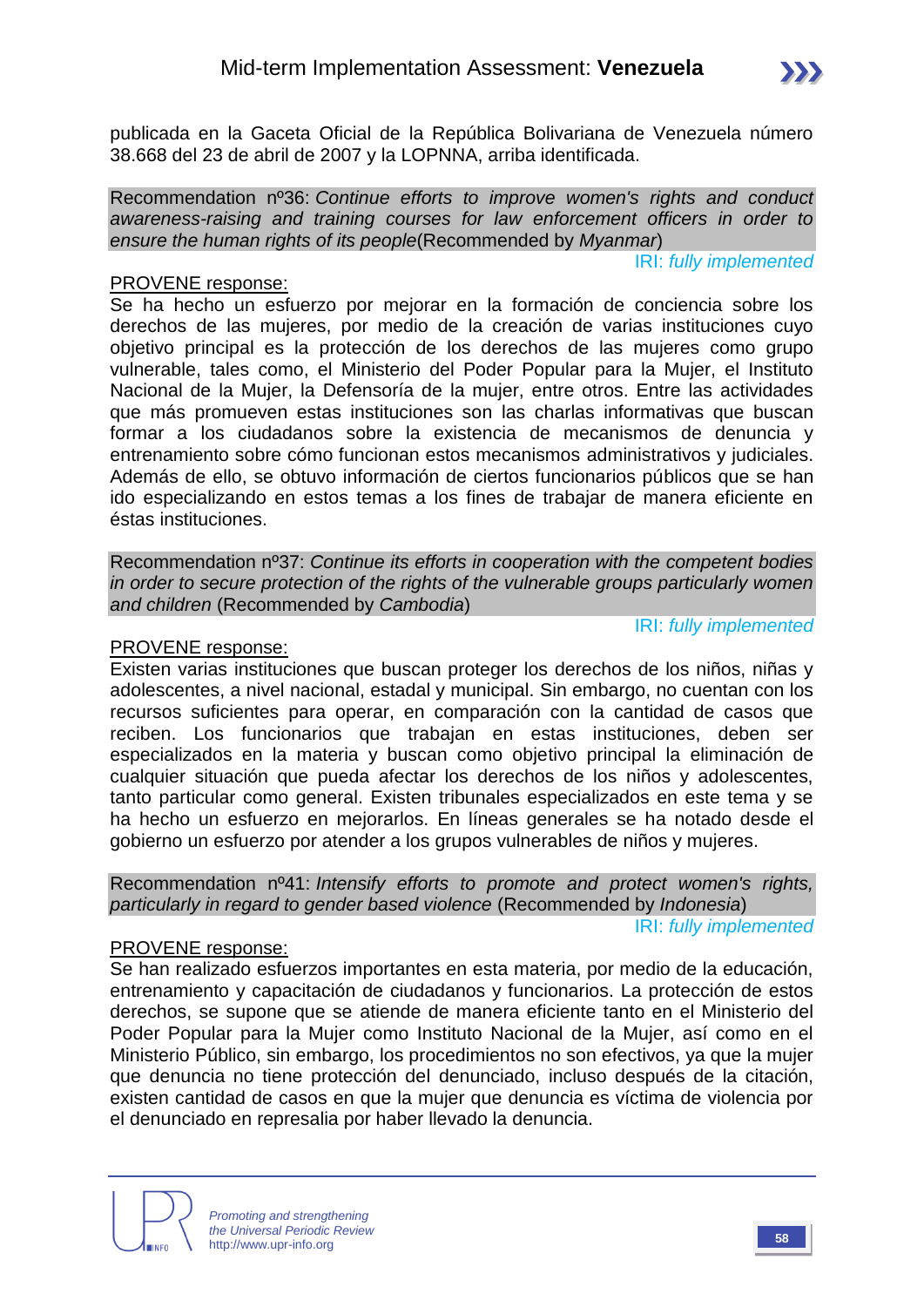#### DH response:

Venezuela has passed important laws in this regard, and it has taken some steps to improve women's access to legal redress, but the criminal justice system still does not adequately respond.

Recommendation nº42: *Continue to develop measures aimed at strengthening the rights of women, non-discrimination and the elimination of obstacles created by socio-cultural models and stereotypes*(Recommended by *Angola*)

IRI: *partially implemented*

#### PROVENE response:

Esto se ha realizado en diversas áreas, pero una vez más hay que indicar que los procedimientos por medio de los cuales se han implementado ésta protección, es poco efectiva. Por no ser efectivo en conjunto con los cuerpos de seguridad de manera integral.

Recommendation nº43: *Continue to improve measures, in policy and practice, to increase the participation of women in political life* (Recommended by *Pakistan*)

IRI: *-*

#### PROVENE response:

La participación política de las mujeres es un tema que merece mayor atención, legalmente no existen impedimentos para que la mujer se postule a cargos públicos, sin embargo, es necesario implementar un programa de acompañamiento a la introducción de leyes, que consista en desmontar ideas basadas en modelos antiguos y patriarcales. Todavía la sociedad venezolana, a pesar de sus realidades, es conservadora, entendiendo a la mujer como inferior, la cual no es capaz de tomar decisiones de manera igual que los hombres. En consecuencia todavía se debe hacer un trabajo importante para que la mujer sea vista como igual en términos de capacidad y no sólo sea un reconocimiento formal de su igualdad el indicador de la no discriminación hacia la misma.

#### DH response:

Unlike other countries in the region, Venezuela has not implemented quotas for parties' nominating slates. It needs to do so.

Recommendation nº44: *Continue its efforts to promote and fully develop the role of women in the political, economic and social fields* (Recommended by *Angola*) IRI: *fully implemented*

#### PROVENE response:

Esto se ha realizado, un ejemplo particular es la cantidad de mujeres que ejercen cargos públicos actualmente, hay más de 3 Ministerios cuyo Director General es una mujer, así como cargos como la Fiscal General de la República, La Defensora del Pueblo, la Presidenta del Tribunal Supremo de Justicia, la Contralora encargada, sin embargo hay que seguir realizando un esfuerzo importante en que a bajos niveles las mujeres puedan desarrollarse en todos estos campos.



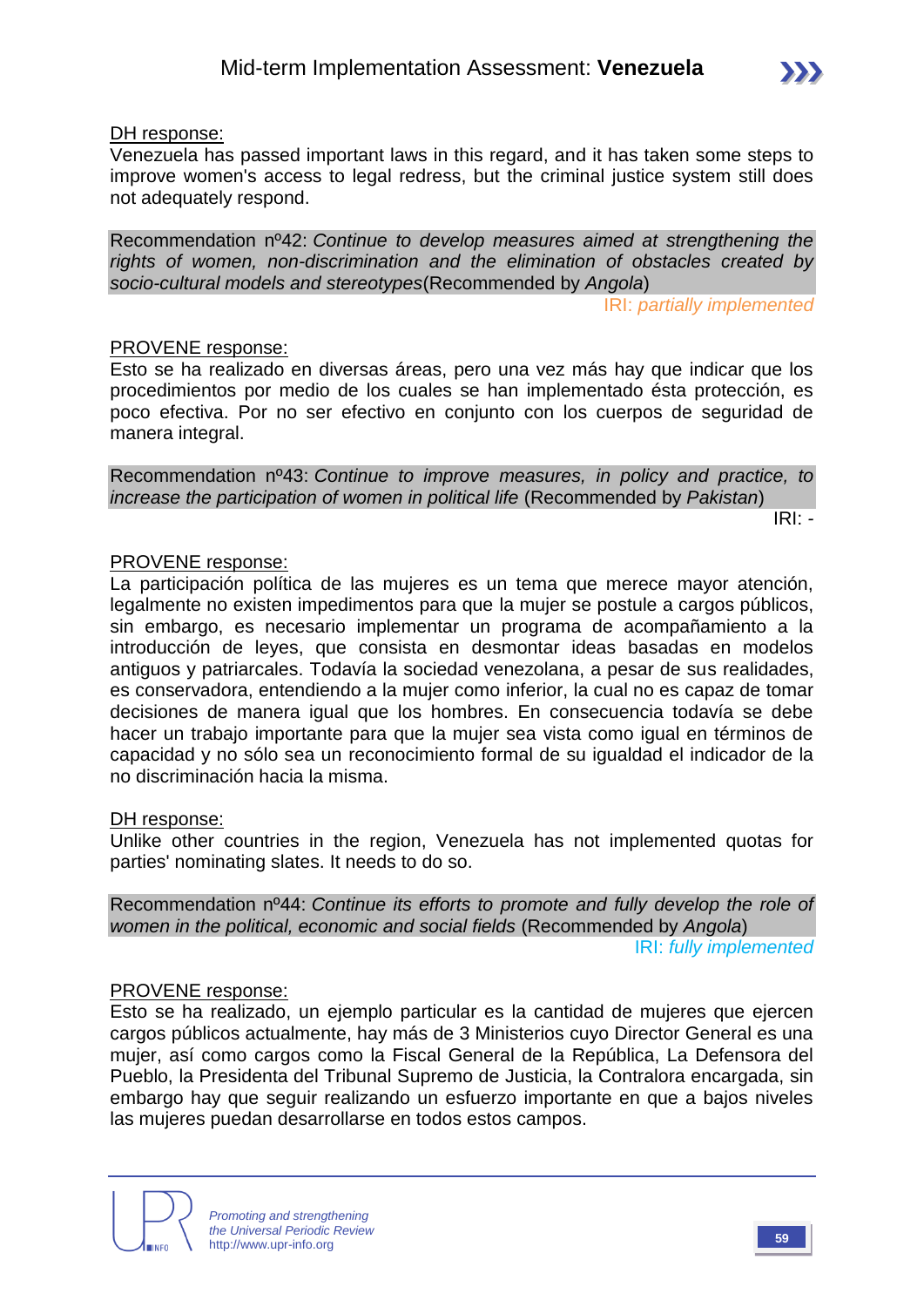#### DH response:

Venezuela's "social missions" rely heavily upon leadership of women, but it needs to do more to increase the proportion of women holding high elective and appointive office.

Recommendation nº45: *Further enhance effective access to legal aid for women from all regions, including indigenous women and women of African descent* (Recommended by *Sri Lanka*)

IRI: *not implemented*

#### PROVENE response:

Se ha creado un ministerio especializado en materia indígena, cuyo objetivo principal está enfocado en la reivindicación social e histórica de estos grupos. A pesar de que no existe reconocimiento formal de estas materias y hay disparidad entre ellos, pero no existen procedimientos que permitan la solución de problemática en esta materia, ni leyes que lo apoyen. Particularmente en acceso a la justicia y a asesoría legal, la situación es similar a la del resto de la población, siendo inaccesible a un abogado por la dificultad económica que esto significa y la precariedad de prestación de este servicio por el Estado.

Recommendation nº49: *Continue to take further action as appropriate to combat trafficking in women and children* (Recommended by *Sri Lanka*)

IRI: *not implemented*

#### PROVENE response:

Existe un proyecto de ley ante la Asamblea Nacional para combatir la trata de mujeres y niños, pero esto no ha cambiado. Existen estudios actuales que implican a Venezuela entre los países más afectados por esta problemática.

Recommendation nº70: *Strengthen efforts to reduce neo-natal and maternal mortality including by increasing access to sexual and reproductive health services and providing quality health care and facilities to women* (Recommended by *Malaysia*)

IRI: *not implemented*

#### PROVENE response:

La ley de Protección a la Familia, la Maternidad y la Paternidad, publicada en Gaceta Oficial de la República Bolivariana de Venezuela, bajo el No. 38.773 de fecha 20 de septiembre de 2007, establece la obligatoriedad de crear programas educativos con respecto a la reproducción sexual, programas de planificación familiar y medidas orientadas a disminuir las posibilidades de mortalidad infantil. Al analizar los índices de natalidad podemos deducir que estos talleres no han sido suficientemente exitosos, ya que las tasas de natalidad aumentan, no existe planificación familiar, las tasas de mortalidad infantil y materna en caso de embarazos es la más alta en Latino América después de Honduras.

Recommendation nº71: *Continue to work towards reaching the MDGs of universal primary education, gender equality in access to education, and further reduction in infant mortality* (Recommended by *Sri Lanka*)

IRI: *partially implemented*

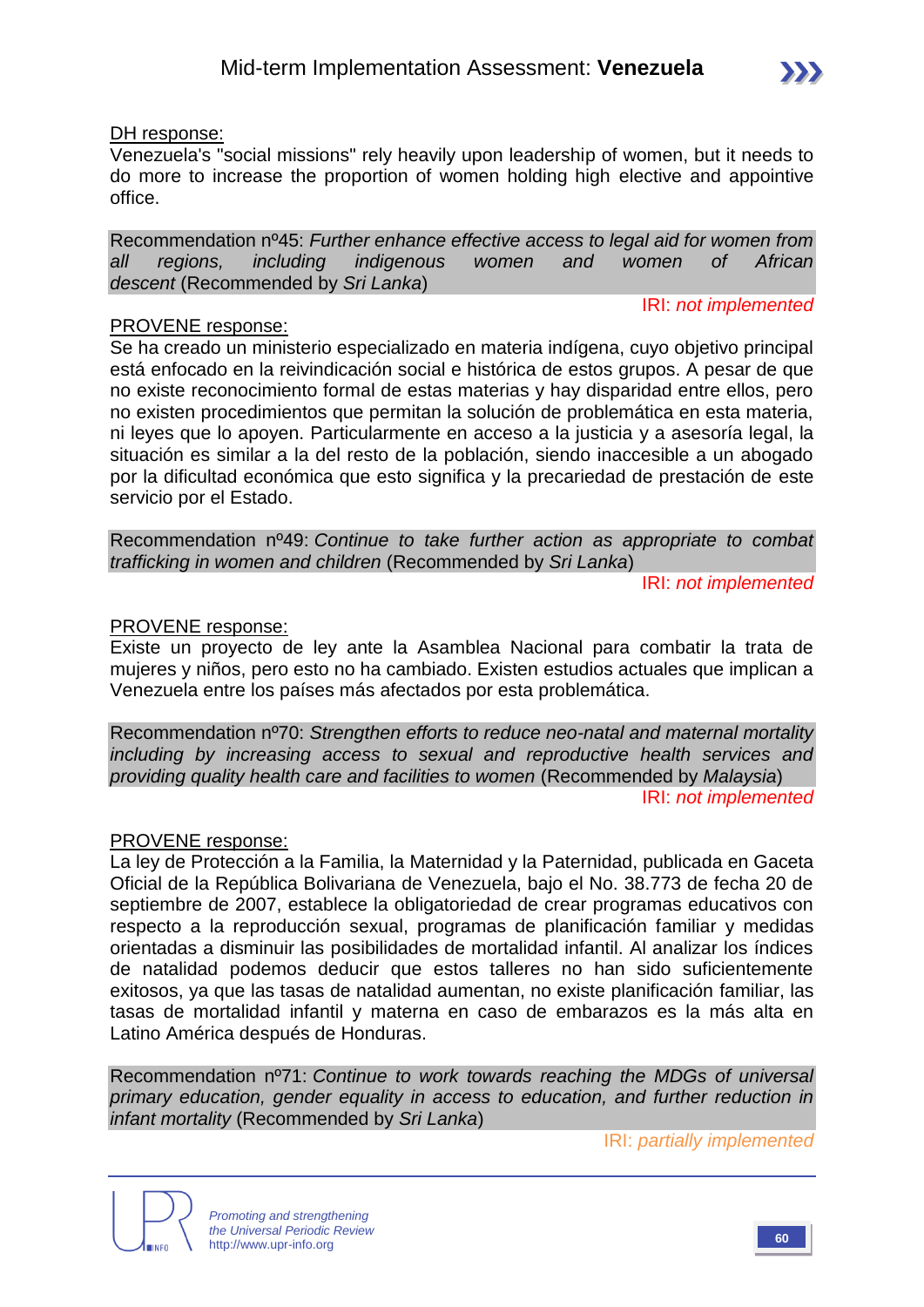#### PROVENE response:

Se han realizado varios programas educativos, que han sido insuficientes, por los índices de mortalidad infantil. Esto aunado a la precariedad del sistema de salud que vive en Venezuela actualmente.

Recommendation nº76: *Continue the implementation of the national plans and programs related to the comprehensive protection and education of children and adolescent, in particular those who are homeless*(Recommended by *Belarus*)

IRI: *fully implemented*

#### PROVENE response:

Existen diversos programas, especialmente iniciativas privadas, destinadas a la protección y resguardo de personas en situación de indigencia. No existen planes comprensivos destinados a erradicar la indigencia infantil como fenómeno. Sin embargo, existen programas a nivel municipal muy exitosos, que buscan el rescate de personas bajo esta situación y su reinserción social. La educación primaria de niños y adolescentes es un derecho constitucional, por lo que el Estado está obligado a proveerla, sin embargo, la calidad y disponibilidad de la misma es escasa.

Recommendation nº121: *Take all the necessary measures to eliminate violence against women, also by ensuring that perpetrators of such violence are prosecuted and punished, as well as by abolishing the stereotypical attitudes and patriarchal patterns of behaviour that undermine women's human rights* (Recommended by *Slovenia*)

#### PROVENE response:

La eliminación de patrones patriarcales es algo que va más allá de lo posiblemente alcanzable por medio de políticas y leyes. Nuevamente es importante destacar, que si bien la realidad de la familia venezolana es matriarcal, ya que la madre se queda en casa y se responsabiliza por las necesidades y cuidados de la misma, todavía la sociedad venezolana es patriarcal. Se han comenzado a ver cambios de actitud, que son el primer paso para generar el cambio, pero las leyes y políticas desarrolladas están mayormente diseñadas de manera primaria, para lograr calmar el problema más no erradicarlo, es por ello que no son políticas ni leyes efectivas, en consecuencia no se ha logrado la disminución de violencia contra la mujer.

Recommendation nº122: *Take all the necessary legal and policy measures to prevent children and adolescents, from being subjected to labour exploitation and the worst forms of child labour, such as servitude, slavery, prostitution and trafficking* (Recommended by *Slovenia*)

IRI: *not implemented*

#### CIVILIS response:

Rejected, but we receive denunciations of the exploitation of indigenous children both in the Amazon and the Orinoco Basin areas

#### PROVENE response:

No se han desarrollado políticas que eviten la propagación en estas materias.





IRI: *-*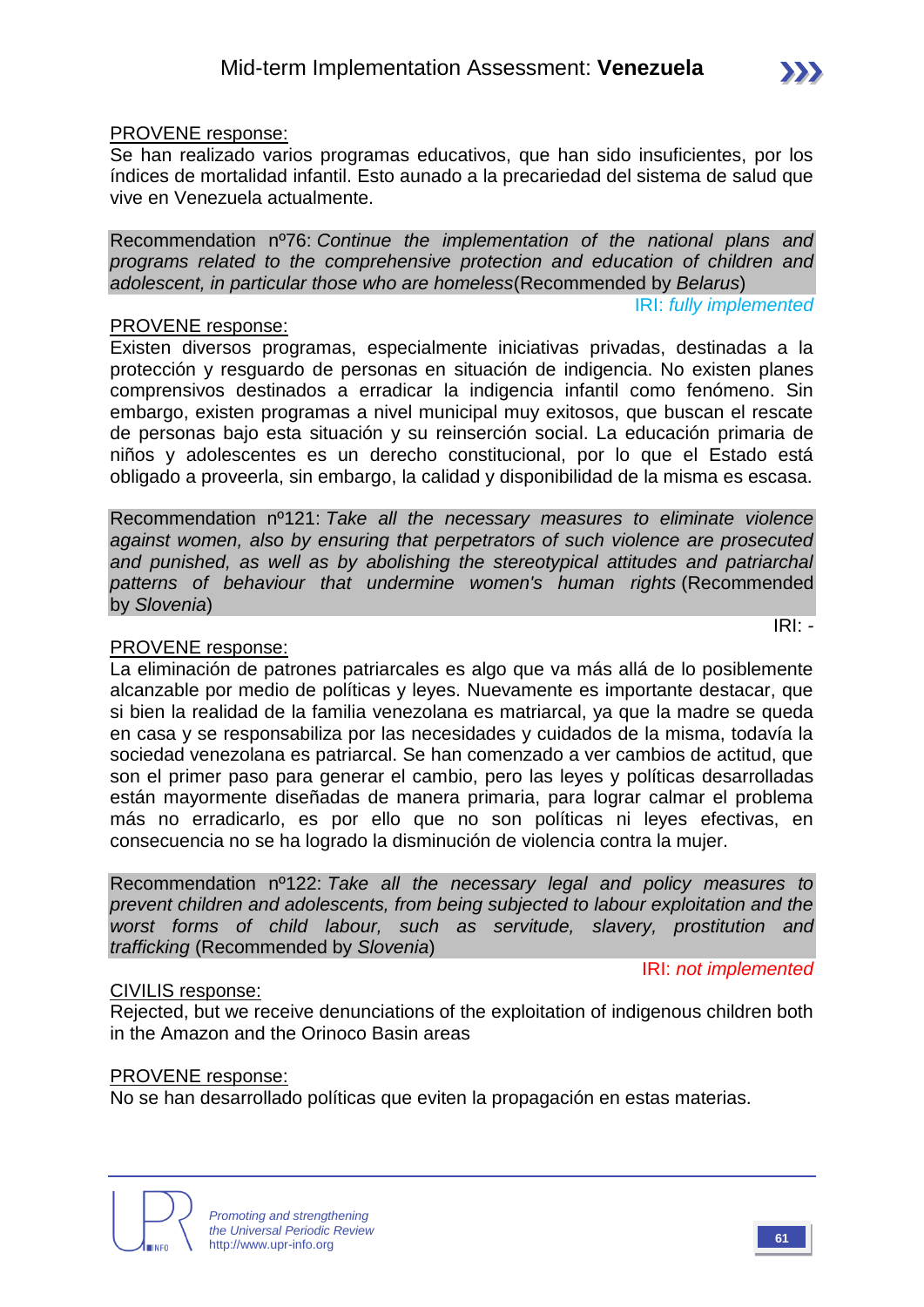## **Other**

Recommendation nº8: *Continue with the work of the Ombudsman in monitoring the rights and guarantees established in the Constitution and international human rights treaties* (Recommended by *Paraguay*)

#### CIVILIS response:

The NHRI has not been an independent institution, compliant with its obligations

#### DH response:

Venezuela has generally complied, but it needs to find a way to increase confidence in the institution and implement the constitutional requirement that appointments be made [in] consultation with civil society.

Recommendation nº21: *Continue strengthening its efforts to guarantee the promotion and protection of human rights as enshrined in its Constitution* (Recommended by *Brunei Darussalam*)

#### IRI: *not implemented*

IRI: *not implemented*

#### CIVILIS response:

The recent wave of protests and the criminalization of dissent have brought to light a repressive conduct by the Venezuelan Government and other State institutions, expressed in generalized violations of human rights: excessive use of force, arbitrary detentions, lack of due process, cases of torture and ill-treatment, violations of the right to life. This has been happening in a context of impunity and the use of the justice system to punish dissent. The NHRI has been involved also in justifying repression and the Supreme Tribunal has made decisions severely restrictive of the right to peaceful demonstration.

#### DH response:

Again, key here is to implement the Constitutional requirement that authorities responsible here are chosen with consultation of civil society.

Recommendation nº26: *Continue strengthening its revolutionary policies and programmes so that all, without any exclusion, may enjoy their fundamental rights which are the human rights* (Recommended by *Nicaragua*)

IRI: *partially implemented*

#### DH response:

These programs have been maintained but remain insufficiently institutionalized.

Recommendation nº28: *Revitalize the Social Missions and maintain their characteristic of service to the community* (Recommended by *Holy See*)

IRI: *partially implemented*

#### DH response:

This has been done in recent months (of 2014), but institutionalization needed as well.

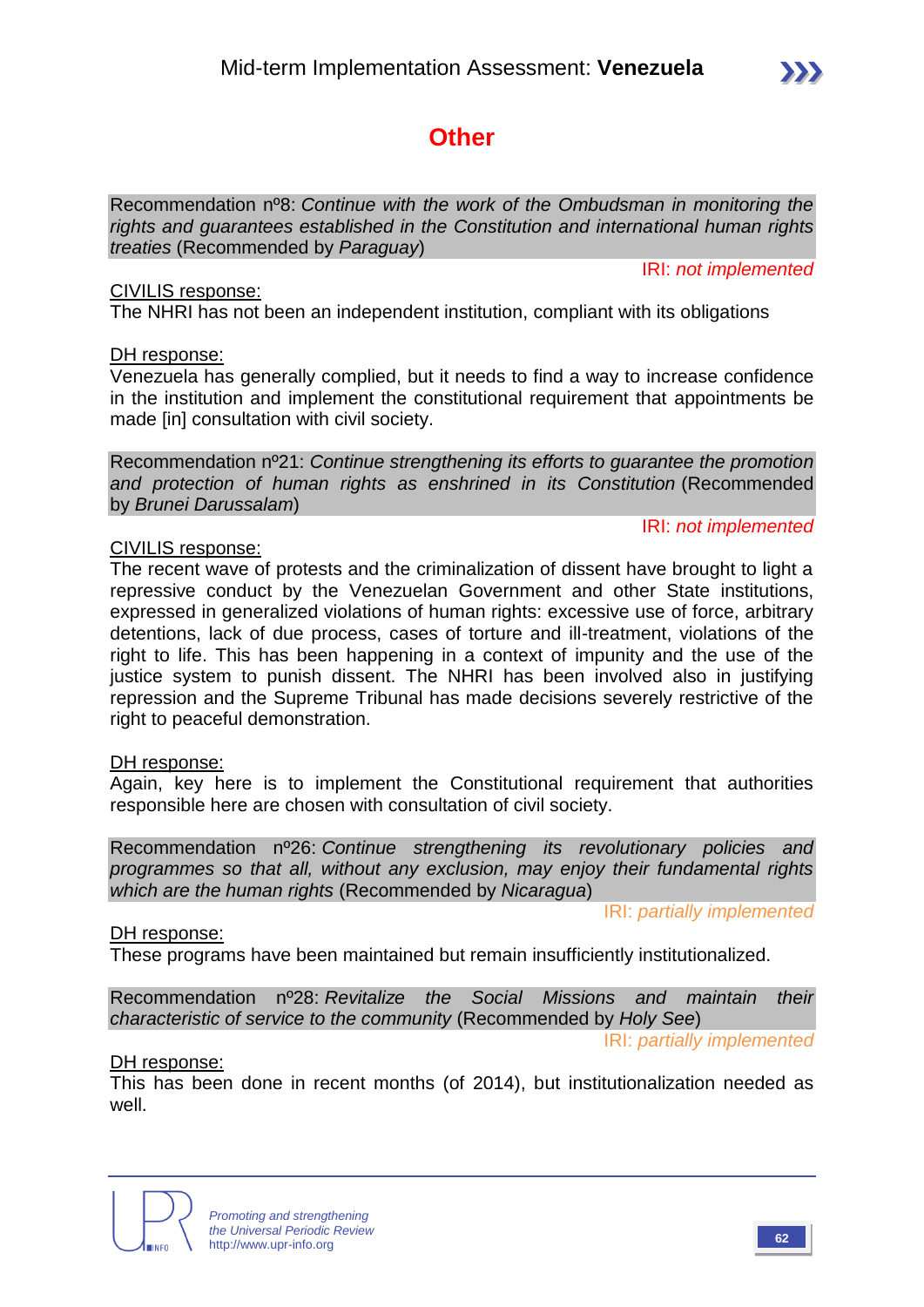

#### CIVILIS response:

IRI: *partially implemented*

The area in which some visible effort has been done relates to the rights of LGBTI community, in spite of the lag behind some of the countries with similar characteristics in the region. Venezuela is behind in legislation, policies and practices.

Recommendation nº39: *Continue to cooperate with the UN and other international organizations to develop its legal and institutional framework with respect to promoting and protecting human rights in Venezuela*(Recommended by *Laos*)

#### IRI: *not implemented*

#### CIVILIS response:

Unfortunately, on September 10, 2013, Venezuela´s withdrawal from the jurisdiction of the Inter-American Court on Human Rights became effective. Venezuela has been spearheading, with other countries in Latin America, the efforts to undermine the Inter-American Commission´s autonomy. Venezuela has not accepted any of the requested visits by UN Mandates, and as well has not been open to listen to calls of attention by the OHCHR and Special Procedures regarding situations that severely affect human rights in the country.

Recommendation nº102: *Formulate a National Human Rights Plan, in accordance with the Vienna Declaration and consulting broadly with civil society* (Recommended by *Brazil*)

#### IRI: *not implemented*

#### CIVILIS response:

The Government and NHRI maintain their position that the Human Rights Plan is already the Venezuelan Constitution, in spite of the many new laws and policies which are in serious contradiction with the Constitution and affect human rights

Recommendation nº111: *Comply with its international obligations in respect to the judiciary and the right to freedom of expression and implement recommendations, resolutions and decisions of the international and regional human rights protection systems* (Recommended by *Slovenia*)

#### IRI: *not implemented*

#### ESPACIO response:

El poder judicial venezolano ha mantenido una política de hostigamiento en contra de medios de comunicación y personas críticas al gobierno nacional. Entre estos casos se encuentra: sentencia en la cual se impone censura al Correo del Caroní en la cual se le prohíbe publicar información sobre determinados hechos de corrupción; sentencia en la cual se le prohíbe al Diario La Mañana la publicación de fotografías de hechos violentos, sangrientos, crueles y grotescos, así como la imposición de una multa equivalente al 2% de los ingresos brutos del año 2011 de este medio; apertura de un proceso judicial penal contra el periodista Leonardo Leon por delito de difamación contra el Gobernador del Estado Mérida Ramón Alexis Ramírez; apertura

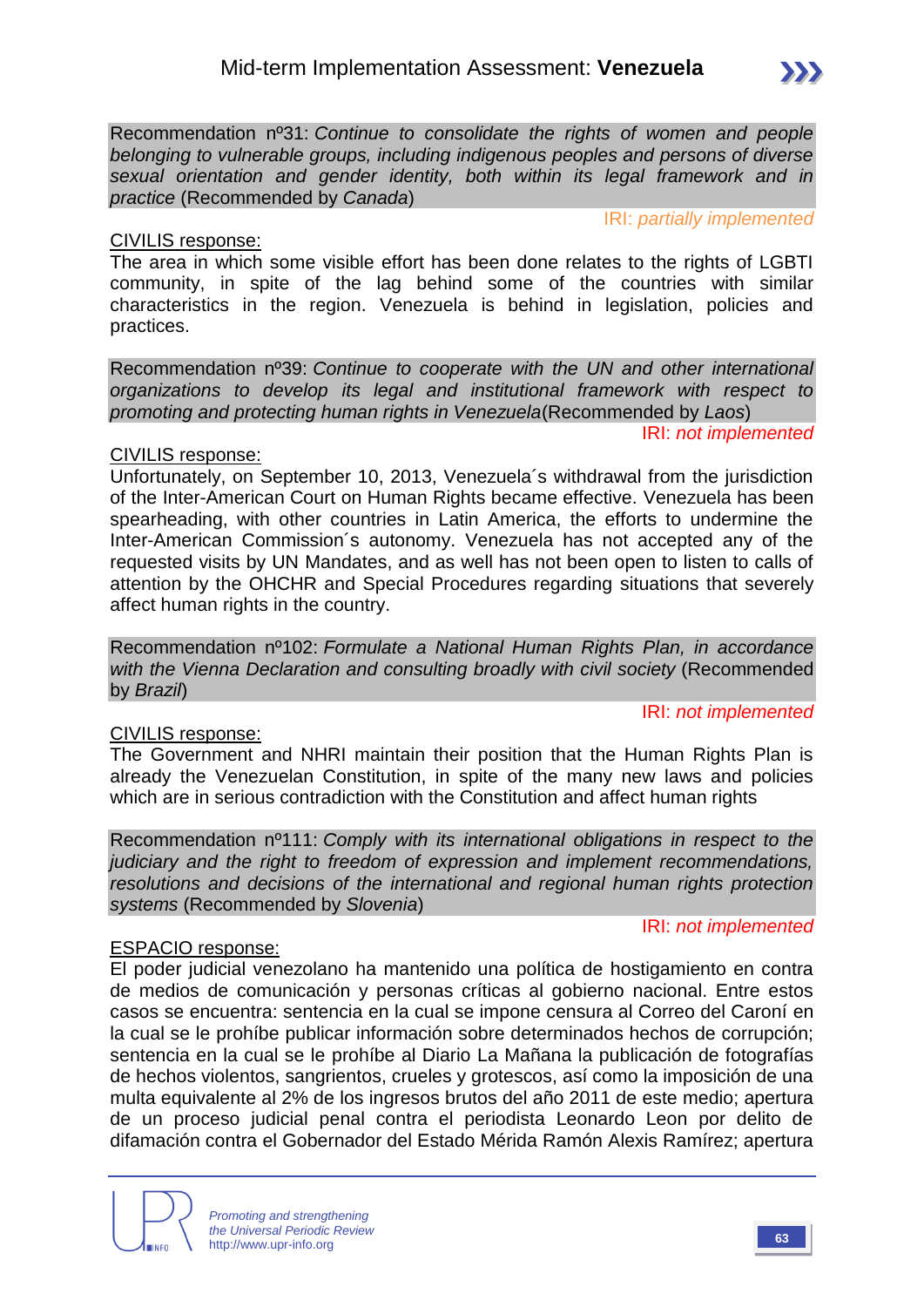de proceso judicial penal contra Francisco Pérez por el delito de difamación e injuria agravada contra el General Jacinto Pérez Arcay por revelar información que denuncia actividades irregulares de las autoridades; apertura de procesos judiciales penales emprendidos por la Defensoría del Pueblo contra los diarios Tal Cual, El Nacional, El Universal y el Diario La Voz por publicación de imágenes "violentas". El poder judicial se ha negado a acatar decisiones de organismos internacionales de derechos humanos tales como las de la Comisión Interamericana de Derechos Humanos y la Corte Interamericana de Derechos Humanos. Adicionalmente, el Estado Venezolano denunció la Convención Americana sobre Derechos Humanos, denuncia que se hizo efectiva en septiembre de 2013.

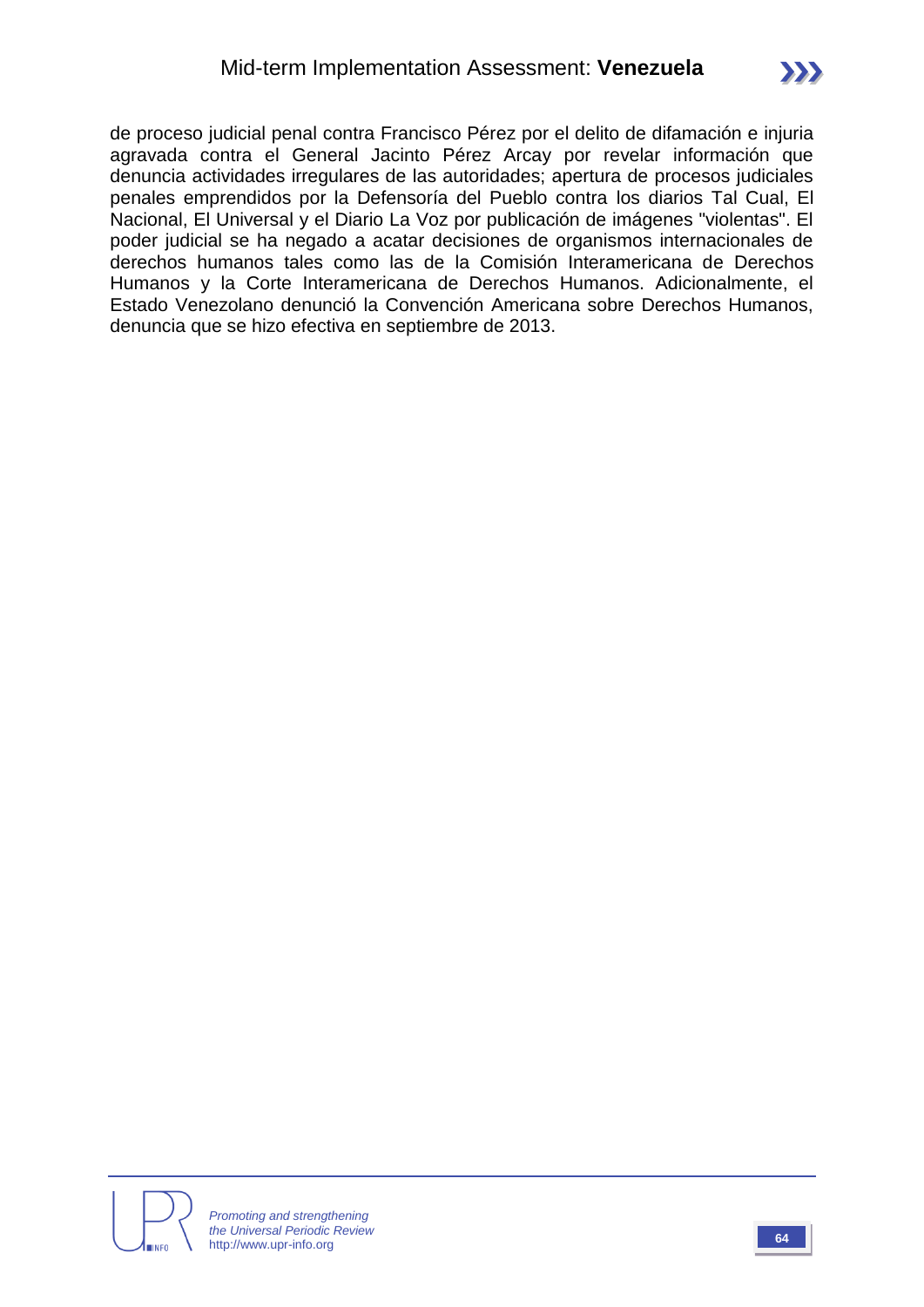## **Methodology**

A. First contact

Although the methodology has to consider the specificities of each country, we apply the same procedure for data collection about all States:

- 1. We contact the Permanent Mission to the UN either in Geneva or New York;
- 2. We contact all NGOs that took part in the process. Whenever NGOs were part of coalitions, each NGO is contacted individually;
- 3. The National Institution for Human Rights is contacted, whenever one exists.
- 4. UN Agencies, which sent information for the UPR, are also contacted.

We post our requests to the States and send e-mails to NHRIs, NGOs and UN Agencies.

The purpose of the UPR is to discuss issues and share concrete suggestions to improve human rights on the ground. Therefore, stakeholders whose objective is not to improve the human rights situation are not contacted and those stakeholders' submissions are not taken into account.

However, since the UPR is meant to be a process that aims to share best practices among States and stakeholders, we take into account positive feedbacks from the latter.

B. Processing recommendations and voluntary pledges

The stakeholders that we contact are encouraged to use an Excel sheet, which we provide, that includes all recommendations received and voluntary pledges taken by the State reviewed.

Each submission is processed, whether the stakeholder has or has not used the Excel sheet. In the latter case, the submission is split among recommendations to which we think it belongs. Since such a task is more prone to misinterpretation, we strongly encourage stakeholders to use the Excel sheet.

If the stakeholder does not clearly mention whether the recommendation was "fully implemented" or "not implemented", *UPR Info* usually considers the recommendation as "partially implemented", unless the implementation level is obvious.

*UPR Info* retains the right to edit comments that are considered to not directly address the recommendation in question, when comments are too lengthy or when comments are defamatory or inappropriate. While we do not mention the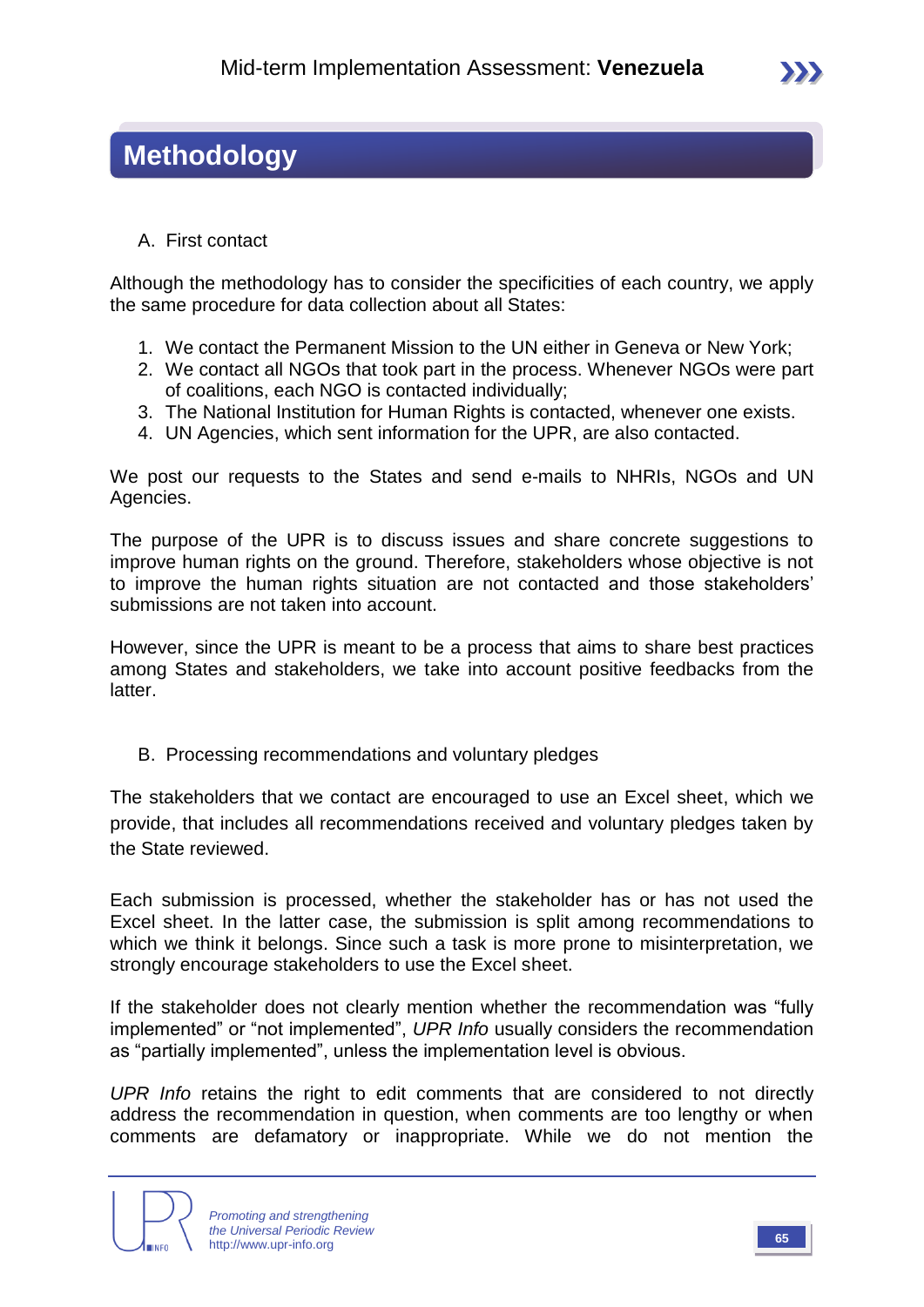

recommendations which were not addressed, they can be accessed unedited on the follow-up webpage.

C. Implementation Recommendation Index (IRI)

*UPR Info* developed an index showing the implementation level achieved by the State for both recommendations received and voluntary pledges taken at the UPR.

The **Implementation Recommendation Index** (IRI) is an individual recommendation index. Its purpose is to show an average of stakeholders' responses.

The *IRI* is meant to take into account stakeholders disputing the implementation of a recommendation. Whenever a stakeholder claims nothing has been implemented at all, the index score is 0. At the opposite, whenever a stakeholder claims a recommendation has been fully implemented, the *IRI* score is 1.

An average is calculated to fully reflect the many sources of information. If the State under Review claims that the recommendation has been fully implemented, and a stakeholder says it has been partially implemented, the score is 0.75.

Then the score is transformed into an implementation level, according to the table below:

| <b>Percentage:</b> | <b>Implementation level:</b> |
|--------------------|------------------------------|
| $0 - 0.32$         | Not implemented              |
| $0.33 - 0.65$      | <b>Partially implemented</b> |
| $0.66 - 1$         | <b>Fully implemented</b>     |

Example: On one side, a stakeholder comments on a recommendation requesting the establishment of a National Human Rights Institute (NHRI). On the other side, the State under review claims having partially set up the NHRI. As a result of this, the recommendation is given an *IRI* score of 0.25, and thus the recommendation is considered as "not implemented".

#### *Disclaimer*

*The comments made by the authors (stakeholders) are theirs alone, and do not necessarily reflect the views and opinions at UPR Info. Every attempt has been made to ensure that information provided on this page is accurate and not abusive. UPR Info cannot be held responsible for information provided in this document.*

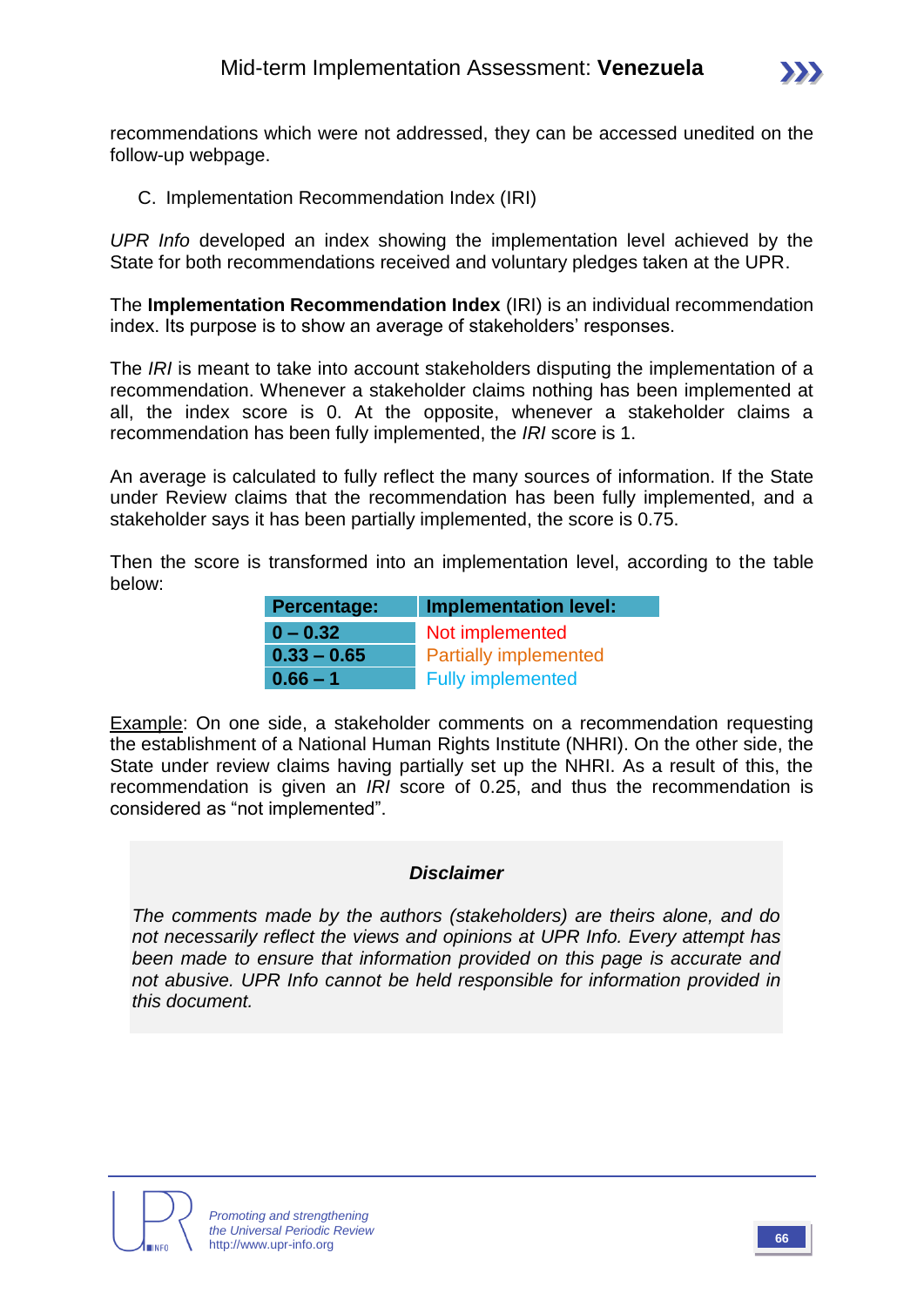## **Uncommented recommendations**

Hereby the recommendations which the MIA does not address:

| rec.<br>$n^{\circ}$ | Recommendation                                                                                                                                                                      | <b>SMR</b>          | <b>Response</b> | A              | <b>Issue</b>                                             |
|---------------------|-------------------------------------------------------------------------------------------------------------------------------------------------------------------------------------|---------------------|-----------------|----------------|----------------------------------------------------------|
|                     | Review the current maternity health care<br>policies and introduce the necessary<br>20 changes to ensure pregnant women's<br>access to medical facilities throughout the<br>country | Norway              | Accepted        |                | Right to<br>3 health, Women's<br>rights                  |
| 22                  | Continue to expand its legal framework for<br>the promotion and protection of human rights                                                                                          | Indonesia           | Accepted        |                | 2 General                                                |
| 27                  | Implement the "Social missions" on a long-<br>term basis and in a more systematic manner,<br>in order to further reduce the level of<br>inequality in the country                   | Turkey              | Accepted        |                | 4 Other                                                  |
|                     | Continue promoting intercultural, multilingual<br>35 programmes that would contribute to<br>enriching it as a multicultural society                                                 | Lebanon             | Accepted        |                | 2 Other                                                  |
| 38                  | Consolidate all people centred programmes<br>to fight forces of negation                                                                                                            | Zimbabwe            | Accepted        |                | 4 Other                                                  |
|                     | Continue to cooperate with human rights<br>40 mechanisms, be they regional or<br>international                                                                                      | Saudi<br>Arabia     | Accepted        | $\overline{2}$ | Technical<br>assistance                                  |
|                     | Continue strengthening the national regime<br>46 aimed at combatting all racial discrimination<br>practices, in conformity with ICERD                                               | Uruguay             | Accepted        |                | International<br>2 instruments, Racial<br>discrimination |
| 57                  | Consolidate and further develop the effective<br>institutions established for the exercise of<br>popular power, including the role of social<br>oversight                           | Cuba                | Accepted        |                | 4 Other                                                  |
|                     | 58 Identify the causes of unemployment                                                                                                                                              | <b>Holy See</b>     | Accepted        | 4              | Development                                              |
|                     | Speed up implementation of policies and<br>60 measures in poverty reduction, malnutrition<br>eradication and food security                                                          | Viet Nam            | Accepted        | 4              | Poverty, Right to<br>food                                |
|                     | Continue to channel her tremendous<br>61 resources into social programmes with a<br>view to eradicating poverty                                                                     | Zimbabwe            | Accepted        |                | 2 Poverty                                                |
|                     | 62 Continue its fight against poverty                                                                                                                                               | Bangladesh Accepted |                 |                | 2 Poverty                                                |
|                     | Continue to improve the lives and well-being<br>63 of its people to bring about the full enjoyment<br>of their human rights                                                         | Singapore           | Accepted        |                | 2 General                                                |
| 64                  | Continue investing the necessary resources<br>in social programmes                                                                                                                  | Pakistan            | Accepted        |                | 2 Other                                                  |

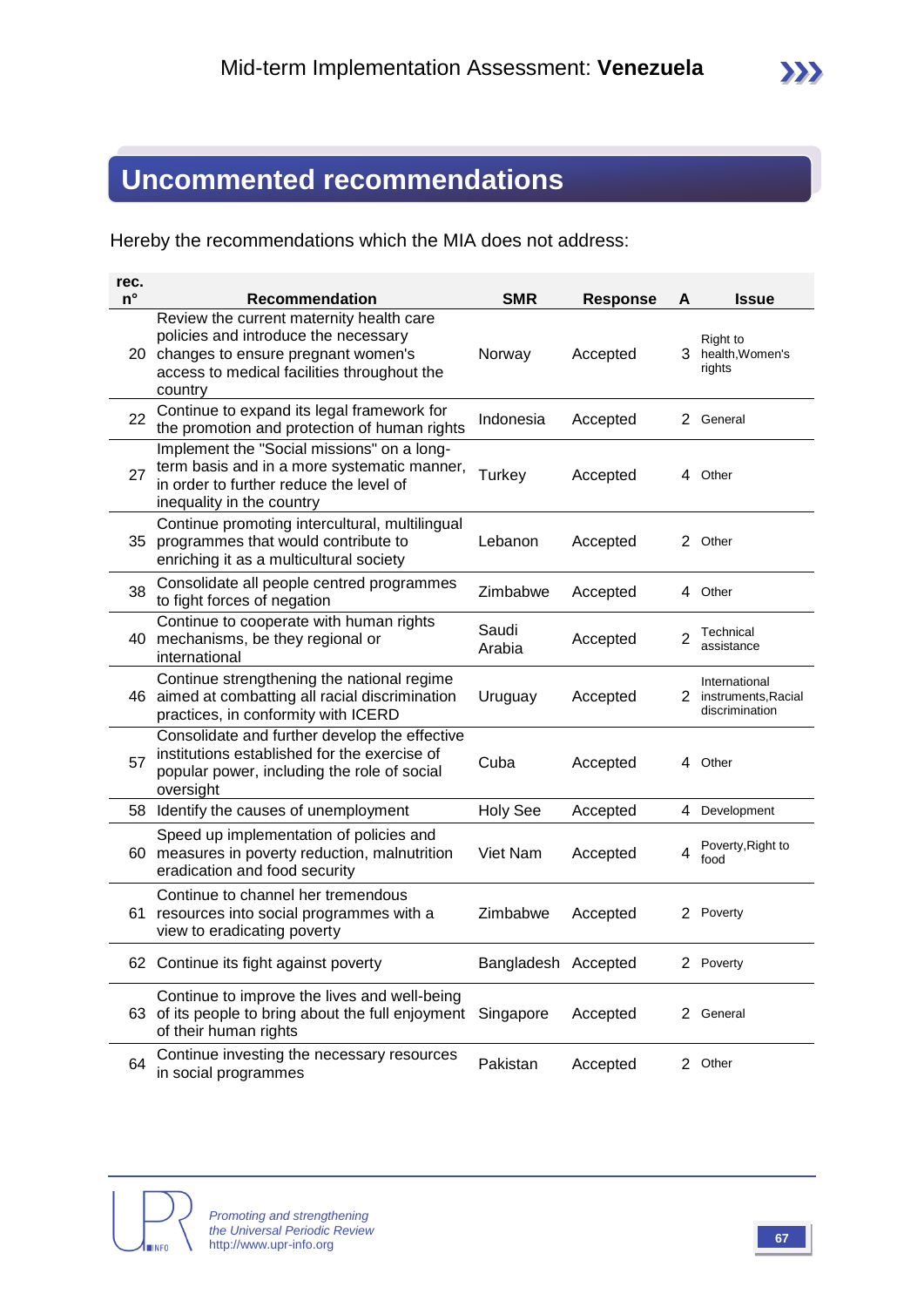| 65 | Continue its efforts to achieve equitable<br>socio-economic development, to further<br>address social disparity and equal<br>opportunity of people through its overarching<br>objective according to its current policies and<br><b>Action Plans</b>            | Cambodia       | Accepted | 2              | Development                               |
|----|-----------------------------------------------------------------------------------------------------------------------------------------------------------------------------------------------------------------------------------------------------------------|----------------|----------|----------------|-------------------------------------------|
| 66 | Continue to ensure the enjoyment of the<br>rights to education, health and culture to all<br>its citizens, supporting the existing projects<br>and programs that are successful                                                                                 | Cuba           | Accepted | 2              | Right to<br>education, Right to<br>health |
| 67 | Continue carrying out its sound public<br>policies for the eradication of extreme<br>poverty and hunger which have had concrete<br>results and the recognition from UNDP and<br>FAO, and, also, have allowed achieving the<br>first Millennium Development Goal | <b>Bolivia</b> | Accepted | $\overline{2}$ | Poverty, Right to<br>food                 |
|    | Continue carrying out its sound public<br>policies for drinking water and sanitation<br>68 coverage for all its population, which have<br>already allowed to surpass the seventh<br>Millennium Development Goal                                                 | <b>Bolivia</b> | Accepted | 2              | Right to water                            |
| 69 | Continue enhancing and expanding health<br>services, in order to prevent and combat<br>diseases which were put in place to serve<br>the people through primary healthcare                                                                                       | Syria          | Accepted | $^{2}$         | Right to health                           |
| 72 | Maintain its firm stance on the growing need<br>for housing of Venezuelan families                                                                                                                                                                              | Turkey         | Accepted | 2              | Right to housing                          |
| 73 | Step up measures to overcome the problem<br>of housing shortage in the country                                                                                                                                                                                  | Malaysia       | Accepted | 4              | Right to housing                          |
|    | Continue with the on-going program to<br>74 ensure decent housing to every Venezuelan<br>family                                                                                                                                                                 | Cuba           | Accepted | 2              | Right to housing                          |
| 75 | Continue and strengthen the programs of the<br>great mission Vivienda Venezuela to<br>structurally solve the problem of housing<br>shortage                                                                                                                     | Algeria        | Accepted | 4              | Right to housing                          |
|    | Continue increasing investment in primary,<br>77 secondary and university education, as it has Iran<br>progressively done so in recent years                                                                                                                    |                | Accepted | 2              | Right to education                        |
| 78 | Continue the efforts to promote the State's<br>activities in the field of cultural rights, and<br>ensuring wider participation of all sectors of<br>Venezuelan society                                                                                          | Qatar          | Accepted | 2              | ESC rights -<br>general                   |
|    | Continue carrying out its sound public<br>policies for literacy and use of technological<br>79 education, recognized and awarded by<br>UNESCO, which benefit especially low<br>economic income populations                                                      | <b>Bolivia</b> | Accepted | 2              | Right to education                        |
|    | Continue promoting the expansion of<br>80 educative opportunities, particularly in its<br>alternative models                                                                                                                                                    | DPR Korea      | Accepted | 2              | Right to education                        |
| 81 | Continue increasing educational enrollment<br>at all its levels                                                                                                                                                                                                 | DPR Korea      | Accepted | $\mathbf{Z}$   | Right to education                        |

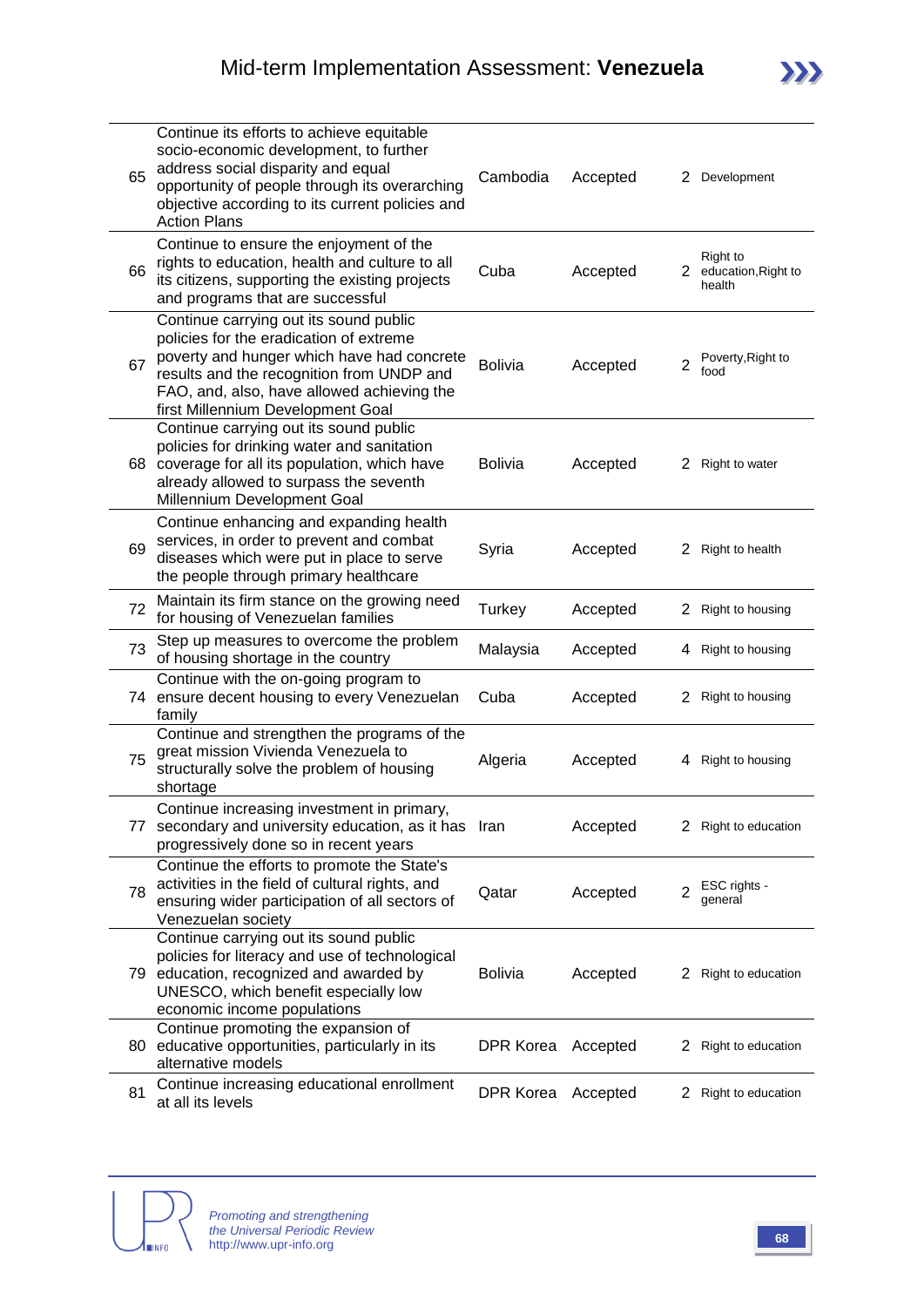| 82 | Continue to deep the existing policy on<br>democratization of access to higher-<br>education and implement measures<br>envisaged to strengthening the autonomy of<br>universities, through the active participation<br>of the university community's member | DPR Korea Accepted    |          |   | 2 Right to education         |
|----|-------------------------------------------------------------------------------------------------------------------------------------------------------------------------------------------------------------------------------------------------------------|-----------------------|----------|---|------------------------------|
| 83 | Continue its efforts to fight unequal access to<br>education                                                                                                                                                                                                | Iran                  | Accepted |   | 2 Right to education         |
|    | Consolidate and further advance the<br>90 exercise of popular sovereignty over the<br>natural resources and wealth of the country                                                                                                                           | Cuba                  | Accepted |   | 4 Environment                |
| 91 | Maintain its international leadership in the<br>promotion of the rights to solidarity, peace,<br>development, a democratic and equitable<br>international order, a healthy environment<br>and the self-determination of peoples                             | Cuba                  | Accepted | 2 | Development, Envir<br>onment |
|    | Continue to build its technological<br>independence through the adoption and<br>92 consolidation of measures to optimize the<br>access of all Venezuelans to technologies of<br>communication and information                                               | Dominican<br>Republic | Accepted |   | 2 Other                      |
| 93 | Continue to promote South American and<br>Caribbean integration through the<br>development of technologies of<br>communication and information                                                                                                              | Dominican<br>Republic | Accepted |   | 2 Other                      |
|    | Share, through international cooperation, its<br>94 successful experiences in programs and<br>projects of social benefit                                                                                                                                    | Cuba                  | Accepted | 1 | Other                        |
| 95 | Continue to promote the fight against<br>poverty, inequality and social exclusion at<br>the national, regional and international levels                                                                                                                     | Ecuador               | Accepted |   | 2 Poverty                    |
|    | Support, based on a thorough analysis, the<br>96 adoption of new international instruments for<br>the protection of human rights                                                                                                                            | Paraguay              | Accepted | 4 | International<br>instruments |
|    | Take the necessary measures to implement<br>the UN Program on Small Arms and Light<br>117 Weapons and revise the national legislation<br>on this matter in order to reduce the existing<br>homicide rate                                                    | Switzerland Noted     |          |   | 4 Public security            |
|    | Guarantee the independence of judiciary and<br>125 take all the necessary measures to combat<br>impunity                                                                                                                                                    | Switzerland           | Noted    |   | 4 Justice, Impunity          |
|    | Ensure independent, open and transparent<br>126 selection procedures based on merit for<br>judges and prosecutors                                                                                                                                           | United<br>Kingdom     | Noted    |   | 4 Justice                    |

129 judiciary, in particular by taking concrete<br>129 measures to ensure that judges can aver Fully guarantee the independence of the measures to ensure that judges can exercise their profession in full impartiality France Noted 4 Justice 130 nature of judicial appointments an repealing Reinforce the independence of the judiciary, including bringing to an end the provisional the provisions of the Supreme Court law that undermine the court's independence Slovakia Noted 4 Justice

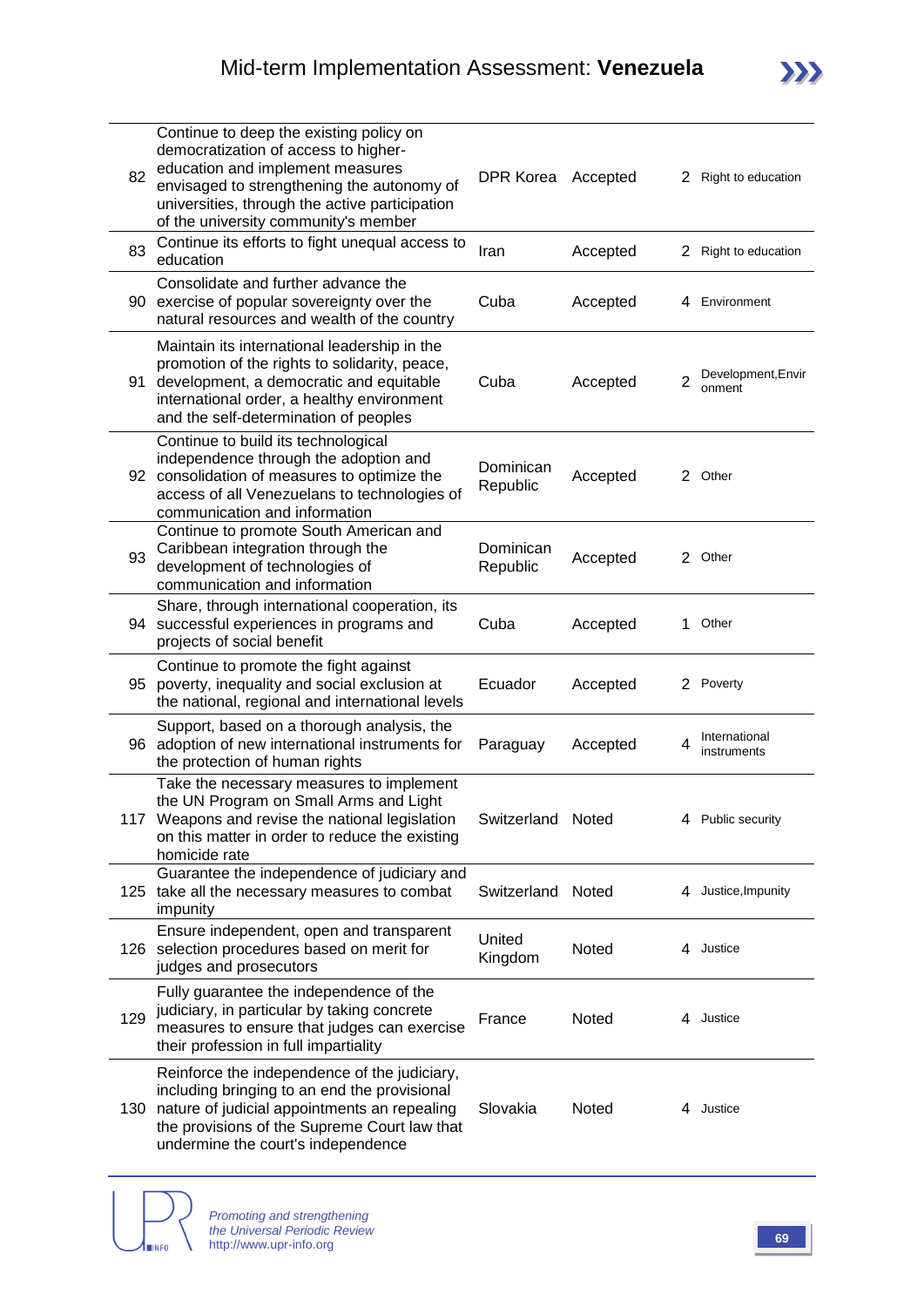| 132 | Investigate allegations of executive branch<br>interference in judicial decision-making                                                                                                                                                                                                                                                     | United<br><b>States</b> | <b>Noted</b>        |   | 5 Justice                                     |
|-----|---------------------------------------------------------------------------------------------------------------------------------------------------------------------------------------------------------------------------------------------------------------------------------------------------------------------------------------------|-------------------------|---------------------|---|-----------------------------------------------|
| 133 | Grant access to all prisons in the country to<br>the International Committee of Red Cross<br>and ensure the safety of its delegates during<br>the visits                                                                                                                                                                                    | Belgium                 | Noted               | 5 | Detention<br>conditions                       |
| 134 | Prioritize reforms to the law enforcement and<br>judicial systems in an effort to prevent<br>crimes, punish those responsible and<br>address the culture of impunity                                                                                                                                                                        | Canada                  | <b>Noted</b>        |   | 4 Justice, Impunity                           |
| 145 | Ensure that human rights defenders and<br>representatives of civil society are effectively<br>protected from any form of intimidation and<br>harassment and engage constructively with<br>them identifying solutions of Venezuela's<br>human rights challenges                                                                              | Slovakia                | <b>Noted</b>        |   | Civil<br>4 society, Human<br>rights defenders |
| 147 | Ensure a participatory and inclusive process<br>with civil society, including NGOs who may<br>be critical of the government's efforts, in the<br>follow up of UPR Recommendations                                                                                                                                                           | Canada                  | Noted               |   | Civil society, UPR<br>process                 |
|     | Direct officials to cease anti-Semitic<br>148 commentary and condemn any such<br>statements                                                                                                                                                                                                                                                 | United<br><b>States</b> | <b>Noted</b>        | 4 | Racial<br>discrimination                      |
| 149 | To strengthen the system of effective<br>response and monitoring of international<br>commitments undertaken by the Bolivarian<br>Republic of Venezuela in the framework of<br>the human rights treaties and Conventions,<br>through the implementation of a system of<br>analysis and timely preparation of reports to<br>the treaty bodies | Venezuela               | Voluntary<br>Pledge | 4 | <b>Treaty bodies</b>                          |
|     | To present, during the first half of 2012, the<br>150 pending national reports to the treaty bodies<br>and under human rights conventions                                                                                                                                                                                                   | Venezuela               | Voluntary<br>Pledge | 5 | <b>Treaty bodies</b>                          |
|     |                                                                                                                                                                                                                                                                                                                                             |                         |                     |   |                                               |

A= Action Category (see on [our website\)](http://www.upr-info.org/database/files/Database_Action_Category.pdf) SMR = State making recommendation